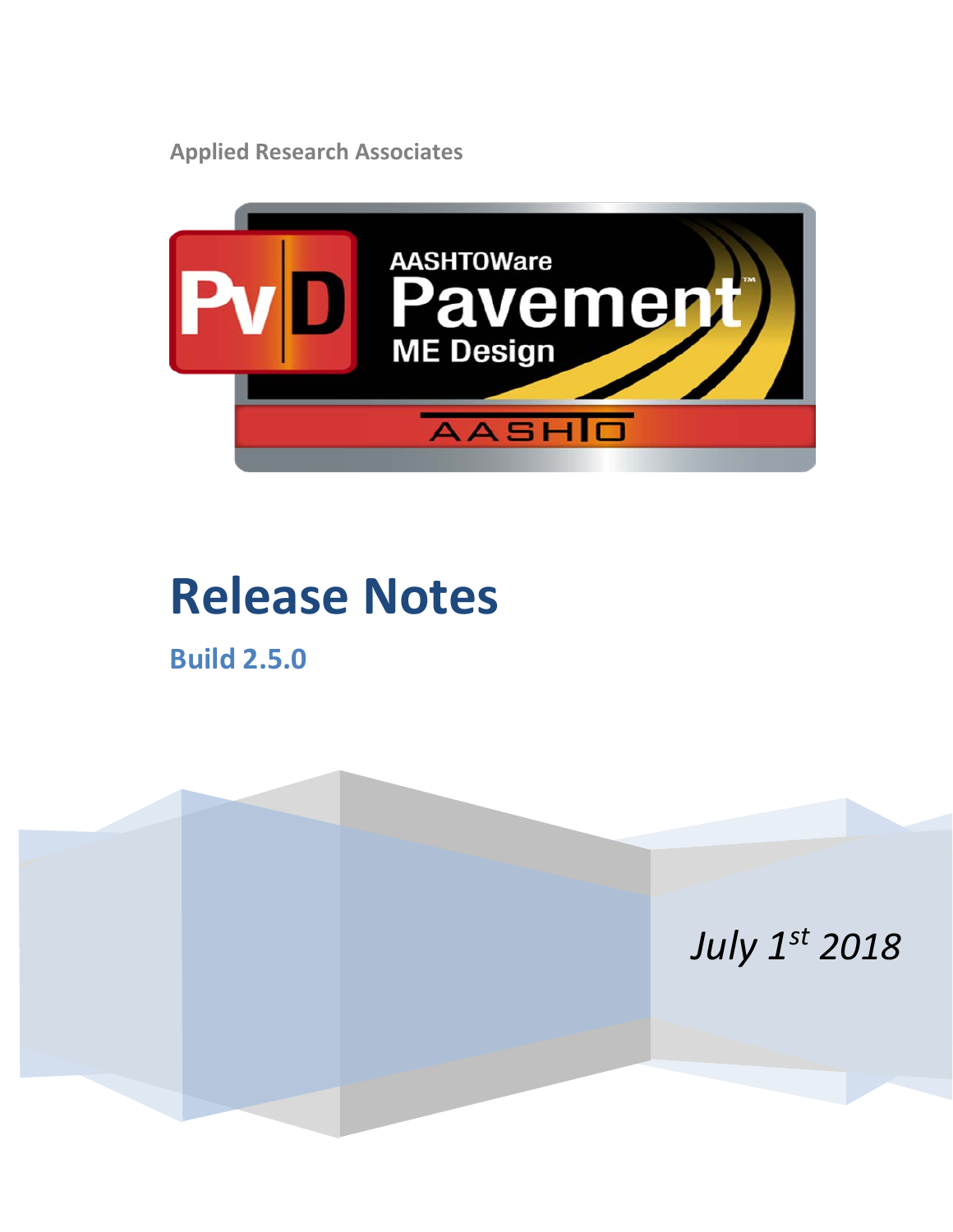

## **Contents**

| $\mathbf{1}$            |      |  |  |  |  |
|-------------------------|------|--|--|--|--|
| $\overline{2}$          |      |  |  |  |  |
|                         | 2.1  |  |  |  |  |
|                         | 2.2  |  |  |  |  |
|                         | 2.3  |  |  |  |  |
|                         | 2.4  |  |  |  |  |
|                         | 2.5  |  |  |  |  |
|                         | 2.6  |  |  |  |  |
|                         | 2.7  |  |  |  |  |
|                         | 2.8  |  |  |  |  |
|                         | 2.9  |  |  |  |  |
|                         | 2.10 |  |  |  |  |
|                         | 2.11 |  |  |  |  |
| $\overline{\mathbf{3}}$ |      |  |  |  |  |
| 4                       |      |  |  |  |  |
| 5                       |      |  |  |  |  |
| 6                       |      |  |  |  |  |
| $\overline{\mathbf{z}}$ |      |  |  |  |  |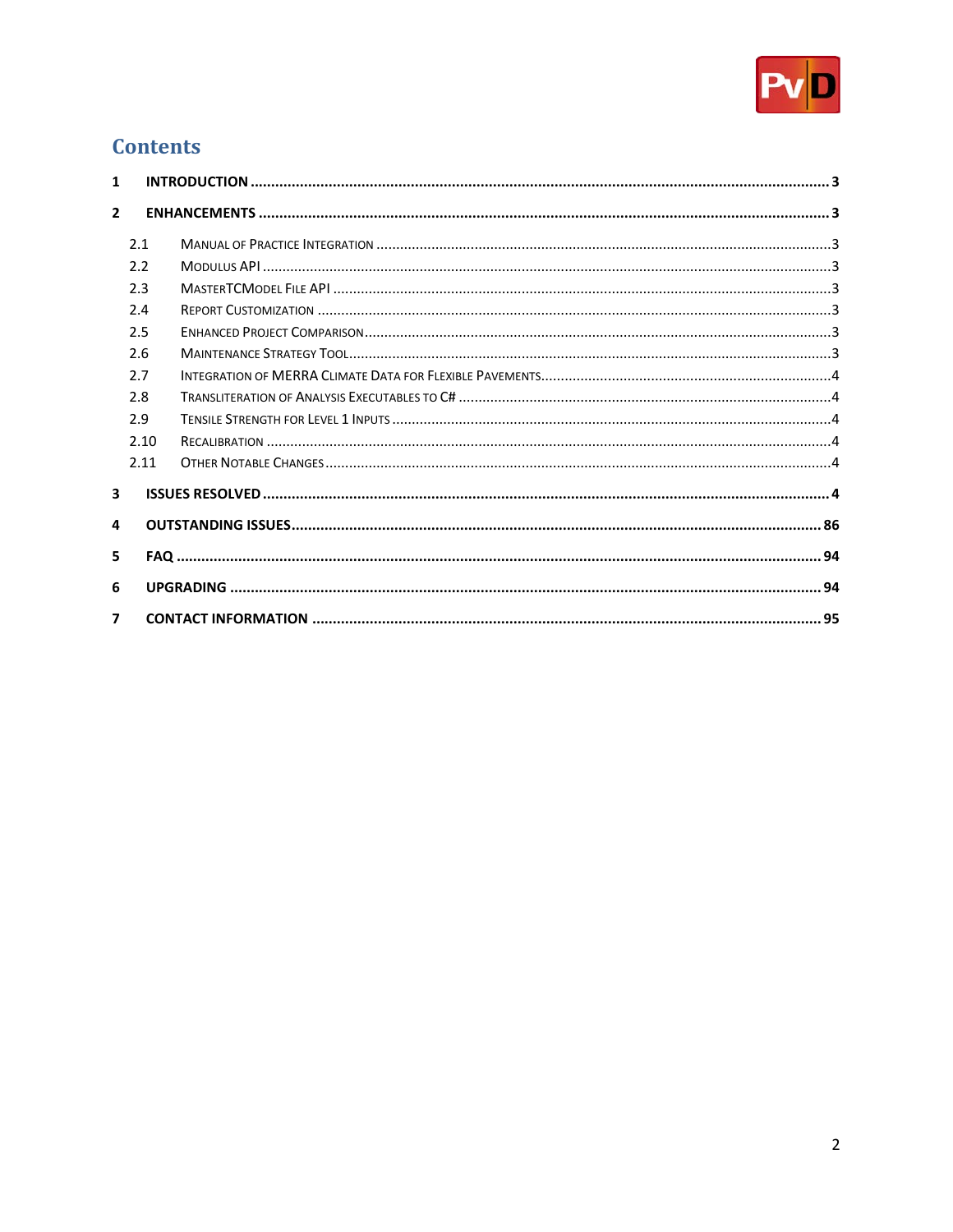

# <span id="page-2-0"></span>**1 Introduction**

This document describes the resolved and closed issues as well as the features present in the v2.5.0 release of AASHTOWare Pavement ME Design released on July 1st 2018.

# <span id="page-2-1"></span>**2 Enhancements**

Pavement ME Design 2.5.0 implemented the enhancements described in the following subsections.

## <span id="page-2-2"></span>*2.1 Manual of Practice Integration*

The manual of practice or MoP is now integrated with the Pavement ME Design software. Users can now select "Help – MOP Help" in the menu ribbon and then select a property in the application and the application will open the integrated manual of practice PDF or addendum to the appropriate location.

#### <span id="page-2-3"></span>*2.2 Modulus API*

The modulus API was developed for researchers wanting to work directly with the modulus analysis module in Pavement ME Design. The API allows users to programmatically access modulus data including master curve coefficients, A-VTS, and standard error reports.

## <span id="page-2-4"></span>*2.3 MasterTCModel File API*

The MasterTCModel File API provides researchers with programmatic access to the thermal cracking outputs in Pavement ME Design. It completely defines the input and output intermediate files and provides programmatic access to those files.

# <span id="page-2-5"></span>*2.4 Report Customization*

Users may now customize their output report based on performance criteria. The performance criteria user interface has been improved to include checkboxes next to each performance criteria. Checking or unchecking these boxes will appropriately display or hide these outputs in the PDF and Excel reports.

# <span id="page-2-6"></span>*2.5 Enhanced Project Comparison*

Significant improvements have been made to the comparison tool in the Pavement ME Design user interface. Users can now enter a "filter" mode when comparing projects and select which properties they want to compare between two projects. The user's filter selections are automatically saved and used by the application for future comparisons. More user-friendly metadata is now available in the comparison tool window.

# <span id="page-2-7"></span>*2.6 Maintenance Strategy Tool*

Users now have access to a single shot maintenance strategy which affects the projects performance parameters during an analysis run for specific surface treatments for rigid and flexible pavements. Only "non-structural" maintenance strategies are currently available. The results of applying the maintenance strategy are included in the PDF and Excel output reports.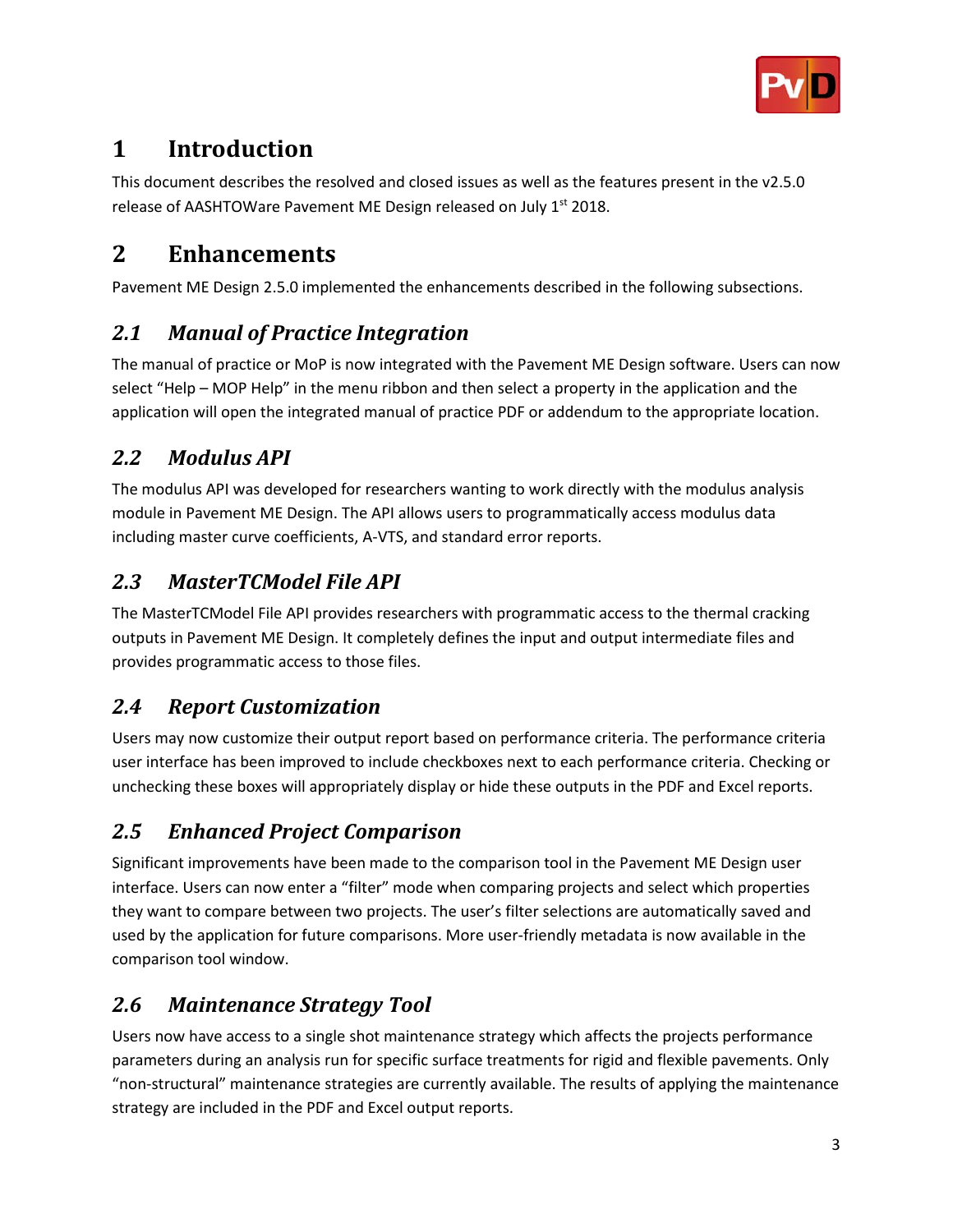

# <span id="page-3-0"></span>*2.7 Integration of MERRA Climate Data for Flexible Pavements*

Flexible designs have now been calibrated to use the MERRA-2 data set. Users can download climatic HCD files from the InfoPave sit[e https://infopave.fhwa.dot.gov/Tools/MEPDGInputsFromMERRA](https://infopave.fhwa.dot.gov/Tools/MEPDGInputsFromMERRA) or by selecting a project location from a map based input in the updated climate tab. The application will not allow rigid designs to be run with the MERRA data set as they have not yet been calibrated for that climate data. For more information on the available climatic data sets and their application in Pavement ME Design, please see the climatic addendum a[t http://me-design.com/MEDesign/Download.aspx](http://me-design.com/MEDesign/Download.aspx) under the "Addendums to the Manual of Practice" tab.

#### <span id="page-3-1"></span>*2.8 Transliteration of Analysis Executables to C#*

All FORTRAN and C++ code in the analysis engine has been converted to C#. Major step toward creating a viable web application.

## <span id="page-3-2"></span>*2.9 Tensile Strength for Level 1 Inputs*

Input level 1 is now available in the user interface for entering tensile strength data. Level 1 inputs are used to predict the change in tensile strength over different temperatures. The Molinaar default relationship between tensile strength and temperature have been added to the software. Users may now enter different tensile strengths with different temperatures.

#### <span id="page-3-3"></span>*2.10 Recalibration*

New flexible and flexible rehab pavement designs (including semi-rigid) have undergone recalibration as a result of the technical audit changes and the new MERRA-2 climate data set.

#### <span id="page-3-4"></span>*2.11 Other Notable Changes*

• APADS now runs 100-year designs. The analysis should now correctly run 100-year designs.

#### <span id="page-3-5"></span>**3 Issues Resolved**

This section will detail the issues resolved in build 2.5.0 since the previous (2.3.1) build was released.

**ID Title Repro Steps Repro Steps Repro State**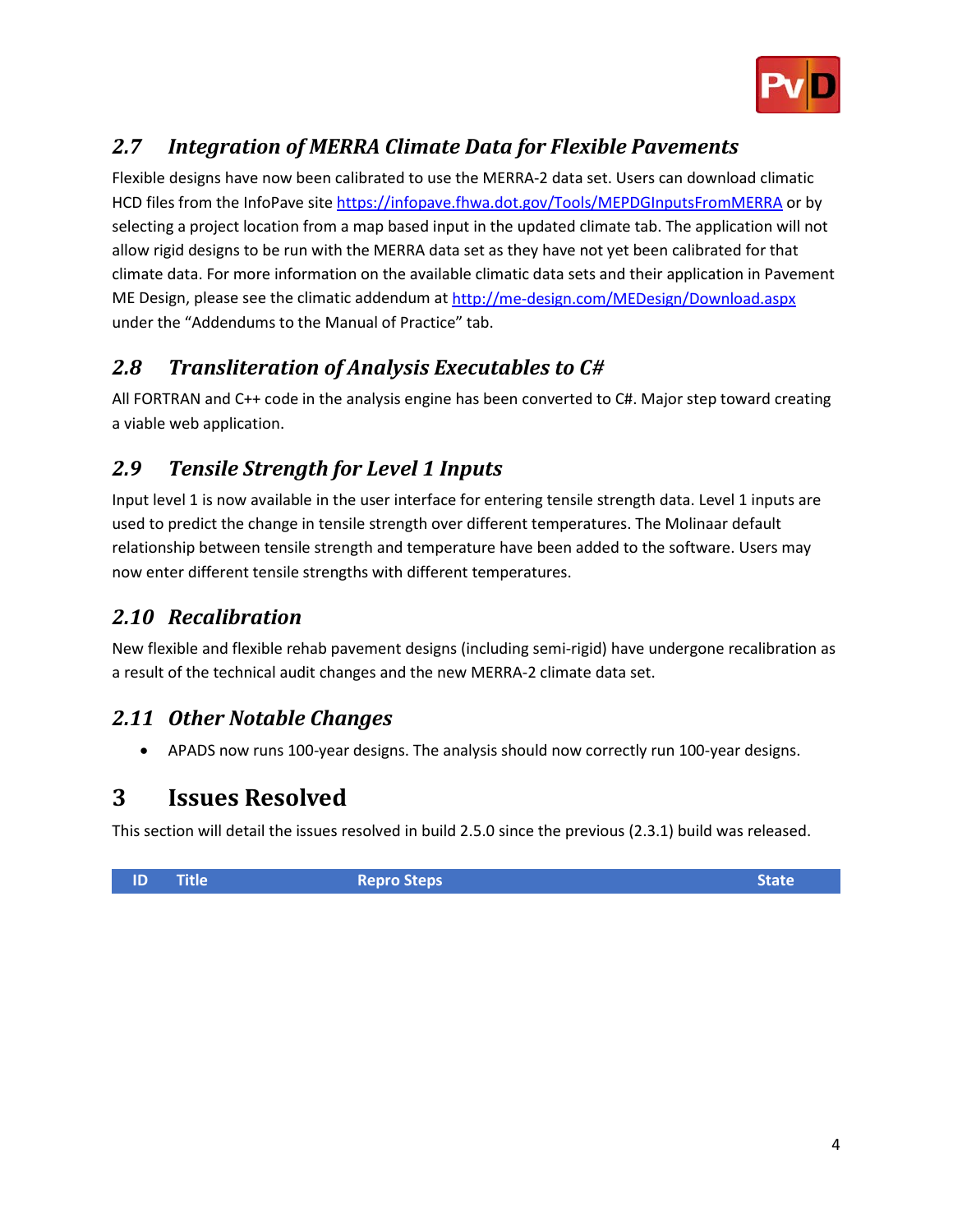

| 6826 | Coefficient of lateral<br>earth pressure<br>duplicate warning<br>message                 | Open the attached file<br>Note the warnings regarding coefficient of lateral<br>earth pressure<br>There are two warnings, but only 1 subgrade field with<br>coefficient of lateral earth pressure<br>Should be only 1 warning message<br>Click on the subgrade layer<br>Note a third coefficient of lateral earth pressure<br>warning message appears<br>Change the coefficient of lateral earth pressure to 0.5<br>Note that one warning is removed while the other two<br>remain.<br>There should be only one warning and it should<br>disappear when the user corrects the property value. | Resolved |
|------|------------------------------------------------------------------------------------------|-----------------------------------------------------------------------------------------------------------------------------------------------------------------------------------------------------------------------------------------------------------------------------------------------------------------------------------------------------------------------------------------------------------------------------------------------------------------------------------------------------------------------------------------------------------------------------------------------|----------|
| 6827 | Long design life failing<br>for projects that run<br>Cracking or<br>CrackingBOL analysis | * Run an analysis on a project that has a JPCP top<br>layer set to 90 years<br>Observe error in cracking/crackingBOL                                                                                                                                                                                                                                                                                                                                                                                                                                                                          | Closed   |
| 6854 | Change the error<br>message for lane width<br>property                                   | 1-Create flexible project<br>2-Go to traffic tab and go to design lane width<br>property<br>3-Change the value of design lane width property<br>4-Error will pop up saying that "For this type of design,<br>you cannot set the lane width"<br>Change it to "For this type of design, lane width must<br>be <value> <units>"</units></value>                                                                                                                                                                                                                                                  | Closed   |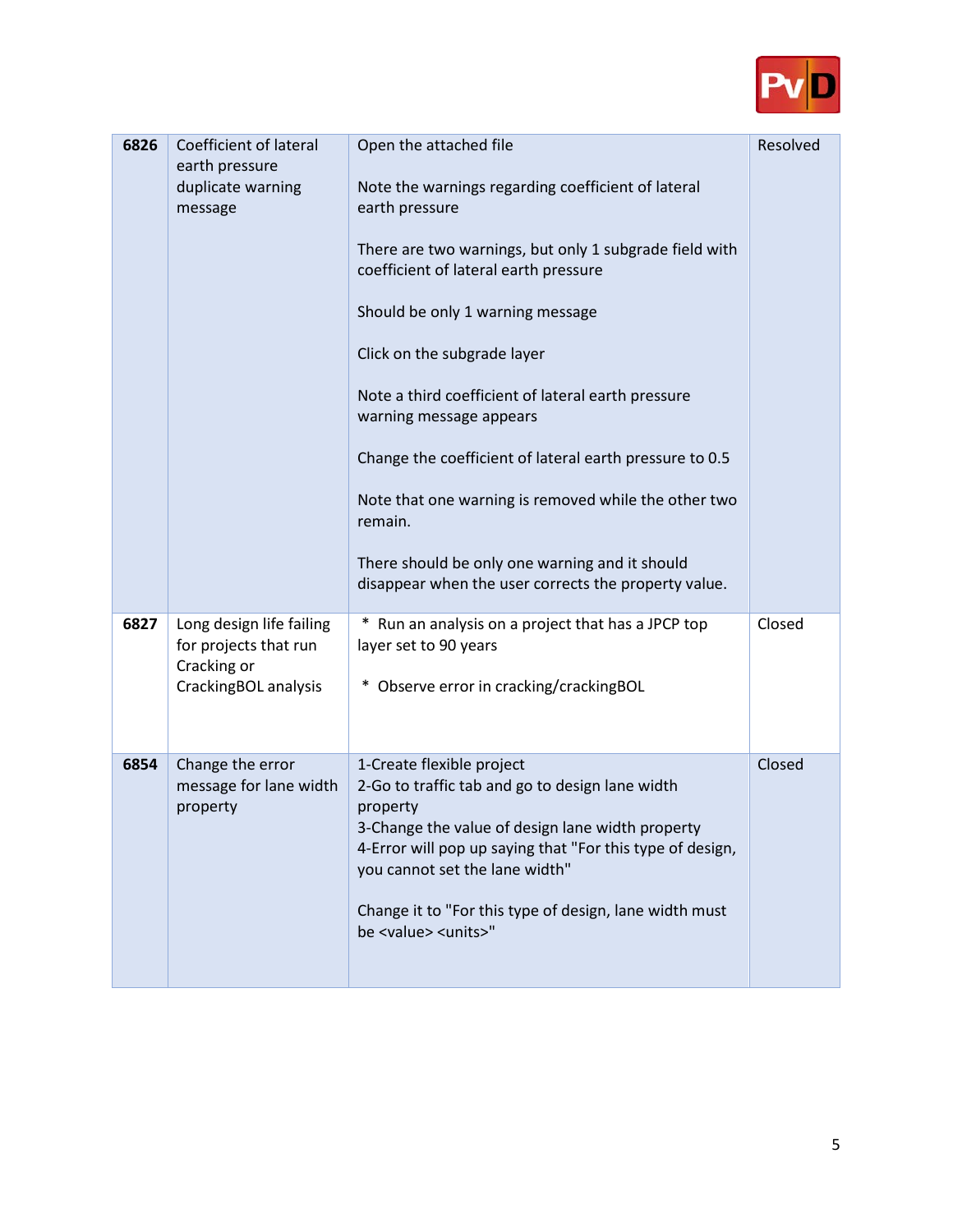

| 6926 | Modulus range change                                                                                                | Change the following recommended and absolute<br>ranges as follows:<br>Recomended Range<br>Subgrade modulus: 5000-50000<br>Non-stabilized base modulus: 10000-100000<br>Absolute Range<br>Subgrade modulus: NO ERROR<br>Non-stabilized base modulus: NO ERROR<br><b>Current values</b><br>Modulus subgradeModulus Elastic/resilient modulus<br>(psi) Elastic/Resilient modulus is out of range (5000 -<br>50000 psi) 5000 50000<br>Modulus nonStabilizedModulus Elastic/resilient<br>modulus (psi) Elastic/Resilient modulus is out of range<br>(10000 - 100000 psi) 10000 100000 | Closed |
|------|---------------------------------------------------------------------------------------------------------------------|-----------------------------------------------------------------------------------------------------------------------------------------------------------------------------------------------------------------------------------------------------------------------------------------------------------------------------------------------------------------------------------------------------------------------------------------------------------------------------------------------------------------------------------------------------------------------------------|--------|
| 5395 | Target thickness of the<br>last subgrade layer<br>above the bedrock is<br>being transferred into<br>the .dgpx file. | The average thickness calculated by evercalc of the<br>last subgrade layer above the bedrock should be<br>transferred into the .dgpx file.<br>* add data structure for depth to bedrock in summary<br>file from EverCalc (done)<br>* add parsing for thickness (done)<br>* add check for subgrade before bedrock exist (done)<br>* do not add if condition not met (done)<br>* add data to plot model for future reference (done)<br>calculate avg during export to MEDesign step                                                                                                 | Closed |
| 970  | Semi rigid interface<br>range values are invalid                                                                    | 1) Create a New Pavement -> Semi-Rigid Pavement<br>design strategy<br>2) Click on the Semi rigid layer<br>3) Observe the property names in the material<br>property grid. The names are not correctly formatted.                                                                                                                                                                                                                                                                                                                                                                  | Closed |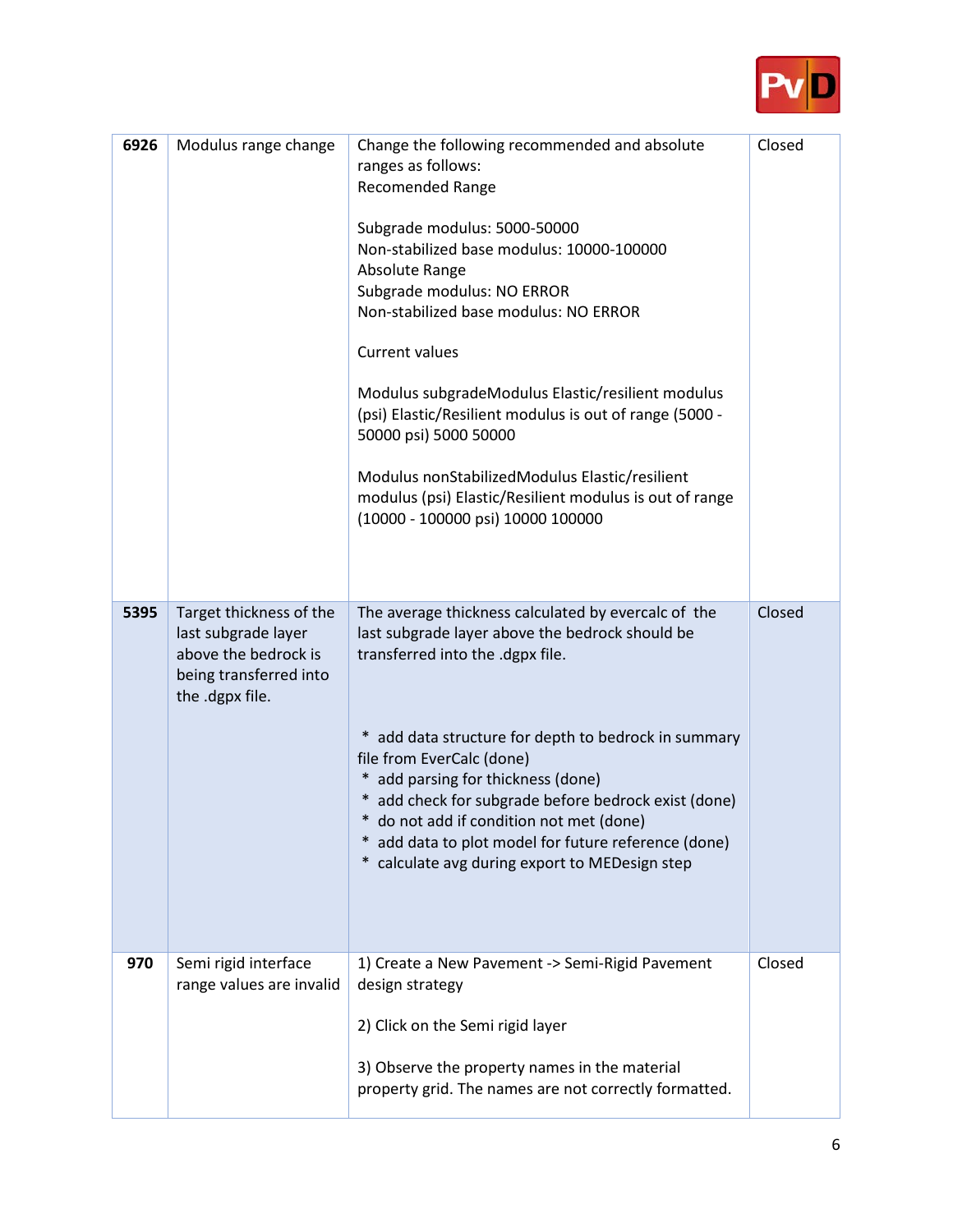

| 1169 | Error in Excel Report -<br><b>Distress Charts</b>             | The threshold values in the "Distress Charts"<br>worksheet has an extra series (shown as a numeric<br>value in the chart). This series matches the "Threshold<br>Value" series and is extraneous. Please remove this<br>value from the distress charts.                                                                    | Closed |
|------|---------------------------------------------------------------|----------------------------------------------------------------------------------------------------------------------------------------------------------------------------------------------------------------------------------------------------------------------------------------------------------------------------|--------|
| 1170 | <b>IRI Flexible</b>                                           | IRI Flexible is pulling data from the fatiguecsm.tmp file.<br>When it pulls the data for CTB fatigue cracking it pulls<br>from the wrong column. (Column 2 is the incorrect<br>column, it should be column 3). Please update<br>IRIFlexible to pull the CTB fatigue cracking value from<br>the correct column in the file. | Closed |
| 1225 | Error message in the<br>case of EICM fails<br>stability check | In attached project customer entered his values for<br>PCC heat capacity and thermal conductivity and EICM<br>stopped was not working but Pavement ME didn't<br>stop. I think that the reason of the bug is in failing of<br>EICM stability check but currently there is no error<br>message in this case.                 | Closed |
| 1336 | Validation of<br>calibration equations                        | As a user, I would like the application to help check &<br>control calibration equation entry errors                                                                                                                                                                                                                       | Closed |
| 1380 | <b>CSB Property Grid</b><br>displays incorrect<br>values      | Open a New Pavement/Semi-Rigid and look at the<br>Cracking, General, Strength, and Thermal properties.<br>They appear to be incorrect.                                                                                                                                                                                     | Closed |
| 1629 | Excel files not<br>generating                                 | Open the attached project in ME Design.<br>Attempt to generate output report with Excel output<br>turned ON.<br>Excel output does not generate.                                                                                                                                                                            | Closed |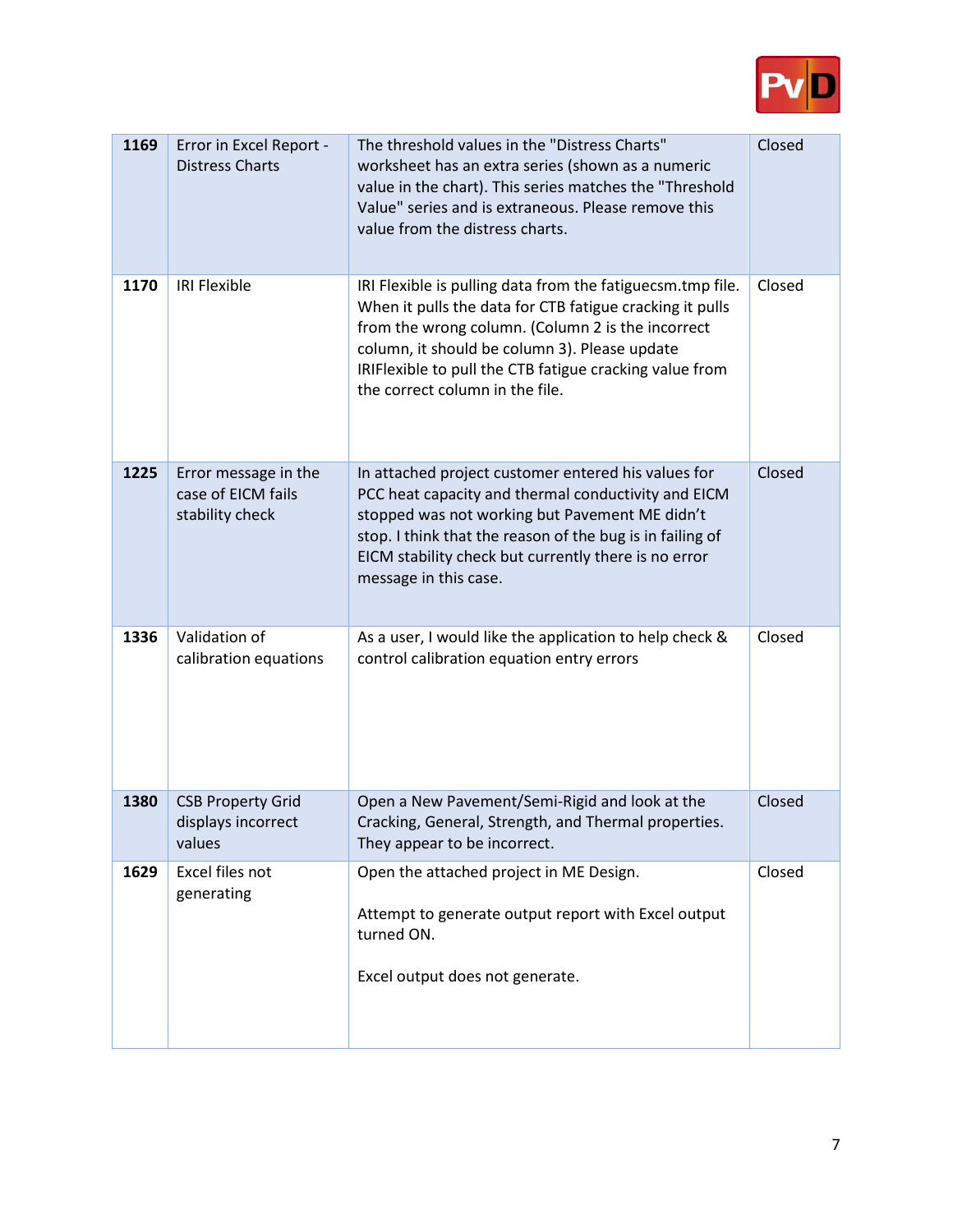

| 2489 | Air voids not saving to<br>the database                                | 1) Open ME Design with a database connection<br>2) Change the air voids on a project to 10%<br>3) Save the project to the database<br>4) Close the project<br>5) Retrieve the project from the database<br>6) Air voids will be set to 4% (incorrect)<br>Air voids should maintain the value entered before<br>they are saved to the database.                                                                                                                                              | Closed |
|------|------------------------------------------------------------------------|---------------------------------------------------------------------------------------------------------------------------------------------------------------------------------------------------------------------------------------------------------------------------------------------------------------------------------------------------------------------------------------------------------------------------------------------------------------------------------------------|--------|
| 2954 | AC over JPCP Analysis<br>checking for Base<br><b>Construction Date</b> | http://me-design.com/MantisBT/view.php?id=3660<br>Summary<br>0003660: AC over JPCP Analysis checking for Base<br><b>Construction Date</b><br>Description<br>The interface is checking the base construction date<br>for AC over JPCP analysis (and warning that it is in<br>error). Base construction should not be checked for AC<br>over JPCP analysis.<br><b>Steps To Reproduce</b><br>Look at attached project. Reproduce by setting the<br>pavement construction date far in the past. | Closed |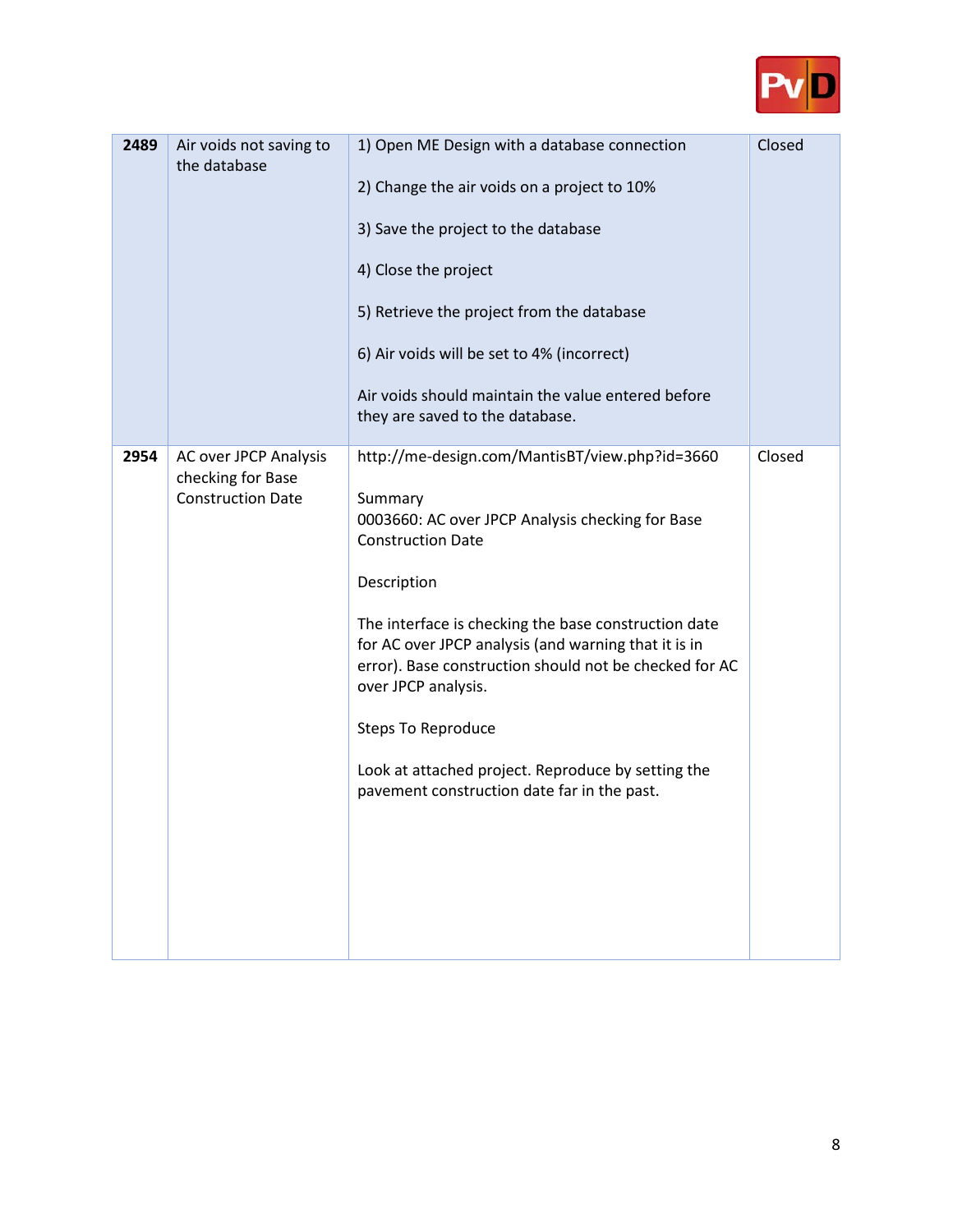

| 2955 | Default AC/AC on [46in<br>A-2-4, 40in A-2-4, | http://me-design.com/MantisBT/view.php?id=3386                                                                                                                                                                                                                                                                                                                                                                                                                                                                                                                                                                                                                                                                               | Closed |
|------|----------------------------------------------|------------------------------------------------------------------------------------------------------------------------------------------------------------------------------------------------------------------------------------------------------------------------------------------------------------------------------------------------------------------------------------------------------------------------------------------------------------------------------------------------------------------------------------------------------------------------------------------------------------------------------------------------------------------------------------------------------------------------------|--------|
|      | HFW] analysis gets                           | Description                                                                                                                                                                                                                                                                                                                                                                                                                                                                                                                                                                                                                                                                                                                  |        |
|      | wrong thickness values<br>in _space.dat      | The _space.dat intermediate file gets wrong thickness<br>values for the bottom finite layer (40in thick) in the<br>attached DGPX.                                                                                                                                                                                                                                                                                                                                                                                                                                                                                                                                                                                            |        |
|      |                                              | When the thickness of that layer is increased to 100in,<br>the values are still wrong<br>When the thickness of that layer is decreased to 20in,<br>the values seem okay                                                                                                                                                                                                                                                                                                                                                                                                                                                                                                                                                      |        |
|      |                                              | <b>Steps To Reproduce</b>                                                                                                                                                                                                                                                                                                                                                                                                                                                                                                                                                                                                                                                                                                    |        |
|      |                                              | 1. Download the attached DGPX file.                                                                                                                                                                                                                                                                                                                                                                                                                                                                                                                                                                                                                                                                                          |        |
|      |                                              | 2. Launch ME Design.                                                                                                                                                                                                                                                                                                                                                                                                                                                                                                                                                                                                                                                                                                         |        |
|      |                                              | 3. Open the DGPX file.                                                                                                                                                                                                                                                                                                                                                                                                                                                                                                                                                                                                                                                                                                       |        |
|      |                                              | 4. Run the project.                                                                                                                                                                                                                                                                                                                                                                                                                                                                                                                                                                                                                                                                                                          |        |
|      |                                              | 5. When the run completes, an error is reported:<br>ThermalCracking1.tmp couldn't be found. This seems<br>due to ReflectionCracking.exe attempting to parse "-<br>Inf" to double from _space.dat. (See add'l info on this<br>report.) The presence of "-Inf" seems due to the wrong<br>thickness values at the top of _space.dat.                                                                                                                                                                                                                                                                                                                                                                                            |        |
|      |                                              | <b>Additional Information</b>                                                                                                                                                                                                                                                                                                                                                                                                                                                                                                                                                                                                                                                                                                |        |
|      |                                              | Debug "path":                                                                                                                                                                                                                                                                                                                                                                                                                                                                                                                                                                                                                                                                                                                |        |
|      |                                              | I tried running the MapME-generated AC/AC analysis.<br>It errored out saying that "ThermalCracking1.tmp"<br>couldn't be found. IRIFlexible.exe generates it, so I ran<br>its command and checked the errorlevel (6), which<br>means that it never reached the code that generates<br>the file. It errored out when new'ing a<br>ReflectiveCracking object on line 87 of<br>IRIFlexible/Program.cs. The ReflectiveCracking ctor<br>requires two log files which didn't exist, causing the<br>ctor to fail. Those two log files are generated by<br>ReflectionCracking.exe, the command for which failed<br>before generating the log files when it tried to new a<br>SpaceFile, attempting to parse the string "-Inf" (in the |        |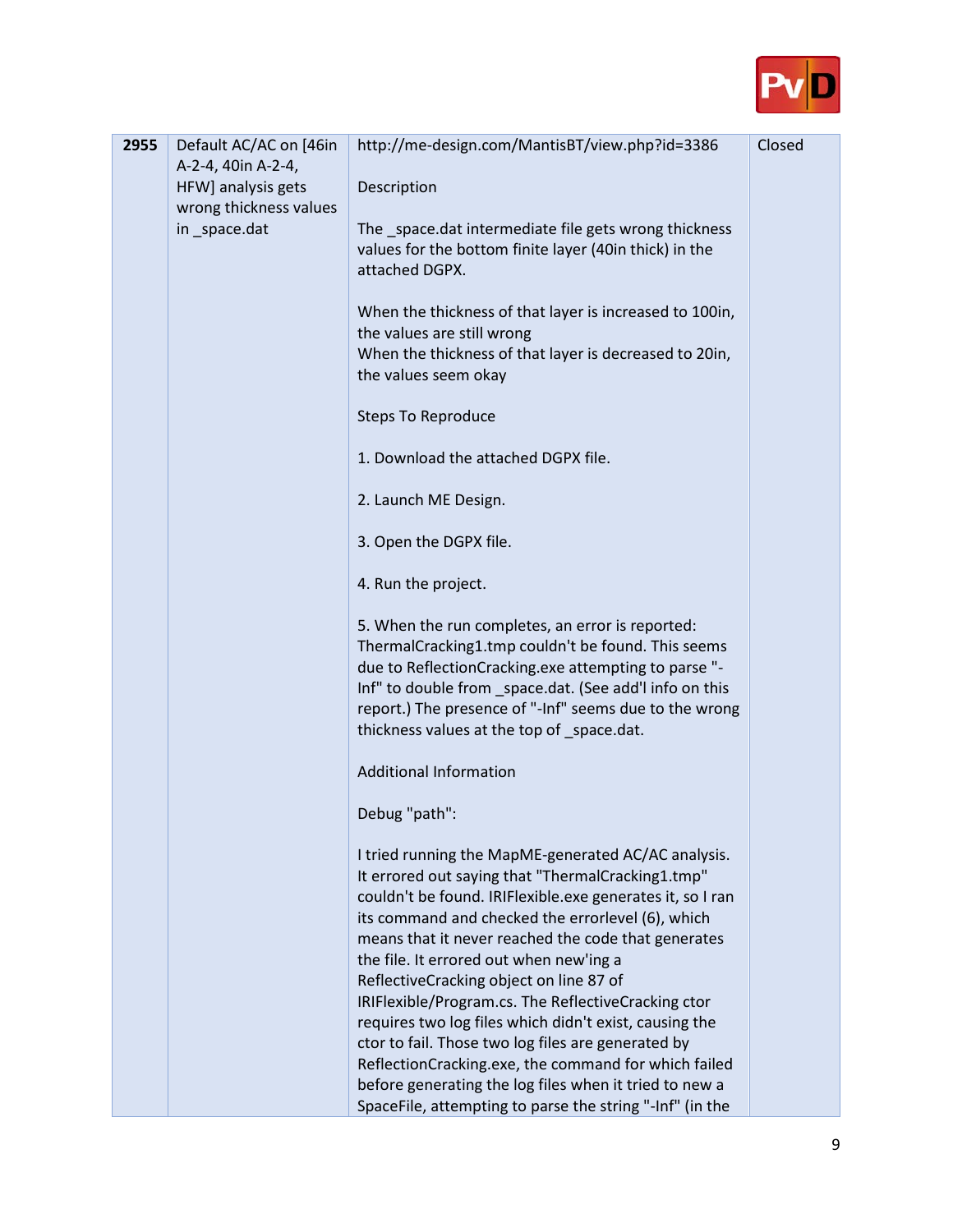

|  | modulus position) to a double in the _space.dat file<br>(line 103 of SpaceFile.cs). |  |
|--|-------------------------------------------------------------------------------------|--|
|  |                                                                                     |  |
|  |                                                                                     |  |
|  |                                                                                     |  |
|  |                                                                                     |  |
|  |                                                                                     |  |
|  |                                                                                     |  |
|  |                                                                                     |  |
|  |                                                                                     |  |
|  |                                                                                     |  |
|  |                                                                                     |  |
|  |                                                                                     |  |
|  |                                                                                     |  |
|  |                                                                                     |  |
|  |                                                                                     |  |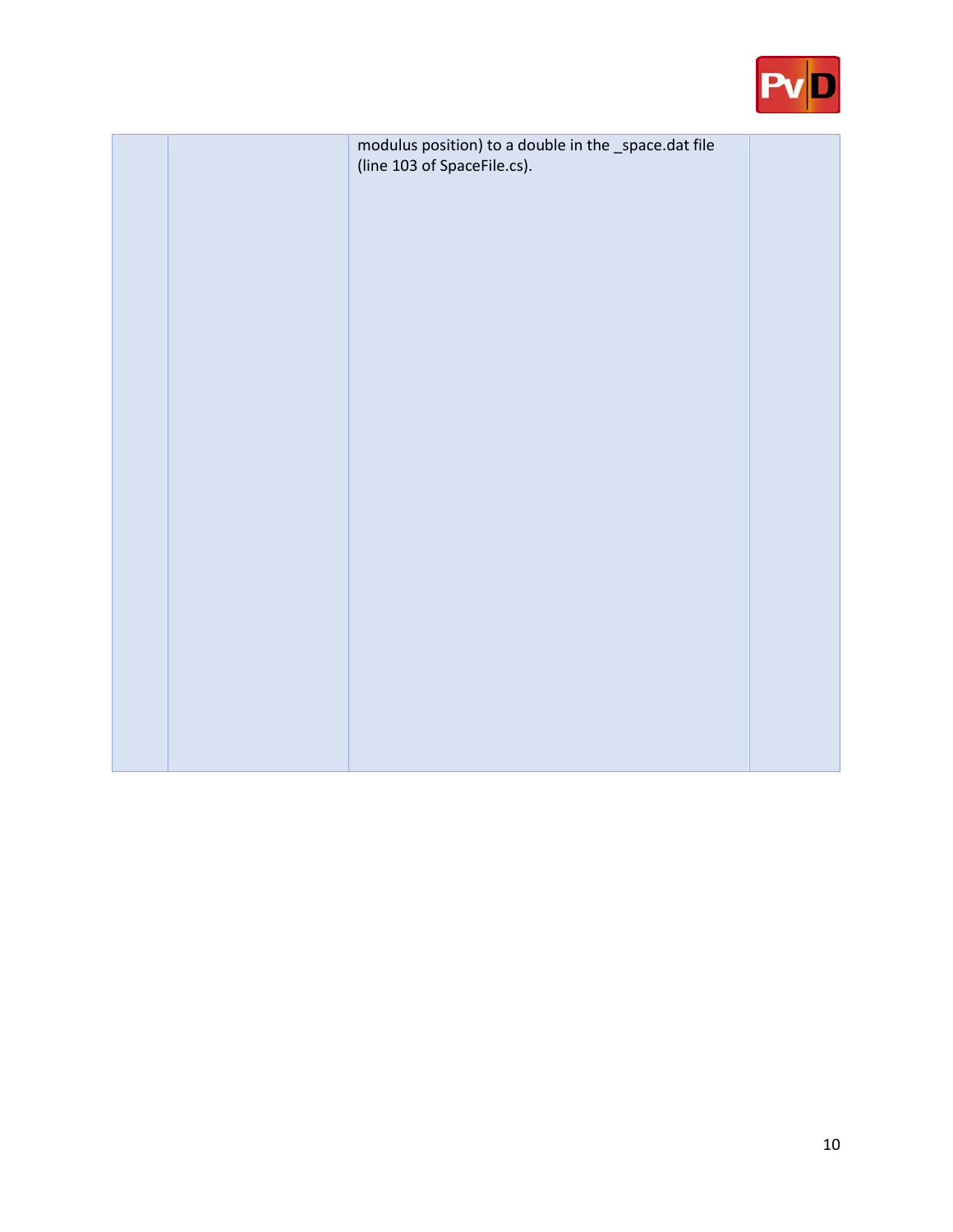

| 2956 | Update ground water<br>table depth in the<br>hourly climate data<br>table | http://me-design.com/MantisBT/view.php?id=3000<br>Description<br>Enter GWT depth 10 ft and import/load any climate<br>file. Then click hourly climate data tab. The value in the<br>last column of the table will be 10 (which is GWT<br>depth in feet). Close the hourly climate data tab.<br>Now, change the GWT depth from 10ft to 20ft. Open<br>hourly climate data tab again. You will see value of<br>GWT doesn't change. It's still 10.<br>The value of GWT in the hourly climate data tab should<br>automatically change when you change the GWT<br>depth. | Closed |
|------|---------------------------------------------------------------------------|--------------------------------------------------------------------------------------------------------------------------------------------------------------------------------------------------------------------------------------------------------------------------------------------------------------------------------------------------------------------------------------------------------------------------------------------------------------------------------------------------------------------------------------------------------------------|--------|
| 2958 | Add AC, CRCP and JPCP<br>IRI variance equation                            | http://me-design.com/MantisBT/view.php?id=3052<br>Description<br>Currently, the label says "PCC IRI JPCP Std. Dev." and<br>"PCC IRI JPCP Std. Dev.". Actually it is initial IRI<br>standard deviation. Please change the label to<br>something like:<br>"PCC Initial IRI JPCP Std. Dev." and<br>"PCC Initial IRI CRCP Std. Dev.".<br>And add JPCP IRI variance equation in the interface.                                                                                                                                                                          | Closed |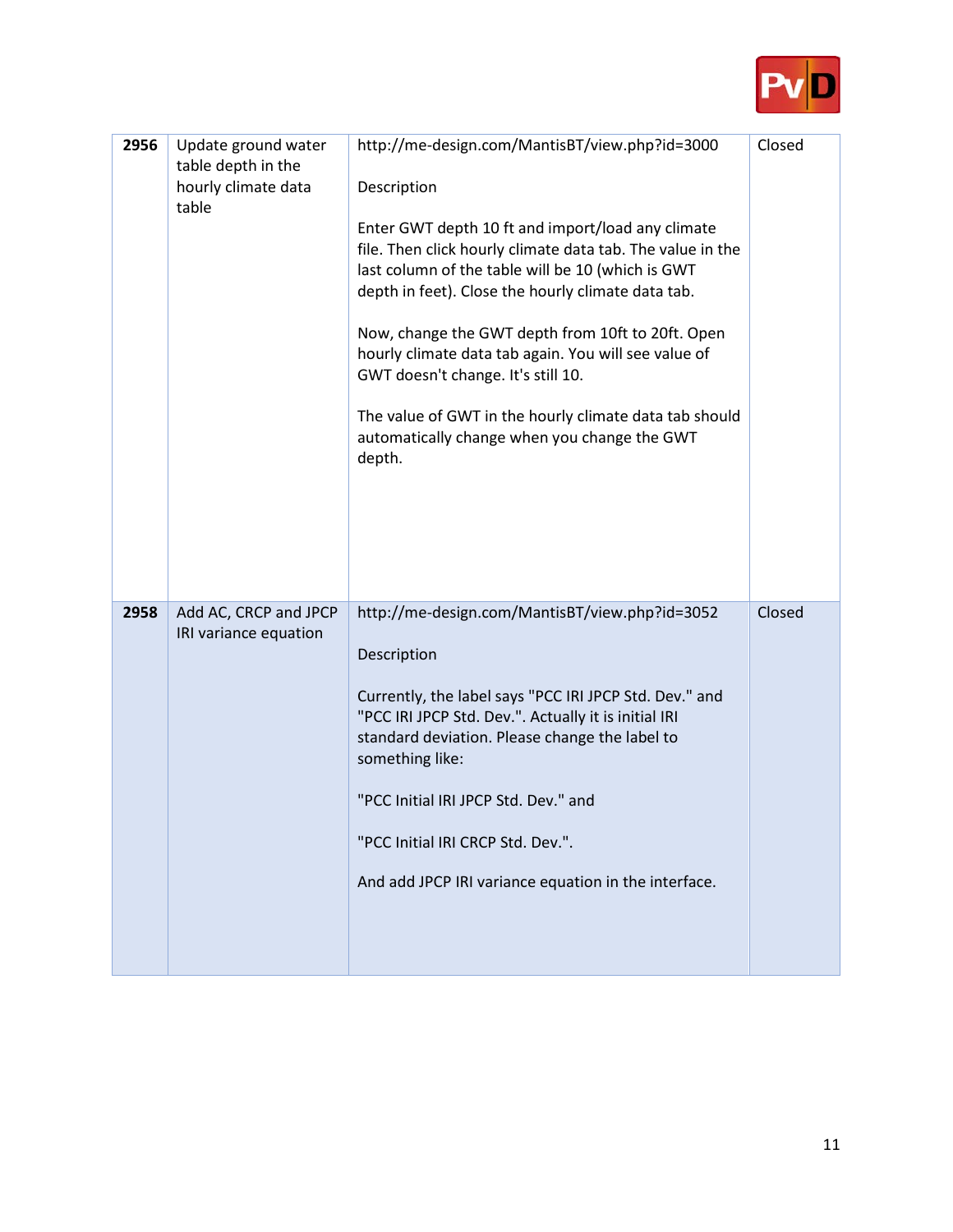

| 2976 | Tensile strength not<br>being computed<br>correctly      | http://me-design.com/MantisBT/view.php?id=3267<br>The tensile strength is not being computed as a<br>function of temperature, when it is in fact<br>temperature dependent.                                                                                                                                                                                                                                                            | Closed |
|------|----------------------------------------------------------|---------------------------------------------------------------------------------------------------------------------------------------------------------------------------------------------------------------------------------------------------------------------------------------------------------------------------------------------------------------------------------------------------------------------------------------|--------|
| 2978 | Water Table has no<br>effect on calculated<br>distresses | http://me-design.com/MantisBT/view.php?id=2674<br>Description<br>It is my understanding the depth to water table is a<br>sensitive input value, however, no matter what depth<br>to water table I use, I get the same results.<br><b>Steps To Reproduce</b><br>Run the attached file with depth to water table of 5<br>feet.<br>Change the depth to water table to 60 feet (or any<br>other value).<br>Run.<br>Results are identical. | Closed |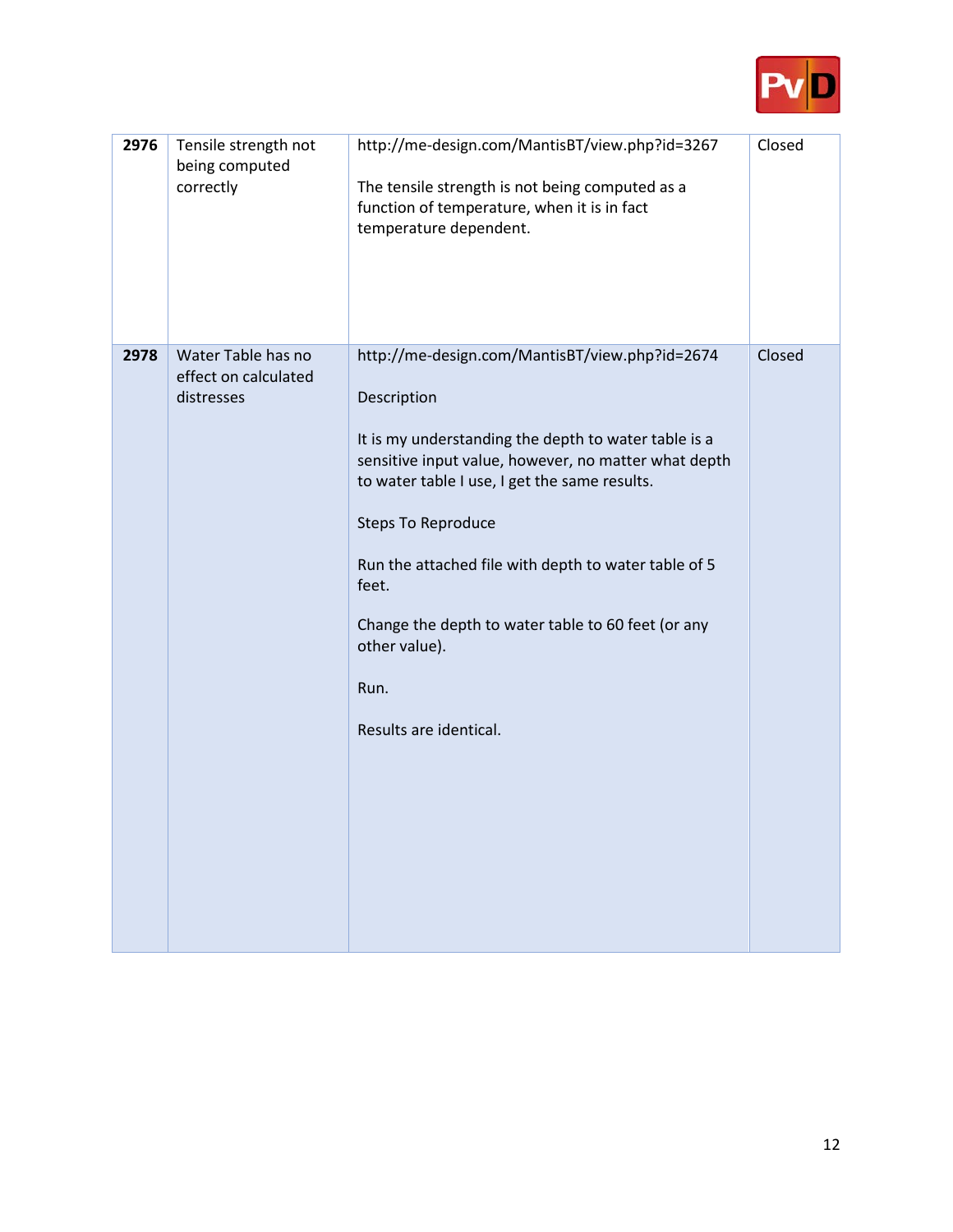

| 2981 | APADS; IRIFlexible | http://me-design.com/MantisBT/view.php?id=3393                                                                                                                                                                                                                                                                                                                                                                  | Closed |
|------|--------------------|-----------------------------------------------------------------------------------------------------------------------------------------------------------------------------------------------------------------------------------------------------------------------------------------------------------------------------------------------------------------------------------------------------------------|--------|
|      |                    | Description<br>The reflection cracking in the case of AC over Semi-<br>rigid design seems to have an issue. One bug is in<br>APADS - for this type of design program printed out<br>zero fatigue cracking in existing AC layer instead of real<br>values. Also it is necessary to check how FlexibleIRI<br>program combines existing cracking from AC and CTB<br>layers for calculation of reflection cracking. |        |
|      |                    |                                                                                                                                                                                                                                                                                                                                                                                                                 |        |
|      |                    |                                                                                                                                                                                                                                                                                                                                                                                                                 |        |
|      |                    |                                                                                                                                                                                                                                                                                                                                                                                                                 |        |
|      |                    |                                                                                                                                                                                                                                                                                                                                                                                                                 |        |
|      |                    |                                                                                                                                                                                                                                                                                                                                                                                                                 |        |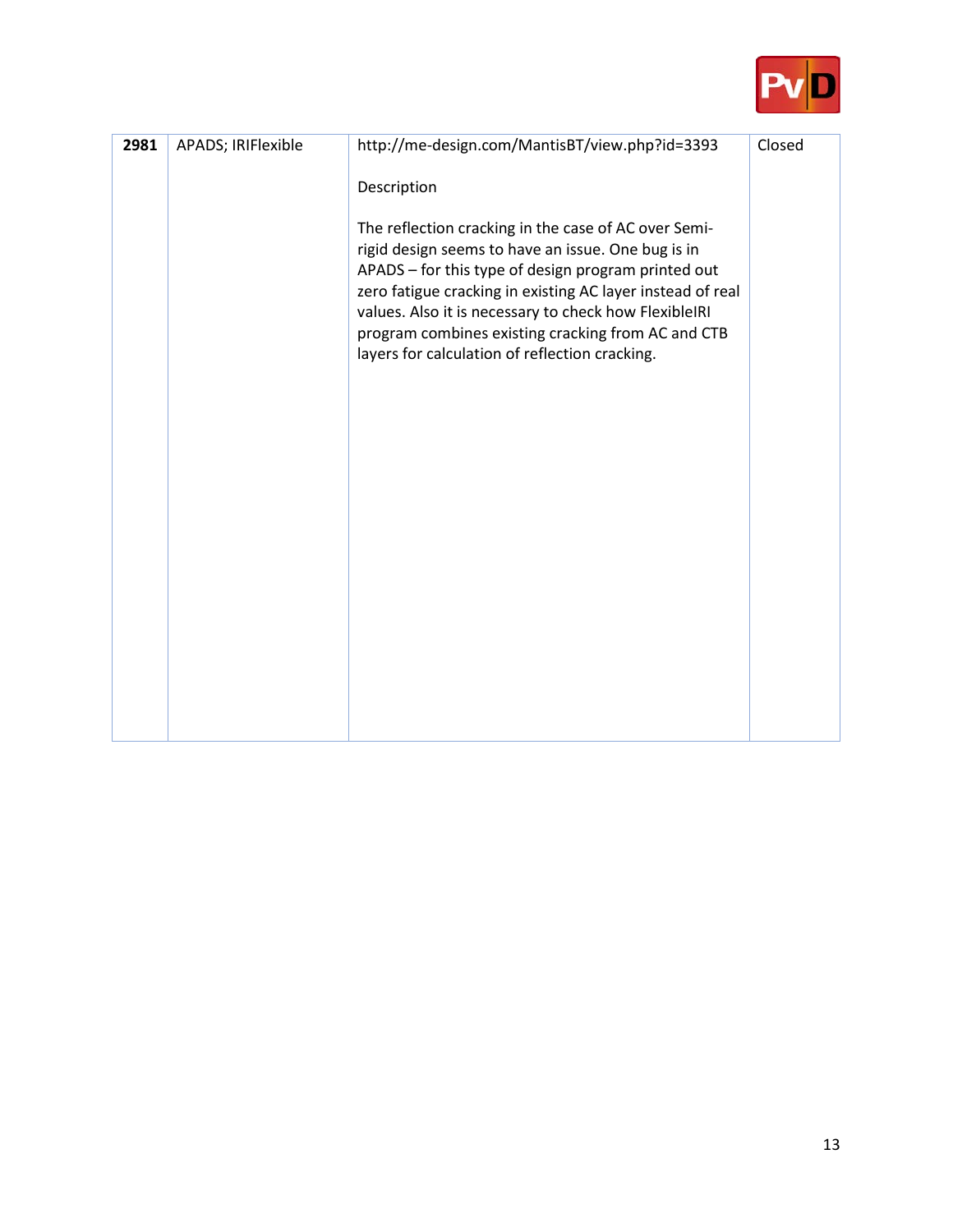

| 2983 | VC++ Redistributable<br>Failing to complete<br>installation | http://me-design.com/MantisBT/view.php?id=3716<br>Description<br>It appears on VM's only (although it could come up on<br>a physical machine), the VC++ 2015 redist does not<br>complete installation. This will cause the analysis to<br>fail.                                                                                                                                                         | Closed |
|------|-------------------------------------------------------------|---------------------------------------------------------------------------------------------------------------------------------------------------------------------------------------------------------------------------------------------------------------------------------------------------------------------------------------------------------------------------------------------------------|--------|
|      |                                                             | The analyses will produce an error mentioning that a<br>dependency is missing.<br>If the user is stuck on installing the redist package,<br>they will need to manually install<br>https://www.microsoft.com/en-<br>us/download/details.aspx?id=49093 [^] (make sure its<br>the appropriate architecture for the OS). Then<br>uninstall/reinstall or repair the redist package. It<br>should go through. |        |
|      |                                                             |                                                                                                                                                                                                                                                                                                                                                                                                         |        |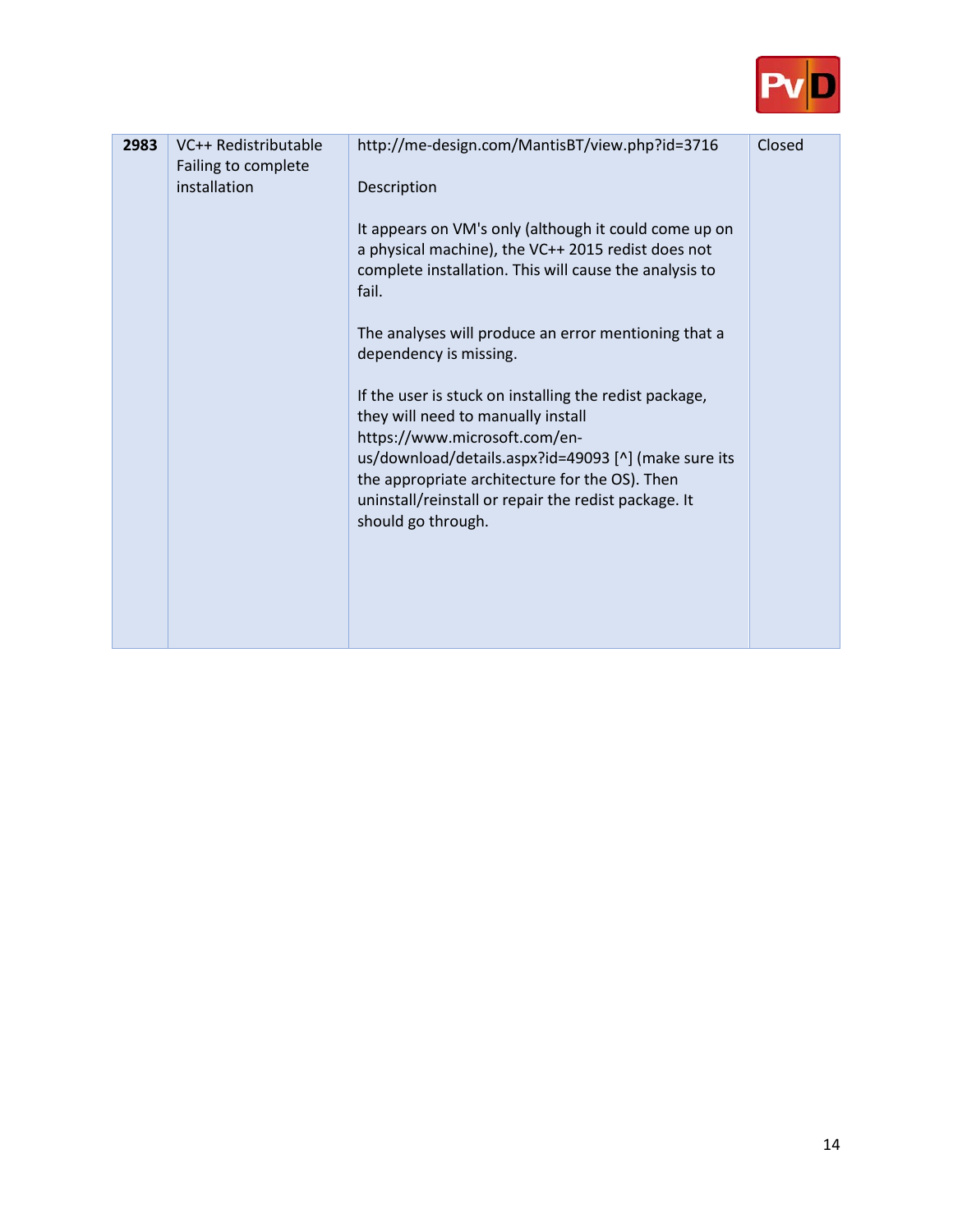

| 2984 | ME Design 2.3 installer<br>(a VS Installer Project)<br>confuses .NET 4.6 with | Description<br>Normally when installing ME Design, the user will                                                                                                                                                                                                                                                                                                                                                                                                                                                     | Closed |
|------|-------------------------------------------------------------------------------|----------------------------------------------------------------------------------------------------------------------------------------------------------------------------------------------------------------------------------------------------------------------------------------------------------------------------------------------------------------------------------------------------------------------------------------------------------------------------------------------------------------------|--------|
|      | the prerequisite 4.6.1                                                        | receive a notification before installation begins if the<br>required version of .NET is not installed on their<br>system. This notification stops installation and sends<br>the user to the Microsoft website to download .NET.                                                                                                                                                                                                                                                                                      |        |
|      |                                                                               | With ME Design 2.3's move to .NET 4.6.1, it has been<br>observed and reproduced that the presence of .NET<br>4.6 will "fool" the installer into thinking that 4.6.1 is<br>already installed. The installation will begin and then,<br>near the end, emit an error: "Error 1001.<br>InstallUtilLib.dll: Unknown error." The installation then<br>rolls back.                                                                                                                                                          |        |
|      |                                                                               | It has been verified that versions of .NET prior to 4.6<br>do not confuse the installer in this way.                                                                                                                                                                                                                                                                                                                                                                                                                 |        |
|      |                                                                               | <b>Additional Information</b>                                                                                                                                                                                                                                                                                                                                                                                                                                                                                        |        |
|      |                                                                               | The "workaround" is to know to install the right<br>framework version when this error occurs. For ME<br>Design 2.3, the right framework version is 4.6.1.<br>This is likely a bug in the VS Installer project type,<br>whether it's specific to interaction with 4.6 or<br>generally applies when "x.y" is present but "x.y.z" is<br>required. It would be an unavoidable issue if we<br>continue to use VS Installer and probably provides<br>another good reason for us to move to InstallShield at<br>some point. |        |
|      |                                                                               | See the updates at this MSDN blog article for<br>descriptions of various VS Installer issues, and note<br>that one older issue is similar to this one:                                                                                                                                                                                                                                                                                                                                                               |        |
|      |                                                                               | https://blogs.msdn.microsoft.com/visualstudio/2014/<br>04/17/visual-studio-installer-projects-extension/ [^]                                                                                                                                                                                                                                                                                                                                                                                                         |        |
|      |                                                                               | There is general indication online that VS Installer is<br>rather broken (perhaps a reason why MS abandoned it<br>in favor of recommending/bundling the 3rd-party<br>solution of InstallShield) and will simply stop receiving<br>serious maintenance. Some discussion:<br>http://stackoverflow.com/a/12894710/402749 [^]                                                                                                                                                                                            |        |
|      |                                                                               |                                                                                                                                                                                                                                                                                                                                                                                                                                                                                                                      |        |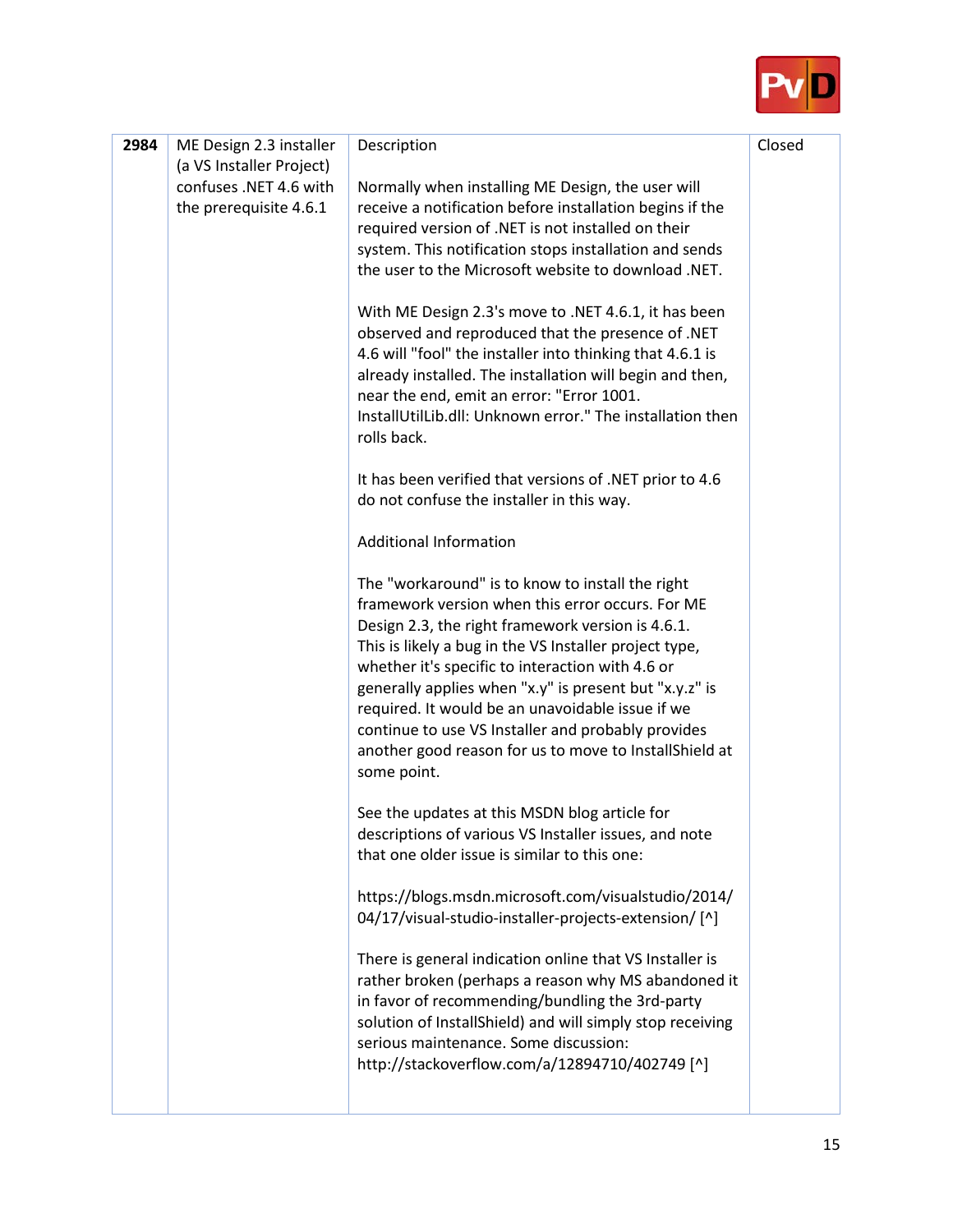

| 2985 | No check performed<br>on the user-entered<br>value for water table<br>depth | http://me-design.com/MantisBT/view.php?id=3667<br>Description<br>From engineering review of input ranges during 2.3.0-<br>alpha testing:<br>"There is no check performed on the user-entered<br>value for water table depth. The program accepted a<br>trial value of 600,000 ft. for water table depth, and this<br>was also used in the calculations (verified with daily<br>water table depth in "input.tmp", which is used by                                                  | Closed |
|------|-----------------------------------------------------------------------------|------------------------------------------------------------------------------------------------------------------------------------------------------------------------------------------------------------------------------------------------------------------------------------------------------------------------------------------------------------------------------------------------------------------------------------------------------------------------------------|--------|
|      |                                                                             | EICM). Current minimum value is 0 ft. - program<br>shows error message for negative water table depth.<br>Recommend setting a maximum value of water table<br>depth that can be entered by user. Program may<br>internally have a limit (not verified), but needs to be<br>shown in the output."<br><b>Additional Information</b><br>Should review code for pre-existing internal limits. If<br>not present, needs determination of recommended<br>maximum depth from engineering. |        |
|      |                                                                             |                                                                                                                                                                                                                                                                                                                                                                                                                                                                                    |        |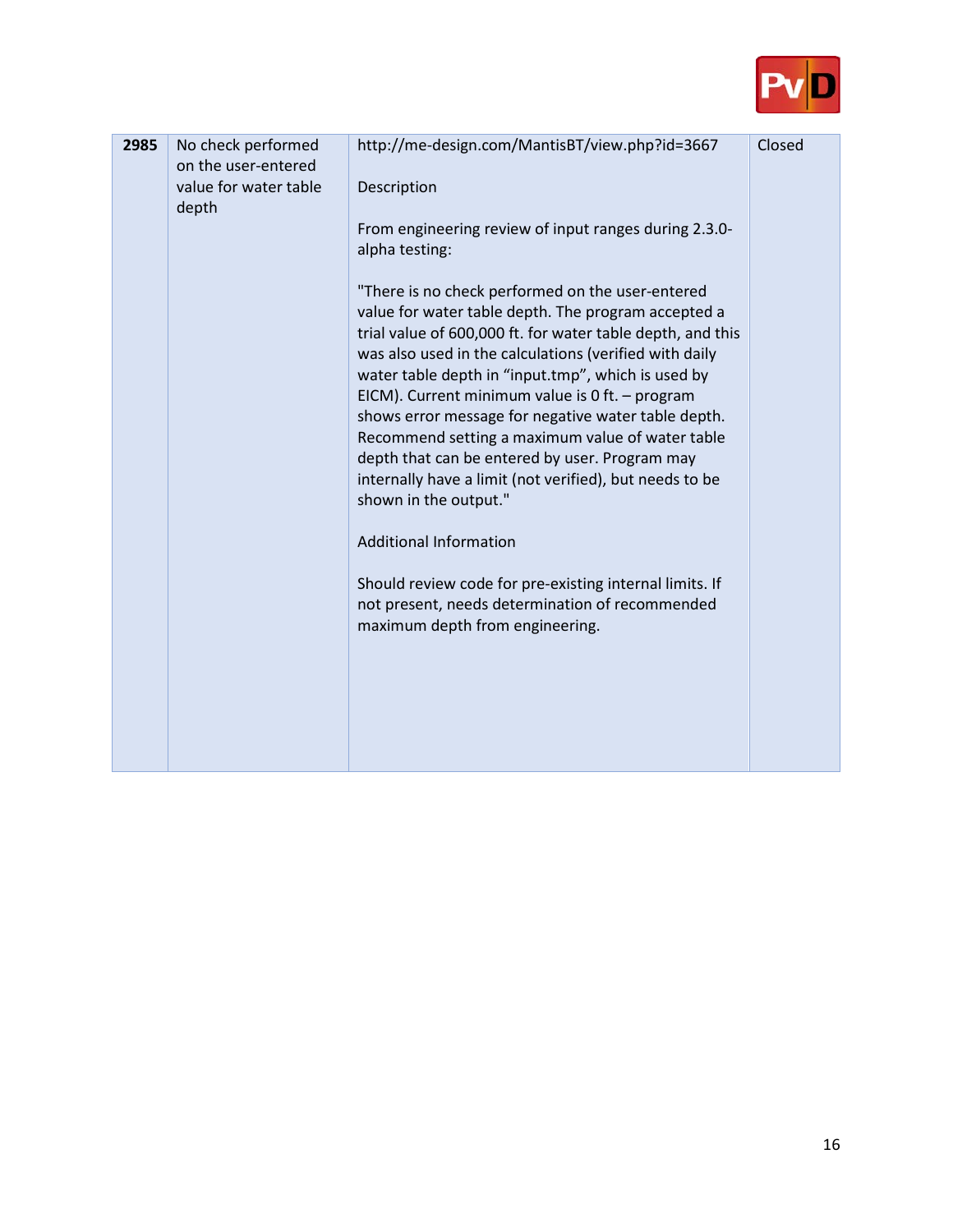

| 2986 | No error message                                                   | http://me-design.com/MantisBT/view.php?id=3668                                                                                                                                                                                                                                                      | Closed |
|------|--------------------------------------------------------------------|-----------------------------------------------------------------------------------------------------------------------------------------------------------------------------------------------------------------------------------------------------------------------------------------------------|--------|
|      | shown if steel depth<br>exceeds half the depth<br>of concrete slab | Description                                                                                                                                                                                                                                                                                         |        |
|      |                                                                    | From engineering review of input ranges during 2.3.0-<br>alpha testing:                                                                                                                                                                                                                             |        |
|      |                                                                    | "Program shows error message if Steel Depth (in.) is<br>less than 3.5 inches, but does not show error message<br>if value exceeds half the depth of concrete slab. When<br>the Steel Depth (in.) variable is selected, the program<br>shows the following message to the user in the info<br>panel: |        |
|      |                                                                    | Steel Depth (in.)                                                                                                                                                                                                                                                                                   |        |
|      |                                                                    | Depth to the center of reinforcing steel from<br>pavement surface. A minimum steep (TYPO for steel)<br>depth of 3.5 inch and a maximum of mid-depth are<br>recommended. Minimum: 3.5                                                                                                                |        |
|      |                                                                    | It is recommended to display an error message for<br>maximum steel depth. Program produced output for a<br>trial value of 5000 inches for steel depth, though the<br>distresses predicted were very high."                                                                                          |        |
|      |                                                                    | <b>Additional Information</b><br>Note that the description points out a typo in the<br>warning message. This text seems to be drawn from<br>one of the configuration files, probably<br>InterfaceRange.txt.                                                                                         |        |
|      |                                                                    | Need to confirm exact absolute/recommended limits.<br>Assuming above write-up indicates 0;3.5;-;h/2.                                                                                                                                                                                                |        |
|      |                                                                    |                                                                                                                                                                                                                                                                                                     |        |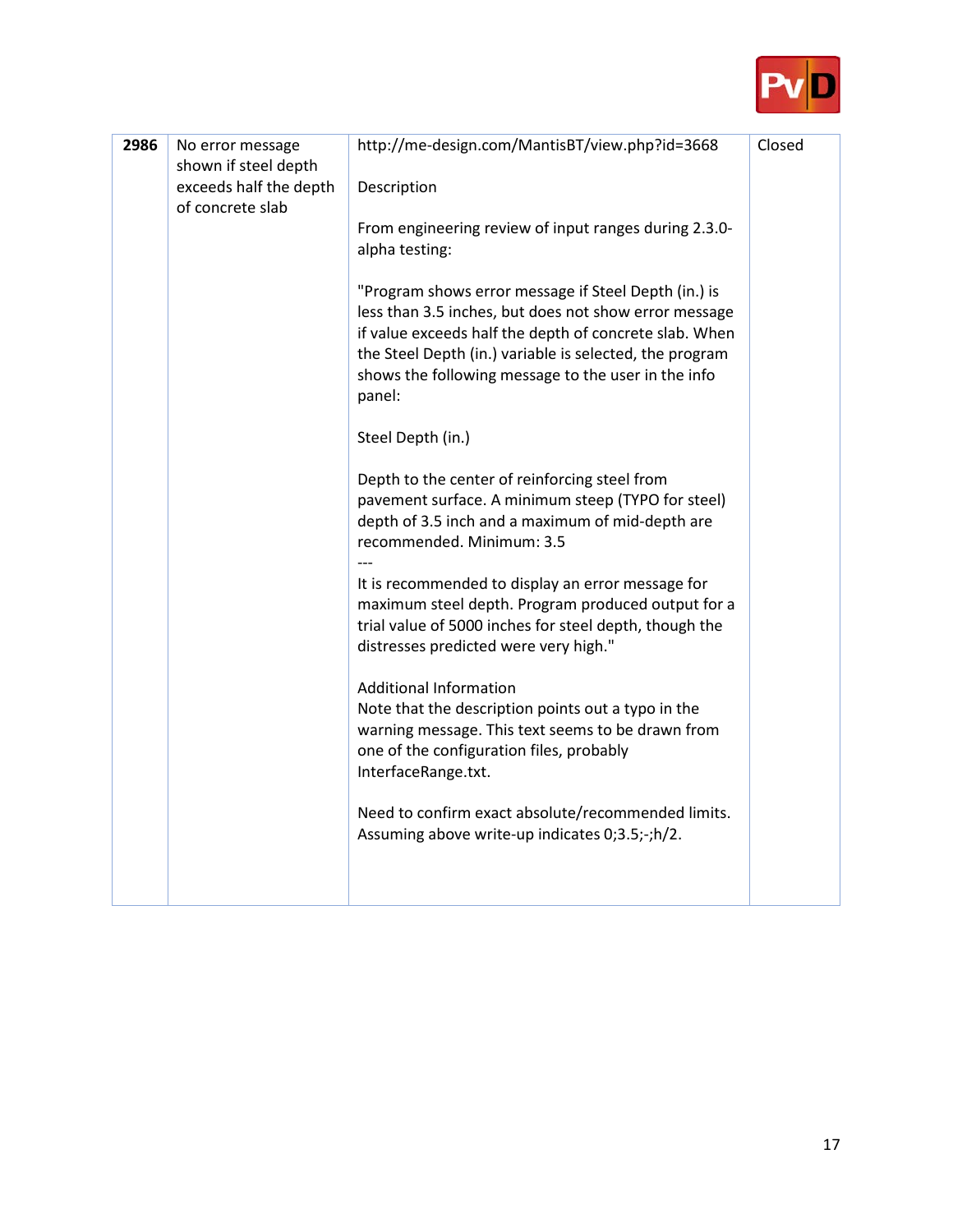

| 2987 | No error messages for<br>irregular values of<br>modulus of rupture<br>and elastic modulus of<br>PCC for Level 3 inputs | http://me-design.com/MantisBT/view.php?id=3669<br>Description<br>From engineering review of input ranges during 2.3.0-<br>alpha testing:<br>"Program does produce any error message for<br>irregular values of modulus of rupture and elastic<br>modulus of PCC for Level 3 inputs. Error message is<br>shown for Level 1 and 2 (tested on new JPCP and new<br>CRCP designs) but no error message is shown for Level<br>3.<br>No error message was shown for Modulus of Rupture<br>$= 600,000$ psi and E = 90,000,000 psi.<br>No error message was shown for Modulus of Rupture<br>$=$ -6000 psi and E = -3,000,000 psi. However,<br>program crashed for negative values with the message<br>- PDF output cannot be produced.<br>Inconsistencies between configured reliabilities and<br>those found in C:\Users\dayyala\Documents\Project<br>Data\ME Version 2.3 Alpha Testing\Dinesh - Error<br>Check Cone Files\new CRCP 20 years\crcpResults.txt.<br>Recommend error messages for both minimum and<br>maximum values of modulus of rupture and elastic<br>modulus for Level 3.<br><b>Additional Information</b><br>Need to determine absolute/recommended min/max<br>for level 3 PCC moduli from engineering. | Closed |
|------|------------------------------------------------------------------------------------------------------------------------|-------------------------------------------------------------------------------------------------------------------------------------------------------------------------------------------------------------------------------------------------------------------------------------------------------------------------------------------------------------------------------------------------------------------------------------------------------------------------------------------------------------------------------------------------------------------------------------------------------------------------------------------------------------------------------------------------------------------------------------------------------------------------------------------------------------------------------------------------------------------------------------------------------------------------------------------------------------------------------------------------------------------------------------------------------------------------------------------------------------------------------------------------------------------------------------------------------------------|--------|
|      |                                                                                                                        |                                                                                                                                                                                                                                                                                                                                                                                                                                                                                                                                                                                                                                                                                                                                                                                                                                                                                                                                                                                                                                                                                                                                                                                                                   |        |

н

n Tin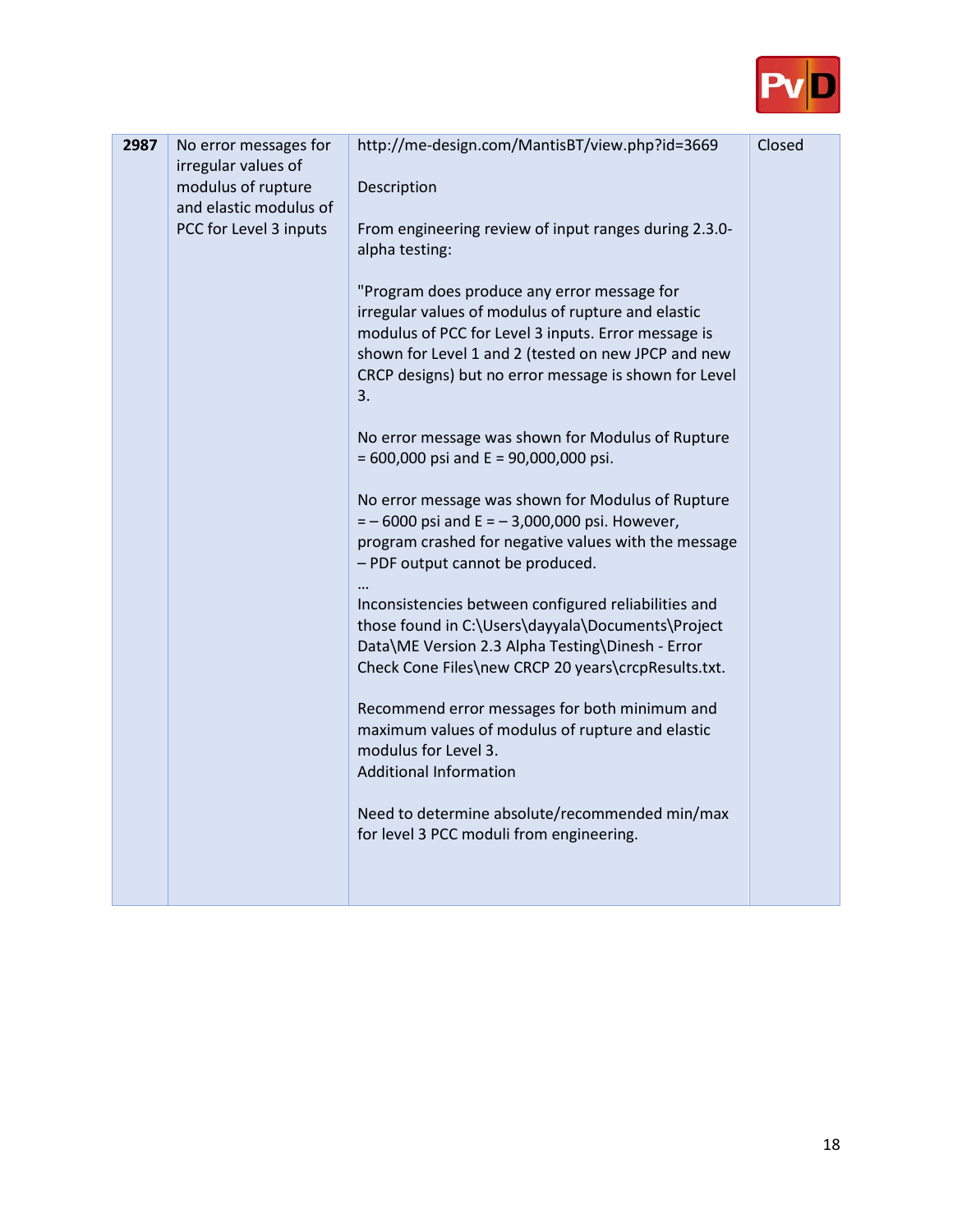

| 2988 | No error message for<br>irregularly high values | http://me-design.com/MantisBT/view.php?id=3670                                                                                                                                                                                                                                                                                                                                                                      | Closed |
|------|-------------------------------------------------|---------------------------------------------------------------------------------------------------------------------------------------------------------------------------------------------------------------------------------------------------------------------------------------------------------------------------------------------------------------------------------------------------------------------|--------|
|      | of resilient modulus for<br>unbound base course | Description                                                                                                                                                                                                                                                                                                                                                                                                         |        |
|      |                                                 | From engineering review of input ranges during 2.3.0-<br>alpha testing:                                                                                                                                                                                                                                                                                                                                             |        |
|      |                                                 | "Program did not show error message for trial values<br>of resilient modulus for unbound base course (non-<br>stabilized A-1-a) = $90,000,000$ psi and subgrade (A-1-a)<br>= 50,000,000 psi. Program crashed with the same error<br>message as shown above for Issue 3 [http://me-<br>design.com/MantisBT/view.php?id=3669 [^]]. Error<br>message is displayed if negative values are entered for<br>Level 3 input. |        |
|      |                                                 | Recommend displaying error message if user-input<br>exceeds a limiting maximum value for resilient<br>modulus of unbound materials."                                                                                                                                                                                                                                                                                |        |
|      |                                                 | <b>Additional Information</b>                                                                                                                                                                                                                                                                                                                                                                                       |        |
|      |                                                 | Need to verify any existing limits and add correct<br>maximum. Determine the right values from<br>engineering.                                                                                                                                                                                                                                                                                                      |        |
|      |                                                 |                                                                                                                                                                                                                                                                                                                                                                                                                     |        |
|      |                                                 |                                                                                                                                                                                                                                                                                                                                                                                                                     |        |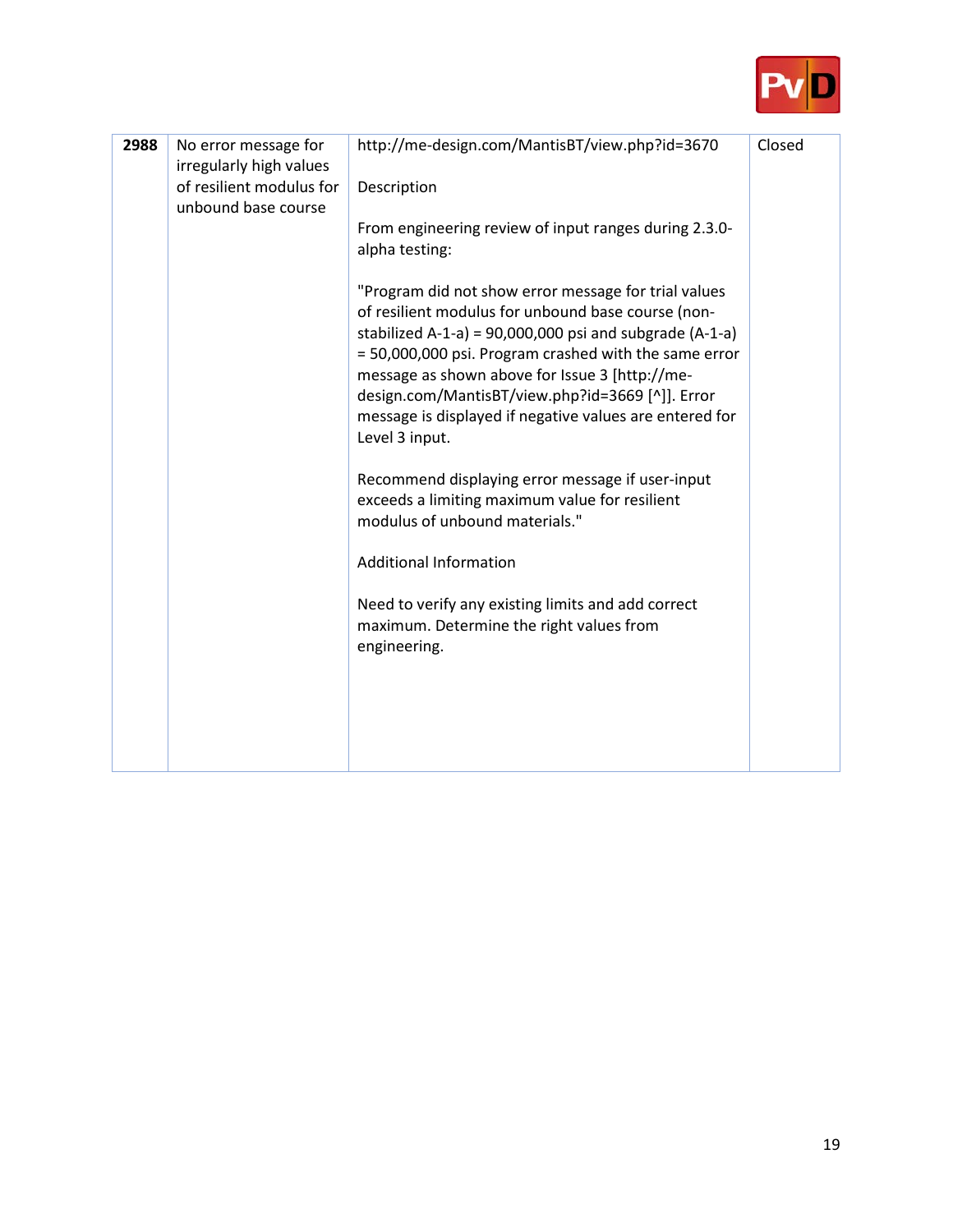

| 2989 | Program accepts both<br>negative and extremely<br>high values for the<br>joint spacing in JPCP<br>Level 3 design | Description<br>From engineering review of input ranges during 2.3.0-<br>alpha testing:<br>"Program accepts both negative (trial value $= -10$ feet)<br>and extremely high (trial value = 50,000 feet) values<br>for the joint spacing in JPCP Level 3 design. Output<br>showed very high distresses for 50,000 ft. spacing and<br>reasonable distresses for - 10 ft. spacing.<br>Recommend error messages for negative joint spacing<br>and user-entered values exceeding an upper limit."<br><b>Additional Information</b><br>Need to determine full absolute/recommended<br>min/max value set from engineering. | Closed |
|------|------------------------------------------------------------------------------------------------------------------|-------------------------------------------------------------------------------------------------------------------------------------------------------------------------------------------------------------------------------------------------------------------------------------------------------------------------------------------------------------------------------------------------------------------------------------------------------------------------------------------------------------------------------------------------------------------------------------------------------------------|--------|
|      |                                                                                                                  |                                                                                                                                                                                                                                                                                                                                                                                                                                                                                                                                                                                                                   |        |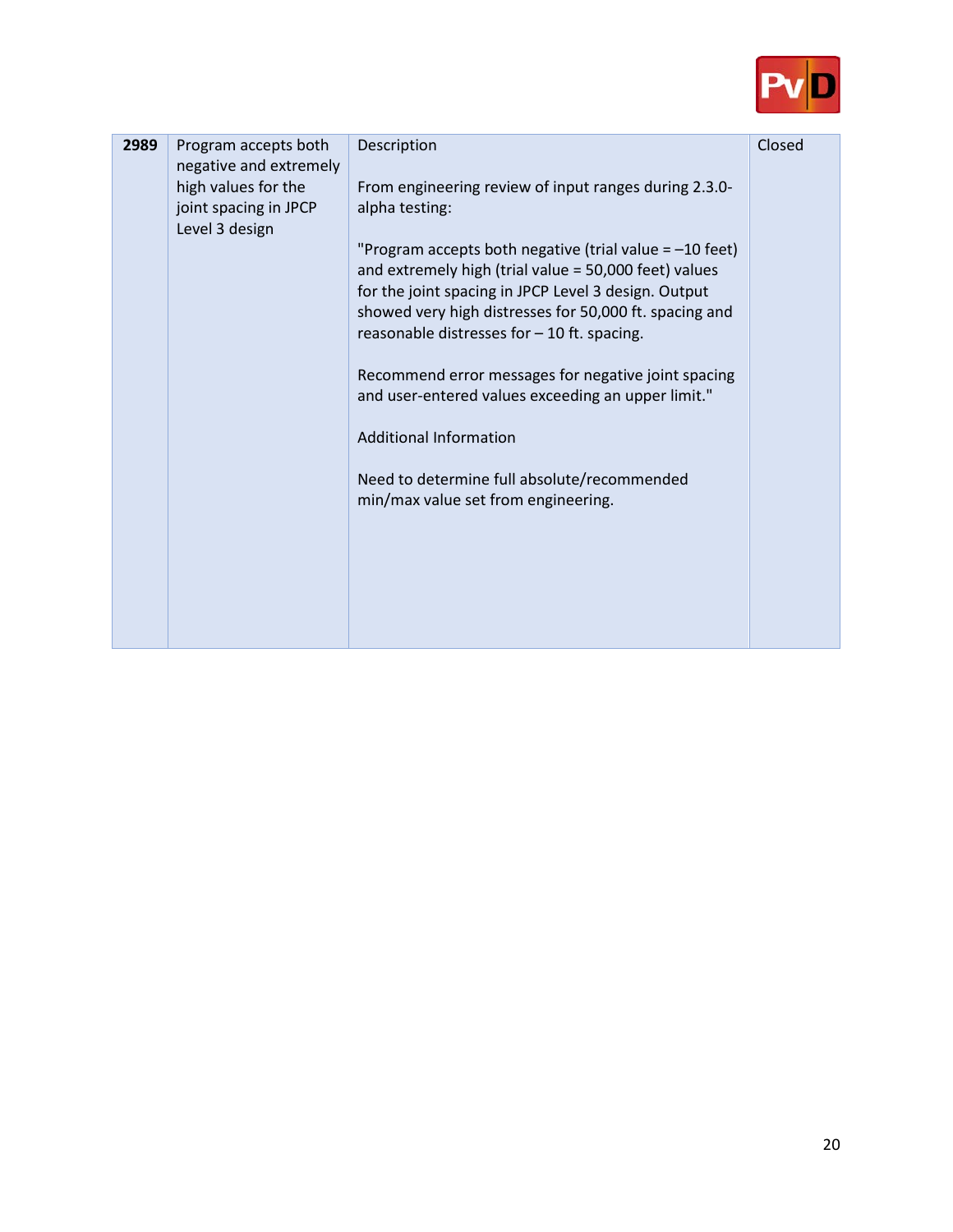

| 2990 | Possible to enter any<br>value for interface | http://me-design.com/MantisBT/view.php?id=3672                                                                                                                                                                                                                                                                                                                                                                                                                                                                                                                                                                                                                                             | Closed |
|------|----------------------------------------------|--------------------------------------------------------------------------------------------------------------------------------------------------------------------------------------------------------------------------------------------------------------------------------------------------------------------------------------------------------------------------------------------------------------------------------------------------------------------------------------------------------------------------------------------------------------------------------------------------------------------------------------------------------------------------------------------|--------|
|      | friction                                     | Description                                                                                                                                                                                                                                                                                                                                                                                                                                                                                                                                                                                                                                                                                |        |
|      |                                              | From engineering review of input ranges during 2.3.0-<br>alpha testing:                                                                                                                                                                                                                                                                                                                                                                                                                                                                                                                                                                                                                    |        |
|      |                                              | "In Layer Interface under the drop-down options for<br>Full Friction Interface, the user has an option to specify<br>the Interface Friction values. The info panel for this<br>variable suggests that the user enter values between 0<br>(for no bonding) and 1 (for full bonding). It is possible<br>to enter any value in the boxes, and no error message<br>is produced (values of 5000 and 8000 were used in<br>trial run). There is absolutely no difference in<br>predicted distresses between these values and 1.0,<br>hence it is not significant. However, recommend to<br>implement error message for interface friction, as the<br>input values are printed to the PDF output." |        |
|      |                                              |                                                                                                                                                                                                                                                                                                                                                                                                                                                                                                                                                                                                                                                                                            |        |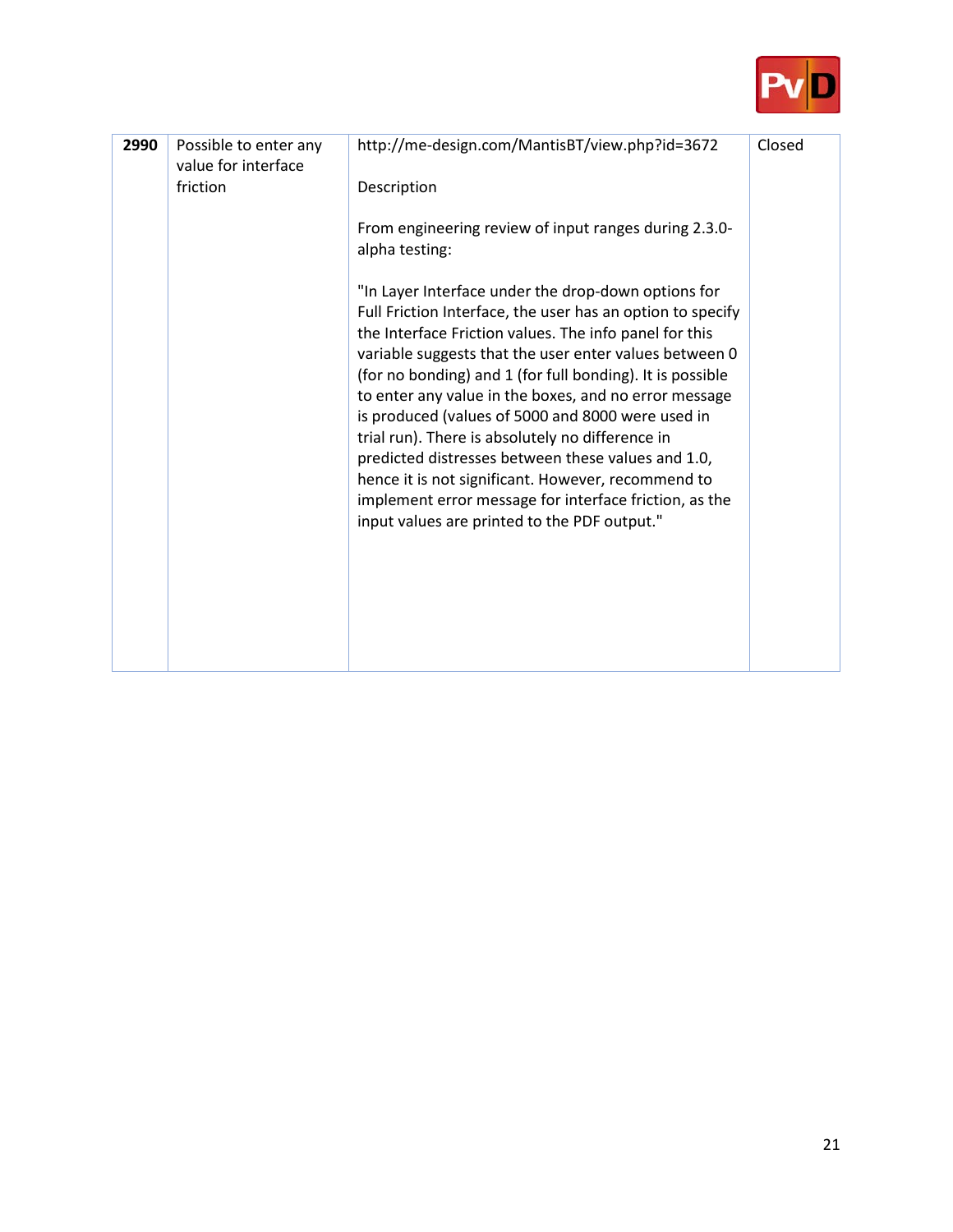

| 2991 | No error checks for<br>user-entered values of<br>strength parameters<br>for cement-stabilized<br>layers | http://me-design.com/MantisBT/view.php?id=3673<br>Determine absolute/recommended min/max limits<br>from engineering.<br>Description<br>From engineering review of input ranges during 2.3.0-<br>alpha testing:<br>"There are no error checks for user-entered values of<br>strength parameters for cement-stabilized layers (e.g.<br>Chemically Stabilized - Soil-Cement layer). Trial values<br>were entered for variables CSB Modulus of Rupture =<br>450,000,000 psi, Minimum Modulus = $-50,000$ psi and<br>Elastic Modulus = 800,000,000 psi. No PDF output was<br>produced, as run could not be completed and the<br>output error shown for Issue 3 [http://me-<br>design.com/MantisBT/view.php?id=3669 [^]] was<br>encountered.<br>Recommend limits for minimum and maximum values<br>for CSB strength parameters." | Closed |
|------|---------------------------------------------------------------------------------------------------------|----------------------------------------------------------------------------------------------------------------------------------------------------------------------------------------------------------------------------------------------------------------------------------------------------------------------------------------------------------------------------------------------------------------------------------------------------------------------------------------------------------------------------------------------------------------------------------------------------------------------------------------------------------------------------------------------------------------------------------------------------------------------------------------------------------------------------|--------|
|      |                                                                                                         |                                                                                                                                                                                                                                                                                                                                                                                                                                                                                                                                                                                                                                                                                                                                                                                                                            |        |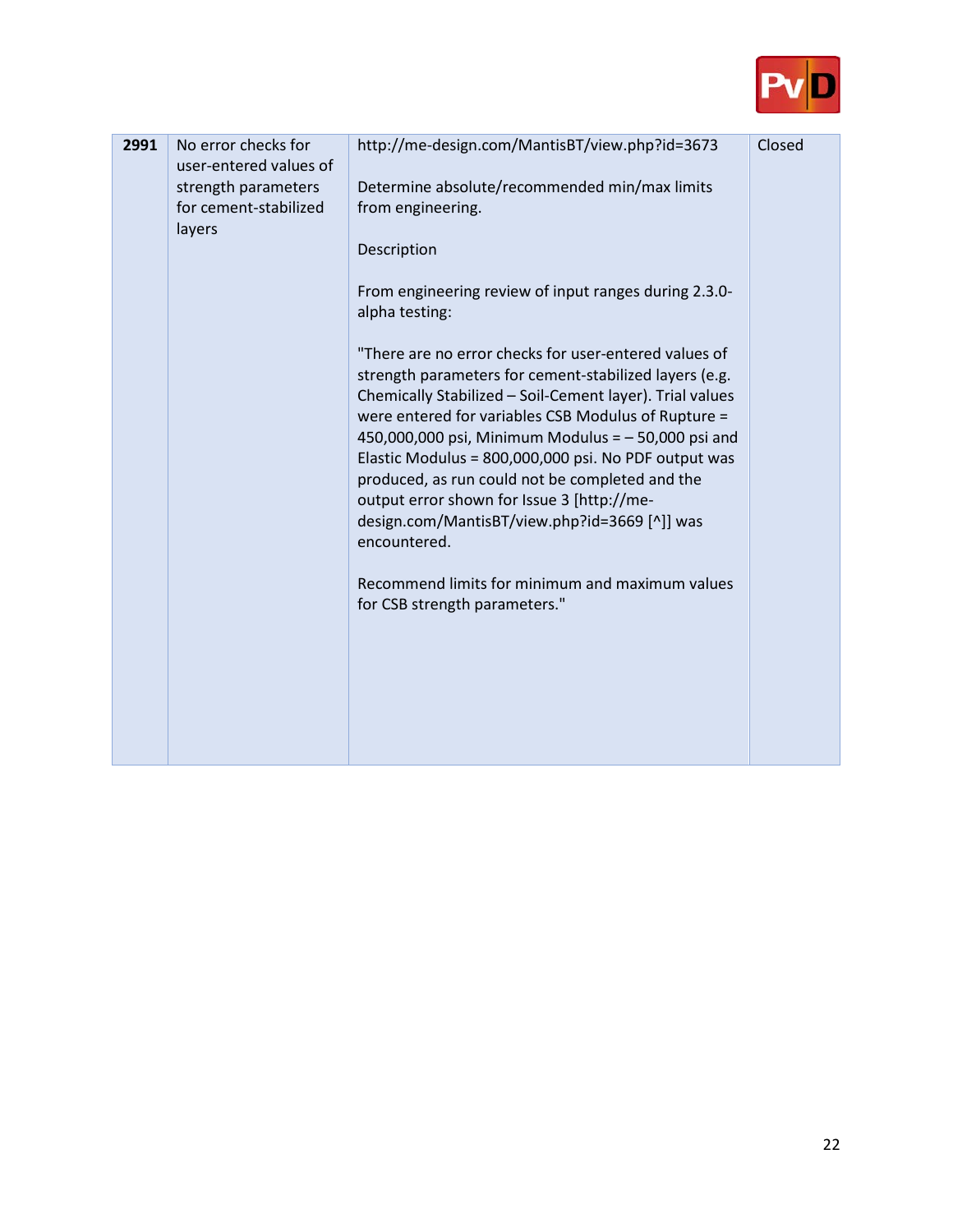

| 2992 | Traffic inputs - no error<br>messages for | http://me-design.com/MantisBT/view.php?id=3675                                                                                                                                                                                                                                                                                                                                                                                                                                                                                                                                                                                                                       | Closed |
|------|-------------------------------------------|----------------------------------------------------------------------------------------------------------------------------------------------------------------------------------------------------------------------------------------------------------------------------------------------------------------------------------------------------------------------------------------------------------------------------------------------------------------------------------------------------------------------------------------------------------------------------------------------------------------------------------------------------------------------|--------|
|      | percentage of trucks<br>with different    | Description                                                                                                                                                                                                                                                                                                                                                                                                                                                                                                                                                                                                                                                          |        |
|      | wheelbases                                | From engineering review of input ranges during 2.3.0-<br>alpha testing:                                                                                                                                                                                                                                                                                                                                                                                                                                                                                                                                                                                              |        |
|      |                                           | "Error messages are shown for average spacing of<br>short, long and medium axles (ft.), but not for the<br>percentages. I did a trial JPCP design run with values of<br>0%, 50%, 50% for short, med, long axles and there was<br>a minor difference in JPCP transverse cracking (2.76<br>percent slabs cracked) as compared to default values<br>of 17%, 22%, 61% (2.65 percent slabs cracked). It is<br>possible to enter erroneous values (tested with<br>500,000%, 800,000% and 32,000,000%) and still get<br>the program to run, producing very high distress<br>values (122.90 percent slabs cracked, which is an<br>impossible number for a percentage value). |        |
|      |                                           | Recommend limiting all individual percentage values<br>to be between 0 and 100, and add a check that the<br>sum is equal to 100. This affects only rigid pavement<br>design, as flexible pavement does not use wheelbase<br>in traffic calculations."                                                                                                                                                                                                                                                                                                                                                                                                                |        |
|      |                                           | <b>Additional Information</b>                                                                                                                                                                                                                                                                                                                                                                                                                                                                                                                                                                                                                                        |        |
|      |                                           | Check with engineering for any recommended limits<br>(in addition to the implicit absolute limits at 0% and<br>100%).                                                                                                                                                                                                                                                                                                                                                                                                                                                                                                                                                |        |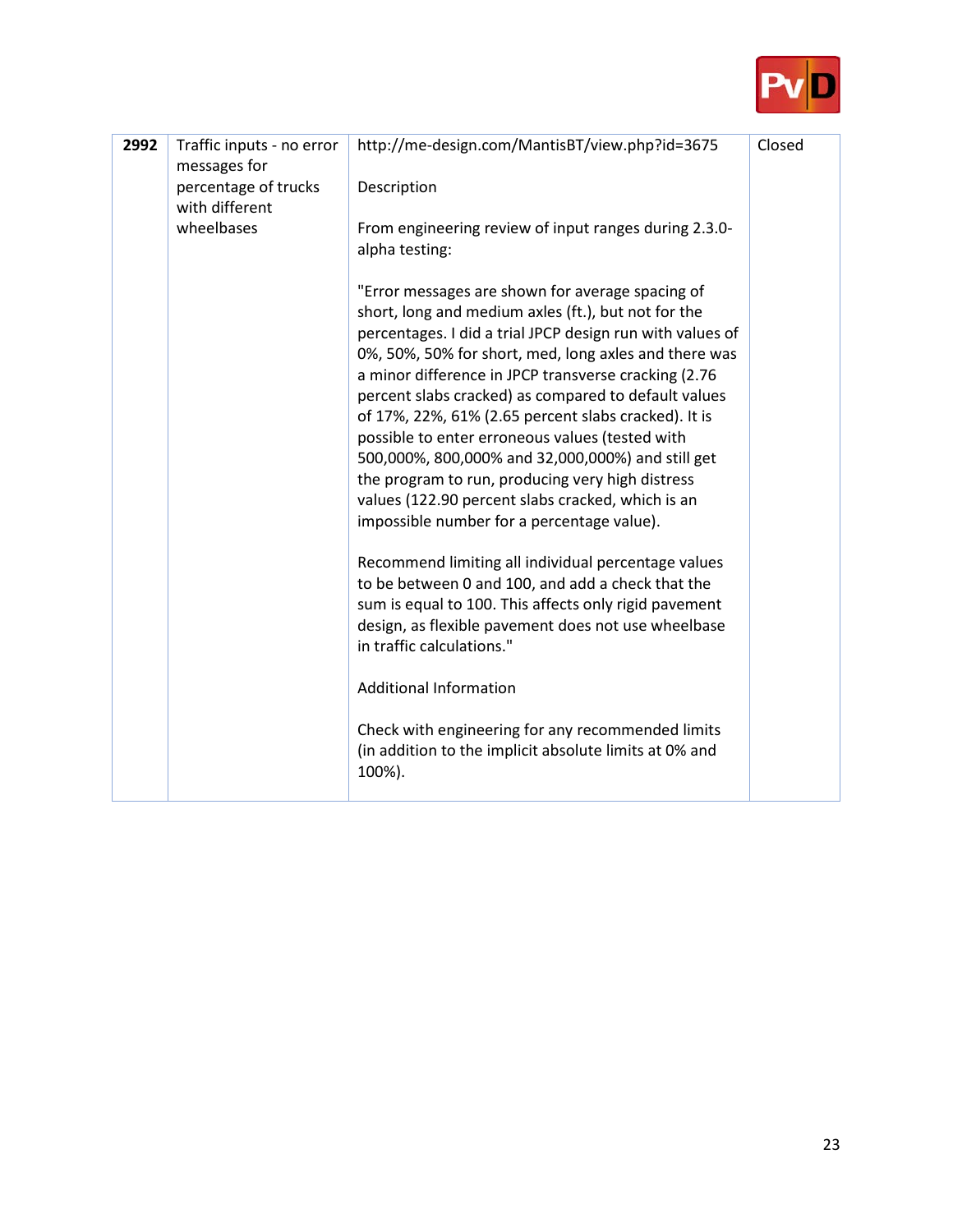

| 2994 | Virtual weather station                                  | Description                                                                                                                                                                                                                                                                                                                                                                                                                                                                                                                                                                                                                                                                                                                                                                                                                                                                            | Closed |
|------|----------------------------------------------------------|----------------------------------------------------------------------------------------------------------------------------------------------------------------------------------------------------------------------------------------------------------------------------------------------------------------------------------------------------------------------------------------------------------------------------------------------------------------------------------------------------------------------------------------------------------------------------------------------------------------------------------------------------------------------------------------------------------------------------------------------------------------------------------------------------------------------------------------------------------------------------------------|--------|
|      | - User can use any<br>combination of<br>weather stations | From engineering review of input ranges during 2.3.0-<br>alpha testing:                                                                                                                                                                                                                                                                                                                                                                                                                                                                                                                                                                                                                                                                                                                                                                                                                |        |
|      | irrespective of their<br>distance                        | "User can use any combination of weather stations<br>irrespective of their distance to generate virtual<br>weather station. Program does not restrict the<br>maximum distance of stations that can be selected.<br>E.g.: Single weather station of Cahokia/St. Louis, IL<br>versus Virtual weather station generated using the<br>following stations: Des Moines, IA (276 mi), Little Rock,<br>AR (288 mi), Pensacola, FL (584 mi), Wilkes-Barre, PA<br>(786.3 mi) and St. Johns, AZ (1100 mi). Recommend<br>restricting the selection to stations within a limited<br>distance from the intended project location."<br><b>Additional Information</b><br>Needs interface & code review to confirm that project<br>location is an input. The lat/Ing entry in the climate<br>summary may already be internally related to the<br>station entry in a way that needs to be accounted for. |        |
|      |                                                          |                                                                                                                                                                                                                                                                                                                                                                                                                                                                                                                                                                                                                                                                                                                                                                                                                                                                                        |        |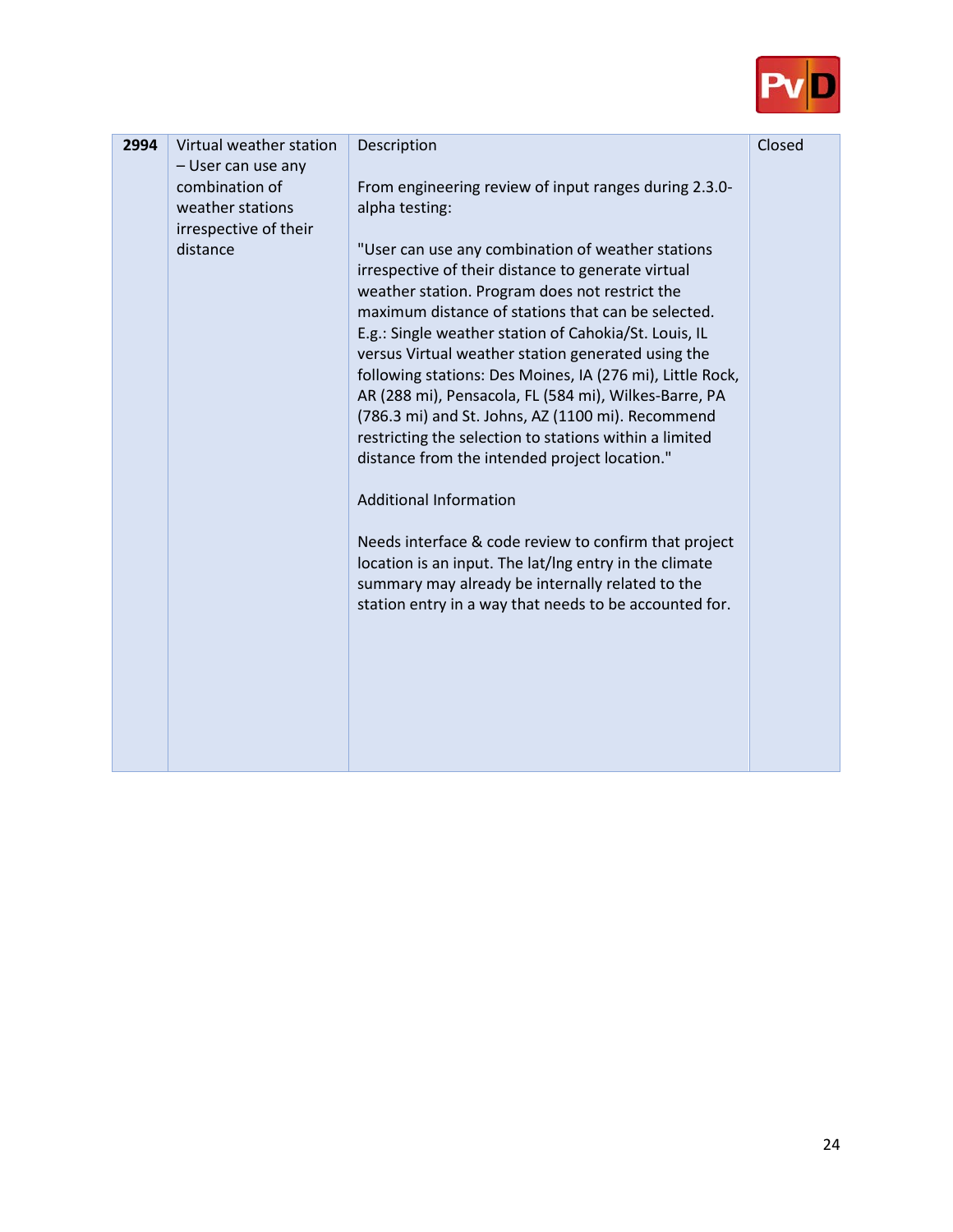

| 2995 | Single weather station<br>- User can enter any<br>value in the Elevation<br>field | http://me-design.com/MantisBT/view.php?id=3665<br>Description                                                                                                                                                                                                                                                                                                                                             | Closed |
|------|-----------------------------------------------------------------------------------|-----------------------------------------------------------------------------------------------------------------------------------------------------------------------------------------------------------------------------------------------------------------------------------------------------------------------------------------------------------------------------------------------------------|--------|
|      |                                                                                   | From engineering review of input ranges during 2.3.0-<br>alpha testing:                                                                                                                                                                                                                                                                                                                                   |        |
|      |                                                                                   | "Program accepted values of -50,000 ft. and 950,000<br>ft. for elevation, but showed the actual elevation of<br>the location (408 ft. for Cahokia, MO station) in the<br>PDF output. The elevation does not affect any<br>calculations, including EICM. Since the program does<br>not use the user-entered value of elevation in any<br>manner, it is recommended to change the field to<br>"read-only"." |        |
|      |                                                                                   | <b>Additional Information</b>                                                                                                                                                                                                                                                                                                                                                                             |        |
|      |                                                                                   | Needs code review verification of elevation input's<br>non-influence on calculations.                                                                                                                                                                                                                                                                                                                     |        |
|      |                                                                                   |                                                                                                                                                                                                                                                                                                                                                                                                           |        |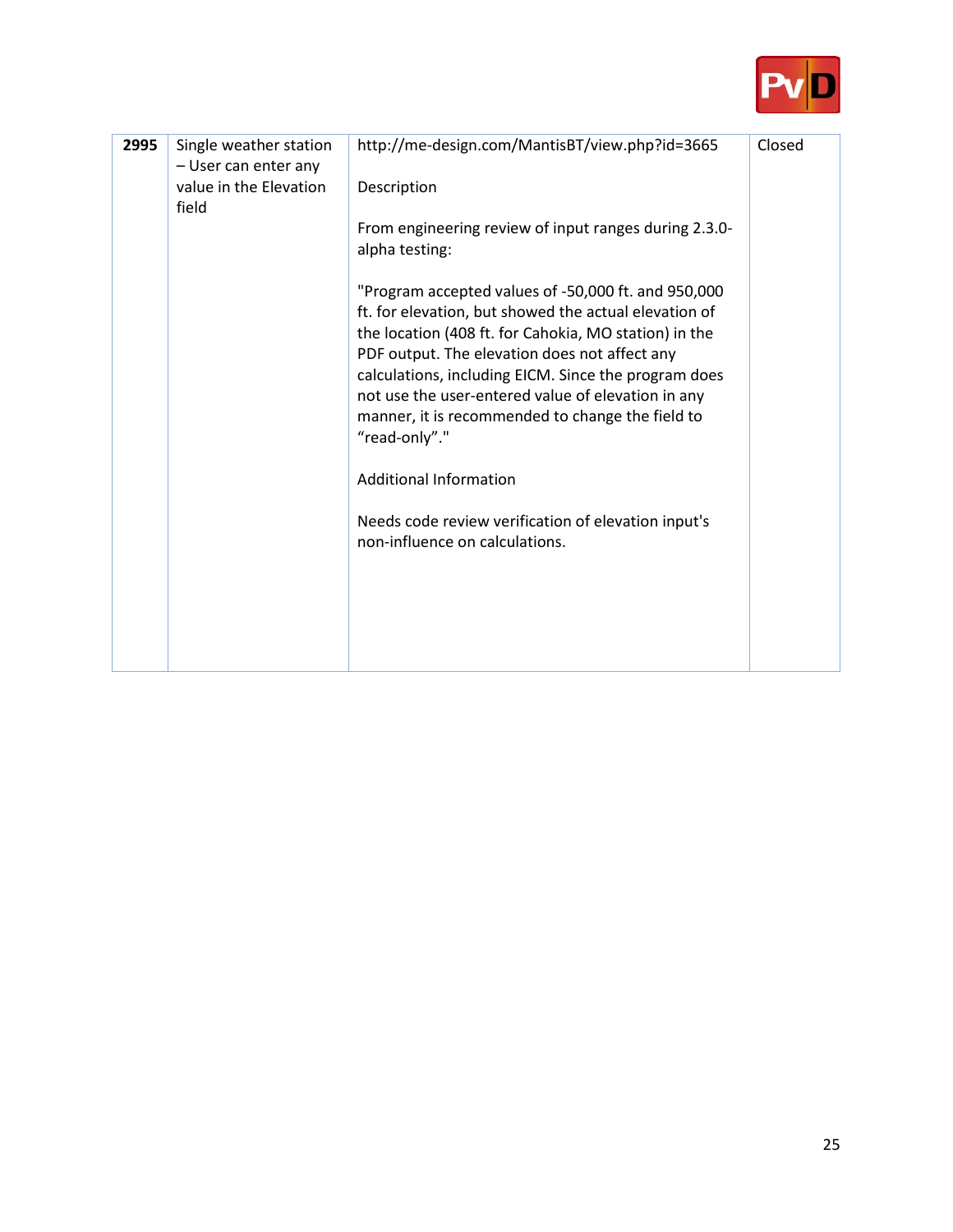

| 2996 | Pavement ME does not<br>stop in the case of<br>project run exceeding<br>19 sublayers in APADS | http://me-design.com/MantisBT/view.php?id=3757<br>Description<br>User is trying to run projects with non-typical thick GB<br>(in SI units 1,000 mm and more), and for the cases GB<br>thickness more than 1,000 mm (40 inches) he received<br>following message:<br>"Number of sublayers exceeded 19. Try reducing the<br>number of layers input or split a thick base into a thin<br>base and subgrade layer of the same material."<br>But Pavement ME does not stop in the case of project<br>run exceeding 19 sublayers, APADS is running (with<br>wrong results) and finally fails to create Output report. | Closed |
|------|-----------------------------------------------------------------------------------------------|-----------------------------------------------------------------------------------------------------------------------------------------------------------------------------------------------------------------------------------------------------------------------------------------------------------------------------------------------------------------------------------------------------------------------------------------------------------------------------------------------------------------------------------------------------------------------------------------------------------------|--------|
| 2999 | <b>Read license</b><br>information from<br>license file during<br>remote deployment           | http://me-design.com/MantisBT/view.php?id=3744<br>Description<br>During remote deployment, the license information<br>should always be read from the license file instead of<br>checking the registry.                                                                                                                                                                                                                                                                                                                                                                                                          | Closed |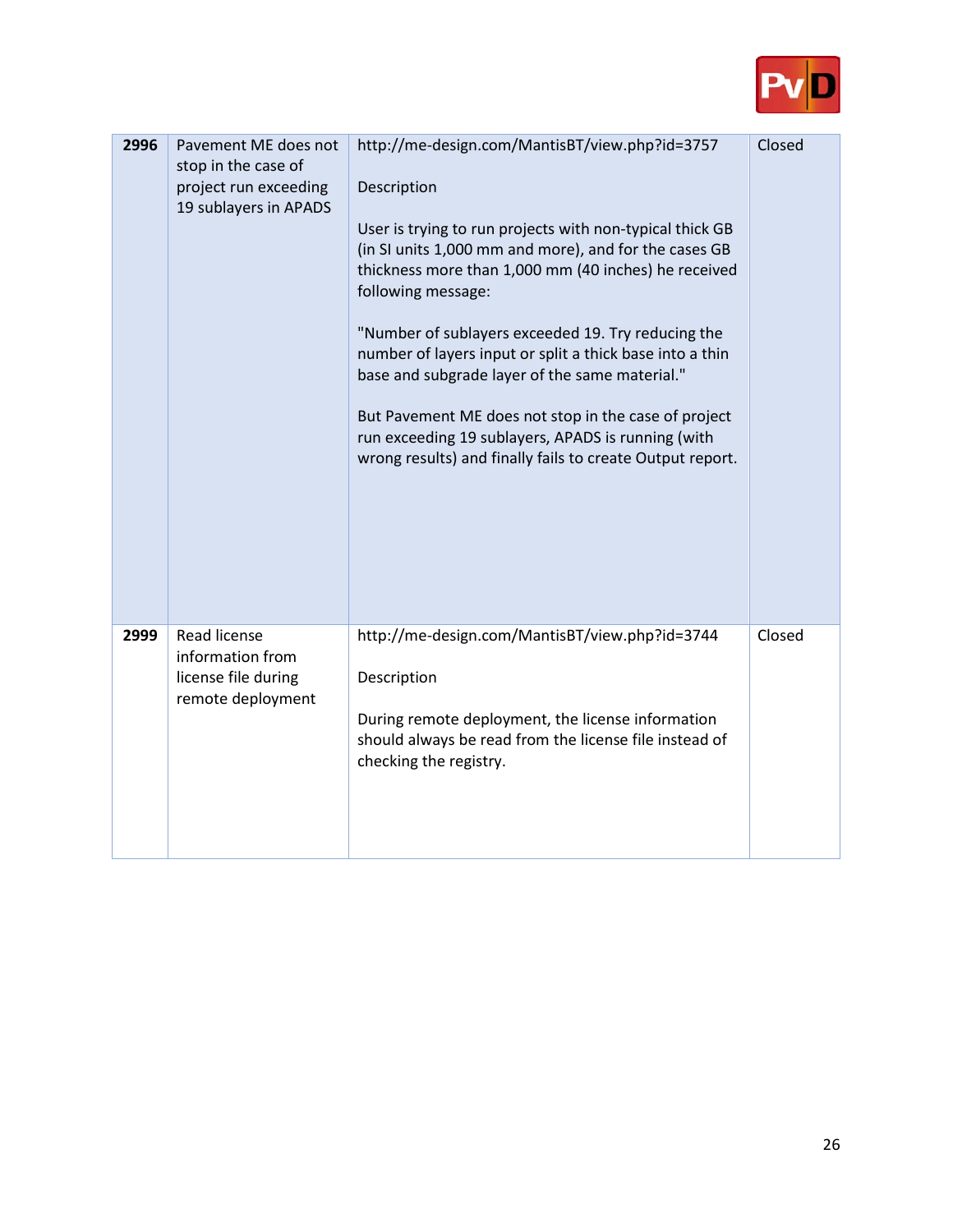

| 3001 | Issue with Semi-rigid | http://me-design.com/MantisBT/view.php?id=3643                                                                  | Closed |
|------|-----------------------|-----------------------------------------------------------------------------------------------------------------|--------|
|      | pavement having a     |                                                                                                                 |        |
|      | sandwich granular     | Description                                                                                                     |        |
|      | layer beneath asphalt |                                                                                                                 |        |
|      |                       | Get an error when running a semi-rigid pavement that<br>has a sandwich granular layer between the bottom of     |        |
|      |                       | the asphalt and the top of the chemically stabilized                                                            |        |
|      |                       | layer. Analysis completes and files are written to the                                                          |        |
|      |                       | file, but the output report is not generated and error                                                          |        |
|      |                       | message is displayed instead of report. Output window                                                           |        |
|      |                       | shows "Inconsistencies between configured reliabilites                                                          |        |
|      |                       | and those found in "\semi-rigid test w<br>drainage\flexibleResults.txt." Using version 2.2.6                    |        |
|      |                       |                                                                                                                 |        |
|      |                       | <b>Steps To Reproduce</b>                                                                                       |        |
|      |                       | Perform analysis on pavement structure of Flexible,                                                             |        |
|      |                       | Sandwich/Granular, Chemically stabilized, Subgrade,                                                             |        |
|      |                       | Subgrade.                                                                                                       |        |
|      |                       | <b>Additional Information</b>                                                                                   |        |
|      |                       |                                                                                                                 |        |
|      |                       | Running a semi-rigid overlay with no sandwich layer                                                             |        |
|      |                       | works, but with a sandwich granular layer the error                                                             |        |
|      |                       | message is reported.                                                                                            |        |
|      |                       | Semi-rigid projects (whether a granular sandwich layer                                                          |        |
|      |                       | is used or not) with the multi-layer rutting calibration                                                        |        |
|      |                       | has an "Error writing intermediate files message".                                                              |        |
|      |                       | Flexible pavements on unstabilized bases had no                                                                 |        |
|      |                       | issues.                                                                                                         |        |
|      |                       | AC overlay of Semi-Rigid project worked with a                                                                  |        |
|      |                       | sandwich granular layer within the existing pavement                                                            |        |
|      |                       | structure to work. Had an issue entering the project                                                            |        |
|      |                       | into the database, got message: "Error inserting                                                                |        |
|      |                       | project: String or binary data would be truncated. The<br>statement has been terminated." File still gets saved |        |
|      |                       | to the database, but it will not generate an output                                                             |        |
|      |                       | report (similar report generation error mentioned in                                                            |        |
|      |                       | previous email).                                                                                                |        |
|      |                       |                                                                                                                 |        |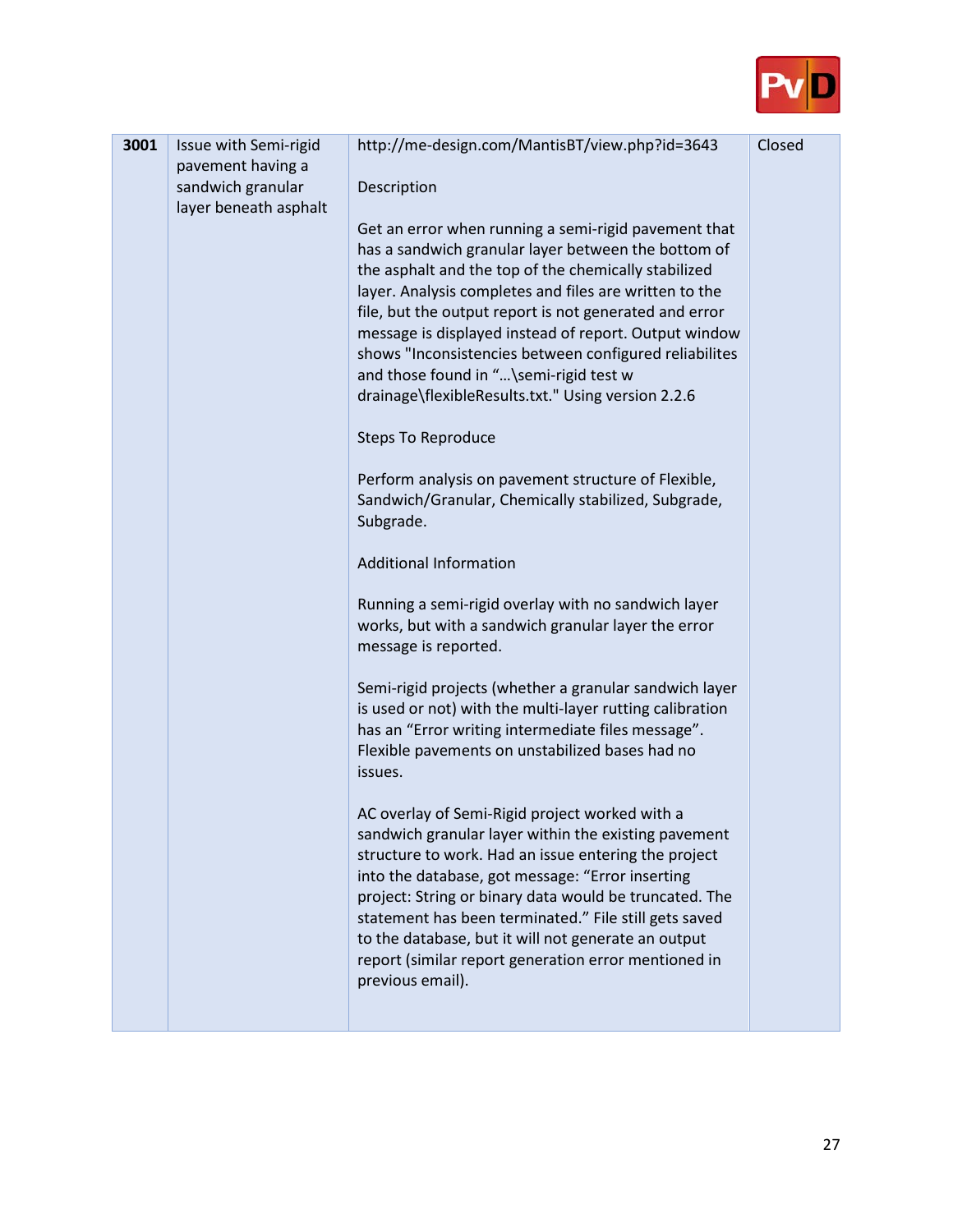

| 3003 | <b>Structure Issue</b><br>associated with New<br>Flexible/Semi-Rigid<br>Pavements | http://me-design.com/MantisBT/view.php?id=3732<br>Description<br>User wanted to create a structure with the following<br>layers:<br>1) New Flexible<br>2) Sandwich Granular<br>3) Semi-Rigid<br>Reflection cracking does not apply in this case, as<br>cracks will not propagate through the sandwich<br>granular layer. A different structure is required.<br>The application should not allow users to create this<br>type of structure when new flexbile - semi-rigid is<br>selected.<br><b>Steps To Reproduce</b><br>Create a new project with the structure described<br>above and run it. Error in output window "Error in<br>configured reliabilities, cannot find file<br>flexibleResults.txt" - or similar.<br><b>Additional Information</b><br>To model the desired pavement, please create a<br>design with the following attributes:<br>New Flexible, Granular base (with constant modulus),<br>Granular base (with constant modulus) and subgrade. | Closed |
|------|-----------------------------------------------------------------------------------|-----------------------------------------------------------------------------------------------------------------------------------------------------------------------------------------------------------------------------------------------------------------------------------------------------------------------------------------------------------------------------------------------------------------------------------------------------------------------------------------------------------------------------------------------------------------------------------------------------------------------------------------------------------------------------------------------------------------------------------------------------------------------------------------------------------------------------------------------------------------------------------------------------------------------------------------------------------------|--------|
|------|-----------------------------------------------------------------------------------|-----------------------------------------------------------------------------------------------------------------------------------------------------------------------------------------------------------------------------------------------------------------------------------------------------------------------------------------------------------------------------------------------------------------------------------------------------------------------------------------------------------------------------------------------------------------------------------------------------------------------------------------------------------------------------------------------------------------------------------------------------------------------------------------------------------------------------------------------------------------------------------------------------------------------------------------------------------------|--------|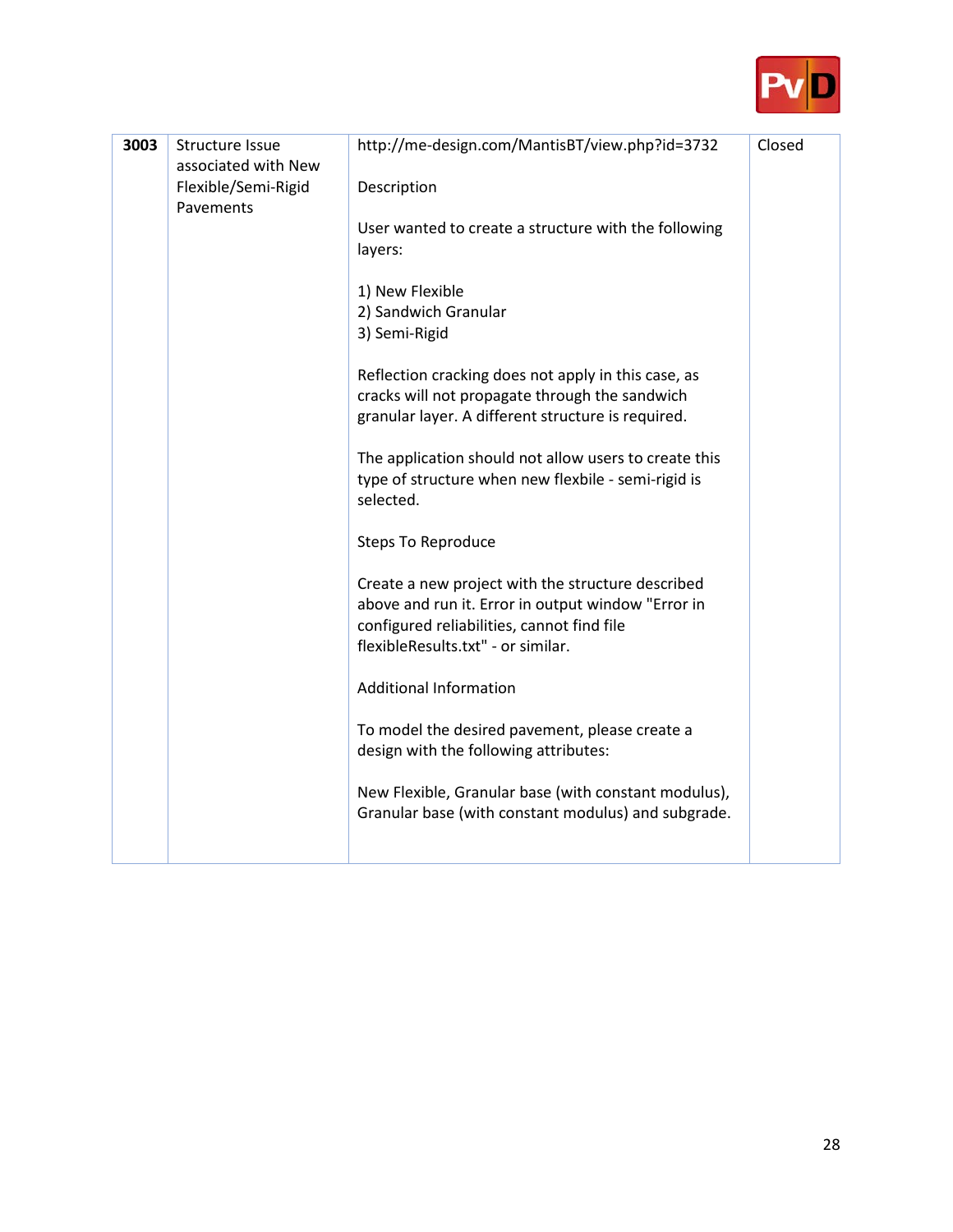

| 3007 | ReflectionCracking.exe<br>- Regionalization<br>settings issue | http://me-design.com/MantisBT/view.php?id=3679<br>Description<br>MEDesignAPI does not account for regionalization<br>settings when parsing date/time. This may cause the<br>executable to fail when parsing date/time from<br>regions other than the US.<br>This issue has been confirmed with US (Canada)<br>regionalization settings.<br><b>Steps To Reproduce</b><br>1) On the client machine, open the regionalization<br>settings windows console.<br>2) Under "Formats" change the "Format" field to<br>English (Canada). Hit Apply, then OK.<br>3) Run any AC/AC analysis (see attached file).<br>4) Error will occur during report generation. (Examine<br>the event viewer for details). | Closed |
|------|---------------------------------------------------------------|---------------------------------------------------------------------------------------------------------------------------------------------------------------------------------------------------------------------------------------------------------------------------------------------------------------------------------------------------------------------------------------------------------------------------------------------------------------------------------------------------------------------------------------------------------------------------------------------------------------------------------------------------------------------------------------------------|--------|
|------|---------------------------------------------------------------|---------------------------------------------------------------------------------------------------------------------------------------------------------------------------------------------------------------------------------------------------------------------------------------------------------------------------------------------------------------------------------------------------------------------------------------------------------------------------------------------------------------------------------------------------------------------------------------------------------------------------------------------------------------------------------------------------|--------|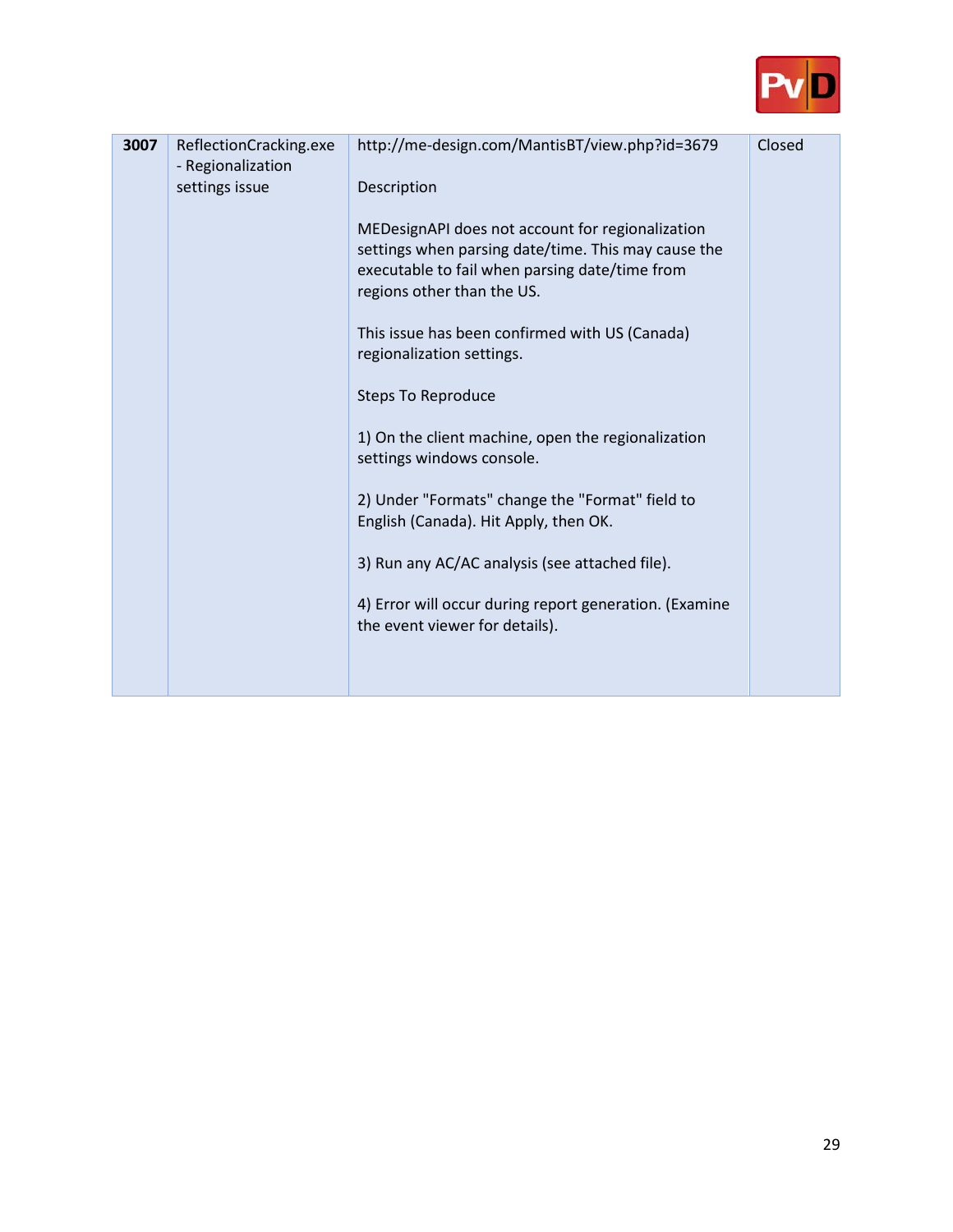

| 3008 | License not showing up<br>as activated when | http://me-design.com/MantisBT/view.php?id=3095                                                           | Closed |
|------|---------------------------------------------|----------------------------------------------------------------------------------------------------------|--------|
|      | administrator performs<br>installation      | Description                                                                                              |        |
|      |                                             | If a user has previously had ME Design on their system<br>and attempts to automatically reactivate their |        |
|      |                                             | software they encounter an issue if another non-<br>admin user attempts to use the machine with their    |        |
|      |                                             | login where the license shows up as "Unlicensed". The<br>issue can be corrected by deleting the          |        |
|      |                                             | PvMEDLicense.license file and having the user re-input<br>their most recently received license code.     |        |
|      |                                             |                                                                                                          |        |
|      |                                             | I believe the web service is not overwriting the                                                         |        |
|      |                                             | PVMedLicense.license file during automatic activation<br>in some cases.                                  |        |
|      |                                             |                                                                                                          |        |
|      |                                             |                                                                                                          |        |
|      |                                             |                                                                                                          |        |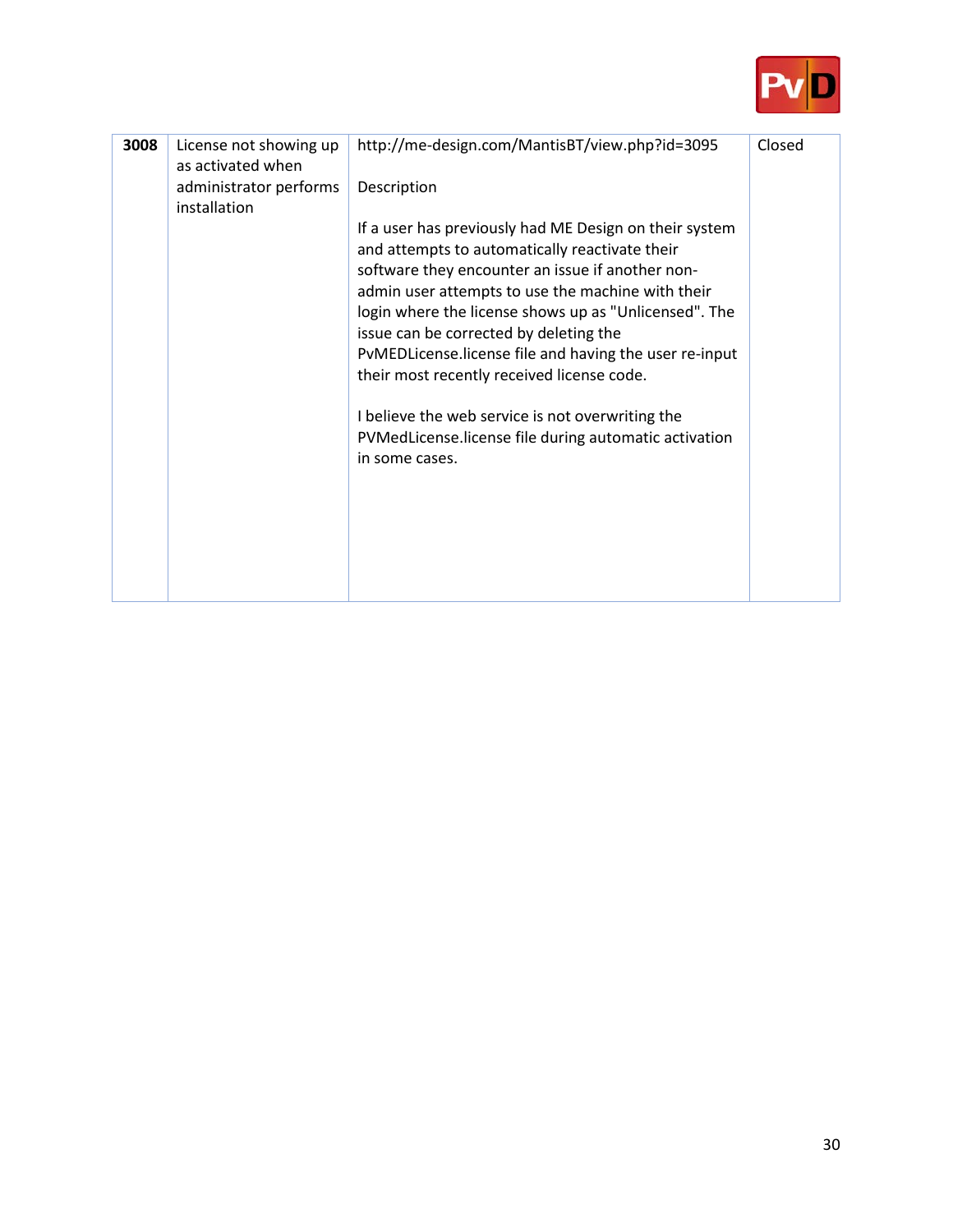

| 3009 | PvMEDLicense.license<br>file      | http://me-design.com/MantisBT/view.php?id=3150<br>Description<br>Users who have previously installed the software and<br>uninstall it to install a new version cannot get their<br>license to register correctly. Typically occurs when an<br>IT admin installs the software and the user logs in<br>afterward. (The license seems to work at first for the<br>admin, then afterward does not).<br>One of two things is happening:<br>1) The PVMedLicense.license file is not being<br>uninstalled and/or<br>2) The PVMedLicense.license file is not being<br>overwritten. | Closed |
|------|-----------------------------------|----------------------------------------------------------------------------------------------------------------------------------------------------------------------------------------------------------------------------------------------------------------------------------------------------------------------------------------------------------------------------------------------------------------------------------------------------------------------------------------------------------------------------------------------------------------------------|--------|
| 3154 | Modulus crash -<br>Filename issue | 1) Open the attached file in ME Design and run it.<br>2) Modulus immediately crashes.<br>Modulus should run to completion (along with the rest<br>of the analysis).                                                                                                                                                                                                                                                                                                                                                                                                        | Closed |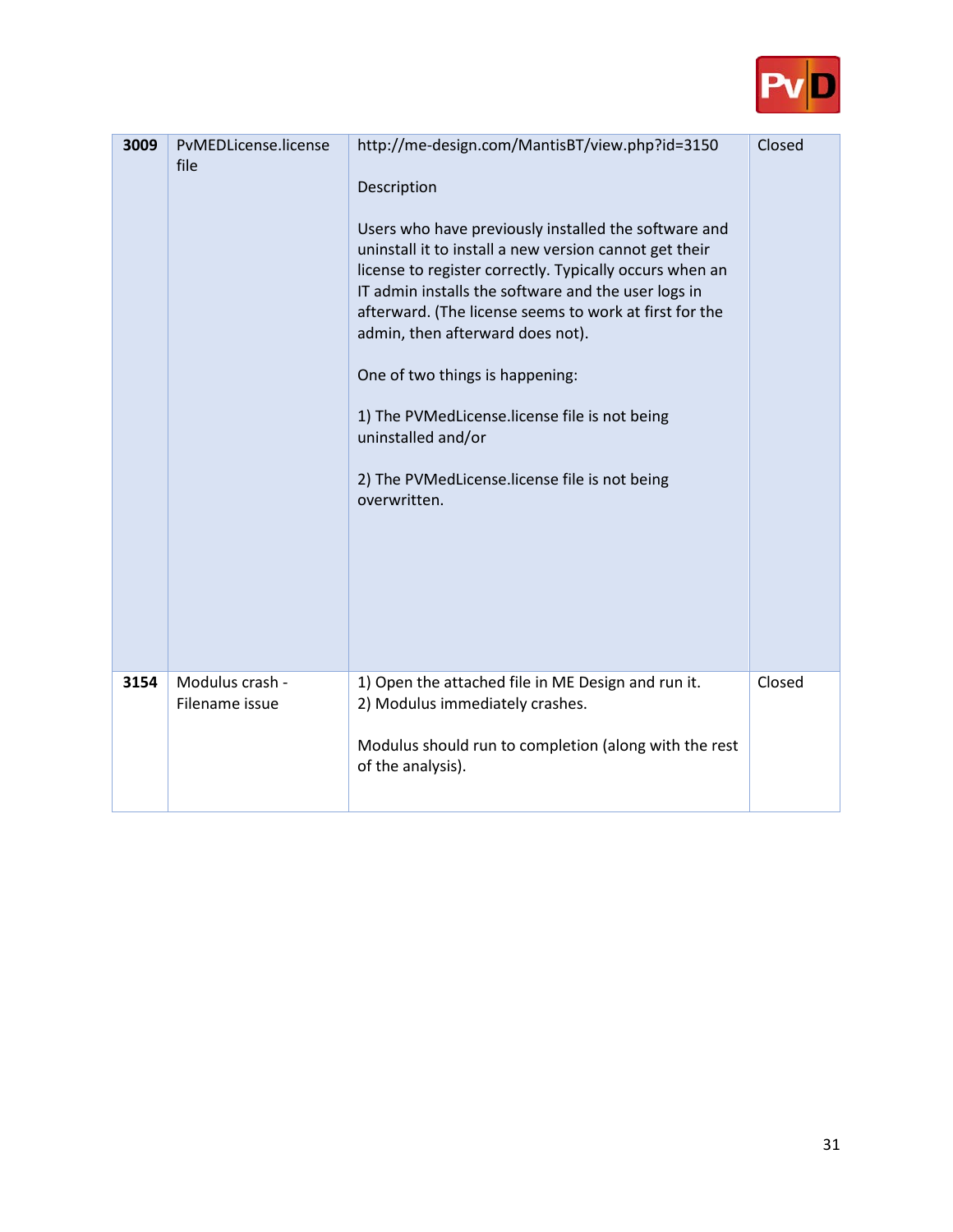

| 3329 | 0003773: Exising                  | Description                                                                                                                                                                                                                                                                                                                                                                                                                                                                                                                                                                                                                                                                                                                                                                                                                                                                                                                                                                                                                                                                                                                                         | Closed |
|------|-----------------------------------|-----------------------------------------------------------------------------------------------------------------------------------------------------------------------------------------------------------------------------------------------------------------------------------------------------------------------------------------------------------------------------------------------------------------------------------------------------------------------------------------------------------------------------------------------------------------------------------------------------------------------------------------------------------------------------------------------------------------------------------------------------------------------------------------------------------------------------------------------------------------------------------------------------------------------------------------------------------------------------------------------------------------------------------------------------------------------------------------------------------------------------------------------------|--------|
|      | Asphalt Layer<br><b>Thickness</b> | I did a pavement design. Average existing layer<br>thickness is 8.70". The rehabilitation strategy is 3.75"<br>mill and 3" AC Overlay. I used version 2.3.1.<br>In the AC layer properties, for rehabilitation level 2,<br>one of the input is milled thickness. I ran two designs<br>with 0" milled thickness and 3" milled thickness and<br>the output is same. Does the milled thickness is taken<br>into account?<br>What is the input for existing asphalt later thickness<br>that I need to enter; 8.7" or 4.95"(8.7"-3.75").<br>Please clarify.<br>For existing AC layer you need to enter the thickness<br>after milling (in your case it will be 4.95 in).<br>For mill parameter in AC Rehab you nee to use 3.75 in<br>In the web-based help page and in the explanation box<br>for each input in the software, there is no indication<br>that the existing asphalt layer thickness should be<br>milled thickness. Since there is an input for milled<br>thickness, we assumed that the input for existing<br>asphalt layer is pre-mill thickness. It would be great if<br>you guys can clarify it in the next update of the help<br>page. |        |
|      |                                   |                                                                                                                                                                                                                                                                                                                                                                                                                                                                                                                                                                                                                                                                                                                                                                                                                                                                                                                                                                                                                                                                                                                                                     |        |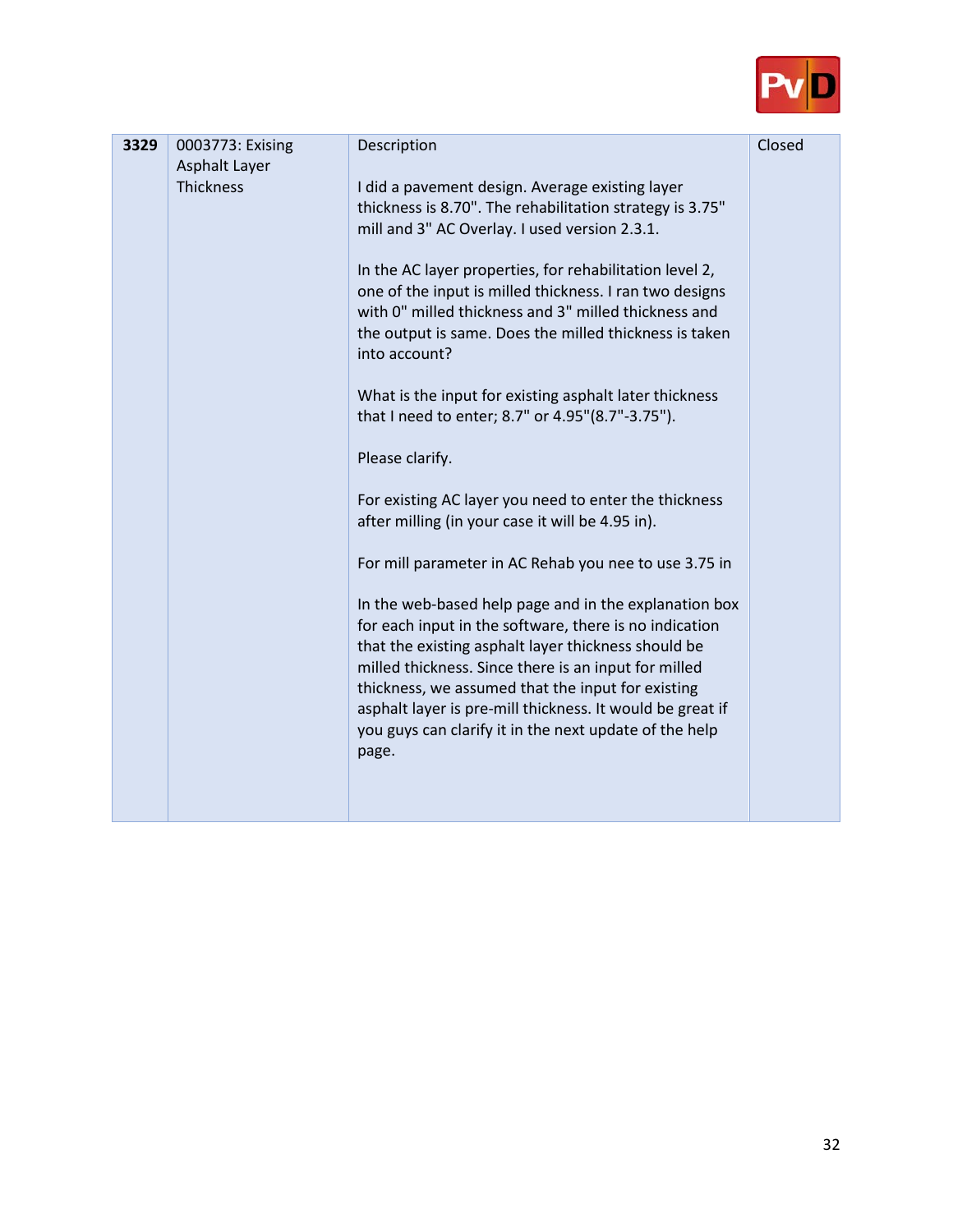

| 3330 | 0003777: PDF<br><b>Enhancement: Multi-</b><br>rut coefficients | Description<br>The PDF printout for a design using a HMA multi-rut<br>under the 'AC Rutting (user Multilayer Calibration), at<br>the bottom of the table only shows the AC Layer<br>coefficients for only the first layer.<br>When reviewing a design, the reviewer needs to see<br>the coefficients for all layers to ensure the proper<br>numbers are being used, particularly when reviewing a<br>consultants design.<br>Request: Please place the coefficients of all layers on<br>the pdf printout.<br><b>Steps To Reproduce</b><br>1. Run a typical HMA with multi-layer rutting<br>2. Open the pdf<br>3. Go to the last or second to last page and under the<br>section 'AC Rutting (using Multilayer Calibration)' at<br>the bottom of the table you will only see the<br>coefficients for the top layer.<br>Version used: 2.2.6<br>I can confirm this Need to be fixed for both PDF and<br>Excel Output report. | Closed |
|------|----------------------------------------------------------------|--------------------------------------------------------------------------------------------------------------------------------------------------------------------------------------------------------------------------------------------------------------------------------------------------------------------------------------------------------------------------------------------------------------------------------------------------------------------------------------------------------------------------------------------------------------------------------------------------------------------------------------------------------------------------------------------------------------------------------------------------------------------------------------------------------------------------------------------------------------------------------------------------------------------------|--------|
| 3901 | Station.dat file - User<br>Edits                               | 1) Manually edit the station.dat file adding a space<br>after the desired climate station. (just before the first<br>comma).<br>2) Attempt to load that station file in the app<br>3) App says it can't find the HCD file and you need to<br>visit the website to download them.<br>Need to trim off whitespace when reading in filenames<br>for HCD files.                                                                                                                                                                                                                                                                                                                                                                                                                                                                                                                                                              | Closed |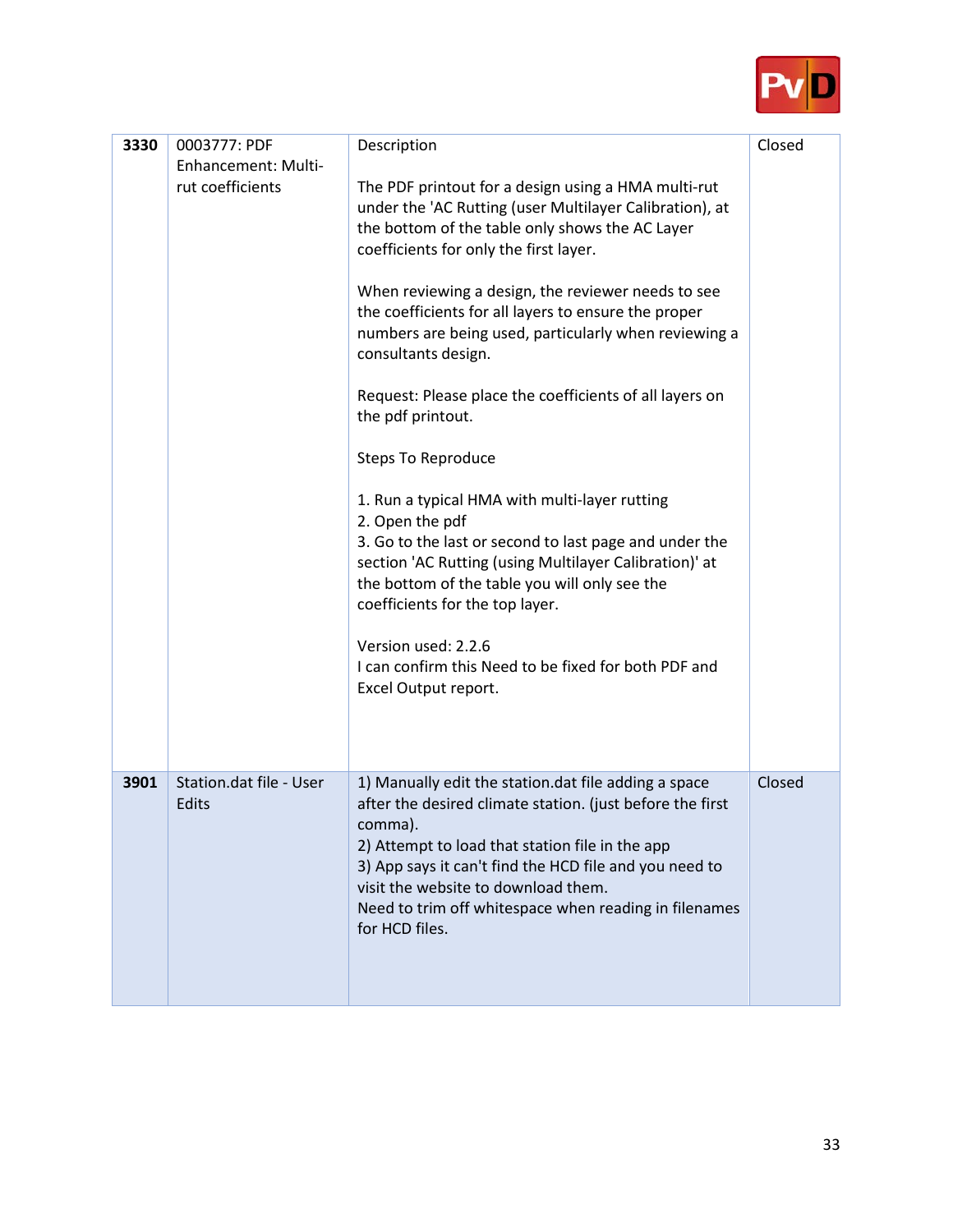

| 4236        | 7-parameter model<br>output reports                                                                            | Modulus now produces (based on user inputs) data for<br>either the five or seven parameter model. The output<br>reports currently only handle the five parameter<br>model and need to be updated to include the output<br>from the new file produced by modulus in the case of<br>seven parameter model usage.<br>The type of model used should also show up in the<br>output report in both the PDF and Excel outputs.<br>Consider renaming AC Thermal Cracking in the Excel<br>output report to AC Thermal Cracking and Dynamic<br>Modulus. | Closed |
|-------------|----------------------------------------------------------------------------------------------------------------|-----------------------------------------------------------------------------------------------------------------------------------------------------------------------------------------------------------------------------------------------------------------------------------------------------------------------------------------------------------------------------------------------------------------------------------------------------------------------------------------------------------------------------------------------|--------|
| 4240        | Bug in the file<br>seasonaLayerModulus.<br>txt in the case of using<br>models relating<br>material index to Mr | For unbound material modulus input Level 2 general<br>correlation between soil indexes (CBR, R-value or<br>others) and resilient modulus (Mr) can be used in<br>estimating Mr. Based on this input Pavement ME for<br>rigid analysis should develop intermediate file<br>seasonalLayerModulus.txt with monthly or annual<br>values of converted from indexes Mr. Instead of this<br>program put in the file monthly or seasonal values<br>entering indexes (CBR, R-values or others).                                                         | Closed |
| 4241        | Incorrect values of<br>calibration coefficients<br>in Help for SI version                                      | In Help for SI version values of calibration factors for<br>rigid pavement are from the previous calibration and<br>must be updated.                                                                                                                                                                                                                                                                                                                                                                                                          | Closed |
| <b>4747</b> | <b>Bugs in Output Report</b><br>for CRCP design (SI<br>version)                                                | On the Output Report page "CRCP DesignProperties"<br>internally calculated values of Crack Space is not<br>convertedfrom the inches to mm.<br>In Output Report for AC over CRCP design type -<br>correct values but wrong caption's units on Distress<br>Chart "AC total thermal +reflective" (ft/mile instead of<br>$m/km$ )                                                                                                                                                                                                                 | Closed |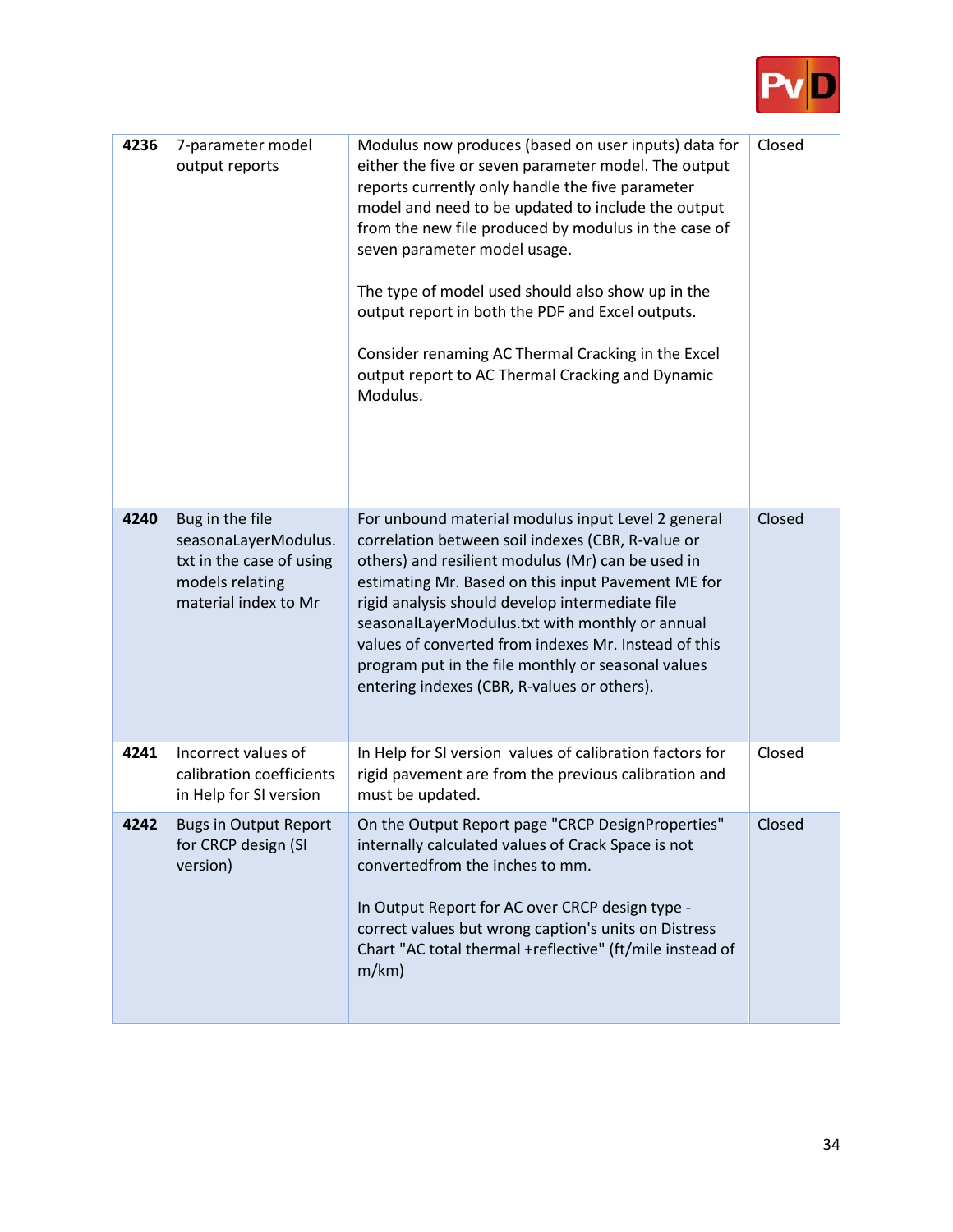

| 4243 | EICM bug for month's<br>number                                                                                             | ICM version 6 for number of months writes *** in file<br>_space.dat if this number is more than 999<br>Recommend to fix in the C# transliteration. The code<br>should write out the actual number of months.                                                                                                                                                                                    | Closed |
|------|----------------------------------------------------------------------------------------------------------------------------|-------------------------------------------------------------------------------------------------------------------------------------------------------------------------------------------------------------------------------------------------------------------------------------------------------------------------------------------------------------------------------------------------|--------|
| 4244 | Only one HMA surface<br>layer for AC over CRCP<br>and AC over JPCP<br>design types                                         | Currently user can insert additional HMA layers in<br>default structure for AC over rigid design types.<br>At the same time distress calculation programs assume<br>only one asphalt overlay layer.<br>Need to modify GUI to prevent insertion of additional<br>HMA layers for AC over CRCP and AC over JPCP design<br>types.                                                                   | Closed |
| 4245 | Pavement structure for<br>Semi-rigid and AC over<br>Semi-rigid design can't<br>include additional<br>stabilized base layer | Semi-rigid default pavement structure includes<br>stabilized layer below HMA surface layer. Current GUI<br>allows to use for this type additional stabilized layers<br>which is incompatible with APADS because it assumes<br>only one CTB layer in structure. Need to modify GUI to<br>prevent inserting of additional stabilized layers for<br>Semi-rigid and AC over Semi-rigid design types | Closed |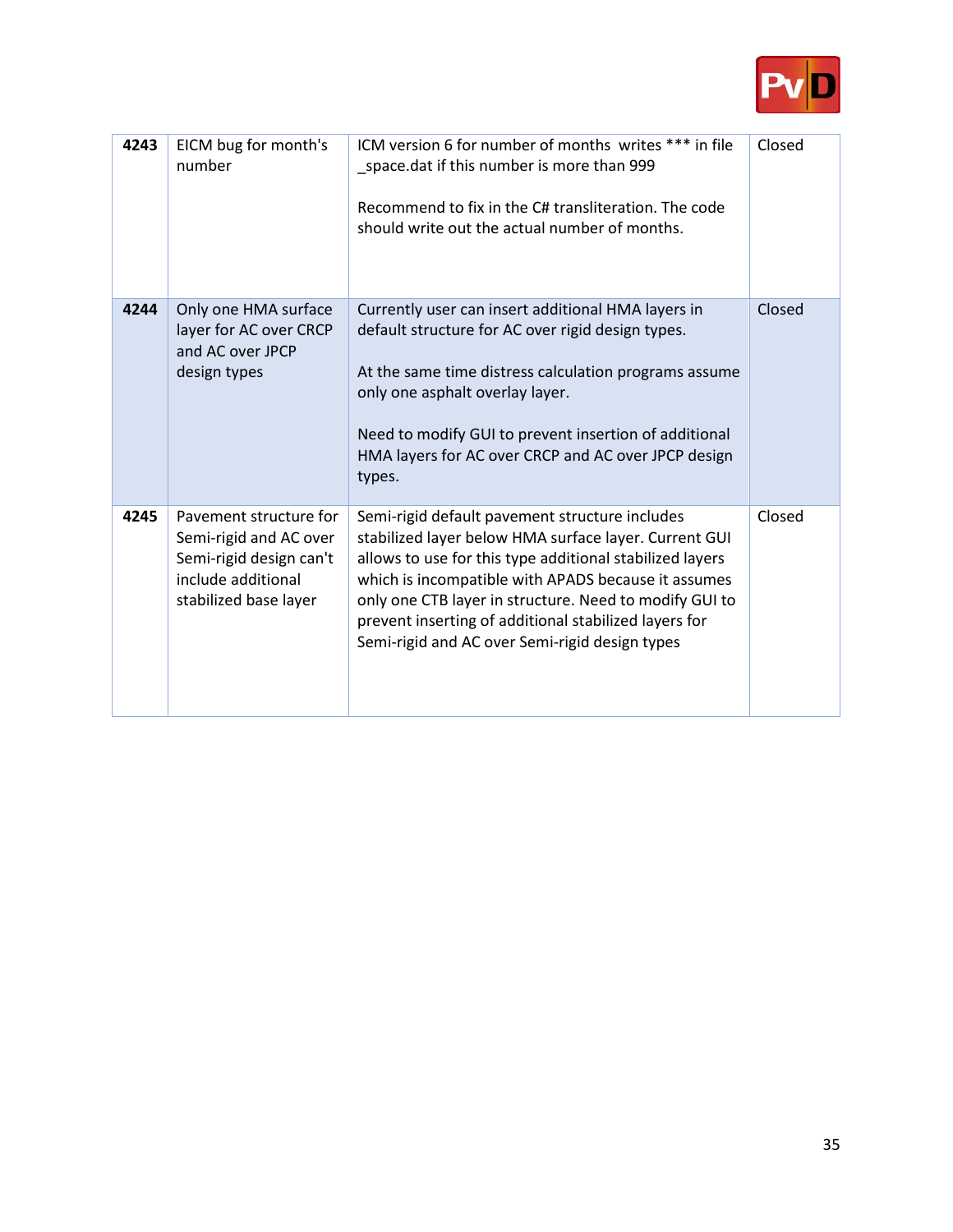

| 4270 | Confirm rebuild<br>capability for all legacy<br>analysis dependencies   | The legacy analysis relies on a sequence of executables<br>being run in child processes. Each executable is written<br>in either C#, C++, or Fortran, and sometime a mixture<br>when accounting for custom dependencies.<br>All C# and C++ executables and dependencies are<br>accounted for and are able to be rebuilt, and have<br>been integrated with the solution build for the legacy<br>GUI project.<br>All Fortran executables and dependencies are not<br>integrated in this way. We have the build output<br>artifacts of these modules, and we have (we believe)<br>almost all the codebases.<br>We need to confirm that we have the source for and<br>can rebuild the following modules:<br>prep7NN.dll - We have a very similar form of the<br>source, which could be used to remake and rebuild it.<br>LEVNN7_12.dll - We have a very similar form of the<br>source, which could be used to remake and rebuild it.<br>bfit.dll - We have the source, we need to confirm<br>rebuild.<br>FNN7.dll - Don't seem to have the source.<br>HALIL_NN.dll - Don't seem to have the source. But,<br>doesn't seem to be used anywhere. Only file-copied in<br>the main app. | Closed |
|------|-------------------------------------------------------------------------|--------------------------------------------------------------------------------------------------------------------------------------------------------------------------------------------------------------------------------------------------------------------------------------------------------------------------------------------------------------------------------------------------------------------------------------------------------------------------------------------------------------------------------------------------------------------------------------------------------------------------------------------------------------------------------------------------------------------------------------------------------------------------------------------------------------------------------------------------------------------------------------------------------------------------------------------------------------------------------------------------------------------------------------------------------------------------------------------------------------------------------------------------------------------------------|--------|
| 4304 | Bug in calculation of<br>thermal SIF for fatigue<br>reflection cracking | ReflectionCracking program uses for calculation<br>fatigue's thermal stress intensity factor (SIF) zero<br>value of overlay thermal modulus (see column P in<br>fatigueReflectiveCracking.log file) which is wrong.                                                                                                                                                                                                                                                                                                                                                                                                                                                                                                                                                                                                                                                                                                                                                                                                                                                                                                                                                            | Closed |
| 4332 | <b>Exporting calibration</b><br>factors                                 | See attached email.                                                                                                                                                                                                                                                                                                                                                                                                                                                                                                                                                                                                                                                                                                                                                                                                                                                                                                                                                                                                                                                                                                                                                            | Closed |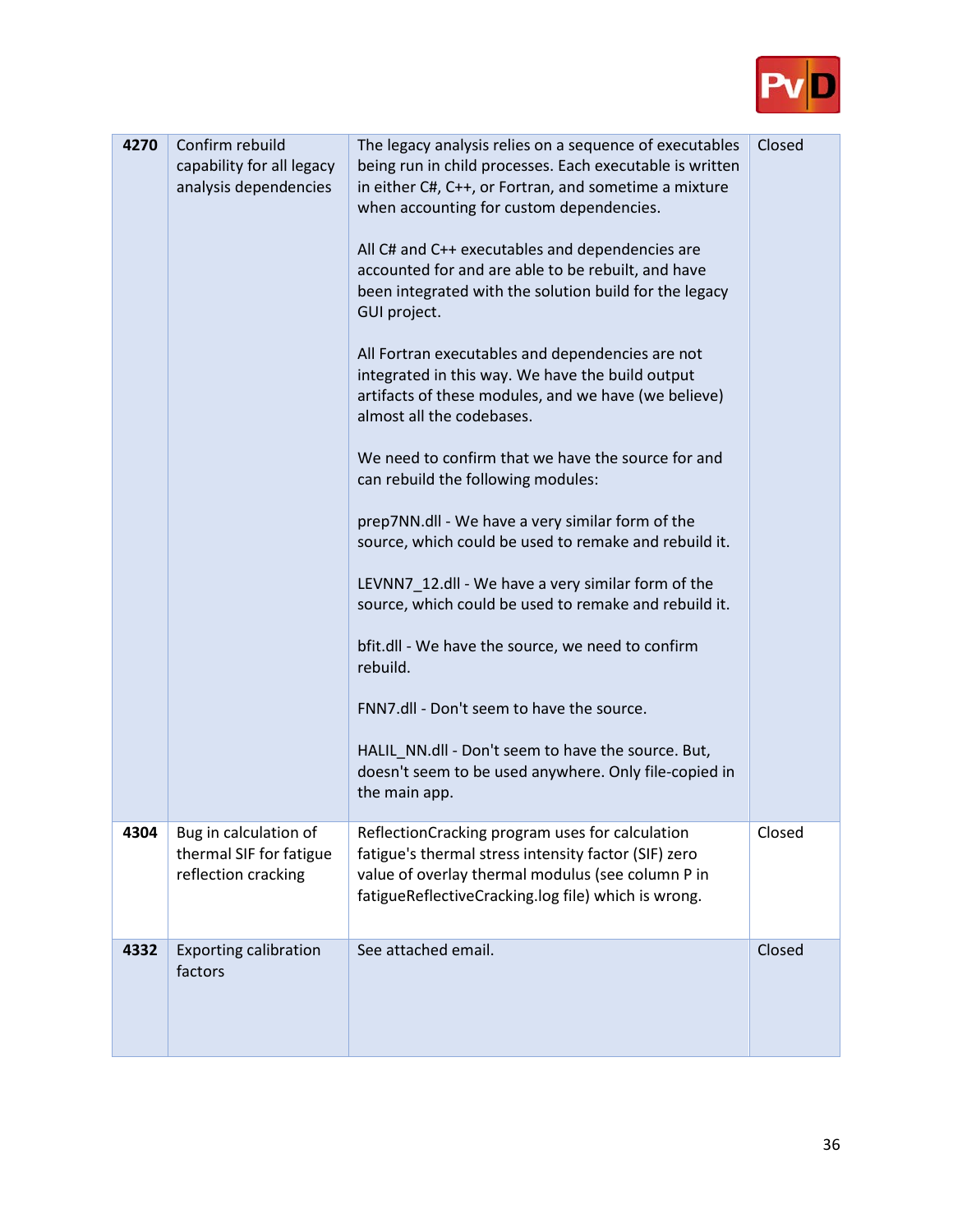

| 4335 | AC\JPCP - Error for<br>binder selection            | 1) Create a new AC\JPCP design.<br>2) Note that there are no errors shown in the<br>error list.<br>The error list should show an error for the lack of a<br>binder selection in the asphalt layer. When the user<br>clicks on the asphalt layer, the error then shows up in<br>the error list, and the user cannot run the analysis.<br>However, if the user attempts to run the analysis<br>before selecting the flexible layer, the analysis<br>attempts to run and crashes with an "Object reference<br>not set to an instance of an object" error.<br>The application should show the binder error after<br>selecting the AC overlay from the pavement type<br>dropdown. The application should prevent the user<br>from running the analysis until after the error is<br>corrected. | Closed |
|------|----------------------------------------------------|------------------------------------------------------------------------------------------------------------------------------------------------------------------------------------------------------------------------------------------------------------------------------------------------------------------------------------------------------------------------------------------------------------------------------------------------------------------------------------------------------------------------------------------------------------------------------------------------------------------------------------------------------------------------------------------------------------------------------------------------------------------------------------------|--------|
| 4337 | Sensitivity run<br>produces intermittent<br>errors | 1) Run the attached sensitivity projects.<br>2) May get attached error.<br>Program should not have any errors related to<br>permission issues or otherwise when running<br>sensitivity. Output sensitivity report CANNOT be<br>loaded as there are too many projects to load into<br>memory at once. This is a known issue and is a<br>limitation on the current system.<br>It appears that the error is mitigated (still occurs with<br>much less frequency) by streaming a video in the<br>background while ME analysis is running. This may<br>mean a context switch is eliminating a race condition.                                                                                                                                                                                 | Closed |
| 4342 | Reflection cracking<br>analyses require base       | Create an overlay AC/AC design, add a subgrade and<br>run the analysis.<br>The results will be invalid. Reflection cracking requires<br>a base.                                                                                                                                                                                                                                                                                                                                                                                                                                                                                                                                                                                                                                          | Closed |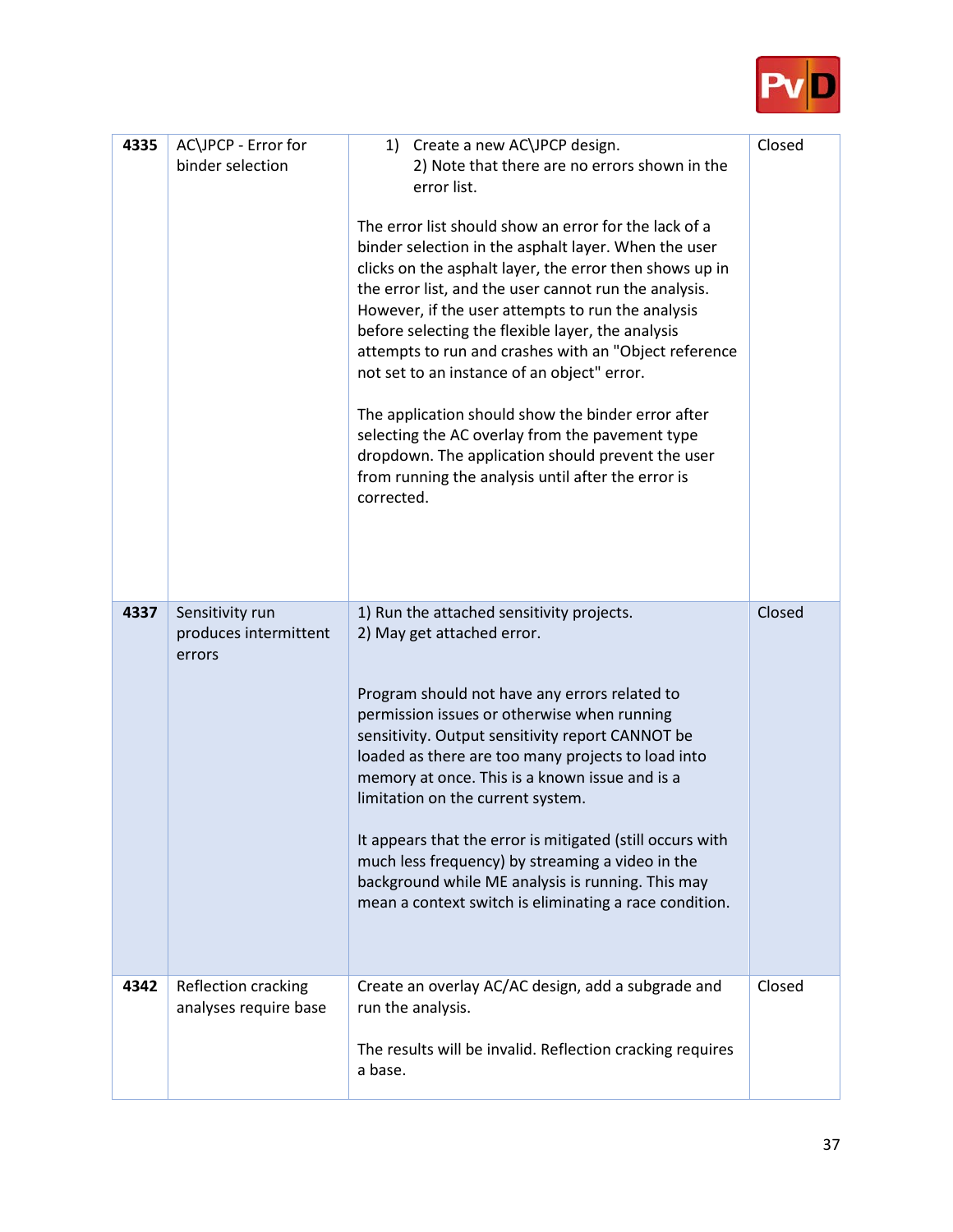

| 4348 | Mixing 7 and 5<br>parameter models in<br>the UI               | - Create any project design with two flexible layers<br>- Set the Dynamic modulus master curve coefficients<br>to use the seven parameter model in the first flexible<br>layer<br>- Set the dynamic modulus master curve coefficients to<br>use the five parameter model in the second flexible<br>layer (or vice versa)<br>- Run the analysis<br>Outcome:<br>The analysis will treat both layers as if the seven<br>parameter model was selected. Users SHOULD NOT be<br>able to select different dynamic modulus master curve<br>models in the flexible layers.<br>The application should automatically set the dynamic<br>modulus master curve model (in the case with multiple<br>flexible layers) whenever ANY flexible layer is updated.<br>The application should notify the user in the output<br>window that the other flexible layers have been<br>automatically updated. | Closed |
|------|---------------------------------------------------------------|-------------------------------------------------------------------------------------------------------------------------------------------------------------------------------------------------------------------------------------------------------------------------------------------------------------------------------------------------------------------------------------------------------------------------------------------------------------------------------------------------------------------------------------------------------------------------------------------------------------------------------------------------------------------------------------------------------------------------------------------------------------------------------------------------------------------------------------------------------------------------------------|--------|
| 4419 | AC/CRCP with bedrock<br>runs but fails to<br>generate report. | Run attached project. Report fails to generate, with<br>null reference exception message, ultimately due to<br>empty CRCPSummary.csv, which seems to be caused<br>by CRCPOptACRehab crashing or otherwise failing.<br>An error message from within CRCPOptACRehab when<br>this runs:<br>Unhandled exception at 0x005053B1 (LEVNN7 12.dll)<br>in CRCPOptACRehab.exe: 0xC0000090: Floating-point<br>invalid operation (parameters: 0x00000000).                                                                                                                                                                                                                                                                                                                                                                                                                                       | Closed |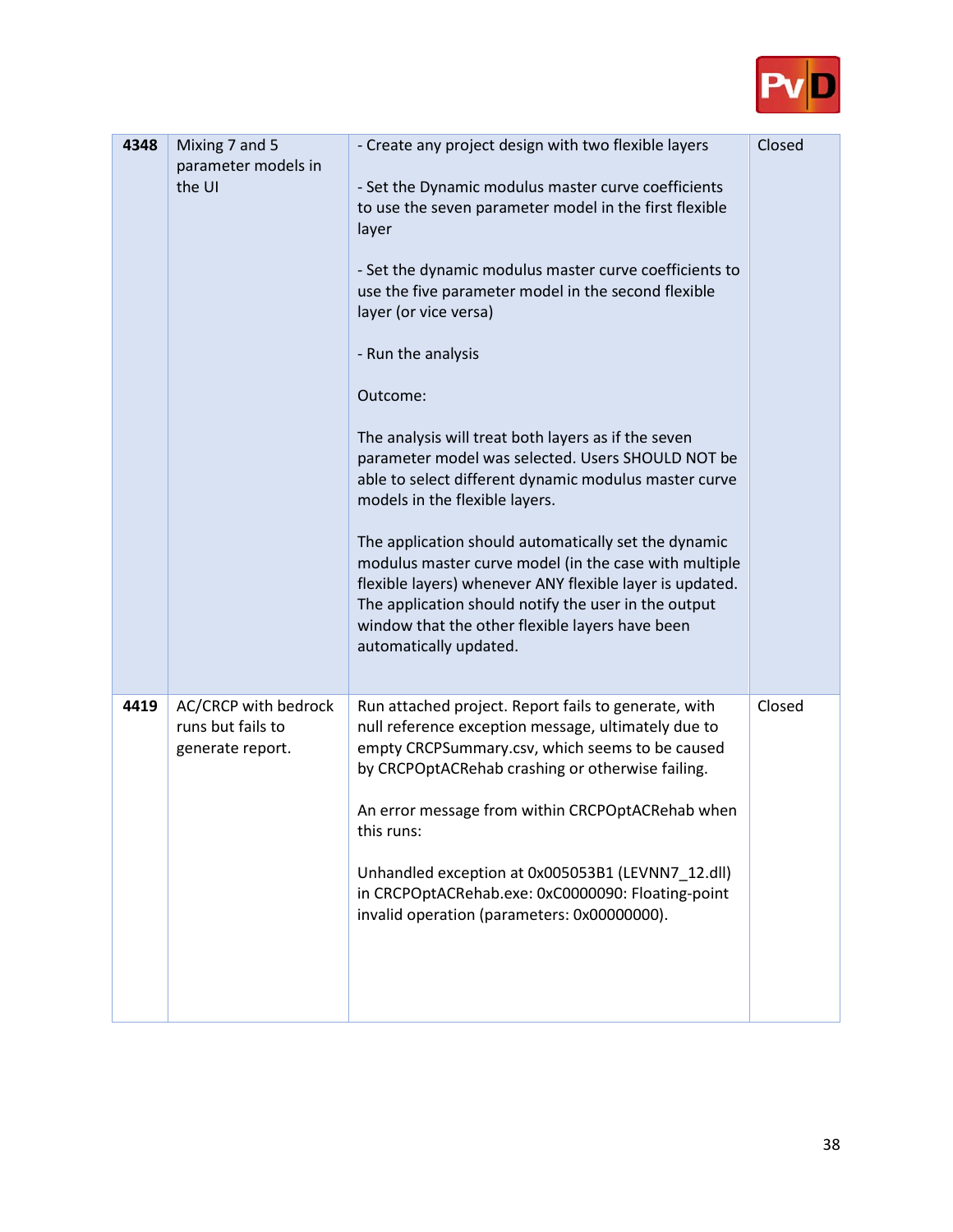

| 4431 | (Pavement)/Base/Bedr<br>ock-pattern structures<br>should invalidate by<br>"minimum of 2<br>unbound layers" rule | In ME Design, open and/or recreate the attached<br>project's structure (AC/CRCP/Base/Bedrock). Start<br>project analysis. It will run, but it should not even start<br>running.<br>Also applies to other (Pavement)/Base/Bedrock-<br>pattern structures. Generally, all designs require a<br>minimum of 2 unbound layers, for the ICM to run<br>correctly.<br>Since bedrock is not an unbound layer (even though<br>the bedrock object currently piggybacks on the<br>unbound data object), this structure should trigger the<br>validation error that there is not at least 2 unbound<br>layers to correctly model drainage. | Closed |
|------|-----------------------------------------------------------------------------------------------------------------|-------------------------------------------------------------------------------------------------------------------------------------------------------------------------------------------------------------------------------------------------------------------------------------------------------------------------------------------------------------------------------------------------------------------------------------------------------------------------------------------------------------------------------------------------------------------------------------------------------------------------------|--------|
| 4466 | Interface should not<br>add an empty layer to<br>(Pavement)/Subgrade<br>structure                               | Create a new project (e.g. New JPCP) and add one<br>subgrade layer. Fill out the rest of the properties<br>(climate etc) and make sure all nodes are green. Then<br>click Run. Instead of complaining about there not<br>being 2 unbound layers to model drainage, the<br>interface adds a "dummy" empty layer that's labeled<br>subgrade but has no properties. This should not<br>happen. The error message dialog should show<br>instead.<br>Also, if you try to add a layer after the "dummy" layer,<br>the interface crashes outright.<br>Whatever logic is adding the empty layer should be<br>eliminated.              | Closed |
| 4508 | Wrong presentation of<br><b>CSM Cracking in</b><br><b>Output Report</b>                                         | On calibration coefficients page of pdf and Excel<br>Output reports is missing term log10 after coefficient<br>C <sub>4</sub>                                                                                                                                                                                                                                                                                                                                                                                                                                                                                                 | Closed |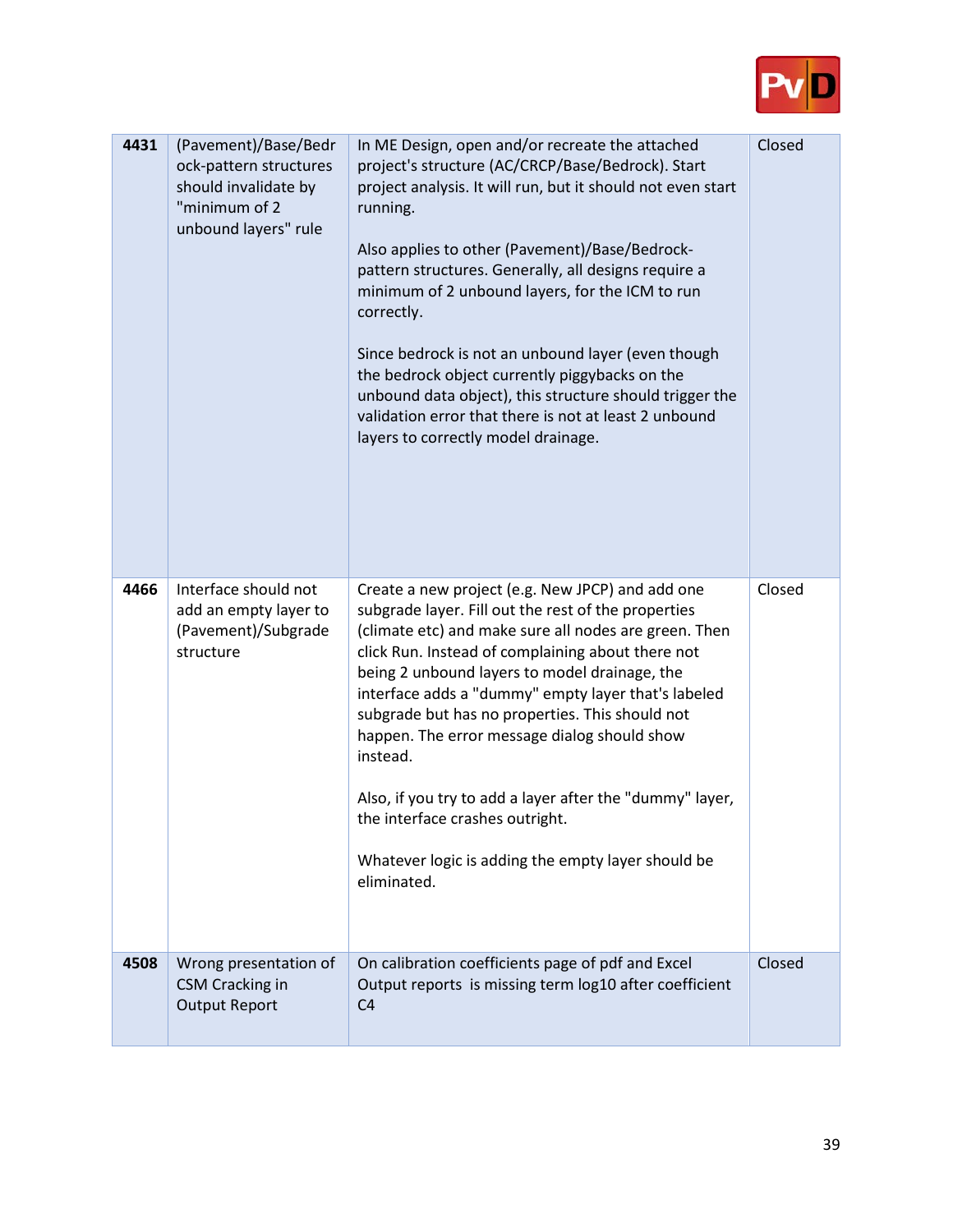

| 4566 | For AC Rehabilitation<br>GUI should not allow<br>sandwich layers                                     | Current GUI allows to use sandwich layers between AC<br>layers for both New flexible and AC rehabilitation<br>types of design.<br>But in the last case (AC rehab) Reflective cracking<br>program doesn't assume the presence of any other<br>layers between HMA layers.                                                                                                                                                                                                                                                                                                                          | Closed |
|------|------------------------------------------------------------------------------------------------------|--------------------------------------------------------------------------------------------------------------------------------------------------------------------------------------------------------------------------------------------------------------------------------------------------------------------------------------------------------------------------------------------------------------------------------------------------------------------------------------------------------------------------------------------------------------------------------------------------|--------|
| 4652 | Bug in the file<br>Input.tmp in the case<br>of Monthly<br>representative values<br>of modulus        | For unbound material input Level 2, Analysis type -<br>monthly representative values, ICM Writer calculates 0<br>values of frozen and unfrozen modulus and writes in<br>the file Input.tmp.<br>This is wrong but it is not clear how to calculate one<br>pair of representative moduli for EICM in this case.                                                                                                                                                                                                                                                                                    | Closed |
| 4687 | Incorrect drop-down<br>selection names for 3<br>project-specific<br>calibration factor grid<br>types | 1. Launch the app.<br>2. Create a new project.<br>3. Give it any of these design types: restore JPCP,<br>bonded PCC/JPCP, unbonded JPCP/CRCP.<br>4. Respectively select or double-click the appropriate<br>calibration factor tree node: Restore Rigid, Bonded<br>Rigid, Unbonded Rigid.<br>5. Note that the drop-down selection name in the<br>central property grid on the project panel uses the<br>fully qualified type name of a calibration factor object,<br>instead of a user-friendly string as the other calibration<br>grids do (for new flexible, rehab flexible, and new<br>rigid). | Closed |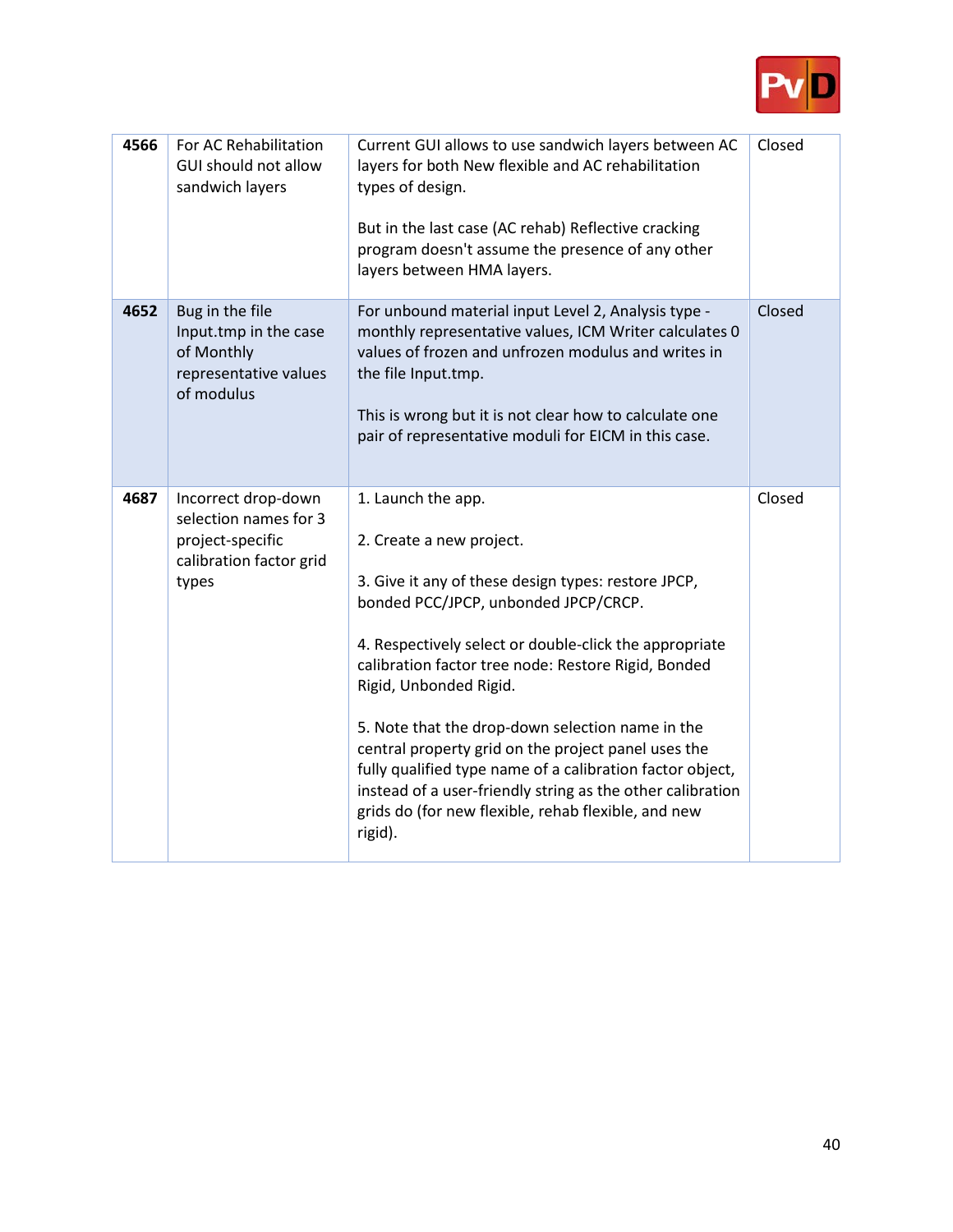

| 4712 | Total Depth in EICM                                                        | We have the issue in Mantis #3386 and VSTS about<br>wrongsublayering in our customer AC/AC project with<br>the following layer thicknesses:<br>4 in AC overlay<br>8 in existing AC<br>40 in Subgrade A-2<br>46 in Subgrade A-7<br><b>Bedrock</b><br>Total depth from the pavement surface to the top of<br>the lastlayer in this project is equal 98 inches.<br>I ran couple projects with the very thick unbound<br>layers, looked into the EICM source code and,<br>according to the EICM,<br>maximum depth to the top surface of last layer should<br>beless than 96 inches.<br>For the deeper last layertop surface position<br>EICMsublayering is working wrong.<br>It should be fixed. | Closed |
|------|----------------------------------------------------------------------------|----------------------------------------------------------------------------------------------------------------------------------------------------------------------------------------------------------------------------------------------------------------------------------------------------------------------------------------------------------------------------------------------------------------------------------------------------------------------------------------------------------------------------------------------------------------------------------------------------------------------------------------------------------------------------------------------|--------|
| 4713 | Bug in the program<br>PCCwriter.WriteJPCPSe<br>asonPattern                 | For the type of design "JPCP Restoration" program<br>crushes during writing the file "PCCModulus.txt" in the<br>case of the long period between existing pavement<br>construction and the last year of design after<br>restoration.                                                                                                                                                                                                                                                                                                                                                                                                                                                          | Closed |
| 4740 | <b>Update MEDesign</b><br>website license<br>registration error<br>message | License message on the MEDesign website does not<br>fully describe the detailed error/cause that user has<br>occurred during registraion.<br>* License registration webservice for 5 (workstation,<br>evaluation, site, edu, bct) license types<br>* Customer Administration website update error<br>code message correspondingly from webservice                                                                                                                                                                                                                                                                                                                                            | Closed |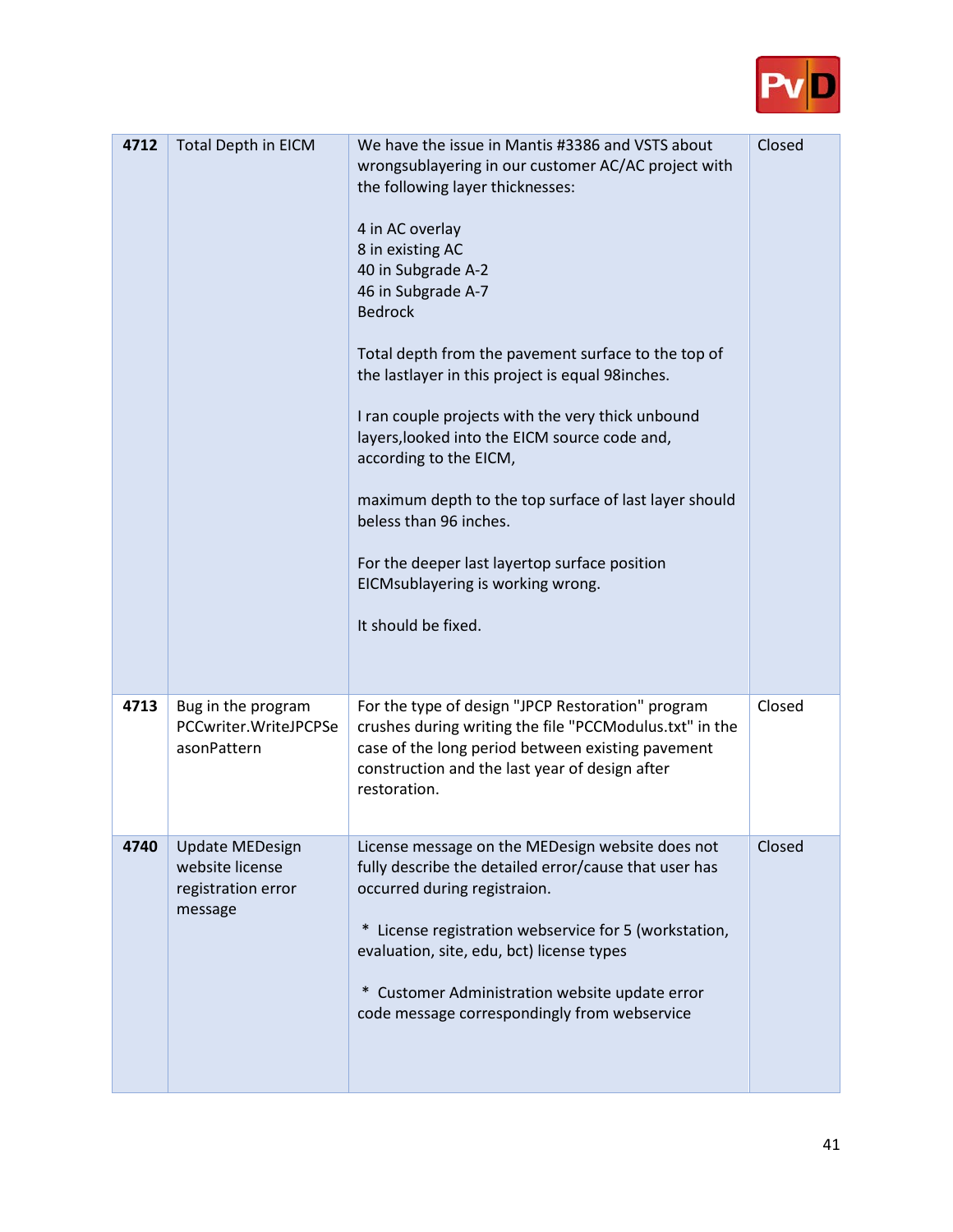

| 4741 | Disable submit button<br>after user clicks<br>Register and re-enable<br>after response return                | On the MEDesign website, when user clicks the<br>Register button for license registration, the button is<br>not disabled/grayed out, so it's misleading to the user<br>and may cause user to click multiple times, hence<br>results in duplicate license registration.<br>The button should be disabled/grayed out after<br>register clicked and re-enabled after a registration<br>result comes back. This applies to all license type<br>registration. | Closed |
|------|--------------------------------------------------------------------------------------------------------------|----------------------------------------------------------------------------------------------------------------------------------------------------------------------------------------------------------------------------------------------------------------------------------------------------------------------------------------------------------------------------------------------------------------------------------------------------------|--------|
| 4742 | No error checks for<br>user entered values for<br>Permanent curl/warp<br>effective temperature<br>difference |                                                                                                                                                                                                                                                                                                                                                                                                                                                          | Closed |
| 4743 | No error checks for<br>user-entered values for<br><b>CRCP</b> user defined<br>Crack spacing                  |                                                                                                                                                                                                                                                                                                                                                                                                                                                          | Closed |
| 4744 | No error check in JPCP<br>Rehabilitation for<br><b>Bonded PCC/JPCP</b><br>design type                        | Should be similar check as in JPCP Restoration design<br>type: Percent of slabs cracked must be equal or<br>greater than percentage of slabs repaired                                                                                                                                                                                                                                                                                                    | Closed |
| 4745 | Percent of distress<br>slabs before<br>restoration must be<br>less than 100                                  | For Bonded PCC/JPCP and JPCP restoration design<br>types in JPCP Rehabilitation page percent of distress<br>slabs before restoration must be not more than 99                                                                                                                                                                                                                                                                                            | Closed |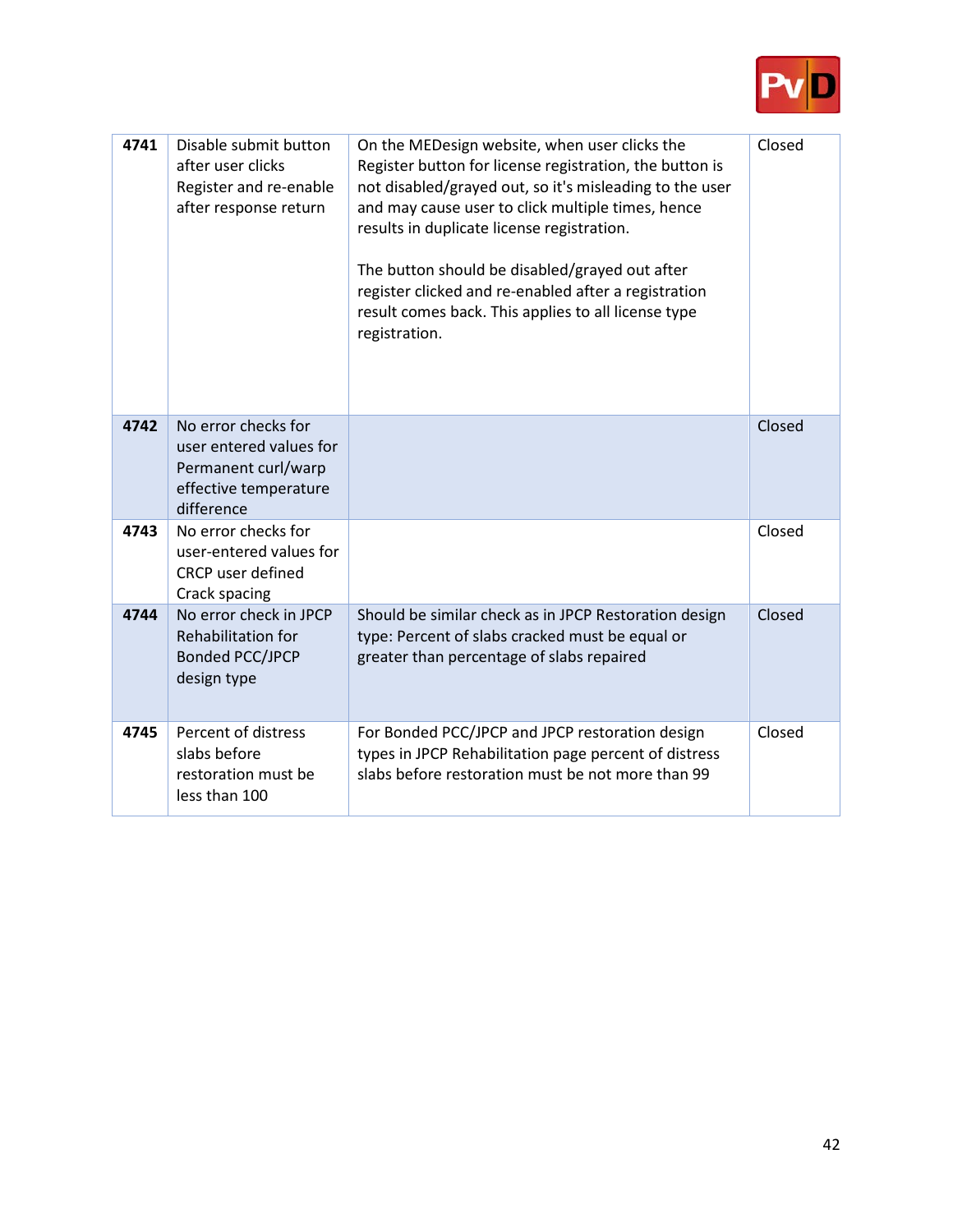

| 4800 | Null reference<br>exception dialog<br>appears when editing a<br>project | I was editing an existing AC over semi-rigid project, I<br>changed the design type to New flexible, pavemen<br>type to Semi rigid. Clicked on the Flexible layer,<br>changed the asphalt binder type, when i click<br>anywhere else the message pops up<br>The message medium is the conventional Windows<br>pop-up dialog for unhandled exceptions, and the<br>message itself is the generic NRE message, "object<br>reference not set to an instance of an object".<br>Repro:<br>1. Launch ME Design.<br>2. Open the attached DGPX.<br>3. Click the surface asphalt layer to edit its properties.<br>4. Change the asphalt binder to Pen 40-50.<br>Observe the unhandled NRE, evidently due to a null<br>project in FormError.RemoveRowWhere. | Closed |
|------|-------------------------------------------------------------------------|-------------------------------------------------------------------------------------------------------------------------------------------------------------------------------------------------------------------------------------------------------------------------------------------------------------------------------------------------------------------------------------------------------------------------------------------------------------------------------------------------------------------------------------------------------------------------------------------------------------------------------------------------------------------------------------------------------------------------------------------------|--------|
| 4819 | <b>Custom Report Tool</b>                                               | * The custom report tool configuration tree node<br>should be under the "Tools" node. = > $(9/14/2017)$<br>remove the tree node instead) (done)<br>* It should also have its own icon. Use attached png<br>file or something similar. (done)<br>* The popup window should also have the custom<br>report icon showing in the upper left icon portion of<br>the window. (done)<br>* Note that the report customization default settings<br>should apply to all projects by default. (done)<br>$\ast$<br>Lastly, the popup window should show up in the<br>center of the parent application (center screen).<br>(done)                                                                                                                            | Closed |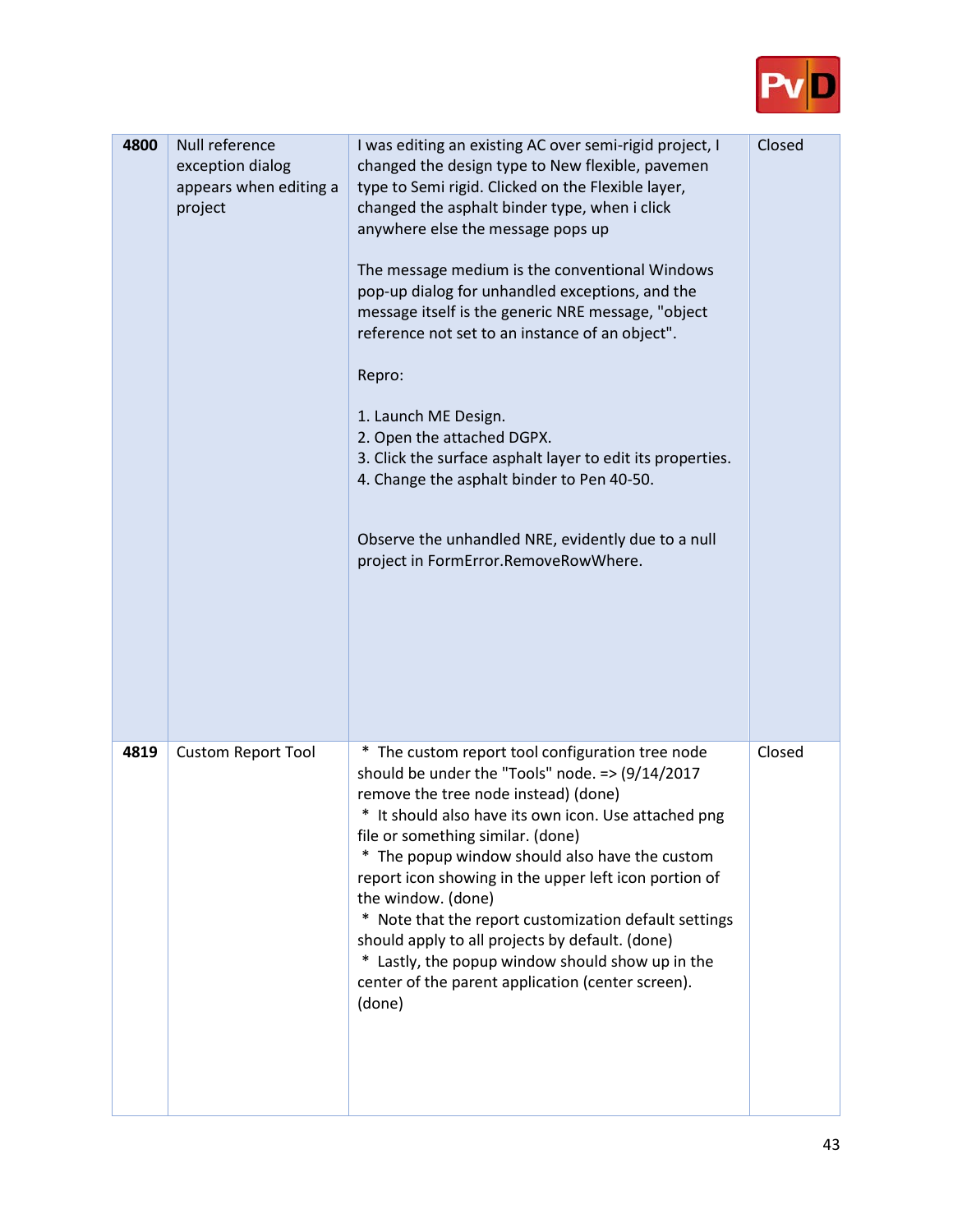

| 4893 | JPCP and CRCP damage<br>models missing in<br><b>APADS</b> | Currently JPCP and CRCP damage models are missing<br>in APADS. These models were presented in the NCHRP<br>1-37A report, including Level 1, 2, and 3 existing PCC<br>damage and equation (3.6.18) forPCC damaged<br>modulus but not realizing in APADS. As a result, for of<br>AC over rigid design, APADS uses intactPCC modulus<br>not only for calculation additional PCC<br>transversecracking but also for calculation flexible<br>distresses.<br>For fixing this issue we need to realize the following<br>steps:<br>* Add Level 1 input on JPCP Rehabilitation page for<br>AC/JPCP and AC/CRCP types of design. This input has<br>to include FWD data for existing PCC. Currently<br>only<br>level 3 is working for entering percent of distressed<br>slabs, but APADS is not using this<br>and repaired<br>inputs for definition of existing PCC layer damage.<br>* Modify APADS for reading JPCP rehab data and<br>calculation existing PCC damage.<br>* Modify APADS for calculation of monthly values<br>of damaged PCC modulus and replacing current<br>intact PCC modulus in the pavement structure for<br>JULEA.<br>* Make changing in ReflectionCracking executable<br>for correct calculation of damaged PCC modulus<br>using in NN.<br>Another question is how to correctly use results<br>ofbackcalculation for flexible distress calculation and<br>additional transversedamage calculation. | Closed |
|------|-----------------------------------------------------------|-----------------------------------------------------------------------------------------------------------------------------------------------------------------------------------------------------------------------------------------------------------------------------------------------------------------------------------------------------------------------------------------------------------------------------------------------------------------------------------------------------------------------------------------------------------------------------------------------------------------------------------------------------------------------------------------------------------------------------------------------------------------------------------------------------------------------------------------------------------------------------------------------------------------------------------------------------------------------------------------------------------------------------------------------------------------------------------------------------------------------------------------------------------------------------------------------------------------------------------------------------------------------------------------------------------------------------------------------------------------------------------------------------------------|--------|
|------|-----------------------------------------------------------|-----------------------------------------------------------------------------------------------------------------------------------------------------------------------------------------------------------------------------------------------------------------------------------------------------------------------------------------------------------------------------------------------------------------------------------------------------------------------------------------------------------------------------------------------------------------------------------------------------------------------------------------------------------------------------------------------------------------------------------------------------------------------------------------------------------------------------------------------------------------------------------------------------------------------------------------------------------------------------------------------------------------------------------------------------------------------------------------------------------------------------------------------------------------------------------------------------------------------------------------------------------------------------------------------------------------------------------------------------------------------------------------------------------------|--------|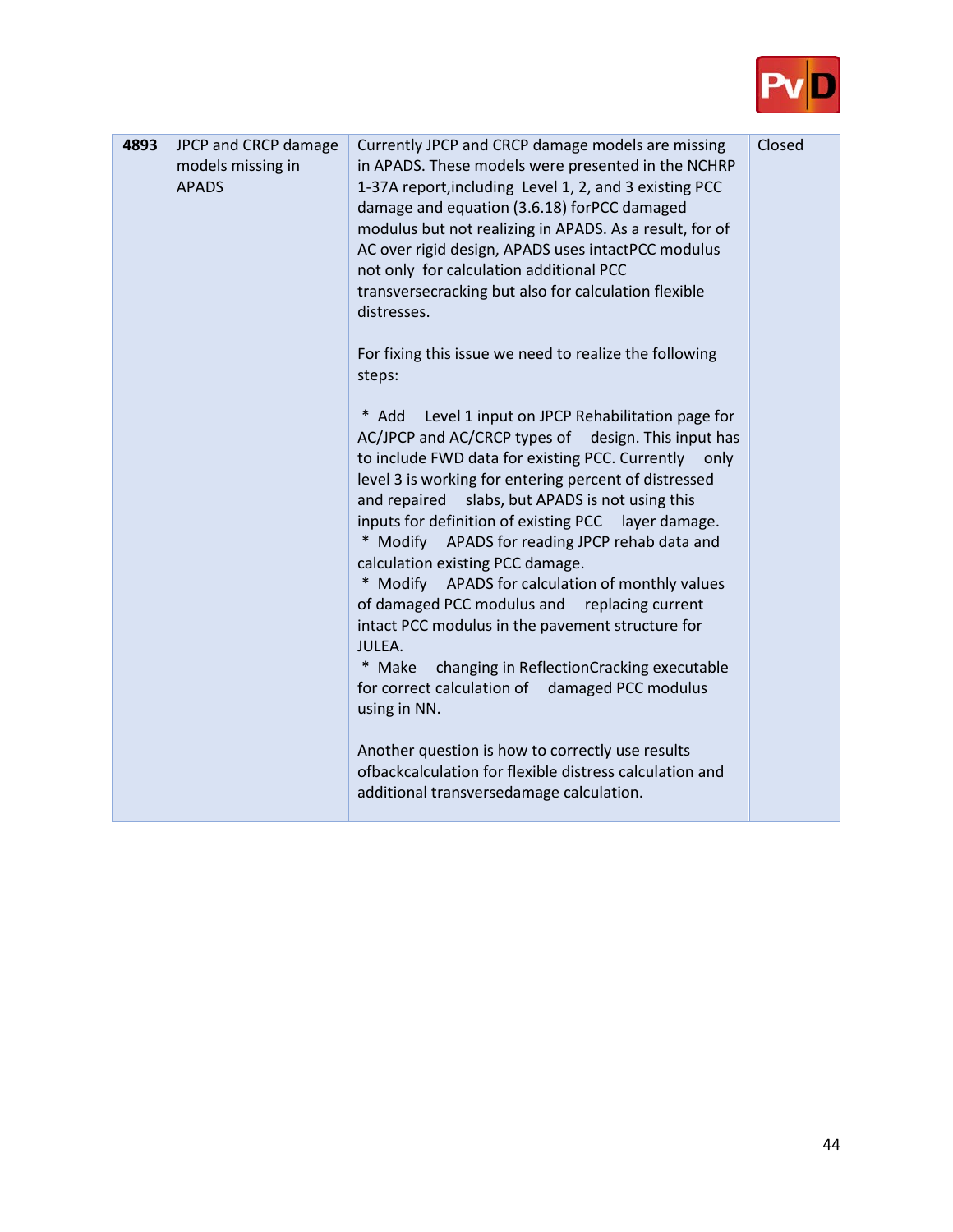

| 4952 | Semi-Rigid Design -<br>Software does not<br>consider a compacted<br>subgrade as a base<br>layer and prevents<br>analysis from running. | Running Version 2.5.0-alpha.1<br>* Create new pavement project<br>* Select Semi-Rigid<br>* Add layer - subgrade (any type)<br>* Add layer - subgrade (any type but typically the<br>same material as above)<br>* Enter other information until all is green<br>* Click Run<br>* Error pops up<br>The issue is related to not having a bound material<br>directly on a subgrade/natural soil. Adding a<br>compacted subgrade or a granular base layer is<br>sufficient for apads to run. | Closed |
|------|----------------------------------------------------------------------------------------------------------------------------------------|-----------------------------------------------------------------------------------------------------------------------------------------------------------------------------------------------------------------------------------------------------------------------------------------------------------------------------------------------------------------------------------------------------------------------------------------------------------------------------------------|--------|
| 4956 | Default LTE values for<br>chemically stabilized<br>layers are 0                                                                        | <b>Steps</b><br>1-Create a new semi-rigid project<br>2-Delete the default chemically stabilized layer<br>3-Add any chemically stabilized layer except for soil<br>cement<br>3- Look at the fatigue LTE %, transverse LTE % and<br>crack spacing. They all are 0.<br>The values should be :<br>Fatigure LTE % - 50<br>Transverse LTE % - 50<br>Crack Spacing - 25                                                                                                                        | Closed |
| 4958 | No error checks for<br>user entered Cracking<br>variables in Semi-rigid<br>and AC over Semi-rigid<br>design                            | No error check for fatigue and transverse LTE and<br>crack spacing                                                                                                                                                                                                                                                                                                                                                                                                                      | Closed |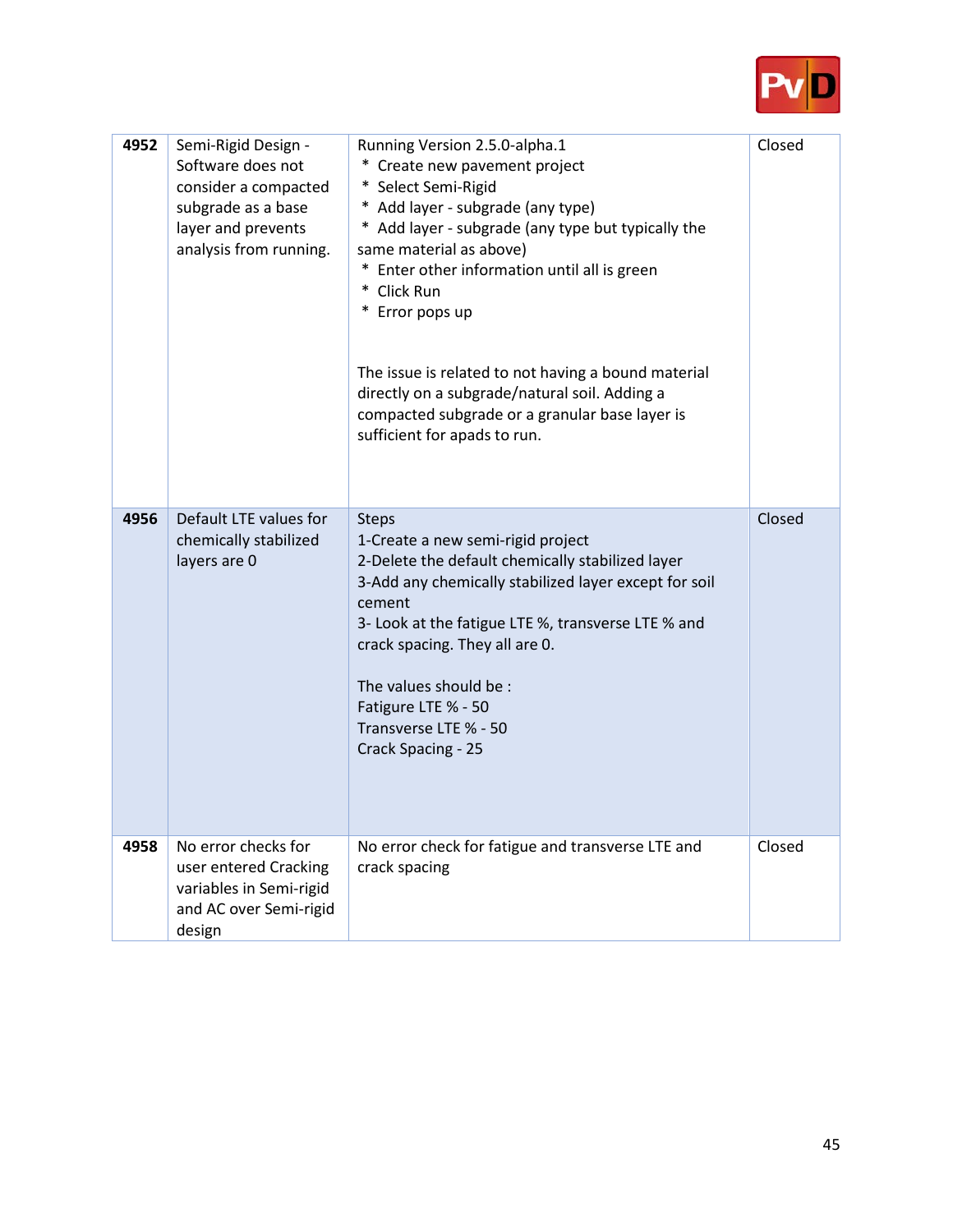

| 4978 | thermal.dat has<br>wrong number of<br>columns for at least<br>"new semirigid",<br>"AC/JPCP", "AC/CRCP",<br>and "AC/semirigid"<br>designs | 1. Launch PMED 2.3 or 2.5 alpha.<br>2. Run a "new semirigid", "AC/JPCP", "AC/CRCP", or<br>"AC/semirigid" design.<br>3. The whole app may or may not crash. Ignore that.<br>Open the intermediate files folder.<br>4. Open the thermal.dat file. It has the wrong number<br>of column.<br>It looks like there are too many columns.<br>Briefly reviewed the Fortran ICM source. Relevant<br>behavior seems to be at lines 2211--2337 and 4129--<br>4152. | Closed |
|------|------------------------------------------------------------------------------------------------------------------------------------------|---------------------------------------------------------------------------------------------------------------------------------------------------------------------------------------------------------------------------------------------------------------------------------------------------------------------------------------------------------------------------------------------------------------------------------------------------------|--------|
| 4991 | New/Overlay Semi-<br><b>Rigid Throws Exception</b>                                                                                       | * Create a new or overlay semi-rigid project<br>* Attempt to add a subgrade beneath the CTB layer<br>* Program encounters exception during debugging<br>* The program is able to continue (does not crash the<br>UI).<br>The program should not be throwing an uncaught<br>exception here. I think layer needs to be checked for<br>null, or the IRO needs to be checked for null (not really<br>sure).                                                 | Closed |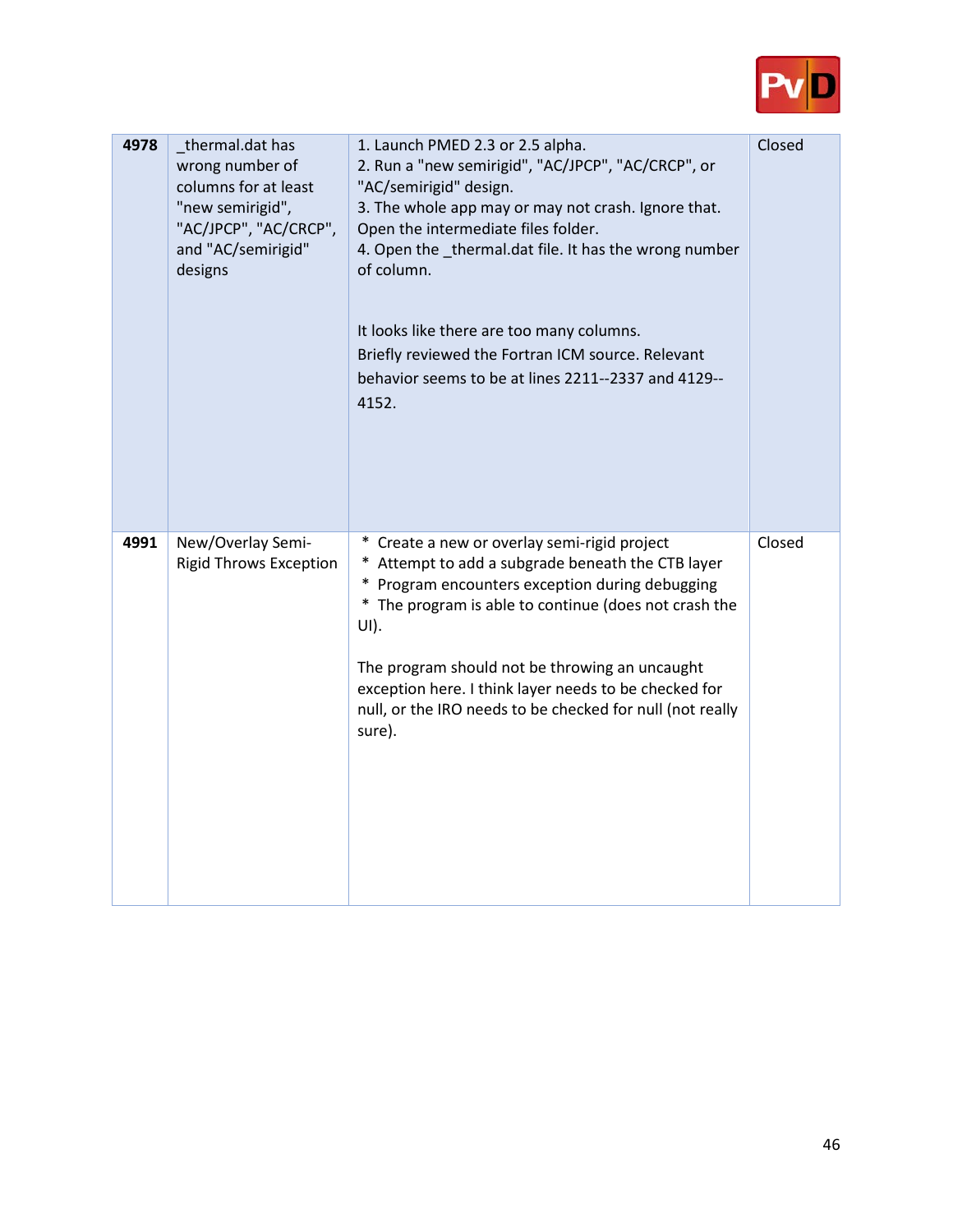

| 4992 | <b>Message Box Incorrect</b>                                                                 | * Create a new or overlay semi-rigid design<br>* Attempt to add a subgrade layer beneath the CTB<br>layer.<br>Continue past exception if debugging<br>$\ast$<br>* Complete all other parameters required to run the<br>design (climate, traffic, etc.)<br>* Attempt to run the analysis<br>* Analysis does not start and gives the following<br>message box<br>The message box needs a title, "Pavement ME Design"<br>and should read, "For AC and semi-rigid designs, the<br>structure must have a base layer. | Closed |
|------|----------------------------------------------------------------------------------------------|-----------------------------------------------------------------------------------------------------------------------------------------------------------------------------------------------------------------------------------------------------------------------------------------------------------------------------------------------------------------------------------------------------------------------------------------------------------------------------------------------------------------|--------|
| 5001 | Saving project to the<br>database and<br>retrieving projects<br>from the database            | 1) Attempt to save any project to the oracle database<br>2) Attempt to retrieve any saved project from the<br>database<br>Both operations seem to fail in the Oracle<br>environment. They should not fail.                                                                                                                                                                                                                                                                                                      | Closed |
| 5008 | IRIFlexible error in the<br>case of thermal<br>cracking amount<br>between 0 and 1<br>ft/mile | IRIFlexible extracted the value of thermal cracking<br>amount from the file thermalcracking.tmp.<br>If this value is equal 0 IRIFlexible replaces it on 1.0 but<br>uses for calculation extracted value in other cases,<br>including values between 0 and 1.<br>It should be changed on replacement all values less<br>than 1.0 on value 1.0                                                                                                                                                                    | Closed |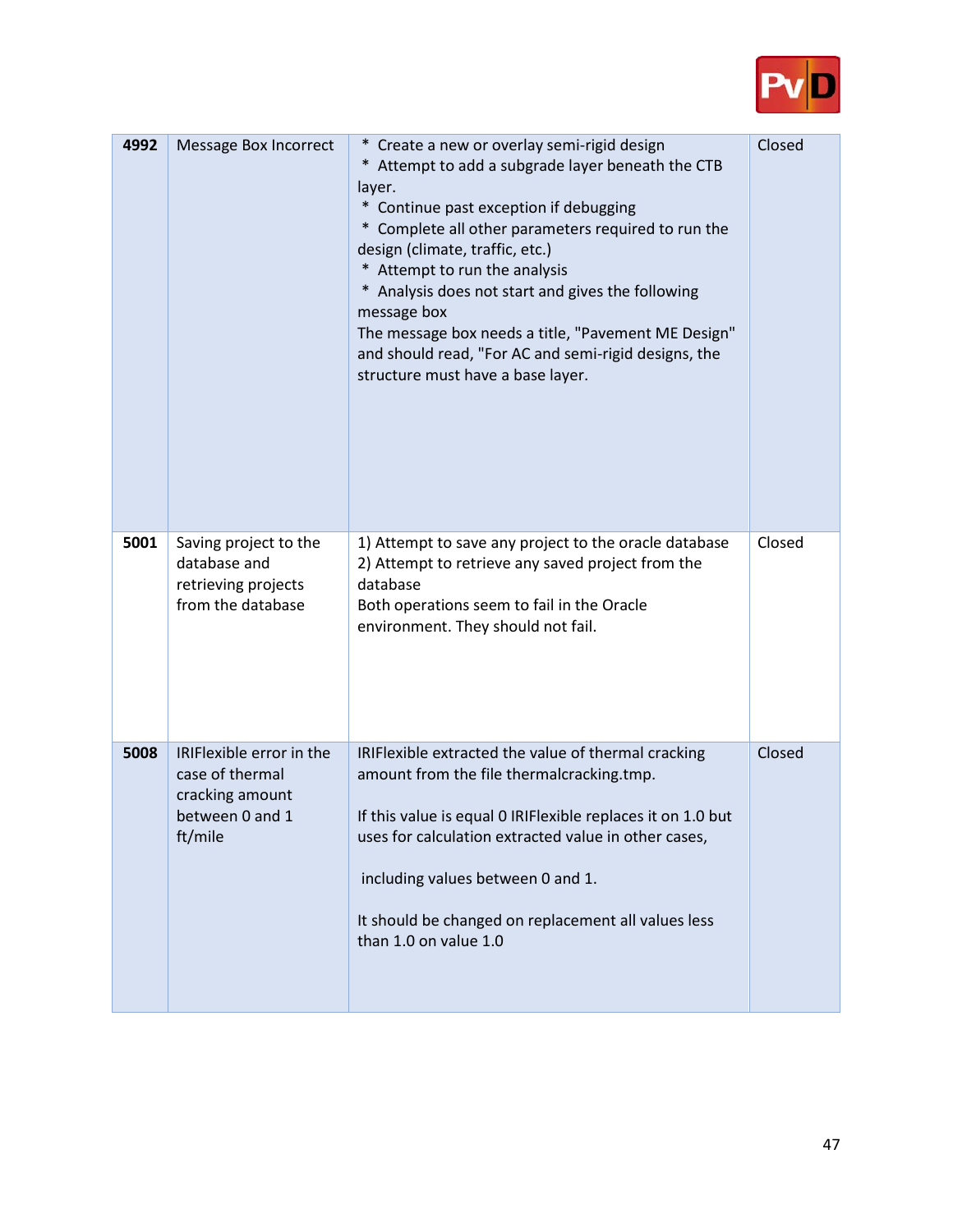

| 5013 | Certain AC/CRCP<br>project runs with 45<br>year life, but not 50<br>year life.                                                           | 1. Launch the WinForms GUI.<br>2. Open the attached project.<br>3. Run it.<br>4. An index out of range exception occurs while writing<br>initial intermediate files.                                                                                                                                                                                                                                                                                                                                                                                                                                      | Closed |
|------|------------------------------------------------------------------------------------------------------------------------------------------|-----------------------------------------------------------------------------------------------------------------------------------------------------------------------------------------------------------------------------------------------------------------------------------------------------------------------------------------------------------------------------------------------------------------------------------------------------------------------------------------------------------------------------------------------------------------------------------------------------------|--------|
| 5028 | After saving<br>config.json, the<br>application throws<br>error if we reload the<br>page. Provided 1 new<br>unsaved project is<br>loaded | 1. Add a new project and upload a saved project.<br>2. save an app config file<br>3. reload the page.<br>4. App throws the error, file not found                                                                                                                                                                                                                                                                                                                                                                                                                                                          | Closed |
| 5038 | 0003471: axle load<br>distribution file .alf not<br>working                                                                              | axle load distribution file .alf not working<br>Description<br>Our axle load distribution files .alf do not work in<br>Version 2.2 anymore. When importing the file, there is<br>no change on all the four 'axle load distribution' tables.<br>They used to work in Version 2.0 or earlier versions.<br>Attached a typical file for your testing.<br><b>Steps To Reproduce</b><br>At <explorer>, right click at <traffic>, click at <axle<br>Load Distribution&gt;, click at <import alf="" file="">, choose<br/>files under user folder, and click <open></open></import></axle<br></traffic></explorer> | Closed |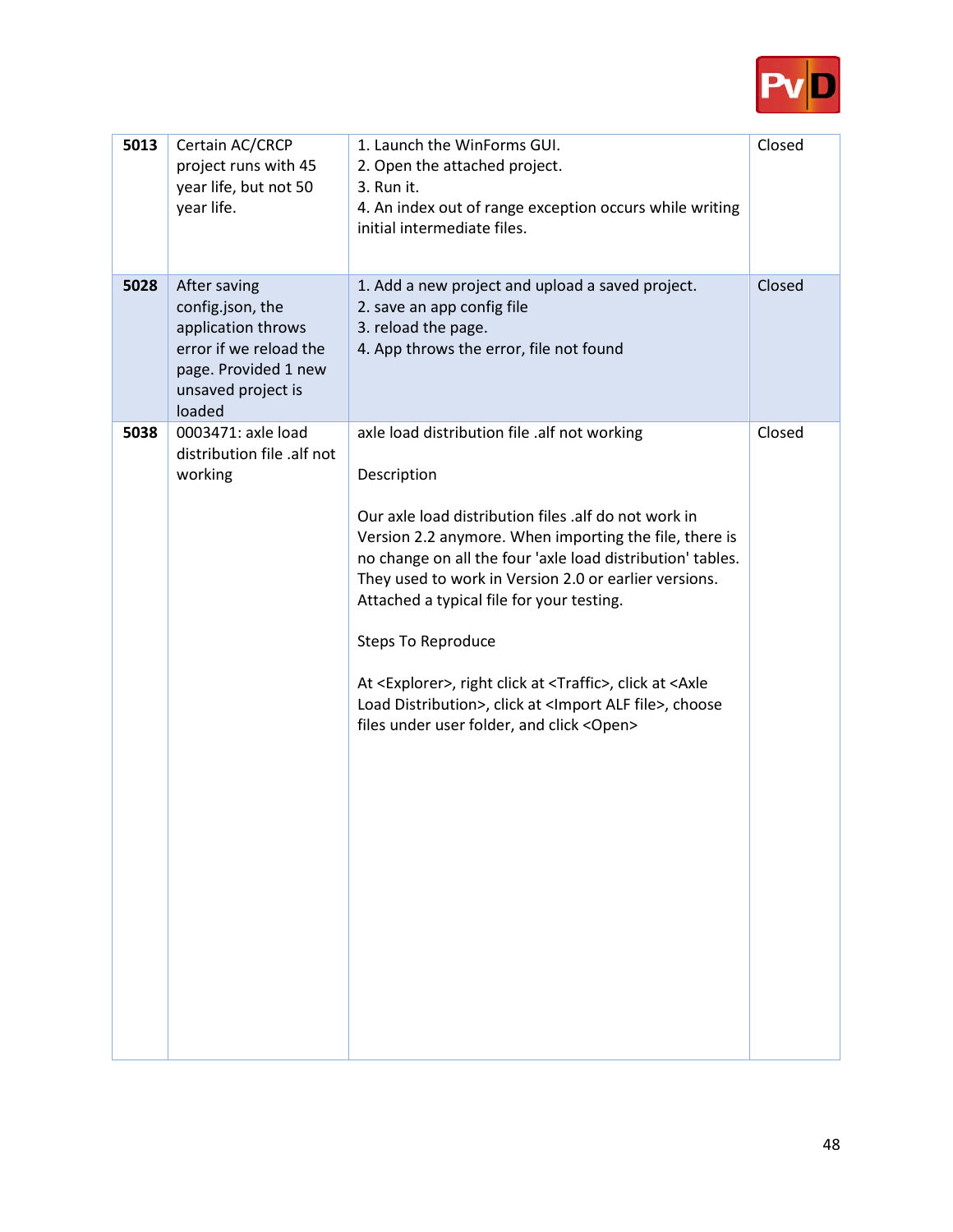

| 5040 | Chemically stabilized<br>layer range                                                         | Fix the ranges of chemically stabilized base<br>Modulus of Rupture - minimum 150 & maximum 600<br>Elastic Modulus - minimum 50000 & maximum<br>4000000<br>Minimum Elastic Modulus - minimum 50000 &<br>maximum 4000000                                                                                                                                                  | Closed |
|------|----------------------------------------------------------------------------------------------|-------------------------------------------------------------------------------------------------------------------------------------------------------------------------------------------------------------------------------------------------------------------------------------------------------------------------------------------------------------------------|--------|
| 5065 | <b>ESAL output for Quad</b><br>uses Tridem factors                                           | Look at the "quad" section of<br>AASHTOWare.Pavement.MEDesign.FileManager.Traffi<br>cWriter.CreateEsalOutput(). It does not use the quad<br>factor list populated from "FlexibleLoadFactor.csv". It<br>uses the tridem factor list instead, at 3 different<br>locations: 2 for initializing the quad sum arrays, and 1<br>for multiplying with the factor value itself. | Closed |
| 5066 | New projects with<br>flexible layers validate<br>those layers despite no<br>binder selection | 1. Launch the app.<br>2. Create a new flexible project.<br>3. Double-click the tree-node for the default asphalt<br>layer.<br>4. Watch the tree-node turn from yellow to green.<br>This happens despite the binder still not being<br>selected.<br>Note that the analysis will still correctly refuse to start.                                                         | Closed |
| 5113 | UseSIUnit - UI flag is<br>not in sync with<br>isUSCustomary flag                             |                                                                                                                                                                                                                                                                                                                                                                         | Closed |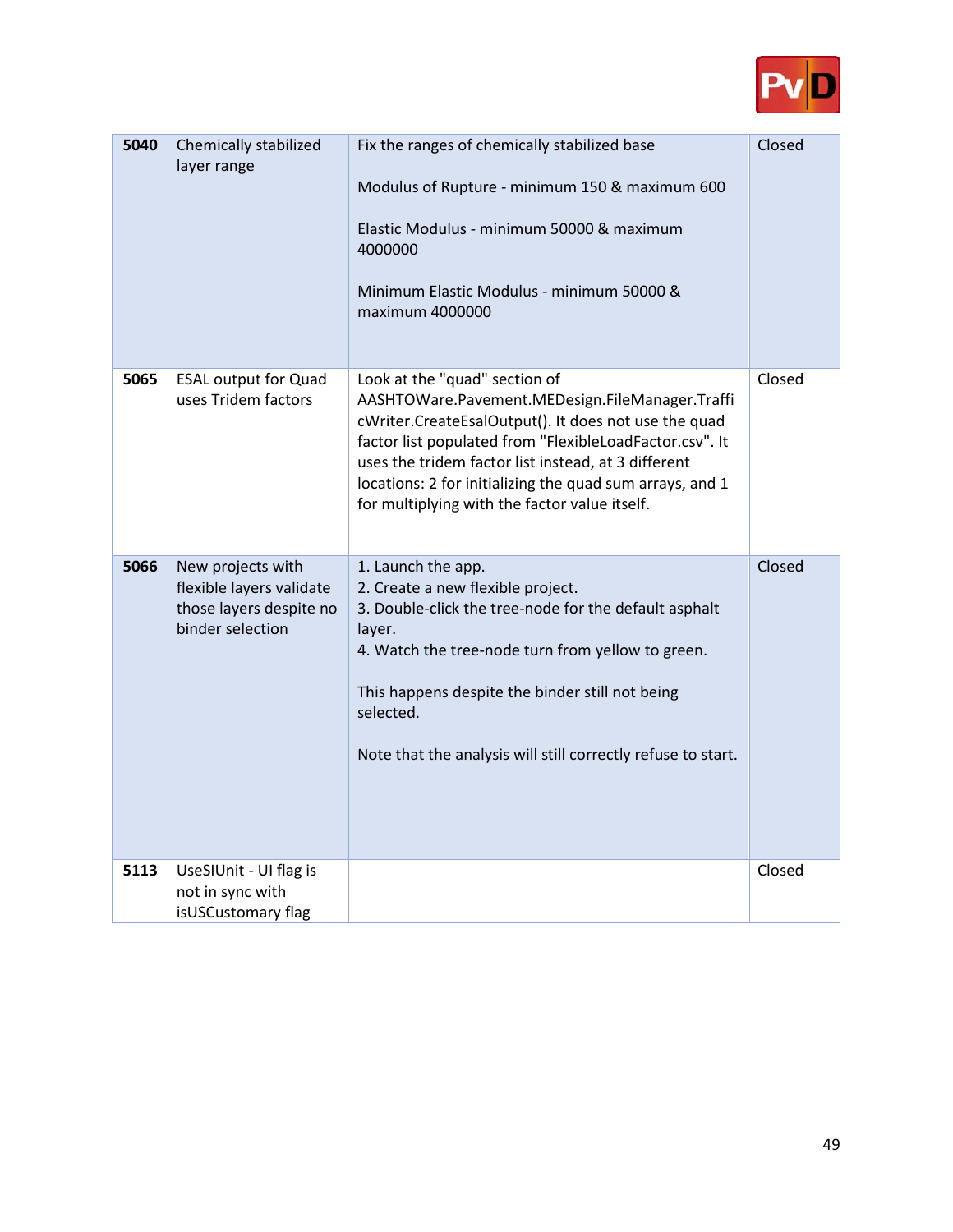

| 5114 | Asphalt layer number<br>is not correct in the<br>errorlist                                                       | 1-Create AC over AC structure<br>4-Add asphalt layer below layer 2<br>2-Add non-stabilized layer below layer 3<br>4-Add bedrock layer below non-stabilized layer<br>5-Set the the asphalt binder for the asphalt layers so<br>that the error will not show in the error list<br>6-Delete layer 2 and try to add the flexible layer at the<br>same position i.e after layer 1<br>In the Object column of the error list it says that-Layer<br>3 Aphalt Concrete: Default asphalt concrete, it was<br>supposed to be Layer 3 Aphalt Concrete: Default<br>asphalt concrete. Also, if you try to set the asphalt<br>binder of this layer, the error will not get removed.<br>If you try to set the asphalt binder of 3rd layer(which is<br>already set), then the error will get removed | Closed |
|------|------------------------------------------------------------------------------------------------------------------|--------------------------------------------------------------------------------------------------------------------------------------------------------------------------------------------------------------------------------------------------------------------------------------------------------------------------------------------------------------------------------------------------------------------------------------------------------------------------------------------------------------------------------------------------------------------------------------------------------------------------------------------------------------------------------------------------------------------------------------------------------------------------------------|--------|
| 5121 | Recommended and<br>absolute range for<br>Chemically stabilized<br>base crack spacing (US<br>and SI) in incorrect | Open a new semi-rigid design<br>Change the chemically stabilized base crack spacing to<br>a value $>$ 30 ft.<br>The program will not allow an analysis to run.<br>The recommended range of values for this property<br>should be 10-50ft with an absolute range of 10-200ft<br>This is on line 556 of the InterfaceRange.txt file and<br>needs to be corrected for both US and SI units.                                                                                                                                                                                                                                                                                                                                                                                             | Closed |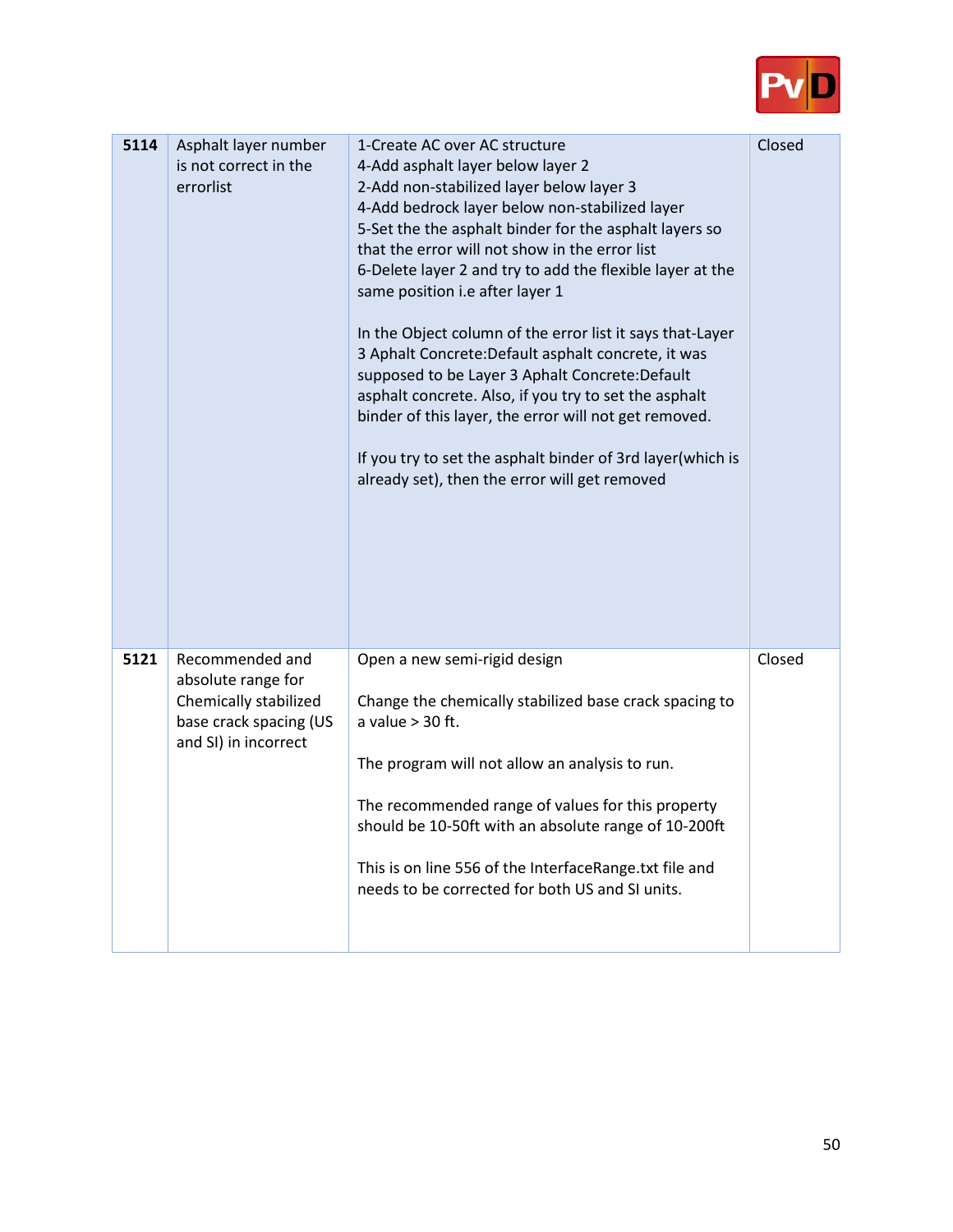

| 5125 | New Semi-rigid: Fails to<br>output pdf report -<br><b>Output Window</b><br>Message: Starting<br>output report. Input<br>string was not in a<br>correct format. | The 9 attached files fail to produce pdf output. I ran<br>them in batch mode initially and then individually.<br>Same results occurred. I also noticed some strange<br>things happening with the apads timer in the user<br>interface.<br>File 34_1638_1 fails to run at all. Windows popup:<br>"Apads MFC Application has stopped working"<br>Repro Steps:<br>1. Load any of the attached .dgpx files<br>2. Run analysis<br>3. Fails to produce PDF output after stepping through<br>all analysis procedures.<br>4. Output tab message: "Input string was not in a<br>correct format" | Closed |
|------|----------------------------------------------------------------------------------------------------------------------------------------------------------------|----------------------------------------------------------------------------------------------------------------------------------------------------------------------------------------------------------------------------------------------------------------------------------------------------------------------------------------------------------------------------------------------------------------------------------------------------------------------------------------------------------------------------------------------------------------------------------------|--------|
| 5145 | Loaded project starts<br>with performance<br>criteria errors                                                                                                   | 1) Launch app<br>2) Create a new default project<br>3) Note that performance criteria shows 2 errors<br>4) No errors show up in the performance criteria table<br>Validation errors should not be showing up for<br>performance criteria if there are no errors. If there are<br>errors in the performance criteria table, they should<br>show up in the validation portion of those property's<br>components.                                                                                                                                                                         | Closed |
| 5146 | Chemically stabilized<br>layer unit weight range                                                                                                               | For chemically stabilized base unit weight ranges<br>US version- minimum 100 & maximum 200 pcf<br>SI version- minimum 1600 & maximum 3200 kgf/m^3                                                                                                                                                                                                                                                                                                                                                                                                                                      | Closed |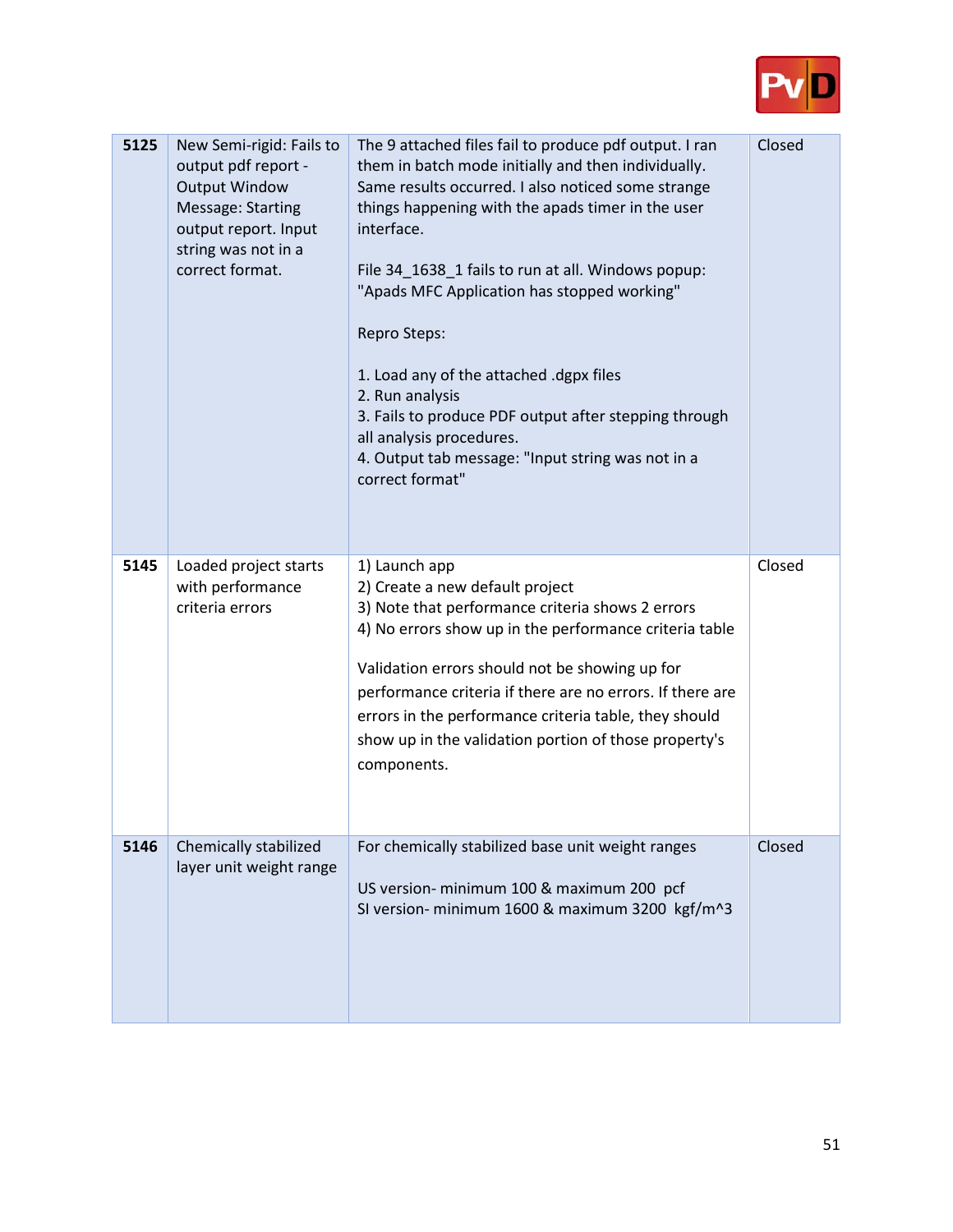

| 5160 | Wrong presentation of<br><b>Dynamic Modulus</b><br>Master Curve in<br><b>Output Report</b> | We received from one of our customers question why<br>in the case of Level 1 calculated dynamic moduli are<br>not equal the input values for the same moduli.<br>I checked Modulus and found that in the program<br>Printplots5 there is no limit for viscosity (2.7E4).<br>Modulus uses this input in the program Viscosity.<br>I inserted this limit in Printplots5 (after multiplying<br>on1e-8) and received correct calculated values of<br>dynamic modulus. | Closed |
|------|--------------------------------------------------------------------------------------------|-------------------------------------------------------------------------------------------------------------------------------------------------------------------------------------------------------------------------------------------------------------------------------------------------------------------------------------------------------------------------------------------------------------------------------------------------------------------|--------|
| 5163 | No Error Check for<br><b>User Entered Heat</b><br>Capacity & Thermal<br>Conductivity       |                                                                                                                                                                                                                                                                                                                                                                                                                                                                   | Closed |
| 5164 | <b>Reflective Cracking</b><br>Crush - Thermal Profile<br>Issue                             | Semi-Rigid project 37 1645 1 20, Climate Station NC,<br>137827 crashes.                                                                                                                                                                                                                                                                                                                                                                                           | Closed |
| 5166 | Title on Error Message<br><b>Box</b>                                                       | 1-Create AC over CRCP project<br>2-Add Subgrade layer<br>3-Try to add flexible layer after subgrade<br>4-Error will pop up stating "Invalid structure"<br>Ignore the error. Look at the title bar of the error<br>message box. The message box needs to have a title.                                                                                                                                                                                             | Closed |
| 5169 | <b>Remove Duplicates</b><br>rows from<br>InterfacRange.txt for<br>both SI & US             | Remove the duplicates rows from the<br>InterfaceRange.txt<br>For example - try to search for "unitWeight". You will<br>find that there are 4-5 rows with the column1 has<br>value-"Compare" and column2 value -"unitWeight". All<br>such duplicates rows needs to be removed.                                                                                                                                                                                     | Closed |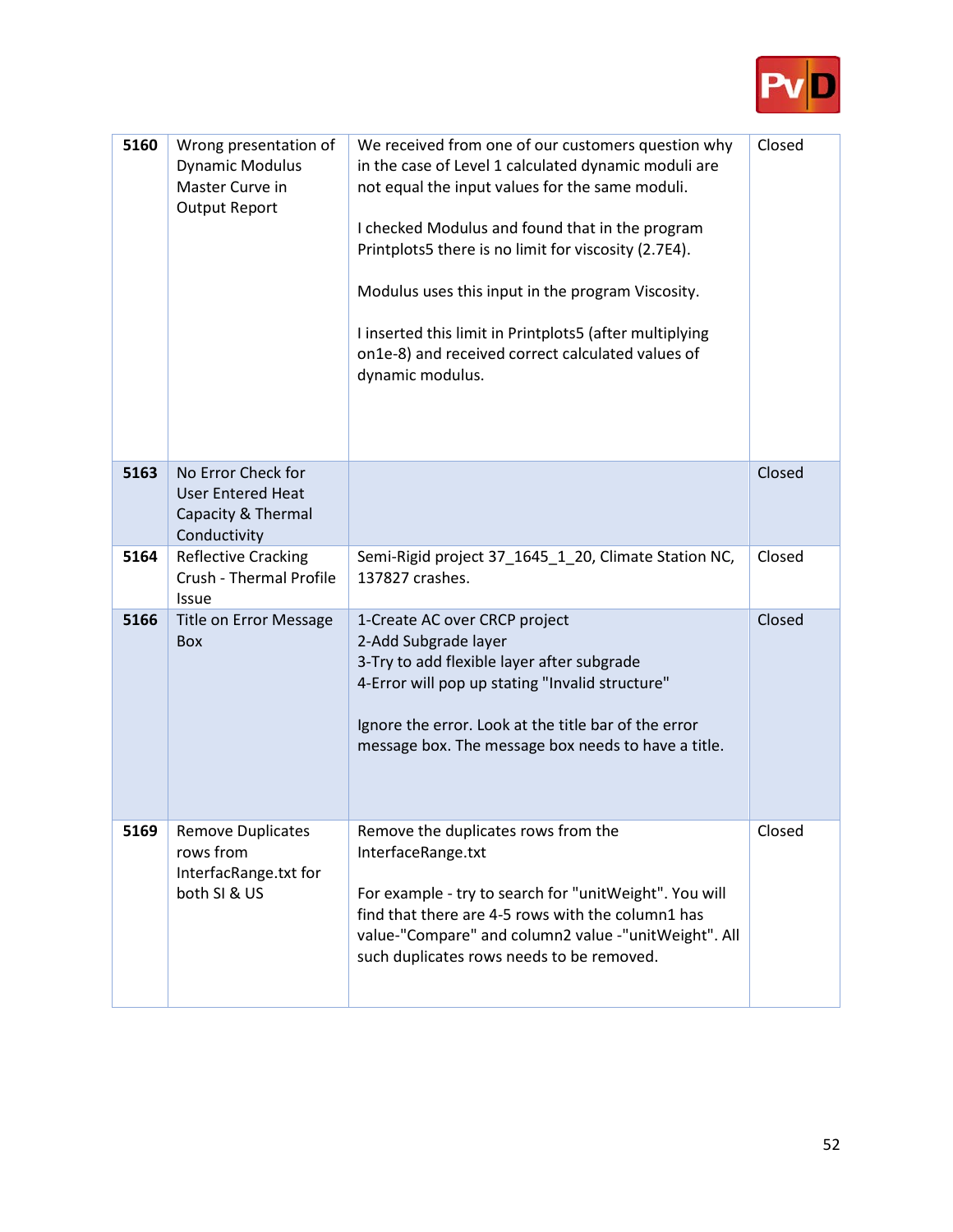

| 5183 | "DSWCC" array bound<br>does not align with<br>actual indexed usage              | Line 514 of the current IM9.for file (as of this writing)<br>shows the bounds of the DSWCC array:<br>ALLOCATE(DSWCC(NLAY-IAL,100000))<br>Then at line 4859, a loop over the DSWCC array goes 1<br>further in the second dimension:<br>$DO = 1,100001$<br>Inside this loop, the bad index is written to.<br>Also at line 4868, the bad index is explicitly read from:<br>WATER_LOW = DSWCC(L-IAL,100001)<br>Fortran does not do runtime array bounds checking, so<br>this has been "working" in the legacy ICM by simply<br>cannibalizing whatever few bytes of heap space is<br>above the DSWCC array, which could be a scalar or the<br>first element(s) of another array in the process's<br>memory space.<br>This issue was discovered during integration testing of<br>the C#-transliterated ICM analysis module. In order to<br>keep going right now, the transliteration will assume<br>that the DSWCC array should have a second dimension<br>of 100001, not 100000.<br>This issue will be reviewed as part of a larger collection<br>of ICM issues no sooner than the first "passing"<br>integration test. | Closed |
|------|---------------------------------------------------------------------------------|--------------------------------------------------------------------------------------------------------------------------------------------------------------------------------------------------------------------------------------------------------------------------------------------------------------------------------------------------------------------------------------------------------------------------------------------------------------------------------------------------------------------------------------------------------------------------------------------------------------------------------------------------------------------------------------------------------------------------------------------------------------------------------------------------------------------------------------------------------------------------------------------------------------------------------------------------------------------------------------------------------------------------------------------------------------------------------------------------------------------|--------|
| 5187 | Unbonded Rigid<br><b>Calibration factors</b><br>doesn't show updated<br>results | As a user, I would like the application to edit<br>Unbonded Rigid calibration factors (equations/values)<br>and view updated factors when I come back to the<br>same.(either by closing form or application and<br>opening it again.)                                                                                                                                                                                                                                                                                                                                                                                                                                                                                                                                                                                                                                                                                                                                                                                                                                                                              | Closed |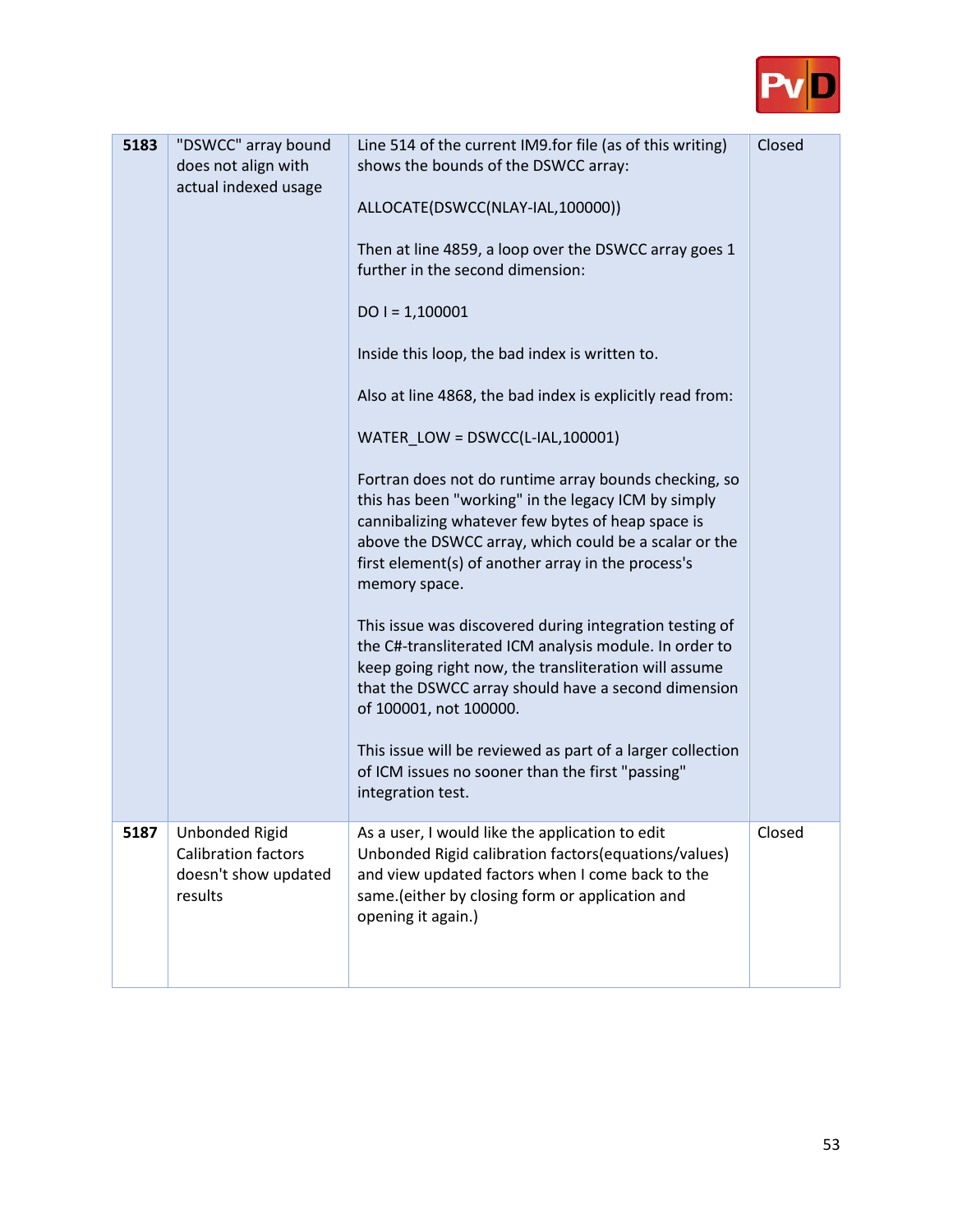

| 5196 | Traffic axle load<br>distribution export<br>crashes the application<br>if project has not been<br>previously saved | Open a new project<br>Open all traffic nodes<br>Export the traffic axle load distribution to xml<br>Program crashes<br>The program should prompt the user to save the<br>project, then prompt the user for a save location for<br>the axle load distribution file.                                                                                                                                             | Closed |
|------|--------------------------------------------------------------------------------------------------------------------|----------------------------------------------------------------------------------------------------------------------------------------------------------------------------------------------------------------------------------------------------------------------------------------------------------------------------------------------------------------------------------------------------------------|--------|
| 5198 | <b>Unhandled Exception</b><br>Occurs when loading<br>multiple .dgpx files -<br>build 2.5.0-alpha<br>6541.29348     | I am loading multiple files at once and the software<br>pops up a message box:<br>Repro Steps:<br>1. Open Pavement-ME build (currently using build<br>2.5.0-alpha 6541.29348<br>2. Click "Open"<br>3. Select multiple files<br>4. Click Open on the bottom<br>5. Message pops up after loading 3 or 4 files.<br>Notes: I tried it with selecting 10 files (maximum) and<br>6 files. Error occurred both times. | Closed |
| 5227 | Program should not<br>allow saving of a<br>running project.                                                        | 1-Create any project<br>2-Run it<br>3-Click on export<br>Message will pop up saying that "Saving a currently<br>running project is not allowed" but then opens the<br>save dialog box.                                                                                                                                                                                                                         | Closed |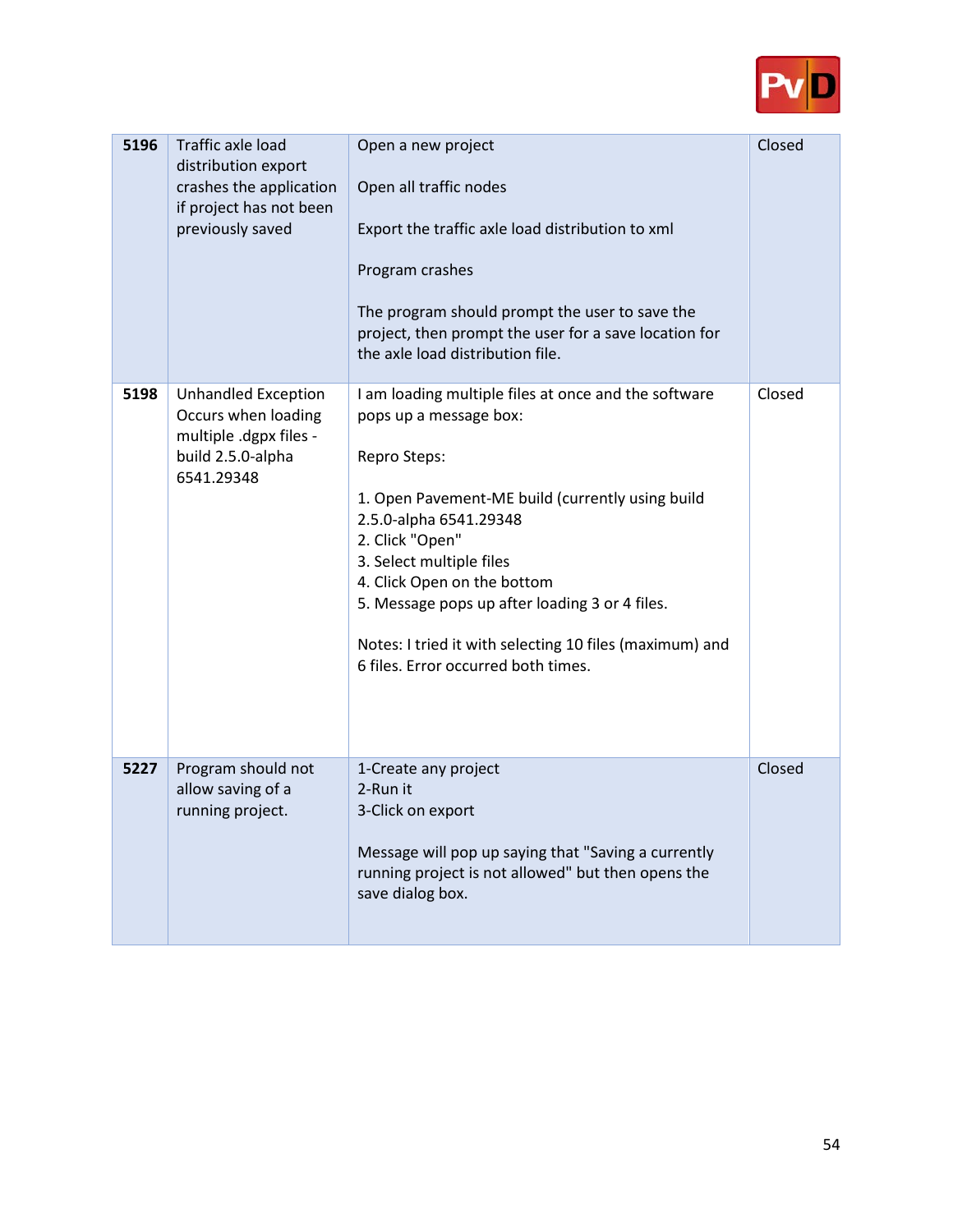

| 5228 | Program crashes if the<br>user has not selected<br>any design type or<br>climate file      | 1-Open MEDesign<br>2-Hit run<br>Program crashes<br>1-Open MEDesign<br>2-Select any design type<br>3-Select any pavement type<br>4-Hit run<br>Program crashes                                                                                                                                                                            | Closed |
|------|--------------------------------------------------------------------------------------------|-----------------------------------------------------------------------------------------------------------------------------------------------------------------------------------------------------------------------------------------------------------------------------------------------------------------------------------------|--------|
| 5229 | Property with error is<br>showing green tick<br>instead of red cross                       | 1-Create design type of Overlay<br>2-Create AC over AC as pavement type<br>3-Try to set the unit weight of any of the two layer to<br>1500<br>Error is added in the errorlist<br>Instead of a red cross mark, its a green tick mark<br>All such errors that are added in the errorlist must<br>have a red cross mark if they have error | Closed |
| 5230 | Error should take the<br>user to their respective<br>property window when<br>it is clicked | 1-Create design type of Overlay<br>2-Create AC over AC as pavement type<br>3-Try to set the unit weight of any of the two layer to<br>1500<br>Error is added in the errorlist<br>Double clicking on any error in the error list should<br>supposed to take you to their respective property<br>window                                   | Closed |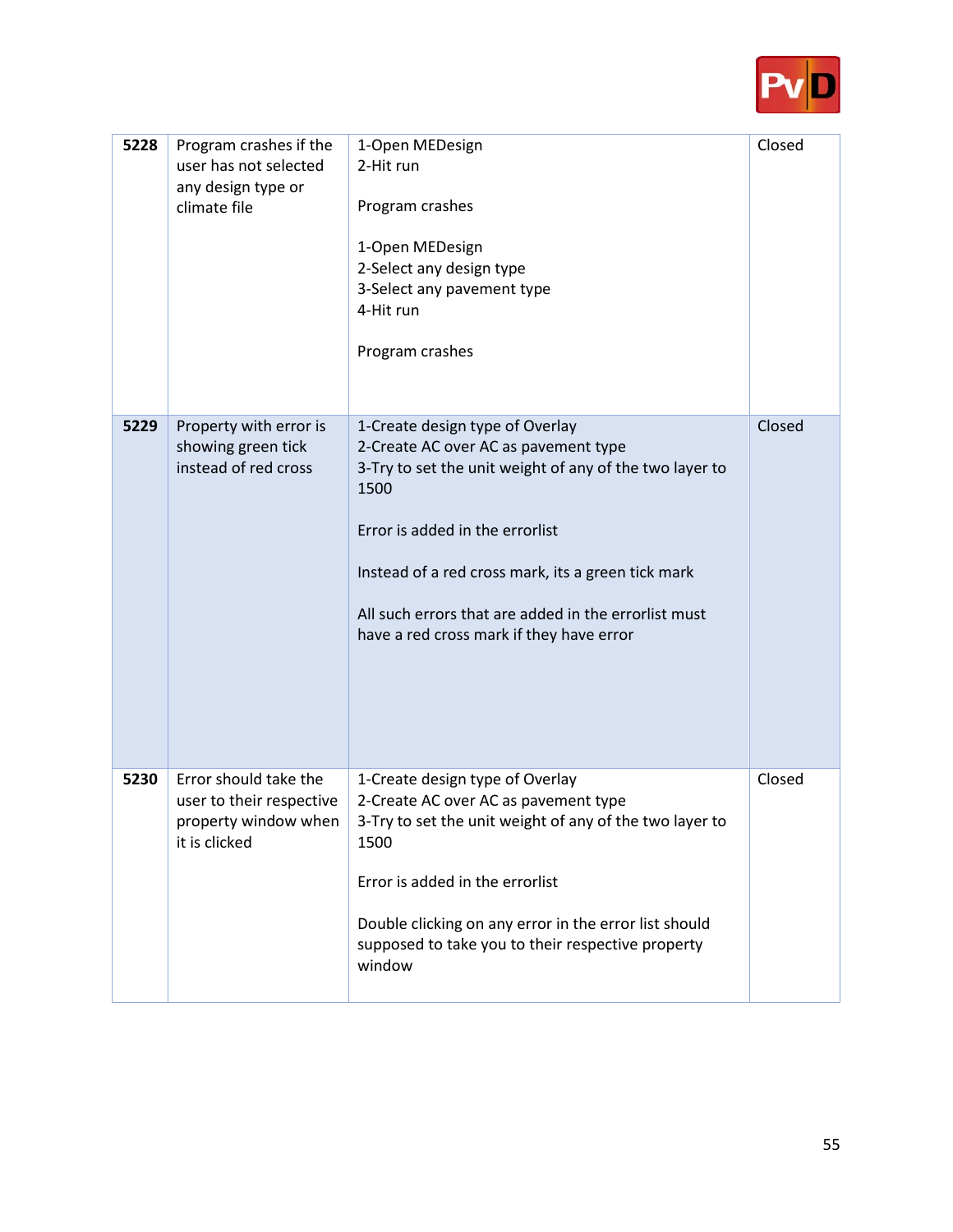

| 5232 | Errorlist is not updated<br>if the layer is deleted                                                                                                                | 1-Create AC over AC project<br>2-Add a bedrock layer<br>3-Set the unit weight value to 1500<br>4-Error is added in the errorlist<br>5-Delete the bedrock layer<br>The error of unit weight with this layer is still in the<br>errorlist<br>All the errors, associated with the layer needs to be<br>removed from the errorlist                                    | Closed |
|------|--------------------------------------------------------------------------------------------------------------------------------------------------------------------|-------------------------------------------------------------------------------------------------------------------------------------------------------------------------------------------------------------------------------------------------------------------------------------------------------------------------------------------------------------------|--------|
| 5233 | Several property<br>names should be<br>corrected                                                                                                                   | 1-Create AC over Semi Rigid<br>2-Select Chemically stabilized layer<br>See the screenshot<br>Look at heat capacity and thermal conductivity<br>They have no spaces                                                                                                                                                                                                | Closed |
| 5295 | Users should be able to<br>import xml material<br>files from the structure<br>images in the UI<br>exactly as they can<br>from the project<br>navigation tree view. | 1) Create any project with any structure<br>2) Right click on one of the tree view structure nodes<br>note the "Import" context menu item.<br>3) Right click on the same representative image in the<br>UI structure.<br>Import is not available, but it should be and should<br>have the same functionality as its counterpart in the<br>tree node context menu. | Closed |
| 5296 | Typo in input.tmp file<br>comments - Water<br>Content                                                                                                              | There is a typo in the input.tmp file.<br>1. Open input.tmp file for any project<br>2. Look for the "Initial Water Conent (volumetric)"<br>input associated with base and natural layers.<br>This should be corrected to "Initial Water Content"<br>(volumetric)"                                                                                                 | Closed |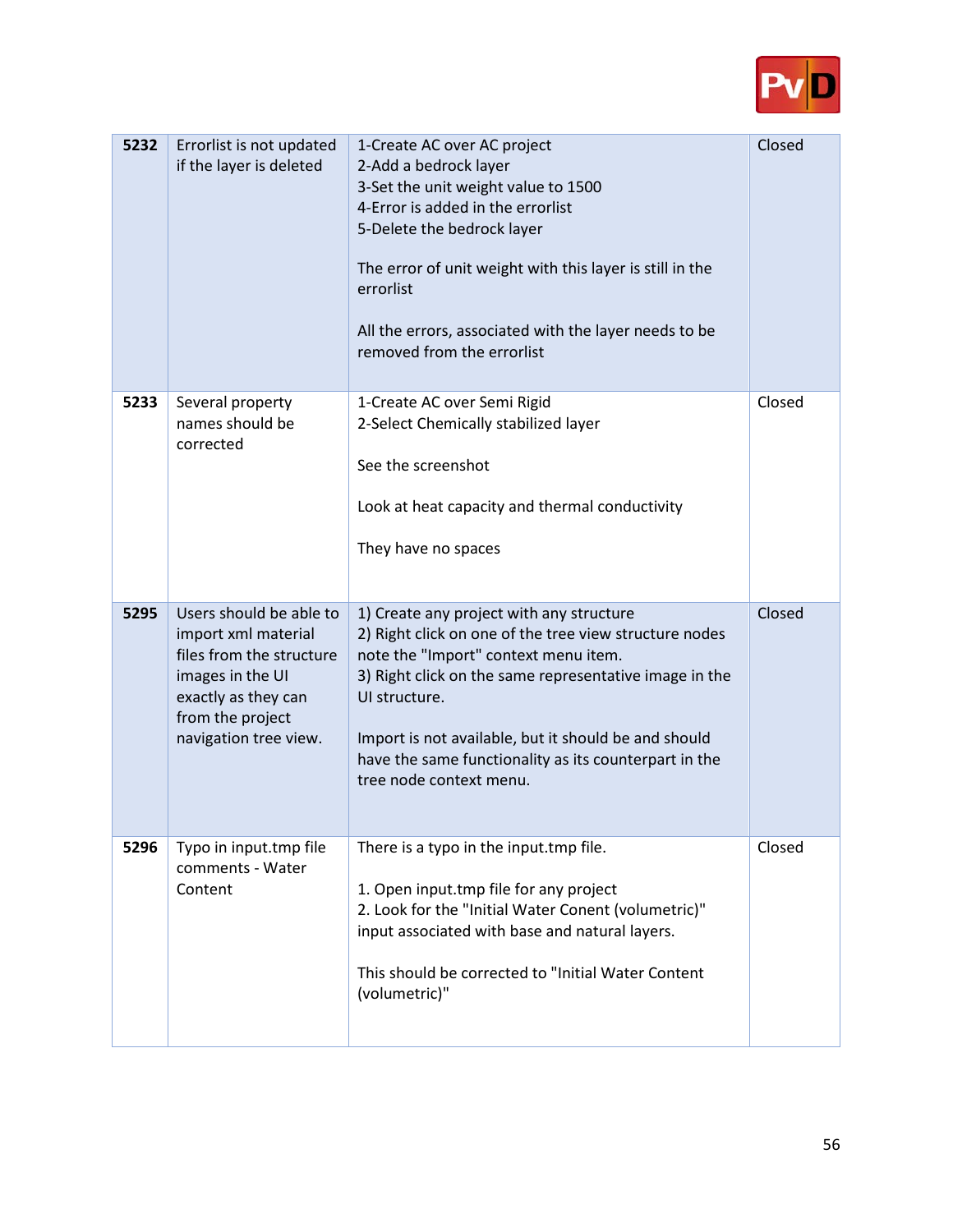

| 5343 | Provide an error<br>message if the user<br>attempts to run the<br>project if the traffic<br>data is incomplete.         | Open ME Design<br>Create a valid pavement structure<br>Load all nodes EXCEPT traffic<br>Click "Run"<br>The software runs without valid traffic data (the<br>analysis then proceeds to fail). The user should be<br>prompted to complete the traffic data before being<br>allowed to run the project file.                                                                                                                                    | Closed |
|------|-------------------------------------------------------------------------------------------------------------------------|----------------------------------------------------------------------------------------------------------------------------------------------------------------------------------------------------------------------------------------------------------------------------------------------------------------------------------------------------------------------------------------------------------------------------------------------|--------|
| 5374 | ICM - "bedrock"<br>material name contains<br>extra space in the ICM,<br>input.tmp expects<br>"bedrock" with no<br>space | 1) Create any project with bedrock<br>2) Run ICM<br>Not sure what the expected operation would be.<br>Recommend changing the transliterated C# code to fix.<br>The ICM currently ignores bedrock, but this may<br>change in the future.                                                                                                                                                                                                      | Closed |
| 5385 | Error in AC Writer in<br>Poisson ratio<br>information for .dgd<br>file                                                  | 1. Create New Flexible project with false option for<br>Asphalt layer "Poisson ratio is calculated"<br>2. After running project, in the file .dgd. we can see 3<br>values<br>0 - Poisson ratio model type<br>$-1.63$<br>0.000004<br>At the same time APADS considers this information as<br>the case of case of true option<br>"Poisson ratio is calculated".<br>The opposite situation we have in the case of True<br>value of this option. | Closed |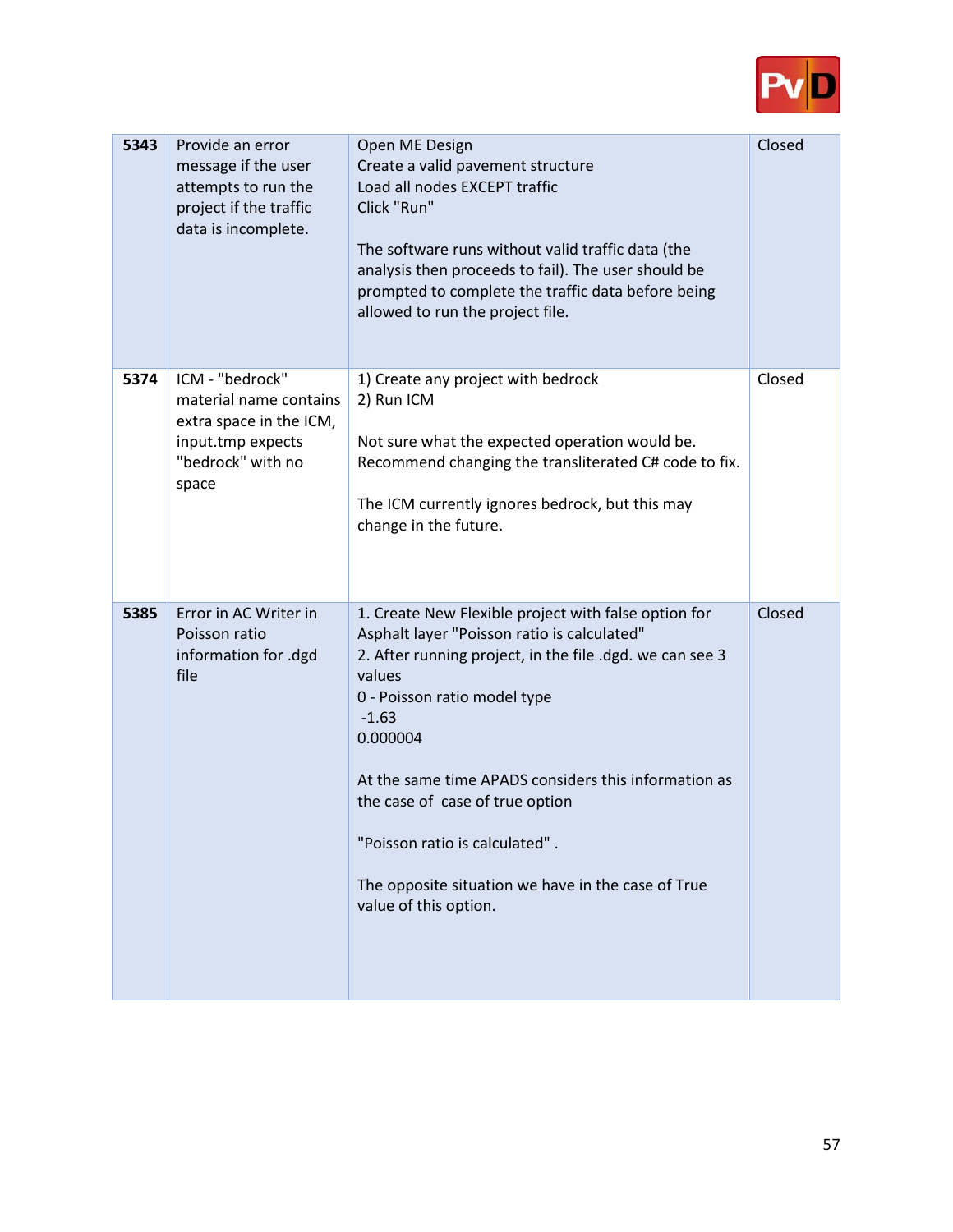

| 5573 | Typo in dgd_subk<br>DynamicAsphaltStiffne<br>ss2014 gives literal<br>zero instead of 500000     | In the loop labeled "Calculate Asphalt frequncey" [sic]<br>there is a typo where the comma operator was<br>mistakenly used as a digit group separator. The sub-<br>expression is '(500, 000 / dSubgradeE)', which<br>evaluates to `0 / dSubgradeE`, which is always zero. | Closed |
|------|-------------------------------------------------------------------------------------------------|---------------------------------------------------------------------------------------------------------------------------------------------------------------------------------------------------------------------------------------------------------------------------|--------|
| 5574 | ".tcr" intermediate file<br>being read within<br>FilterOutput seems to<br>be unexpectedly short | 1. Create a project which runs FilterOutput.cs or<br>upload a project attached with is bug<br>2. Run the analysis.<br>3. A 'NullReferenceException' is thrown at line number<br>914 of FilterOutput.cs file.                                                              | Closed |
| 5582 | Need to be able to<br>enter negative values<br>for SI version of IDT                            | Open a new flexible project in SI<br>Attempt to enter -1 for the IDT level 1.<br>The program should allow negative celcius values<br>corresponding to a minimum of 1 degree F.<br>(Also removed some of the SI/US related hard coded<br>string to interface range file)   | Closed |
| 5583 | <b>IDT</b> default<br>temperature values for<br>SI are incorrect                                | Open a new flexible SI project<br>Navigate to the level 3 IDT property and click it to<br>open.<br>Note the IDT default values are the US customary<br>default values. They should be SI default corollaries.                                                             | Closed |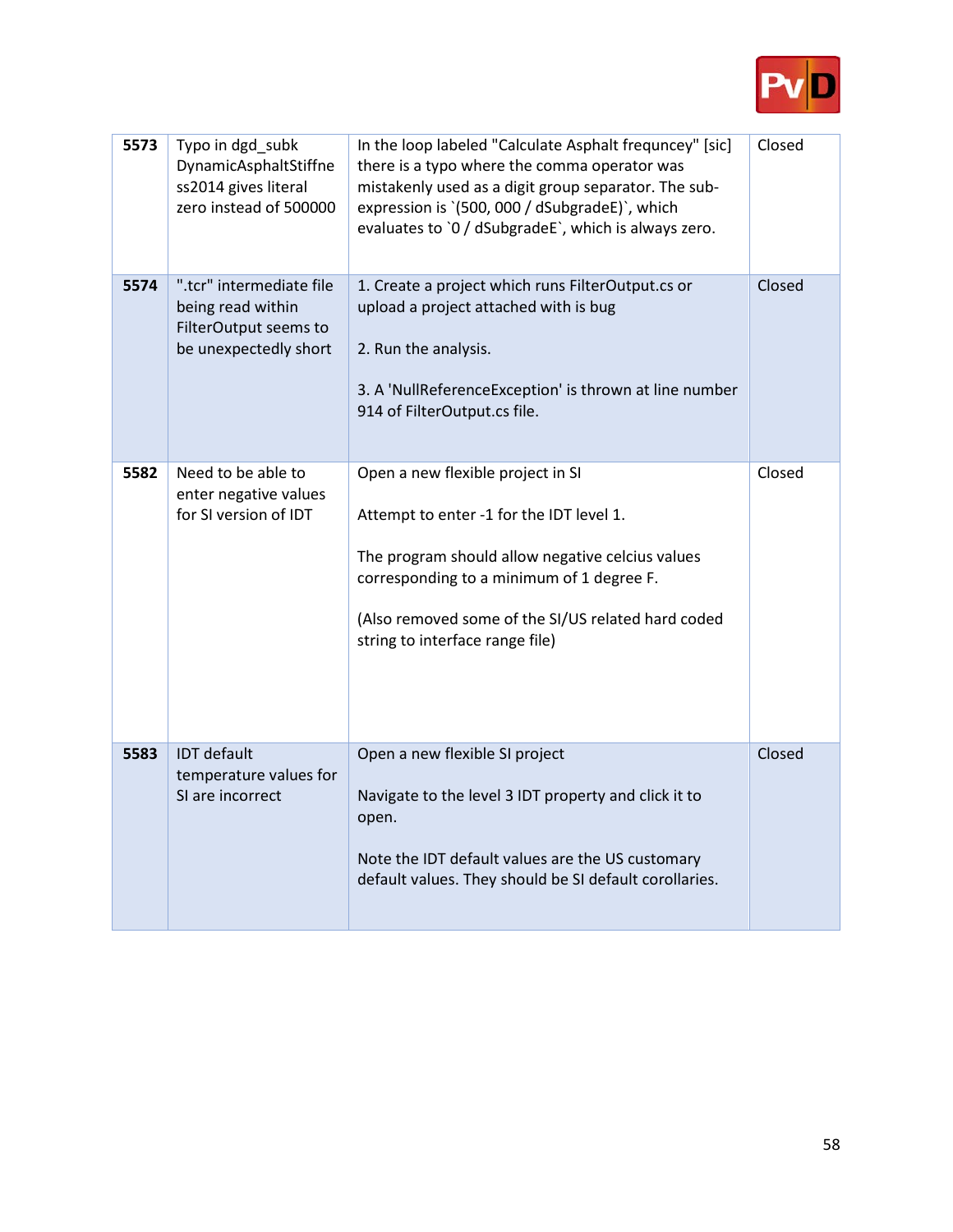

| 5584 | Removal of IDT from<br>multi-flexible layer<br>structures                | Open any project with multiple asphalt layers in any<br>configuration.<br>Note that IDT on asphalt layers below the first asphalt<br>layer can be modified - This does not affect the<br>analysis<br>Remove IDT property from the UI for each asphalt<br>layer below the first layer.                                                                                                                                                                                           | Closed |
|------|--------------------------------------------------------------------------|---------------------------------------------------------------------------------------------------------------------------------------------------------------------------------------------------------------------------------------------------------------------------------------------------------------------------------------------------------------------------------------------------------------------------------------------------------------------------------|--------|
| 5586 | Add "IDT error<br>statistic" to the Excel<br>output report               | * Add error fields to asphalt object<br>* Add to copy constructor<br>* Add to db functions<br>* Add to report for level 1                                                                                                                                                                                                                                                                                                                                                       | Closed |
| 5589 | Change the Modulus of<br>rupture of CSB(and all<br>of its types) to 2.75 | 1-Open ME Design<br>2-Change the US Customary to false<br>3-Create AC over Semi rigid<br>4-Error will pop up in the error list - Modulus of<br>Rupture is out of range.<br>After talking to Alex, he suggested to change the<br>default value of modulus of rupture from 3 to 2.75<br>Also, you will see the error for crack spacing and ndt<br>modulus as it is taking the default values of US.<br>Fix the default values of those as well so that no error<br>will be there. | Closed |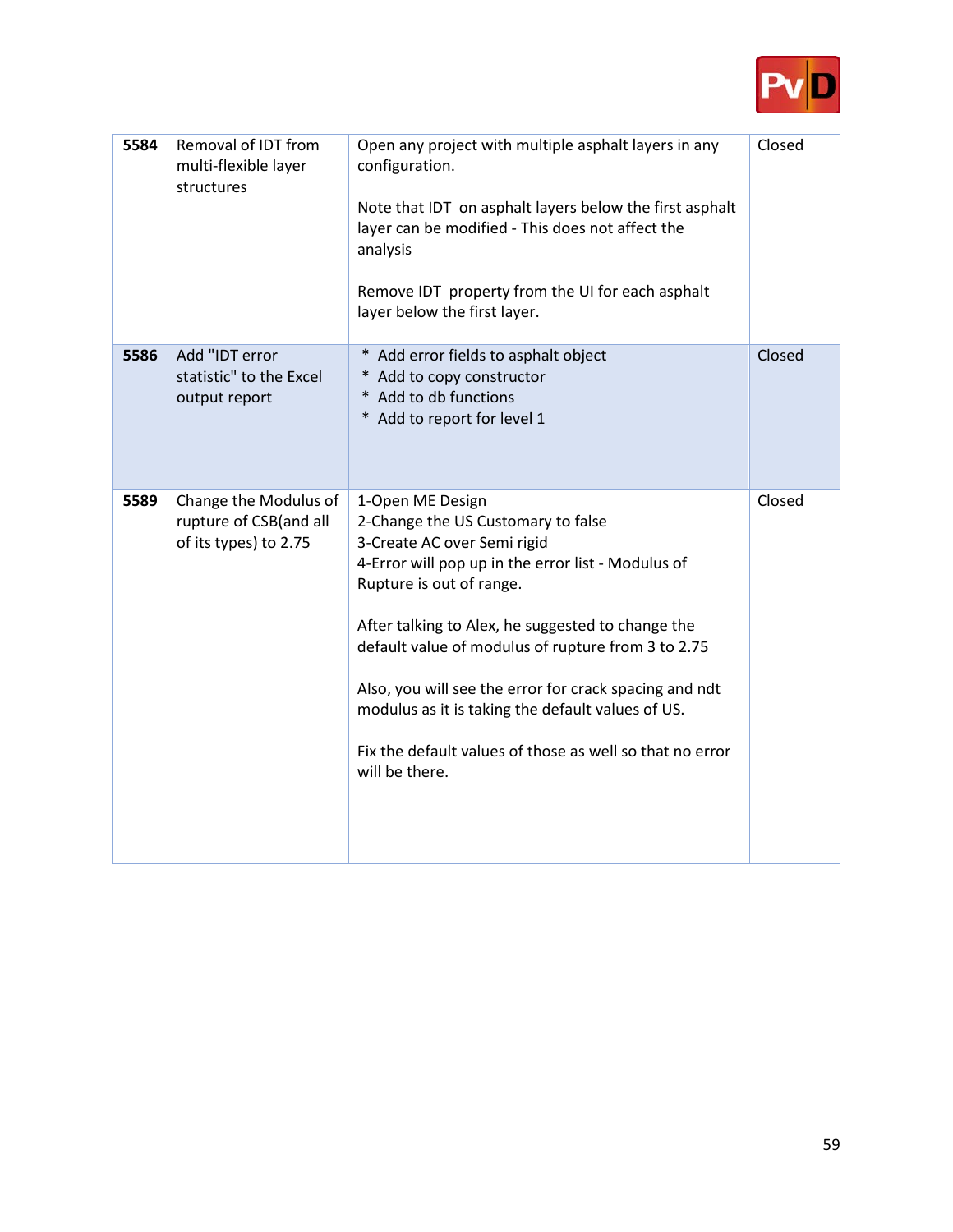

| 5621 | Update IdtMaxValue<br>when running an old<br>project file                                       | Open any old (pre-idt) project with asphalt layers.<br>Run project without clicking Save. IdtMax value should<br>be updated before running/save to project file.                                                                                                                                                    | Closed |
|------|-------------------------------------------------------------------------------------------------|---------------------------------------------------------------------------------------------------------------------------------------------------------------------------------------------------------------------------------------------------------------------------------------------------------------------|--------|
| 5660 | Getting error in<br>DamageSubs.cpp (code<br>line is trying to find log<br>of a negative number) | 1. Load the project which is attached to this bug (It is<br>one of the project from Alex's folder).<br>2. In the File DamageSubs.cpp at line number 1211 put<br>a break point.<br>3. Click save and run it.<br>4. At the breakpoint, notice that variable 'Damage' is<br>getting the value as 'nan (not a number)'. | Closed |
| 5661 | Program writes an<br>empty string in<br><b>CRCPSummary.csv file</b>                             | 1-Run the attached project with this bug.<br>2-The program will not be able to generate the pdf file.<br>Its because the number of punchouts is 10. If we<br>change it to zero, it will successfully able to generate<br>the file.                                                                                  | Closed |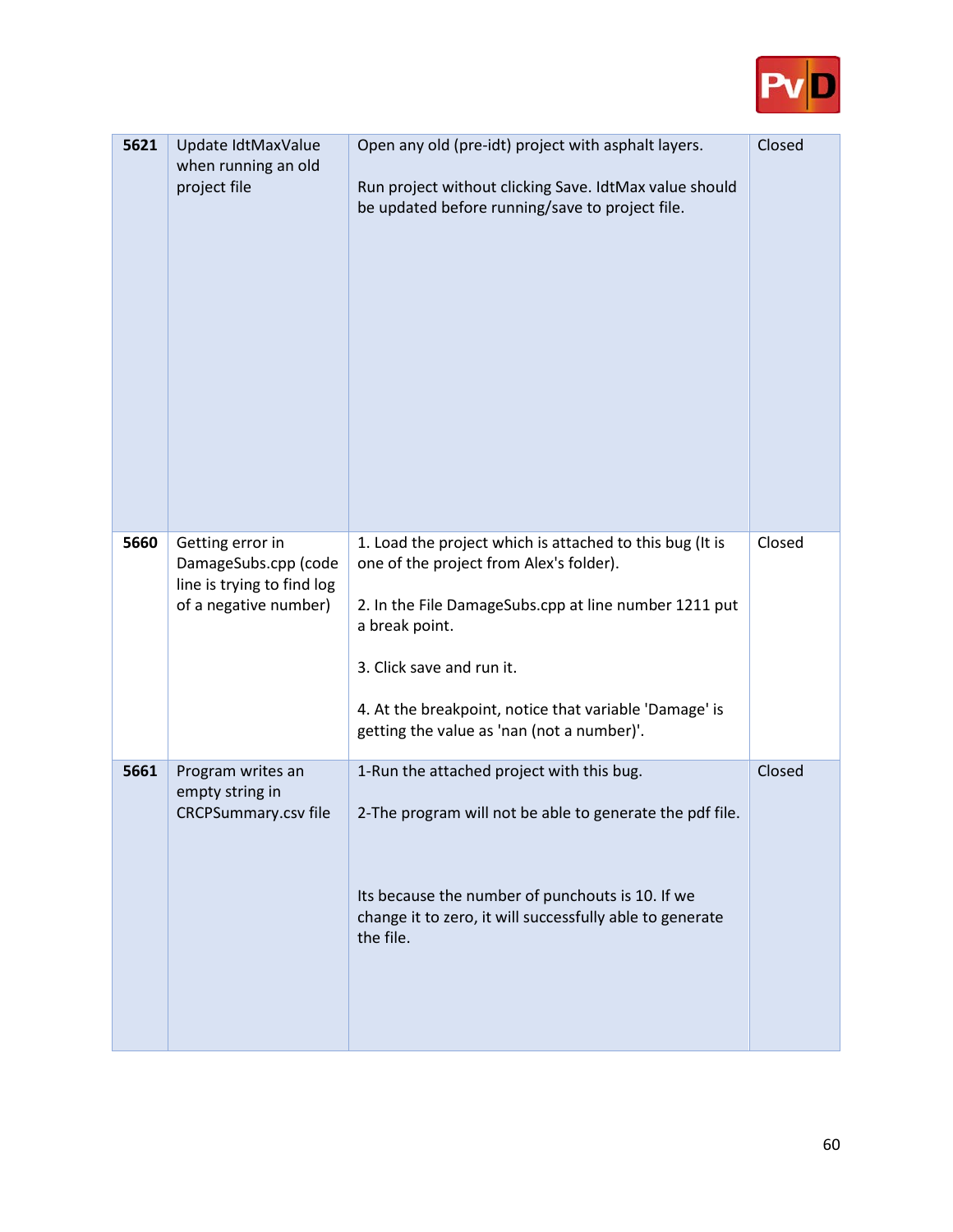

| 5680 | Range checks should<br>exist for IDT (SI and US)        | Create a new flexible project<br>Open the IDT for level 1<br>Enter a negative value in for pressure for any<br>temperature<br>User should not be able to enter invalid pressures for<br>IDT.                                                                                                                                                                                                              | Closed |
|------|---------------------------------------------------------|-----------------------------------------------------------------------------------------------------------------------------------------------------------------------------------------------------------------------------------------------------------------------------------------------------------------------------------------------------------------------------------------------------------|--------|
| 5681 | IDT precision for<br>temperature values -<br>all levels | Currently the UI for temperature in IDT shows two<br>decimals of precision, change to 1.                                                                                                                                                                                                                                                                                                                  | Closed |
| 5682 | CRCPRehabilitation<br>should be CRCP<br>Rehabilitation  |                                                                                                                                                                                                                                                                                                                                                                                                           | Closed |
| 5683 | Bonded CRCP - Save vs.<br>Run                           | Create a bonded CRCP project<br>Do not save it<br>Run the project after filling in all "normal" inputs.<br>Project says " <projectname> cannot start because it<br/>contains errors" in the output window.<br/>Saving the project and then running it works correctly.<br/>If the user has not saved the project and they click run,<br/>they should first be prompted to save the project.</projectname> | Closed |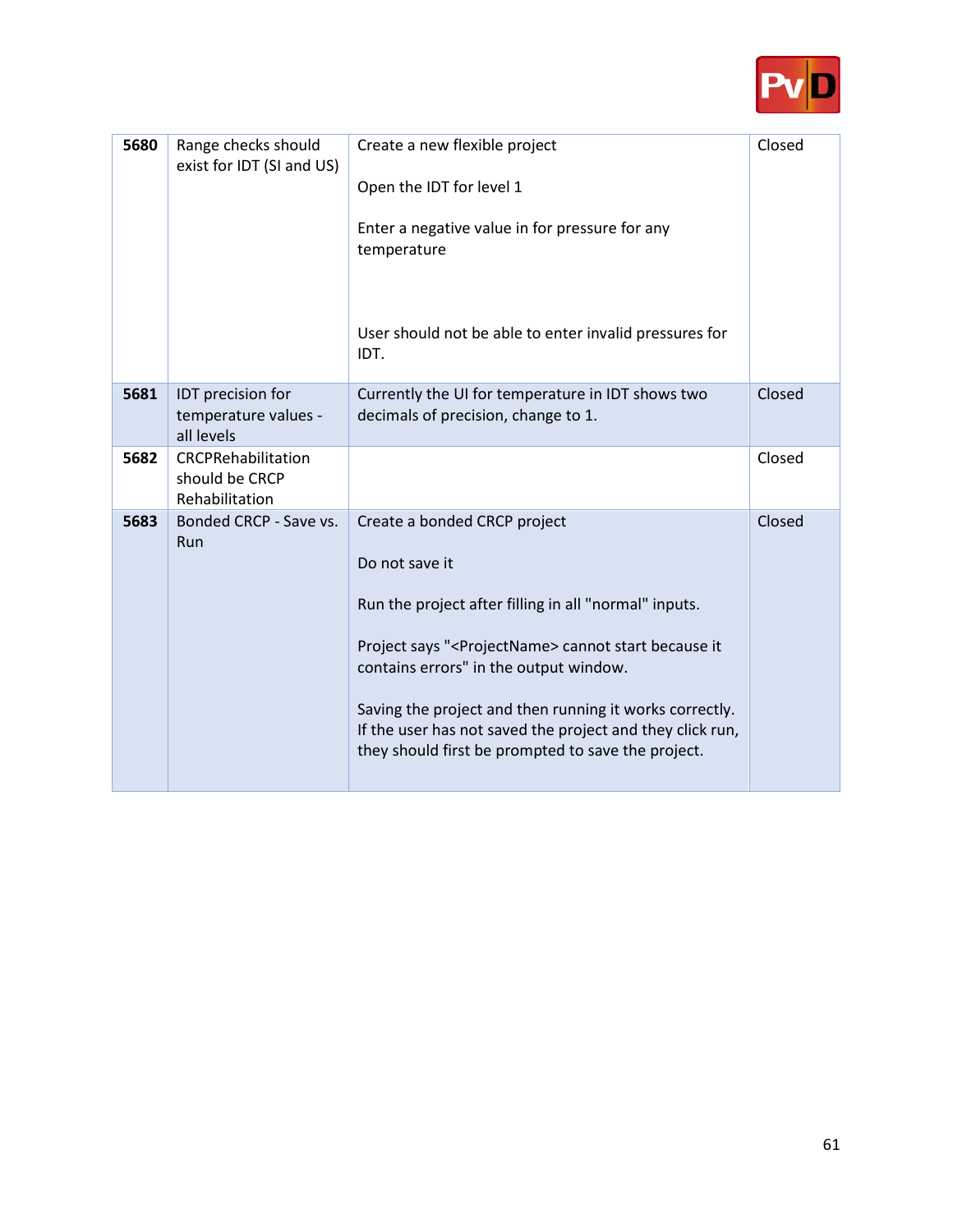

| 5684 | <b>Bonded CRCP project</b><br>gives invalid input level<br>detected error                              | Create a bonded CRCP project<br><b>Crushed Stone</b><br>A7a subgrade<br>Fill in all inputs<br>Save it<br>Run it<br>Get error "Invalid Input Level detected".<br>Save it again<br>Run it<br>Error does not appear.<br>Should not get the original error.                                                                                                                                         | Closed |
|------|--------------------------------------------------------------------------------------------------------|-------------------------------------------------------------------------------------------------------------------------------------------------------------------------------------------------------------------------------------------------------------------------------------------------------------------------------------------------------------------------------------------------|--------|
| 5685 | Axle load distribution<br>must sum to 100 or 0.                                                        | Currently it shows only a warning for invalid values.<br>This should be an error.                                                                                                                                                                                                                                                                                                               | Closed |
| 5730 | Report<br>ACthermalCracking<br>should use<br>IdtMaxValue instead of<br>matrix for running level<br>2/3 | Open any pre v2.5 flexible project, run project, the<br>ACThermalCracking generates an error due to<br>searching through empty IDT matrix. It should use the<br>IdtMaxValue directly.                                                                                                                                                                                                           | Closed |
| 5734 | Tree node status of<br>traffic, climate and<br>other properties are<br>not updated                     | 1-Create Ac over Ac<br>2-Fill out all the inputs i.e traffic, climate<br>3-Go to AC Layer Properties<br>4-Make sure that the node is green<br>5-Change the value of microstrain from 100 to 10000<br>6-The node is still green.<br>This is not only for AC Layer properties but also for<br>traffic, climate and other tree nodes except the layer<br>nodes which updates their node correctly. | Closed |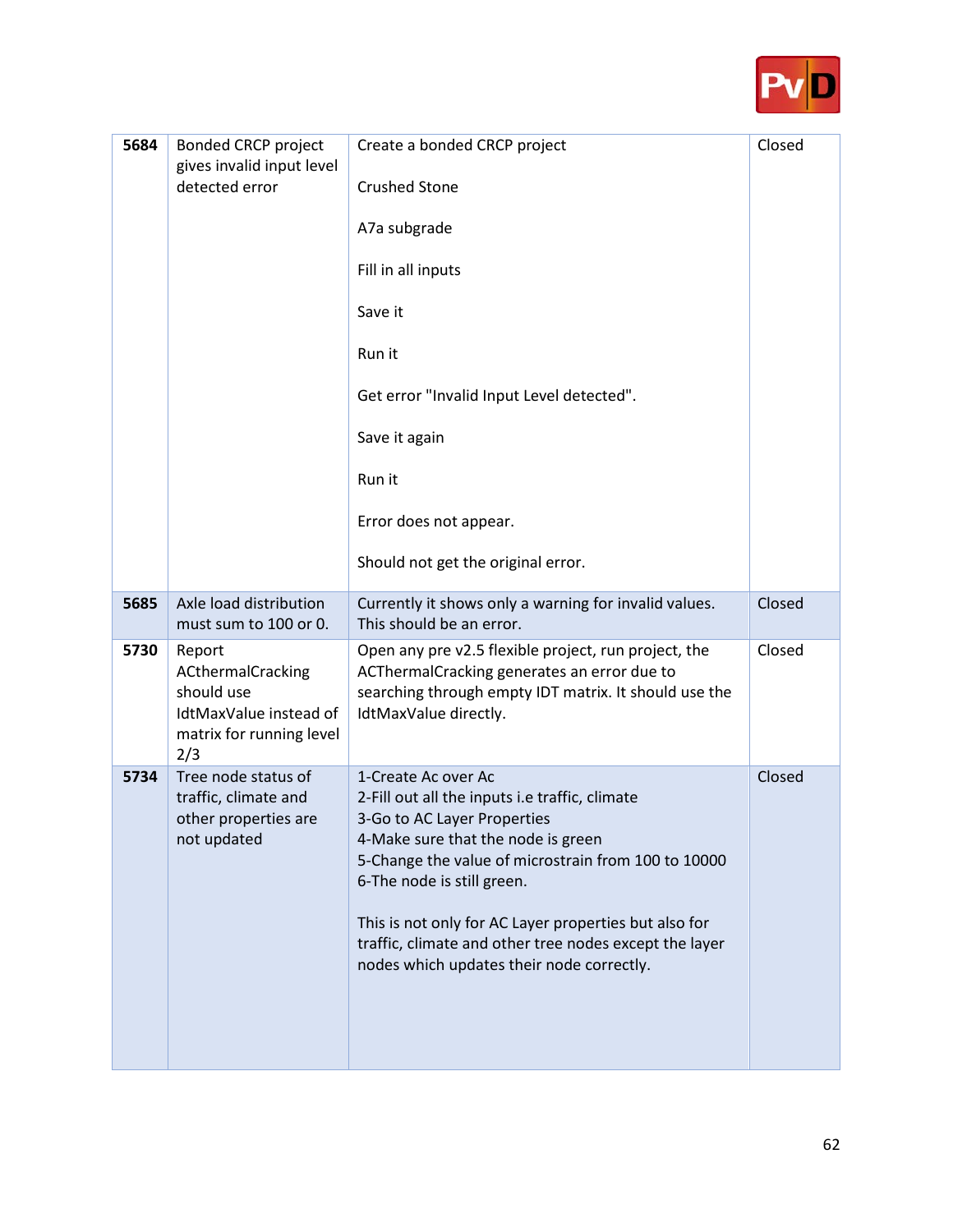

| 5762 | For SJPCP over AC,<br>permanent curl warp<br>name is not correct                                                              | 1-Create SJPCP over AC<br>2-Go to SJPCP design properties<br>Look at the name of permanent curl warp. It is not<br>using the user interface name.                                                                                                                                                                                                                                                             | Closed |
|------|-------------------------------------------------------------------------------------------------------------------------------|---------------------------------------------------------------------------------------------------------------------------------------------------------------------------------------------------------------------------------------------------------------------------------------------------------------------------------------------------------------------------------------------------------------|--------|
| 5763 | Software should not<br>allow non-zero values<br>for subgrade rutting<br>coefficient Bs1 for<br><b>Rehabilitation Flexible</b> | 1-Open ME Design<br>2-Go to Rehabilitation Flexible Calibration Settings<br>3-Change the value of Fine Subgrade Rutting bs1, k1,<br>Granular Subgrade Rutting bs1, k1 to zero<br>Program should pop up an error if the value is zero.                                                                                                                                                                         | Closed |
| 5793 | Poisson's Parameter A,<br>B                                                                                                   | Load a new flexible project<br>Change poisson's ratio calculated to true<br>Observe the Poisson's Parameter A,B<br>Observe error in property grid and error window<br>These properties should not be checked in the<br>interface range file and no error should appear for<br>calculated Parameter A or B. Additionally, Parameter<br>A, B should be "grayed out" per H. Von Quintus.                         | Closed |
| 5794 | Update "Calculated"<br>Poisson's ratio                                                                                        | Load a new flexible project<br>Change poisson's ratio to calculated<br>Observe that poisson's ratio shows up in the property<br>grid as blank<br>This should be changed to show the calculated<br>poisson's ratio from the regression equation.<br>Additionally, the poisson's ratio "(calculated)" in the<br>property grid should show the calculated value for<br>Poisson's ratio and then " (calculated)". | Closed |
| 5797 | <b>CRCP Design Properties</b><br>has incorrect spacing                                                                        | Correct the spacing.                                                                                                                                                                                                                                                                                                                                                                                          | Closed |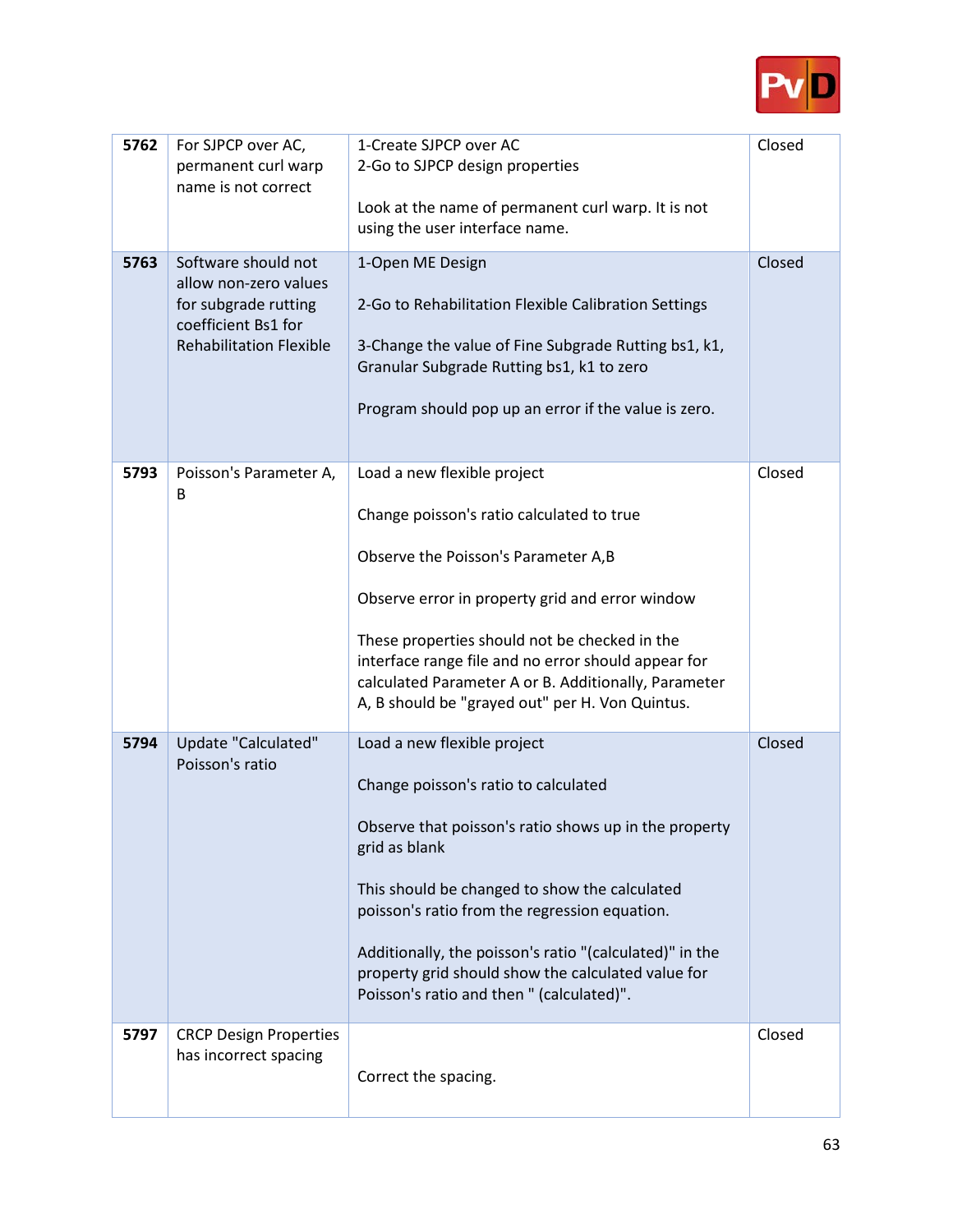

| 5843 | Program crashes if a<br>user is trying to<br>retrieve the climate<br>data from database | Please see the mail attached to this bug<br>1-Open ME Design<br>2-Connect to oracle database<br>3-Create new project<br>4-Right click on the climate node<br>5-Select Get from database<br>Program crashes<br>Mail also show an exception(See the image below)                                                                                                                                                                                                                                                                                                    | Closed |
|------|-----------------------------------------------------------------------------------------|-------------------------------------------------------------------------------------------------------------------------------------------------------------------------------------------------------------------------------------------------------------------------------------------------------------------------------------------------------------------------------------------------------------------------------------------------------------------------------------------------------------------------------------------------------------------|--------|
| 5853 | Changing design type<br>does not force climate<br>update                                | Open any flexible project<br>Set the climate data using MERRA<br>Change the design type to PCC<br>Climate node should change to red and an error<br>should be added to the error list which states:<br>"Current climate selection does not match the global<br>calibration. This may cause inconsistencies in your<br>results. To resolve this issue, re-select a climate station<br>from the climate node."<br>Update Climate tree node color and icon as error upon<br>this error and this should change back to green regular<br>icon after error is resolved. | Closed |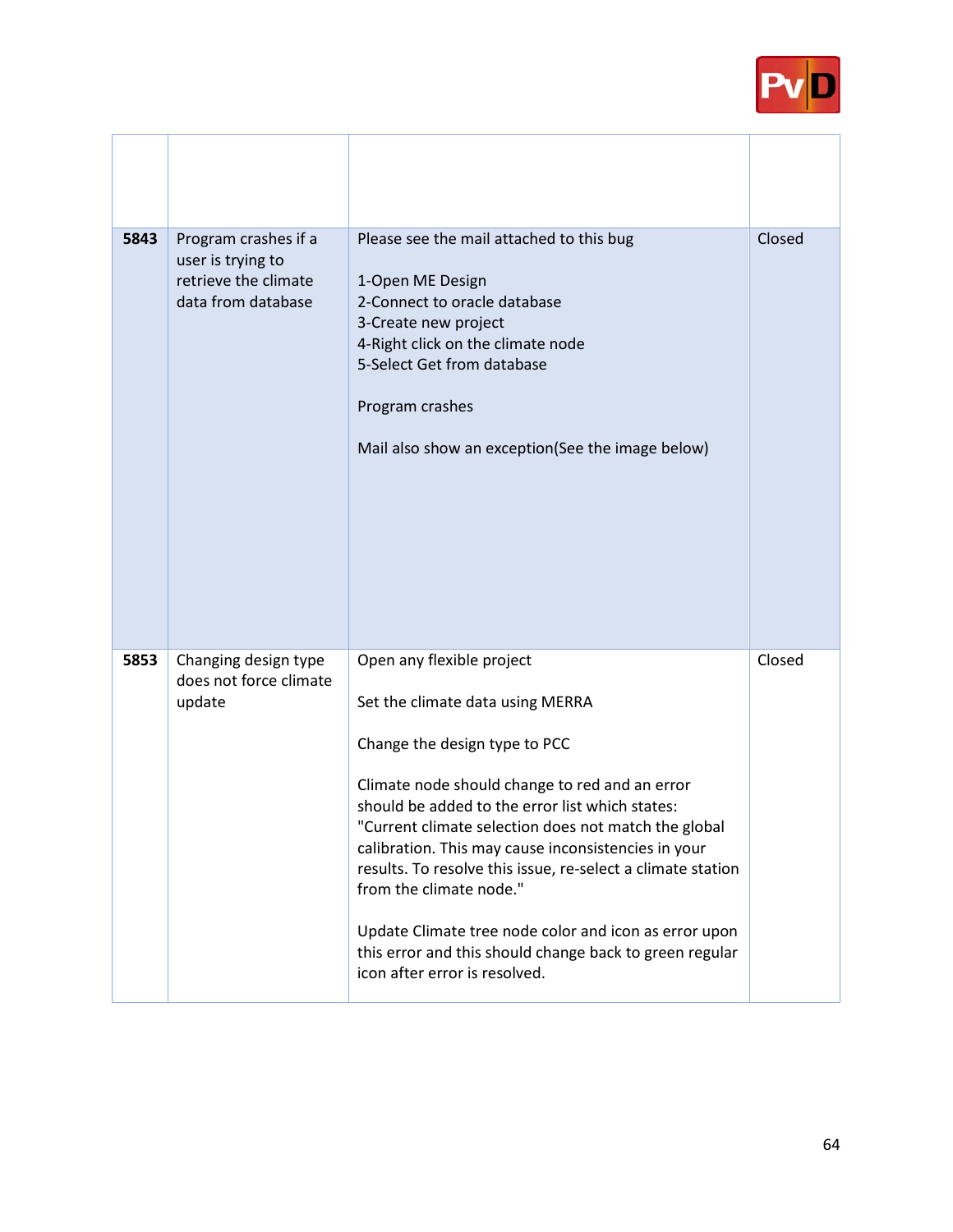

| 5857 | Filter comparison tool<br>does not show all<br>properties                                 | Open two identical projects<br>Change the layer thickness property on the first<br>project so that it does not match the second.<br>Open the comparison tool<br>Open the filter<br>Type thickness into the search box<br>Thickness is not present<br>Thickness and all type properties relevant to ME<br>Design should be available for selection. | Closed |
|------|-------------------------------------------------------------------------------------------|----------------------------------------------------------------------------------------------------------------------------------------------------------------------------------------------------------------------------------------------------------------------------------------------------------------------------------------------------|--------|
| 5858 | Filter comparison<br>properties do not have<br>proper UI names                            | Open/create two identical projects<br>Change the layer thickness for a layer in the first<br>project<br>Compare the two projects using the comparison tool<br>Open the filter<br>Note that the property names are the code based<br>representation<br>Property names should reflect their name in the user<br>interface.                           | Closed |
| 6022 | Maintenance strategy<br>for top down cracking<br>is not affected by ultra<br>thin overlay | Run the attached project<br>Note that the AC top down cracking prediction is<br>unaffected by the selected maintenance strategy<br>The top down cracking should be reduced by some<br>amount.                                                                                                                                                      | Closed |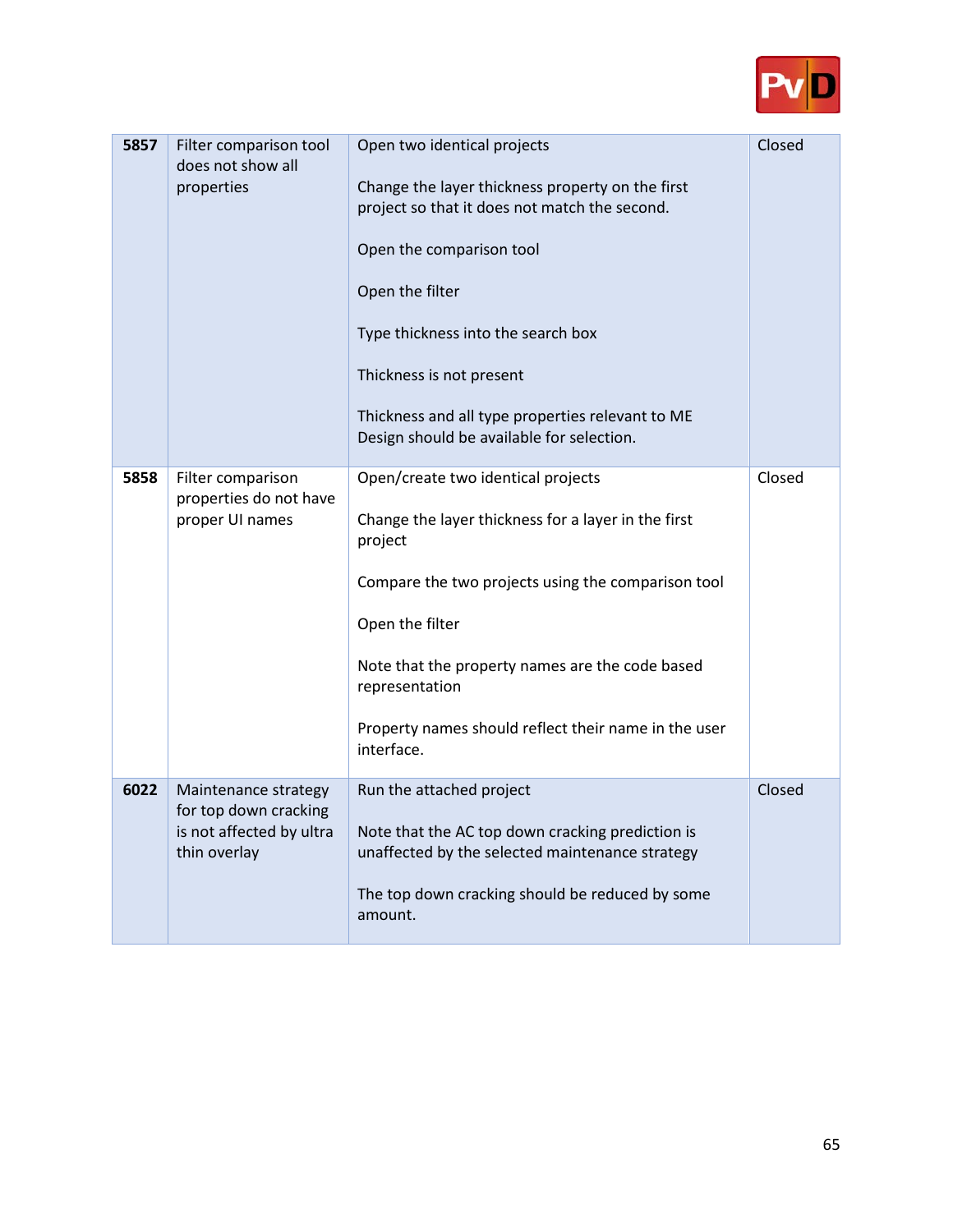

| 6024 | Errors in comparison<br>enhancements                                                     | Note that the Type column in the cases where design<br>layers are applicable, we should show the appropriate<br>design layer index (1,2,3,etc.).<br>Open the attached projects<br>Change the number of axles for class 4 trucks to 1.55<br>Run the comparison<br>No difference is reported<br>The tool should show the difference.<br>Default width of the filter properties form should be<br>set such that the displayed properties are not cut off<br>by default.<br>Check resizing filter properties form, it should work<br>correct. | Closed |
|------|------------------------------------------------------------------------------------------|-------------------------------------------------------------------------------------------------------------------------------------------------------------------------------------------------------------------------------------------------------------------------------------------------------------------------------------------------------------------------------------------------------------------------------------------------------------------------------------------------------------------------------------------|--------|
| 6025 | Add Save/Load<br>functionality to the<br>user profile data for<br>selected filter items. |                                                                                                                                                                                                                                                                                                                                                                                                                                                                                                                                           | Closed |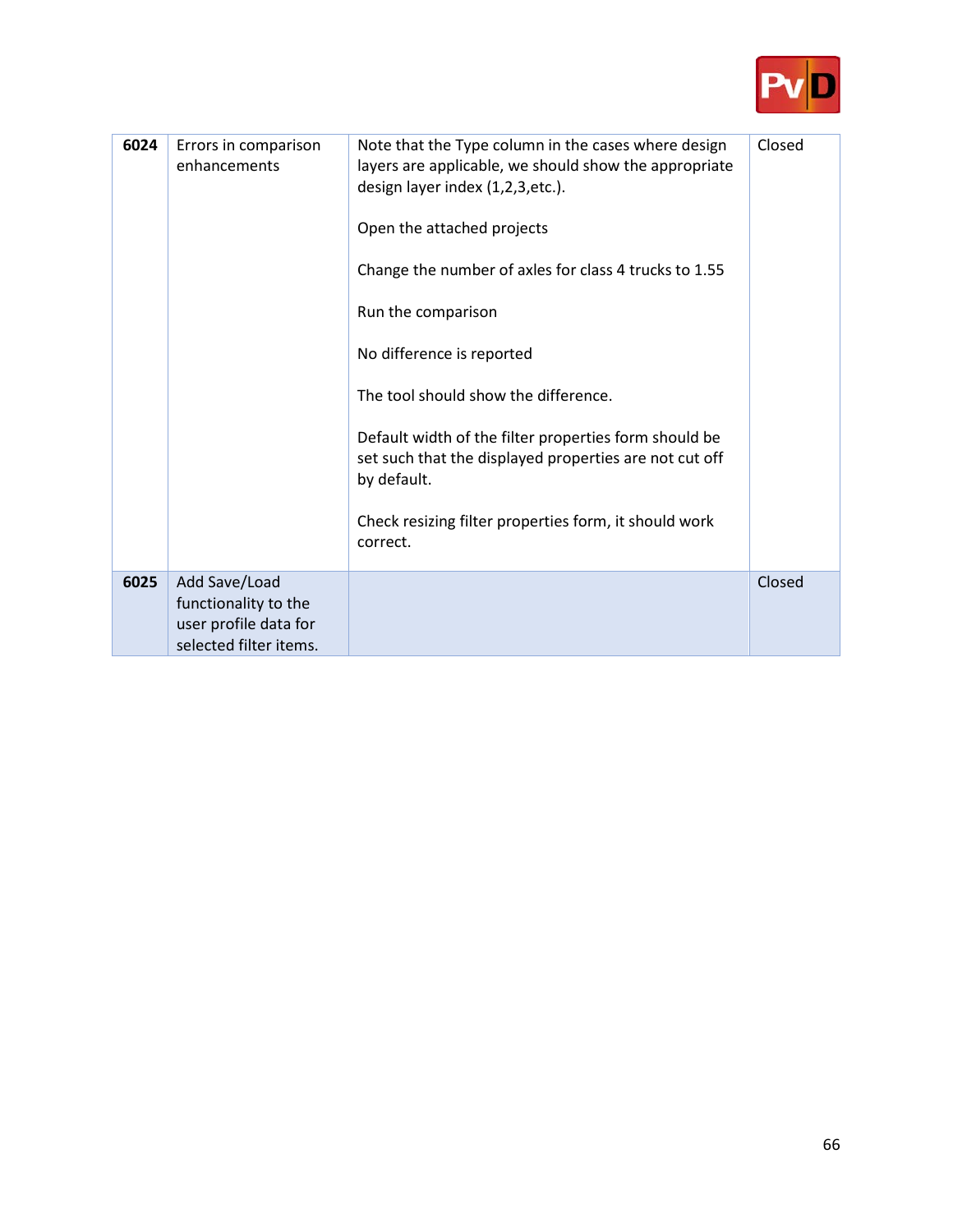

| 6194 | Climate file selection -<br><b>Exact climate station</b><br>not shown on map  | 1. Open Pavement ME, create a new project and select<br>a rigid pavement type (new JPCP or new CRCP).<br>2. Ignore all inputs and click on the climate node to<br>select the climate file.<br>3. Click on the drop-down arrow to show the map,<br>enter "Champaign" in the search box and press enter<br>to search for climate stations.<br>4. The stations at Decatur IL, Springfield IL and<br>Lafayette IN are shown as options to choose from.<br>Champaign/Urbana NARR climate station is not shown<br>as an option. It was confirmed that the C:\Program<br>Data\ HCD folder has the 94870 NARR climate file for<br>Champaign. There is no issue with station.dat or the<br>HCD file.<br>Expected behavior: The map should show a pin on<br>Champaign/Urbana Willard Airport location and allow<br>user to select that climate station. | Closed |
|------|-------------------------------------------------------------------------------|-----------------------------------------------------------------------------------------------------------------------------------------------------------------------------------------------------------------------------------------------------------------------------------------------------------------------------------------------------------------------------------------------------------------------------------------------------------------------------------------------------------------------------------------------------------------------------------------------------------------------------------------------------------------------------------------------------------------------------------------------------------------------------------------------------------------------------------------------|--------|
| 6344 | Importing a file crashes<br>the program                                       | 1-Create a new flexible<br>2-Add a flexible layer<br>3-Now click on Add layer, select sandwich granular(3)<br>& click on sandwich granular<br>4-Select Import from file(radio button)<br>5-Change layer type from sandwich Granular(3) to<br>Flexible<br>Program crashes.                                                                                                                                                                                                                                                                                                                                                                                                                                                                                                                                                                     | Closed |
| 6372 | Nearby climate<br>stations on map<br>sometimes doesn't<br>show correct points | When search in map for any climate ex. climate in<br>Springfield area, near by climates shown is not<br>correct(check algorithm what results it produces).<br>Also make 4 climates displayed on search/double click<br>on map.                                                                                                                                                                                                                                                                                                                                                                                                                                                                                                                                                                                                                | Closed |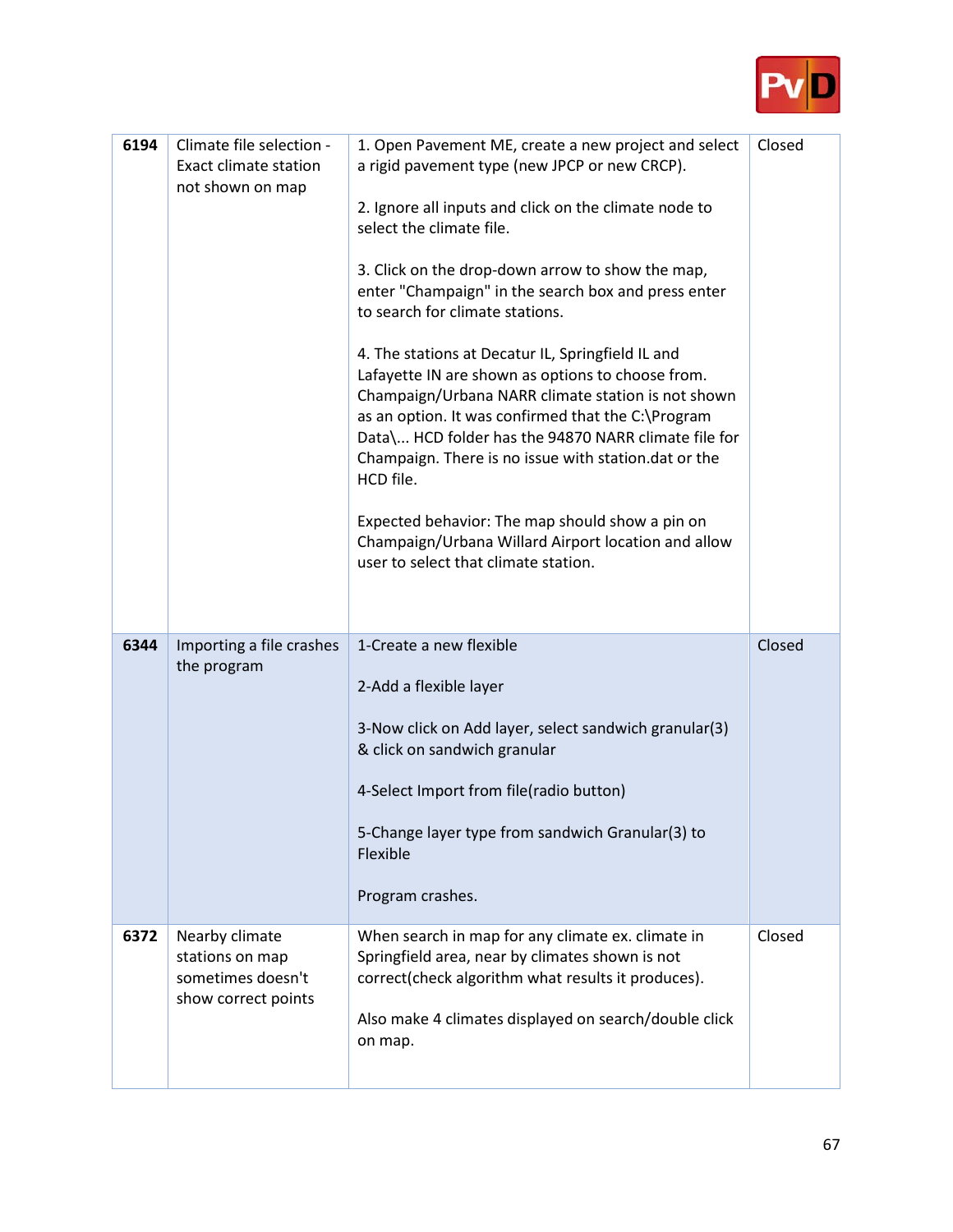

| 6382 | Property name in the<br>output report is not<br>user interface             | 1-Create any AC over AC structure<br>2-Run it and generate the pdf report<br>3-In report, go to page where you can see the "Layer<br>Information"<br>4-See the property names                                                                                                                                                                                                                                                                                                                                        | Closed |
|------|----------------------------------------------------------------------------|----------------------------------------------------------------------------------------------------------------------------------------------------------------------------------------------------------------------------------------------------------------------------------------------------------------------------------------------------------------------------------------------------------------------------------------------------------------------------------------------------------------------|--------|
| 6433 | Make an error check<br>for the value of fatigue<br>cracking amount         | Create AC project<br>Go to AC Layer properties<br>Go to Level 2<br>Fatigue cracking amount should be between 1-80                                                                                                                                                                                                                                                                                                                                                                                                    | Closed |
| 6440 | LTE column value in<br>fatigueReflectiveCracki<br>ng.log file in incorrect | 1-Create an AC overlay<br>2-Go to AC layer properties<br>3-Set the structural rating to Excellent(1)<br>4-Make a valid structure and click run<br>5- Go to fatigueReflectiveCracking.log file and see the<br>LTE column<br>LTE value should be set accordingly to this<br>Excellent-0.80;<br>Good-0.70;<br>Fair-0.40;<br>Poor-0.20;<br>Very poor-0.10;<br>Currently, if the rating is Excellent, the LTE column will<br>have value of Good i.e 0.7. If it is Good, the LTE column<br>will have value of Fair i.e .40 | Closed |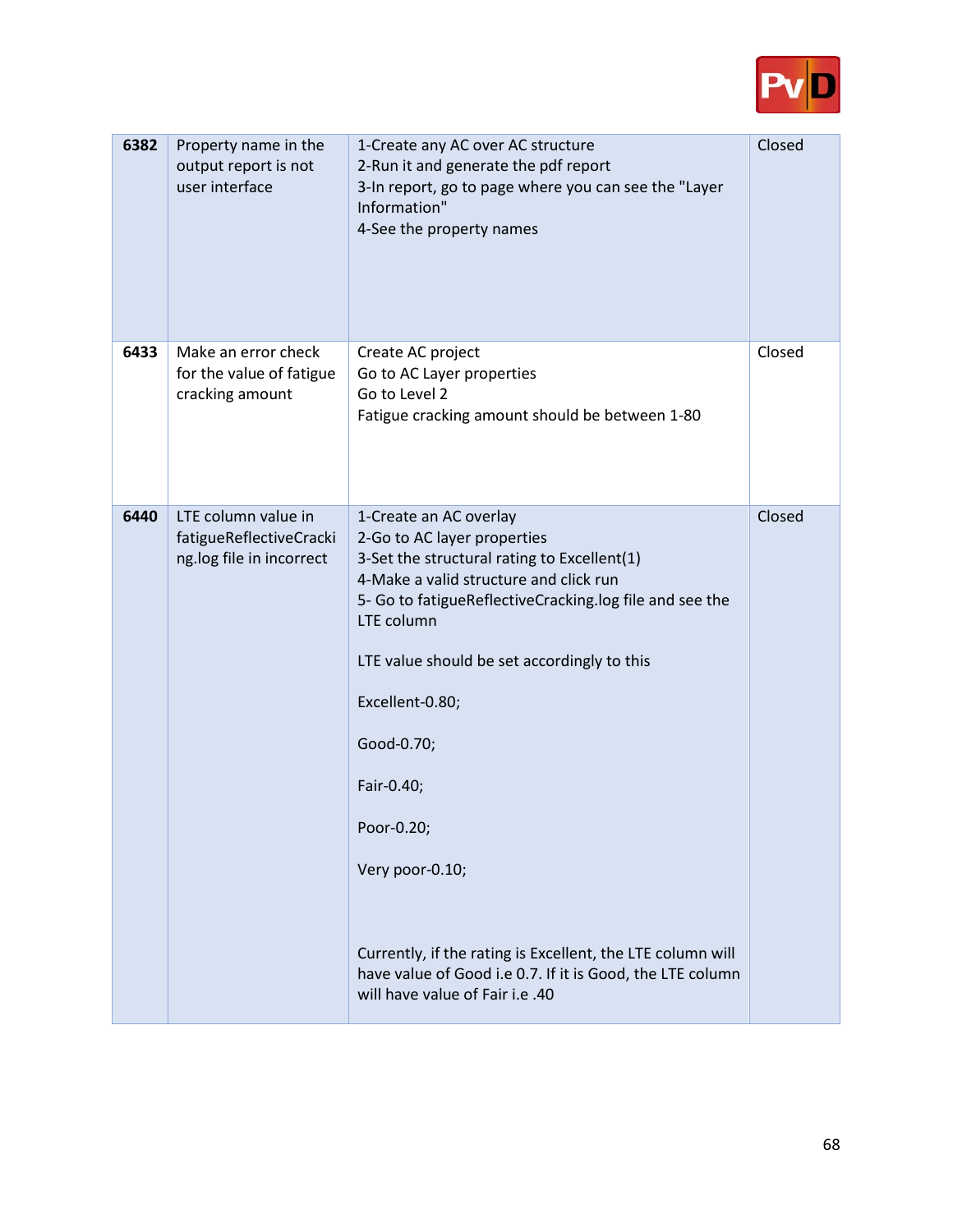

| 6462 | Tooltip message is<br>incorrect for AC over<br>AC overlay design main<br>screen | 1. Start Pavement ME and create a new AC over AC<br>project (overlay design).<br>2. Hover the mouse over the entry labeled 'Existing<br>Construction'. This is where the user enters when the<br>original (existing) pavement has been constructed. The<br>tooltip shows 'Select the month and year when the<br>base is prepared for the pavement construction'. For<br>an overlay design, there is no base construction as the<br>pavement already exists.<br>Recommended action:<br>Change the tooltip text to 'Select the month and year<br>when the original pavement was constructed'.<br>Note: This bug was identified in Version 2.3.1, not sure<br>if it is already fixed in 2.5 | Closed |
|------|---------------------------------------------------------------------------------|------------------------------------------------------------------------------------------------------------------------------------------------------------------------------------------------------------------------------------------------------------------------------------------------------------------------------------------------------------------------------------------------------------------------------------------------------------------------------------------------------------------------------------------------------------------------------------------------------------------------------------------------------------------------------------------|--------|
| 6546 | Errors do not appear<br>for project created in<br>versions prior to v2.5        | Calibration coefficient update errors should appear for<br>projects created prior to v2.5<br>1) Create a project in v2.3.1<br>2) Open the project in v2.5<br>Should see errors regarding updated calibration<br>factors in the error list.<br>Errors are not shown until the user opens the<br>appropriate project specific calibration factor node.<br>Conversely, the errors should immediately disappear<br>after updating open projects from the global<br>calibration coefficients node.                                                                                                                                                                                            | Closed |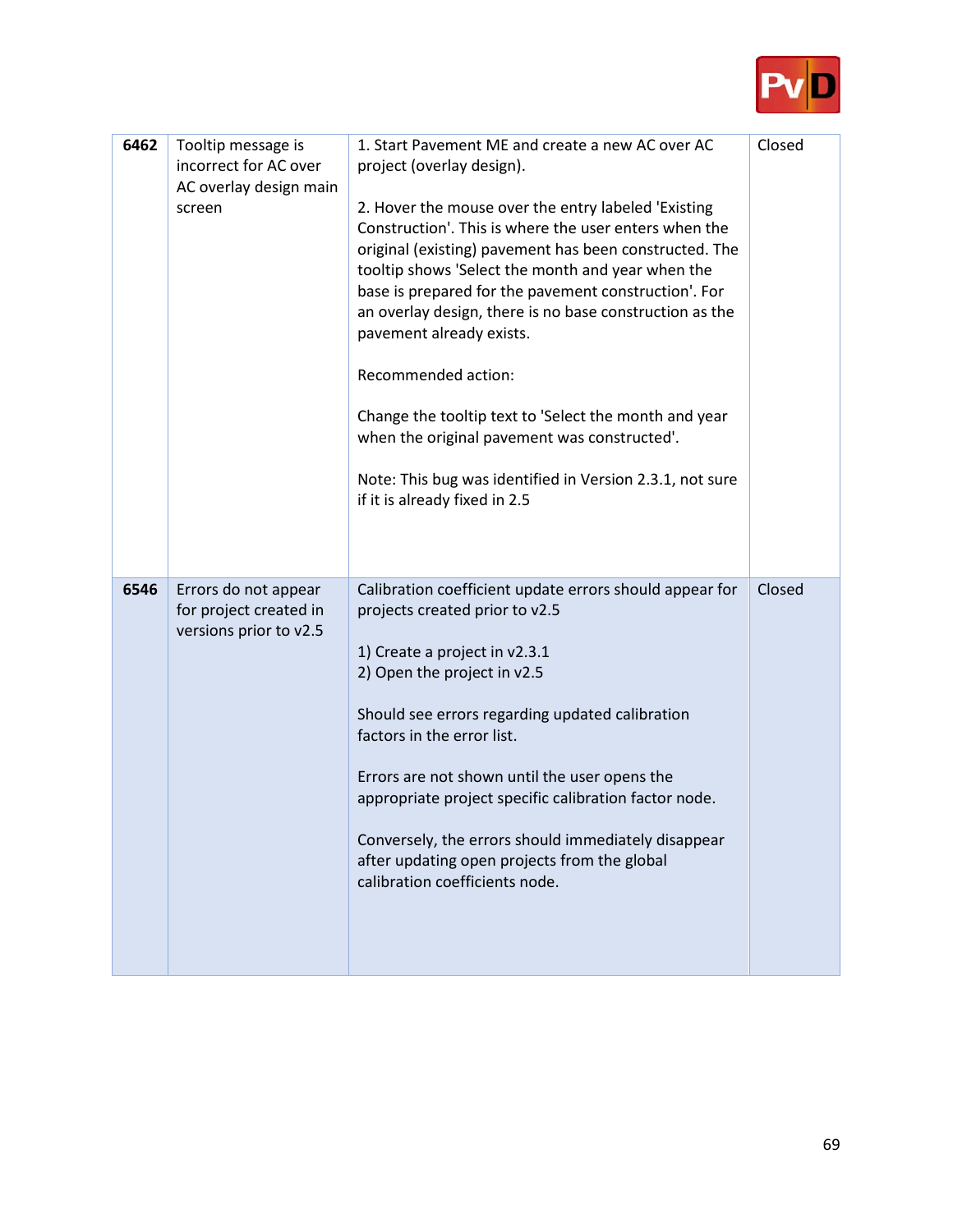

| 6548 | Climate node showing<br>up in incorrect position                                     | Open Pavement ME Design<br>Open the attached project<br>Note the climate node does not follow the traffic<br>node.<br>The climate node should always follow the traffic<br>node.                                                                                                                             | Closed |
|------|--------------------------------------------------------------------------------------|--------------------------------------------------------------------------------------------------------------------------------------------------------------------------------------------------------------------------------------------------------------------------------------------------------------|--------|
| 6566 | Program crashes if<br>there is any error in<br>the errorlist without<br>project name | 1-Open ME Design<br>2-Go to any global calibration factor(Let's go to New<br>Flexible)<br>3-Make any of the equation to invalid<br>4- Save Changes to Calibration<br>You will see an error in which the project column is<br>empty<br>5-Keep the error as it and now create a new project<br>Program crashes | Closed |
| 6570 | Capitalized .DGPX file<br>extension causes a<br>crash.                               | Rename any project file so that the extension uses<br>.DGPX instead of .dgpx.<br>Attempt to run the project in debug mode.<br>A set of string comparisons in the application code fails<br>as it is looking for .dgpx instead of .DGPX.                                                                      | Closed |
| 6571 | <b>Climate Page Changes</b>                                                          | Change the climate station dropdown to a readonly<br>text field. For the educational version just show the 9<br>climate stations as markers on the map.<br>Double the size of the select climate and refresh<br>buttons. Change the text of "Refresh" to "Update"                                            | Closed |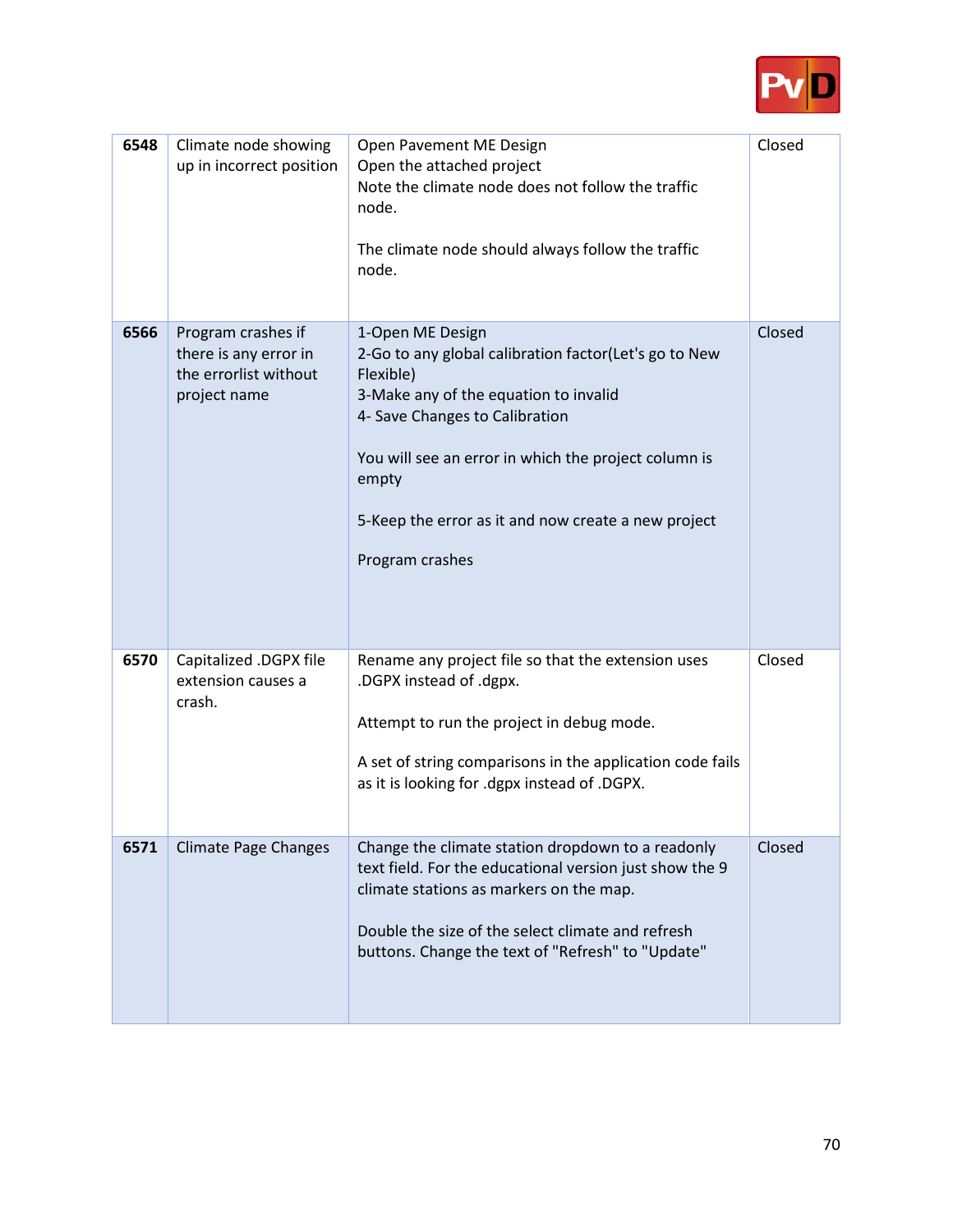

| 6574 | Custom HCD Still<br>Requires Check for<br><b>MERRA or NARR Data</b> | * Copy and Paste Attached files in Custom HCD folder<br>in Program Data directory<br>* Open Pavement ME design<br>* Create Flexible Pavement with AC, Crushed Gravel,<br>Any subgrade<br>* Open Climate selection module<br>* Select "Custom HCD"<br>* Search for Akron, CO<br>* Select Akron station (24015)<br>* Save project<br>* Click Run<br>* Error message pops up: See below<br>Pavement ME should not check whether the custom<br>climate files are NARR or MERRA.                                                                                                | Closed |
|------|---------------------------------------------------------------------|----------------------------------------------------------------------------------------------------------------------------------------------------------------------------------------------------------------------------------------------------------------------------------------------------------------------------------------------------------------------------------------------------------------------------------------------------------------------------------------------------------------------------------------------------------------------------|--------|
| 6585 | Climate data selection<br>inconsistencies                           | 1) Create a new flexible design project<br>2) Type in Champaign, IL<br>3) Click the search button<br>4) Note the locations of the climate data points.<br>5) Double click the map near the southwest side of<br>champaign<br>6) Note the climate data points have changed<br>7) Click back on the northwest side of champaign<br>8) Note the stations change again to different stations.<br>There is clearly some issue with the climate data<br>selection algorithm. Double clicking anywhere should<br>find the nearest 4 stations by elevation in 250ft<br>increments. | Closed |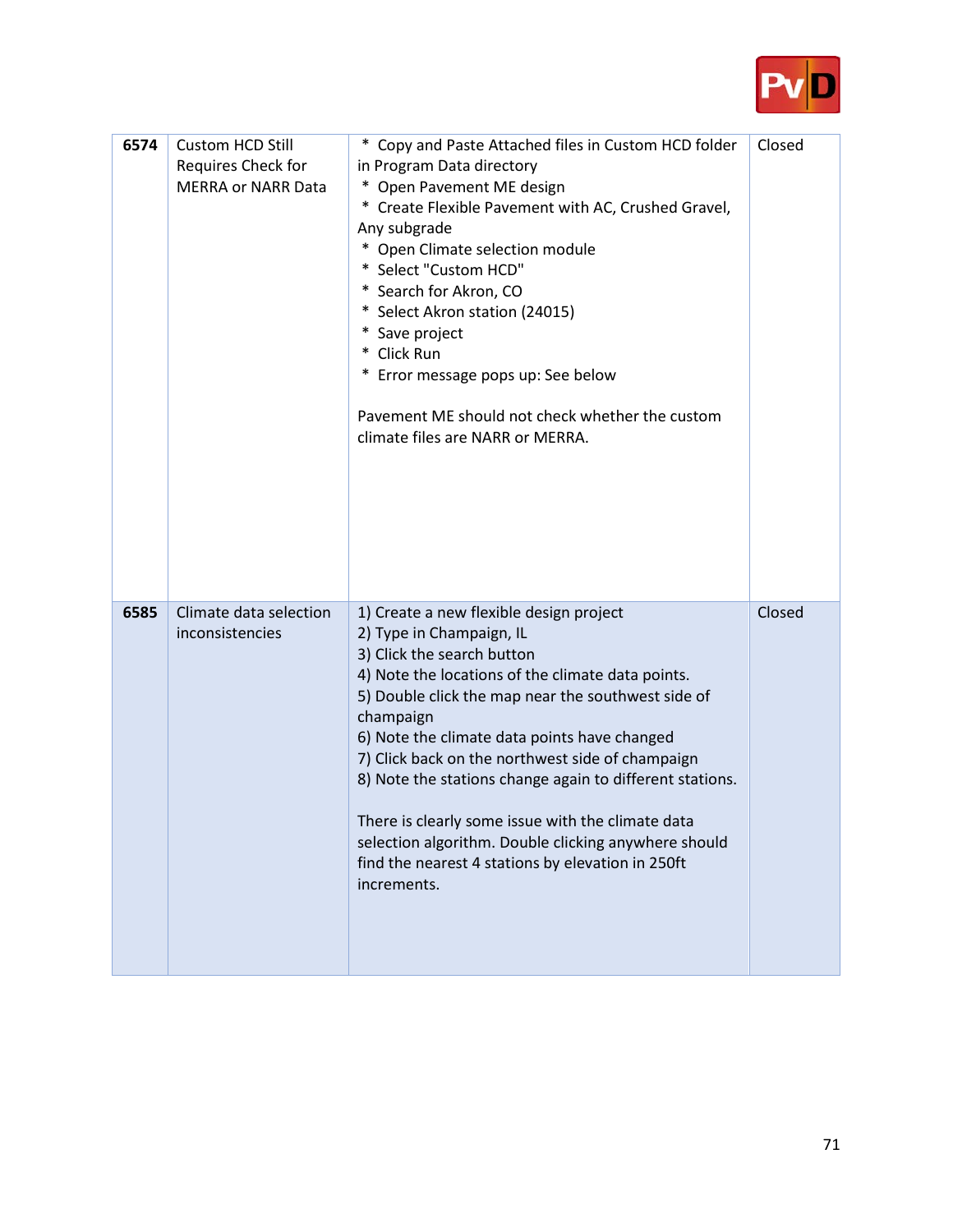

| 6590 | The need for a project<br>to have its calibration<br>factors updated is not | 1. Open the attached project in the latest v2.5 beta.<br>2. Try to run it.<br>3. Observe a message saying the intermediate files                                                                                | Closed |
|------|-----------------------------------------------------------------------------|-----------------------------------------------------------------------------------------------------------------------------------------------------------------------------------------------------------------|--------|
|      | clear when an error<br>occurs due to missing<br>ones.                       | could not be written, with suffix message about a null<br>object reference.<br>4. Open the global rehab-flexible calibration factor                                                                             |        |
|      |                                                                             | panel.<br>5. Click "update open projects".<br>6. Re-run the project.<br>7. Observe that it runs (and, for this particular project,<br>should produce the "too many sublayers" EICM error<br>message).           |        |
|      |                                                                             | <b>Expected behavior:</b><br>Instead of an unclear message about a null object<br>reference, the app should tell you that you need to go<br>update the calibration factors via the calibration factor<br>panel. |        |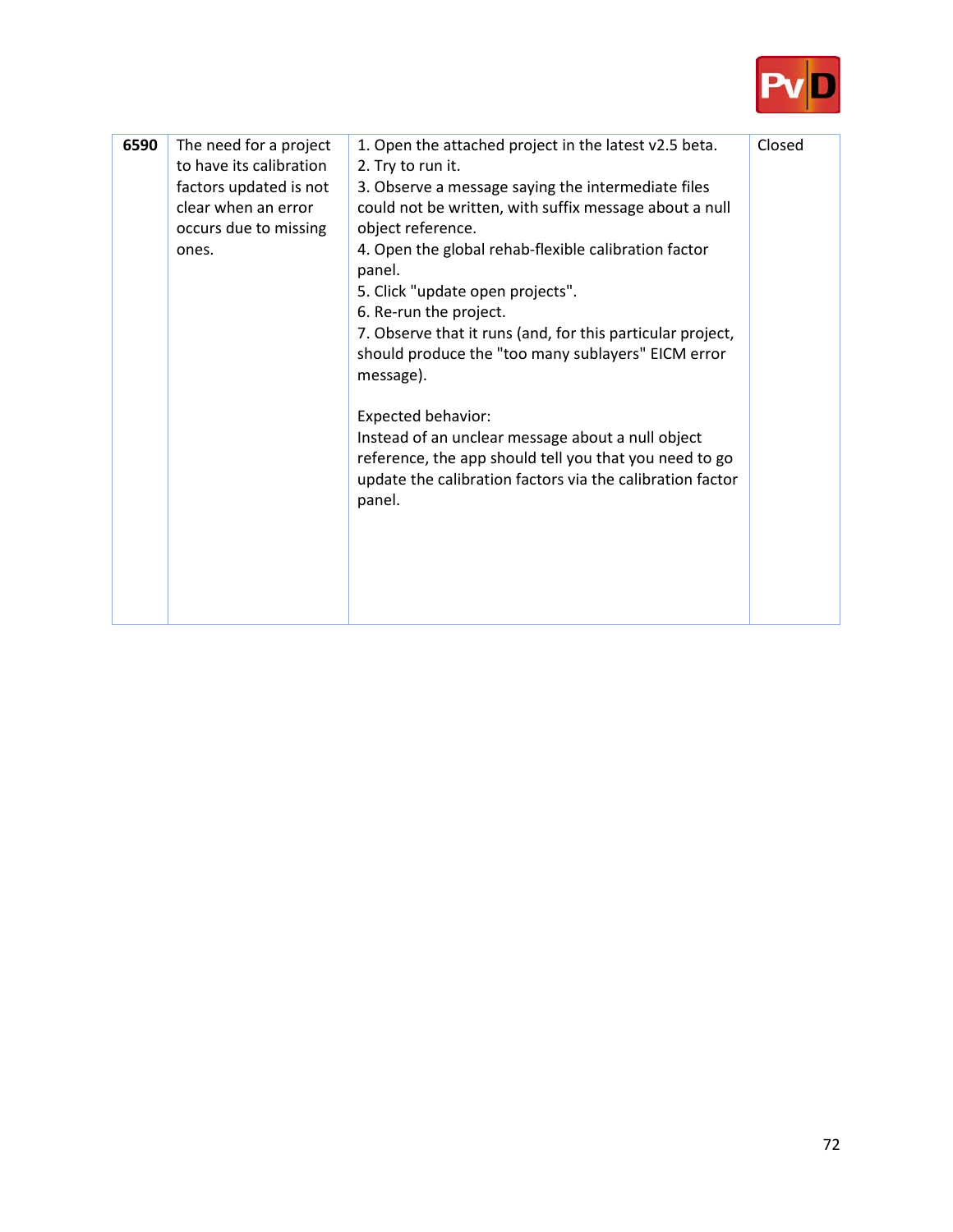

| 6603 | Discrepancy between<br>PDF/Excel Output<br>report and<br>"flexibleResults.txt" | 1. Run the attached .dgpx files<br>2. In the output folder: open the PDF/excel output<br>report<br>3. Open the flexibleResults.txt intermediate output file<br>4. Compare AC total transverse cracking:<br>thermal+reflective<br>5. The values are slightly different for AC total<br>transverse cracking and not for other distresses.<br>It seems to only be an issue for AC Rehabilitation<br>sections as the "flexibleResults.txt" does not get<br>generated for New AC pavement types.<br>An in depth description is attached in the word<br>document.<br>ME Version - 2.5.beta2<br>Could be due to Transliteration. When transliteration<br>analysis was completed, only the excel output report<br>was used to compare Version 2.3.1 and the Alpha<br>version for ThermalThermal. | Closed |
|------|--------------------------------------------------------------------------------|------------------------------------------------------------------------------------------------------------------------------------------------------------------------------------------------------------------------------------------------------------------------------------------------------------------------------------------------------------------------------------------------------------------------------------------------------------------------------------------------------------------------------------------------------------------------------------------------------------------------------------------------------------------------------------------------------------------------------------------------------------------------------------------|--------|
| 6613 | Latitude, longitude not<br>getting updated on<br>climate selection             | Select climate when not set already, it reflects correct<br>lat long values.<br>Now try to change climate, its lat, long are not getting<br>shown on Climate form.                                                                                                                                                                                                                                                                                                                                                                                                                                                                                                                                                                                                                       | Closed |
| 6622 | Climate file elevation<br>unit mismatch<br>between feet and<br>meters          | Investigate the text shown in teh elevation field for<br>HCD files. Determine if they are shown in the correct<br>converted units for both US Customary and SI versions.                                                                                                                                                                                                                                                                                                                                                                                                                                                                                                                                                                                                                 | Closed |
| 6670 | Traffic error is not<br>showing up if the<br>project is created in<br>v2.3.1   | 1-Create any project in any version prior to v2.5<br>2-Don't enter the data for traffic inputs<br>3-Save the project<br>4-Open the project in v2.5<br>Traffic error will not show up in the errorlist                                                                                                                                                                                                                                                                                                                                                                                                                                                                                                                                                                                    | Closed |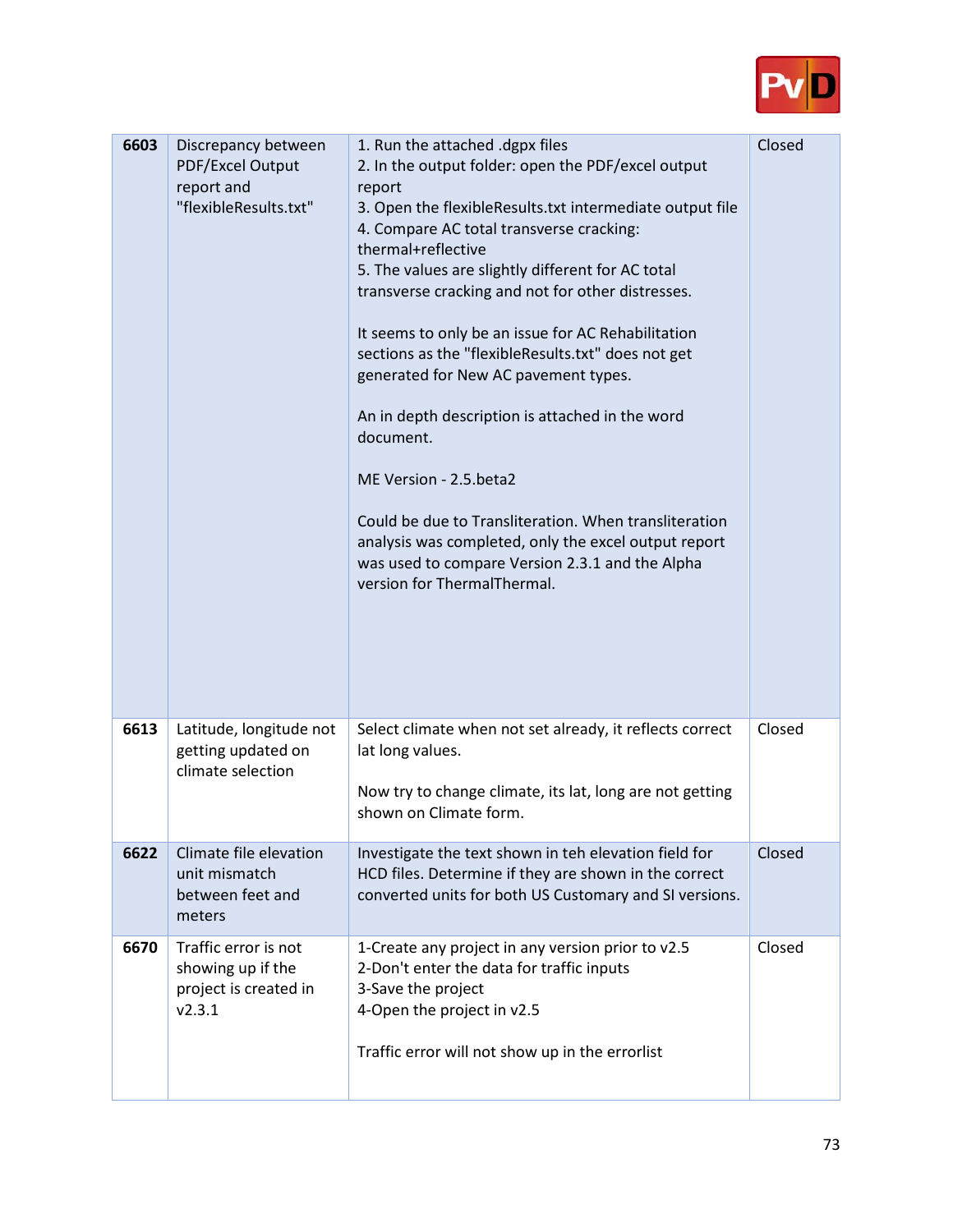

| 6671 | 1-year New Semirigid<br>project fails in<br>ReflectionCracking           | 1. Run the attached project in ME Design.<br>2. The report does not generate and an error message<br>is shown.                                                                                                                                                                                                                      | Closed |
|------|--------------------------------------------------------------------------|-------------------------------------------------------------------------------------------------------------------------------------------------------------------------------------------------------------------------------------------------------------------------------------------------------------------------------------|--------|
| 6719 | <b>Global calibration</b><br>factors' window tabs<br>show incorrect text | 1. Start Pavement ME and navigate to the global<br>calibration factors in the side nav.<br>2. Open any of the 6 calibration factors windows.<br>The text at the top reads "FlexibleNew" instead of<br>"New Flexible," and so on.<br>Recommended action:<br>Make the text for the tabs the same as the text used in<br>the side nav. | Closed |
| 6724 | New Pavement - Semi-<br>Rigid Pavement - Error<br>warning behavior issue | Check the behavior of New Pavement - Semi-Rigid<br>Pavement<br>Ensure that all warnings and errors are being applied<br>correctly. If so, the associated beta test needs to be<br>altered.<br>Ensure the correct warning/error behavior is being<br>applied for fatigue and transverse LTE as well.                                 | Closed |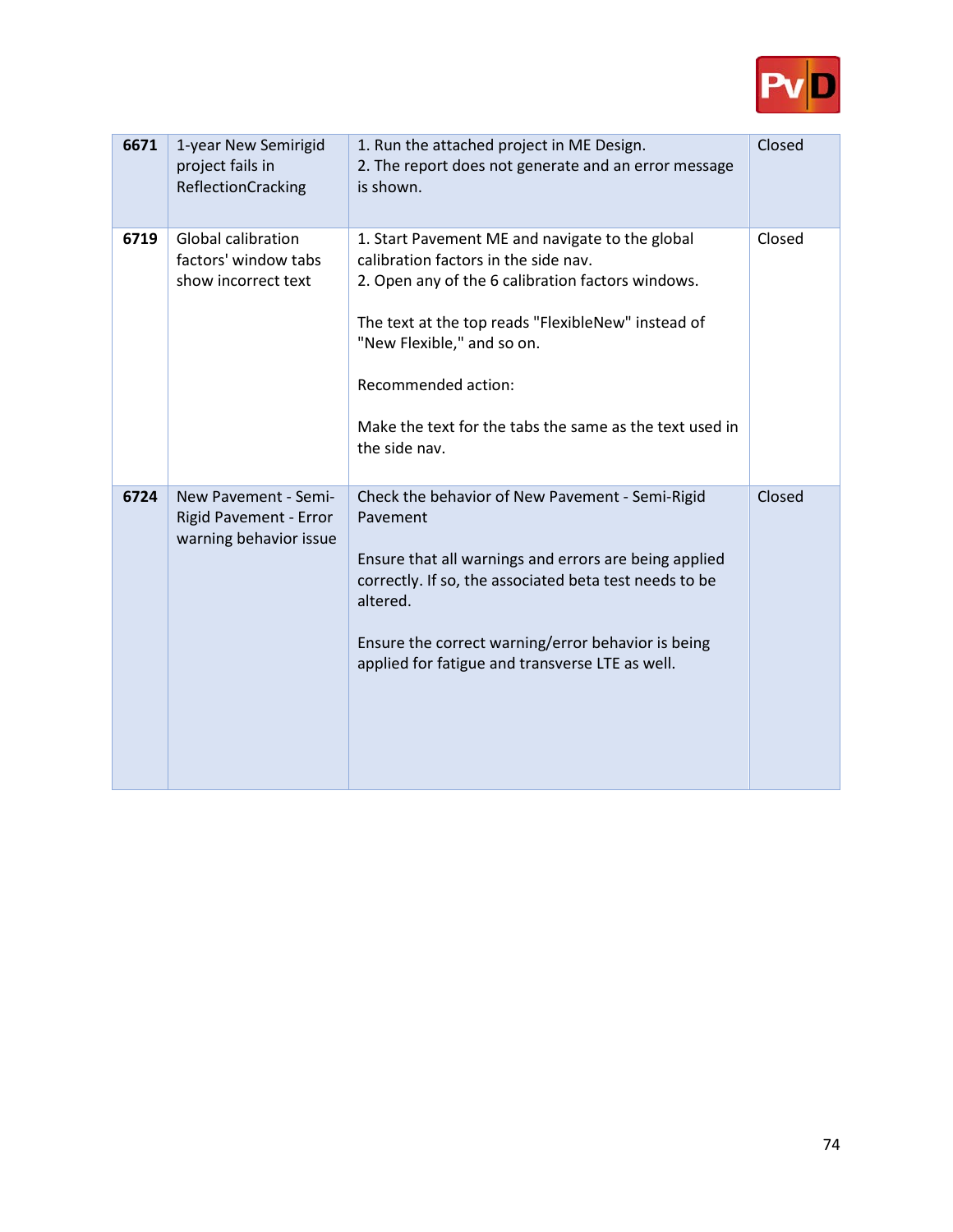

| 6730 | Values of MOR, EM,<br>and MEM are incorrect<br>in US (likely incorrect in<br>SI as well) | Open ME Design<br>Check modulus of rupture, elastic modulus, and<br>minimum elastic modulus values in US Customary and<br>SI<br>Range of absolute values<br>MOR: 150-600<br>$MOR = 150-400$<br>EM: 50,000-4,000,000<br>Minimum = $150,000 - \text{Maximum} = 4,000,000$<br>MEM: 50,000-4,000,000<br>Minimum = $150,000 - \text{Maximum} = 4,000,000$ | Closed |
|------|------------------------------------------------------------------------------------------|------------------------------------------------------------------------------------------------------------------------------------------------------------------------------------------------------------------------------------------------------------------------------------------------------------------------------------------------------|--------|
| 6732 | Extra series labels in<br>excel sheet distress<br>chart                                  | In excel report, the distress charts all have an extra<br>threshold series that's labeled with the threshold<br>value.                                                                                                                                                                                                                               | Closed |
| 6733 | Climate page -<br>Elevation should be<br>shown on the pushpin<br>tooltip                 | All pushpins should show elevation data from the<br>station.date file.                                                                                                                                                                                                                                                                               | Closed |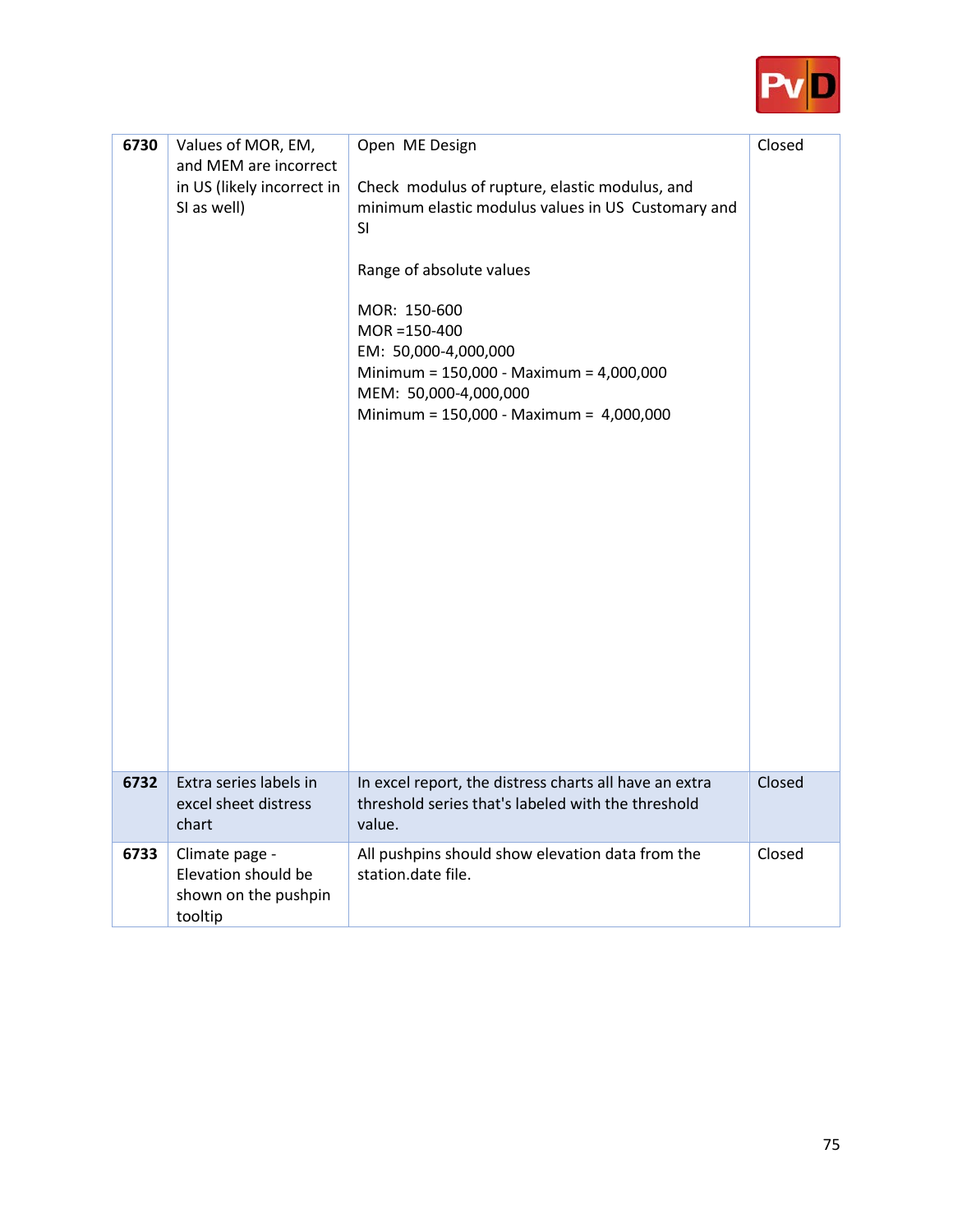

| 6734 | Update Bottom up<br>fatigue cracking<br>calibration coefficients                                   | The bottom up fatigue coefficient values are unclear<br>and needs to be updated to reflect what the code is<br>doing.<br>The updates need to be made in two locations:<br>* Asphalt writer<br>* User Interface<br>The current criteria:<br>$* \leq -5$<br>$*$ 5 < hac < 14<br>* $> = 14$<br>The new criteria:<br>$* < 5$<br>$*$ 5 < = hac < = 14)<br>$* > 14$ | Closed |
|------|----------------------------------------------------------------------------------------------------|---------------------------------------------------------------------------------------------------------------------------------------------------------------------------------------------------------------------------------------------------------------------------------------------------------------------------------------------------------------|--------|
| 6738 | Custom HCD tried to<br>find HCD in "HCD"<br>folder instead of<br>"Custom_HCD" on<br>select climate | * Open ME<br>* Select new pavement, new flexible<br>* Navigate to climate node<br>* Select custom HCD<br>* Click on<br>* Select file<br>File wont load since it is looking for HCD in regular<br>"HCD" folder and not "customHCD"                                                                                                                             | Closed |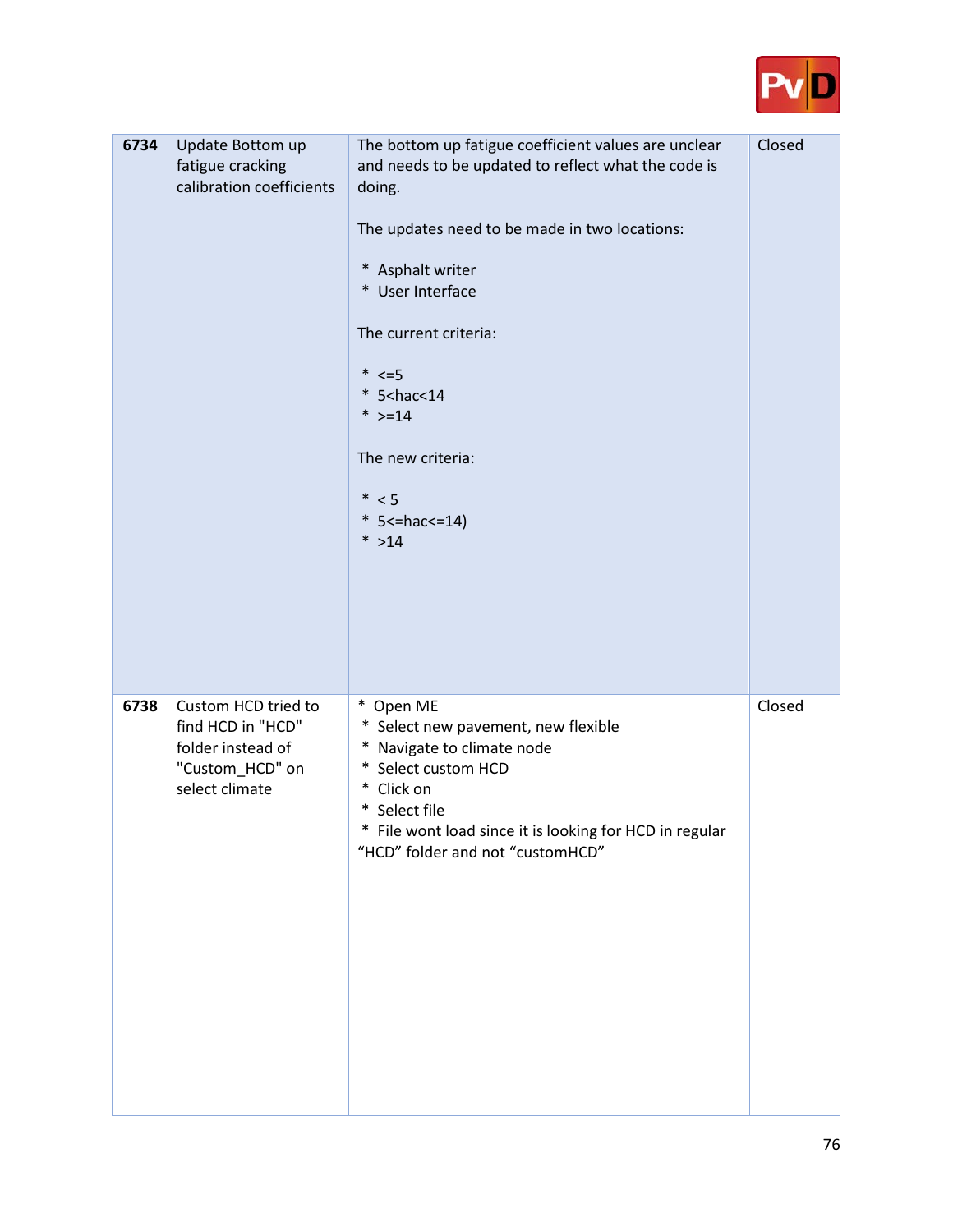

| 6739 | In FlexibleNew &<br>FlexibleRehab XML<br>calibration defaults,<br>FatigueK/CFatigueK<br>and<br>FatigueBf/CFatigueBf<br>are flip-flopped<br>between US and SI<br>versions | Check the calibration files and compare.                                                                                                                                                                                                                                                                                                                                                                                                                                                                                                                                                                                                                                                                                                                                                                                                                                                                                                                                                                                                                                                                                                                                           | Closed |
|------|--------------------------------------------------------------------------------------------------------------------------------------------------------------------------|------------------------------------------------------------------------------------------------------------------------------------------------------------------------------------------------------------------------------------------------------------------------------------------------------------------------------------------------------------------------------------------------------------------------------------------------------------------------------------------------------------------------------------------------------------------------------------------------------------------------------------------------------------------------------------------------------------------------------------------------------------------------------------------------------------------------------------------------------------------------------------------------------------------------------------------------------------------------------------------------------------------------------------------------------------------------------------------------------------------------------------------------------------------------------------|--------|
| 6745 | NO ERROR CHECK FOR<br><b>USER ENTERED HEAT</b><br><b>CAPACITY &amp; THERMAL</b><br><b>CONDUCTIVITY</b>                                                                   | Note that the beta test check values do not match the<br>software. It may be that the values in the software are<br>correct. If this is the case, the test case needs to be<br>updated.<br>Try to enter the ranges outside this for the following<br>layers<br>US/SI(Heat Capacity)<br>asphalt - .1 to .5/419 to 2093<br>Warning sign appears when heat capacity is outside of<br>0.22 to 0.4, not 0.1-0.5 as mentioned in the<br>spreadsheet<br>pcc - .1 to .5/419 to 2093<br>Warning sign appears when outside range of 0.1 to<br>0.28, the range is not 0.1 to 0.5 as mentioned in the<br>spreadsheet<br>csb - .1 to 1/419 to 4186<br>Warning sign appears when heatcapacity is outside<br>0.2 to .44, NOT 0.1 to 1 as mentioned in the<br>spreadsheet<br>US/SI(Themal Conductivity)<br>asphalt - .5 to 1/.9 to 1.7<br>Warning sign apears outside the range 0.44 to .81<br>pcc - .2 to 2/.1 to 7<br>Warning sing appears wen range of thermal<br>conductivity outside of 1 to 1.5, not to 0.5 to 1 as<br>mentioned in the spreadsheet<br>csb - .1 to 4/.35 to 3.4<br>Warning sign appears outside the range of 1-1.5<br>(written in the error list, however when you click the | Closed |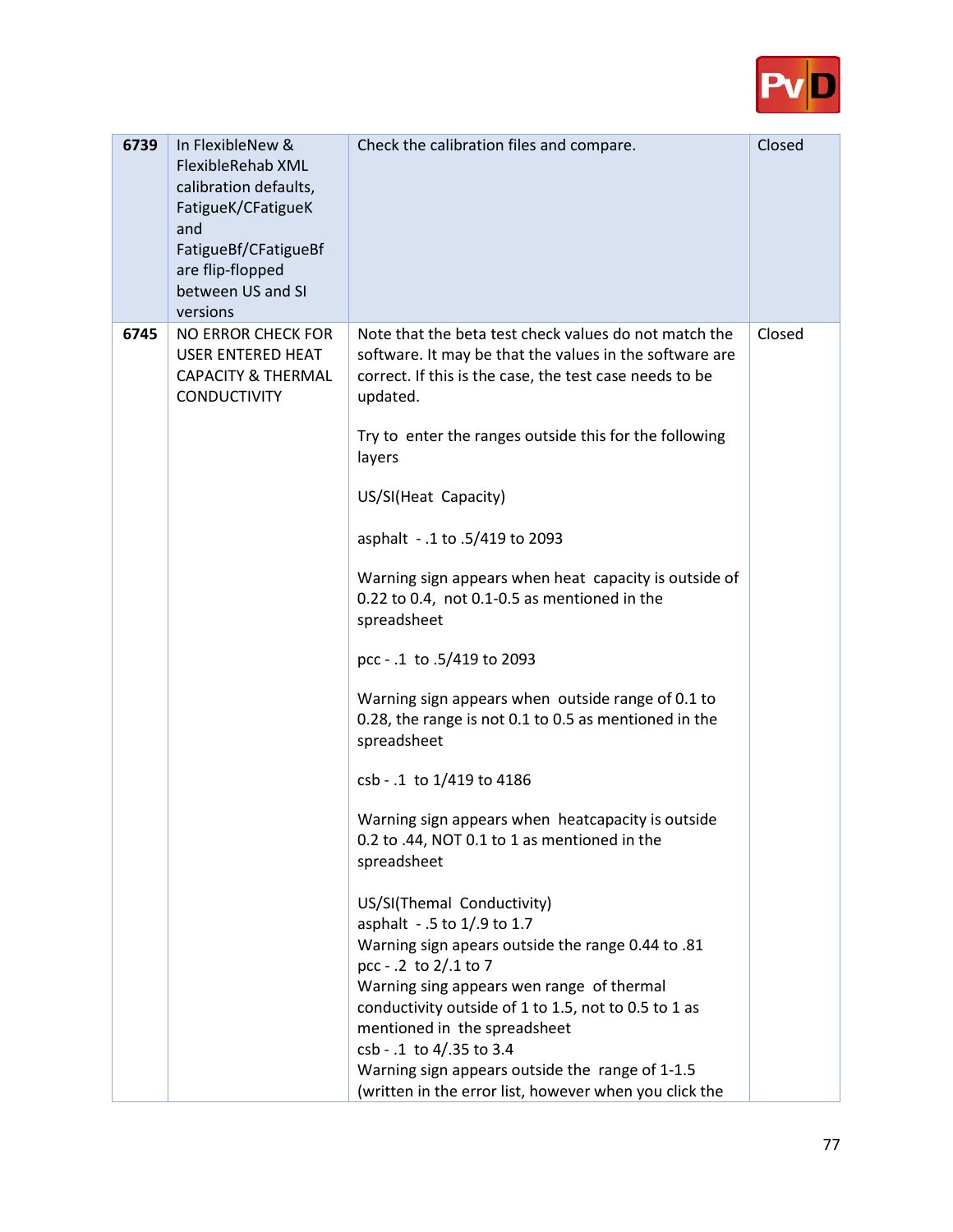

|  | thermal conductivity - the definition says   |  |
|--|----------------------------------------------|--|
|  | Recommnded min/max: 0.1/1.5; The excel       |  |
|  |                                              |  |
|  | spreadsheet recommended range is 0.1 to 4??? |  |
|  |                                              |  |
|  |                                              |  |
|  |                                              |  |
|  |                                              |  |
|  |                                              |  |
|  |                                              |  |
|  |                                              |  |
|  |                                              |  |
|  |                                              |  |
|  |                                              |  |
|  |                                              |  |
|  |                                              |  |
|  |                                              |  |
|  |                                              |  |
|  |                                              |  |
|  |                                              |  |
|  |                                              |  |
|  |                                              |  |
|  |                                              |  |
|  |                                              |  |
|  |                                              |  |
|  |                                              |  |
|  |                                              |  |
|  |                                              |  |
|  |                                              |  |
|  |                                              |  |
|  |                                              |  |
|  |                                              |  |
|  |                                              |  |
|  |                                              |  |
|  |                                              |  |
|  |                                              |  |
|  |                                              |  |
|  |                                              |  |
|  |                                              |  |
|  |                                              |  |
|  |                                              |  |
|  |                                              |  |
|  |                                              |  |
|  |                                              |  |
|  |                                              |  |
|  |                                              |  |
|  |                                              |  |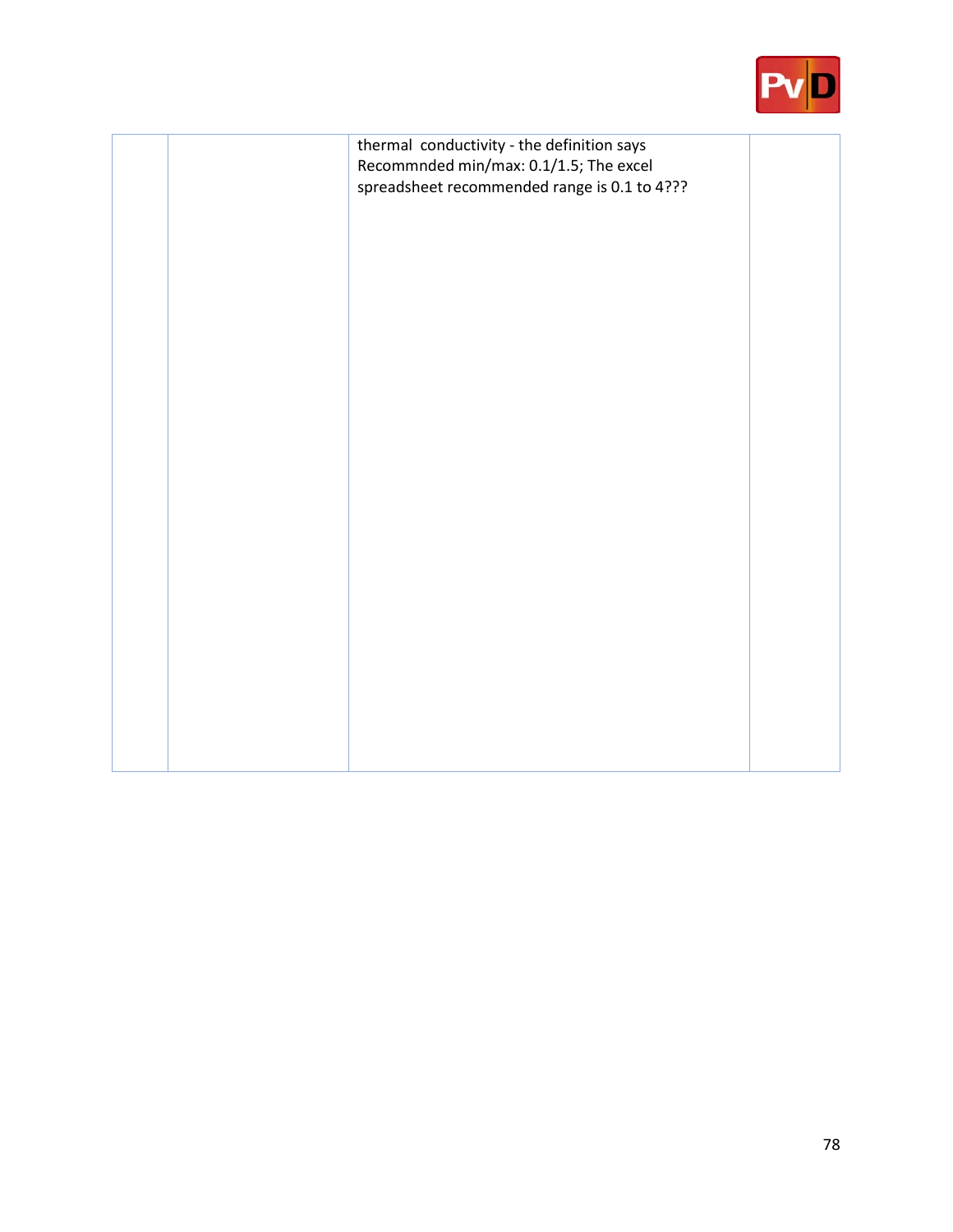

| 6746 | UI REVISION FOR IDT<br><b>STRENGTH</b> | Ensure the linked test case matches the beta tester<br>comments.<br>TEST CASE 5283: UI REVISION FOR IDT STRENGTH<br>Note exception - test had incorrect values. Will update<br>test.                                                                                                                                                                                                                                                                                              | Closed |
|------|----------------------------------------|-----------------------------------------------------------------------------------------------------------------------------------------------------------------------------------------------------------------------------------------------------------------------------------------------------------------------------------------------------------------------------------------------------------------------------------------------------------------------------------|--------|
|      |                                        | <b>Start ME Design</b><br>Create a project with an AC layerClick the AC layer and<br>open IDT strength form<br>Select level 3 input<br>Temperature at 14/40/70/100 should be empty as<br>default<br>Input Level 2 is is empty as default, not input Level 3.<br>Input values for deg 14 and click away from the<br>control<br>Other IDT values should be auto populated using<br>Molenaar equation<br>Input Level 2 once user entered IDT at 14 F, other IDT<br>values populated. |        |
|      |                                        |                                                                                                                                                                                                                                                                                                                                                                                                                                                                                   |        |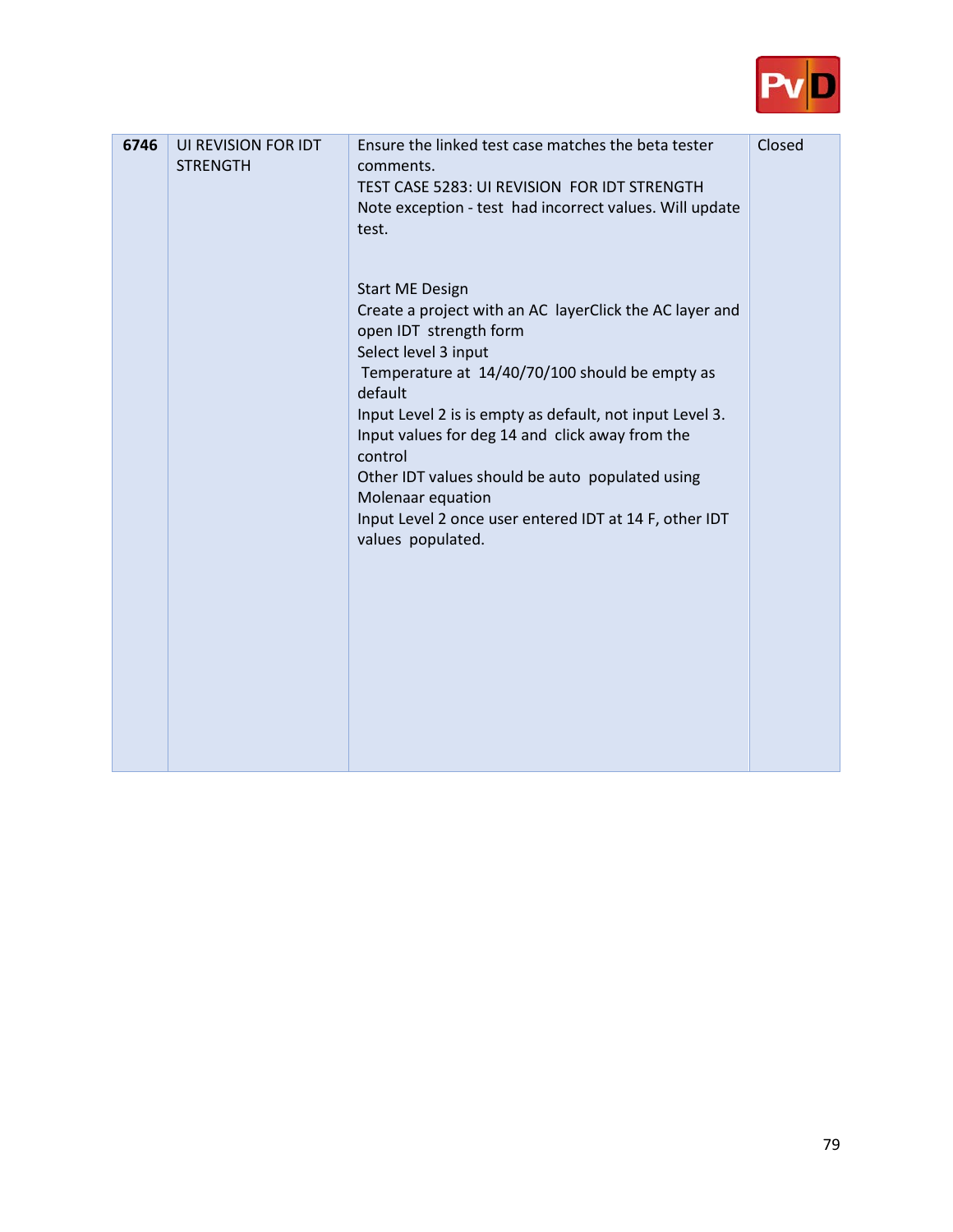

| 6747 | Check the user<br>interface for inputs<br>related to new and<br>rehabilitated semi-rigid<br>pavements | Note that the tester was unable to confirm if NDT<br>modulus and Cracking spacing are grayed out as<br>expected. Please check and confirm the functionality<br>and update the linked test case as appropriate if<br>changes are necessary.<br>Create AC over Semirigid project<br>Try to change the values of Elastic modulus, modulus<br>of rutpure & minimum elastic modulus<br>If the user enters the value out of range, error will pop<br>up in the error list stating that - " <property name=""> is<br/>out of range)"<br/>Ranges are as follows -<br/>"For US<br/>Elastic/resilient modulus - 150000 to 4000000<br/>Modulus of Rupture - 150 to 400<br/>Minimum elastic/resilient modulus 150000 4000000<br/>For SI<br/>all values should be multiplied by .0069"<br/>Go to AC layer design properties<br/>Change to level 1 inputs<br/>Fatigue LTE, Transverse LTE, Crack spacing &amp; NDT<br/>modulus are grayed out but not ndt modulus<br/>NDT or backcalculated modulus is not gray. The<br/>explanation given in column C seems incorrect. Please<br/>see highlighted in BLUE in col C</property> | Closed |
|------|-------------------------------------------------------------------------------------------------------|------------------------------------------------------------------------------------------------------------------------------------------------------------------------------------------------------------------------------------------------------------------------------------------------------------------------------------------------------------------------------------------------------------------------------------------------------------------------------------------------------------------------------------------------------------------------------------------------------------------------------------------------------------------------------------------------------------------------------------------------------------------------------------------------------------------------------------------------------------------------------------------------------------------------------------------------------------------------------------------------------------------------------------------------------------------------------------------------------------------|--------|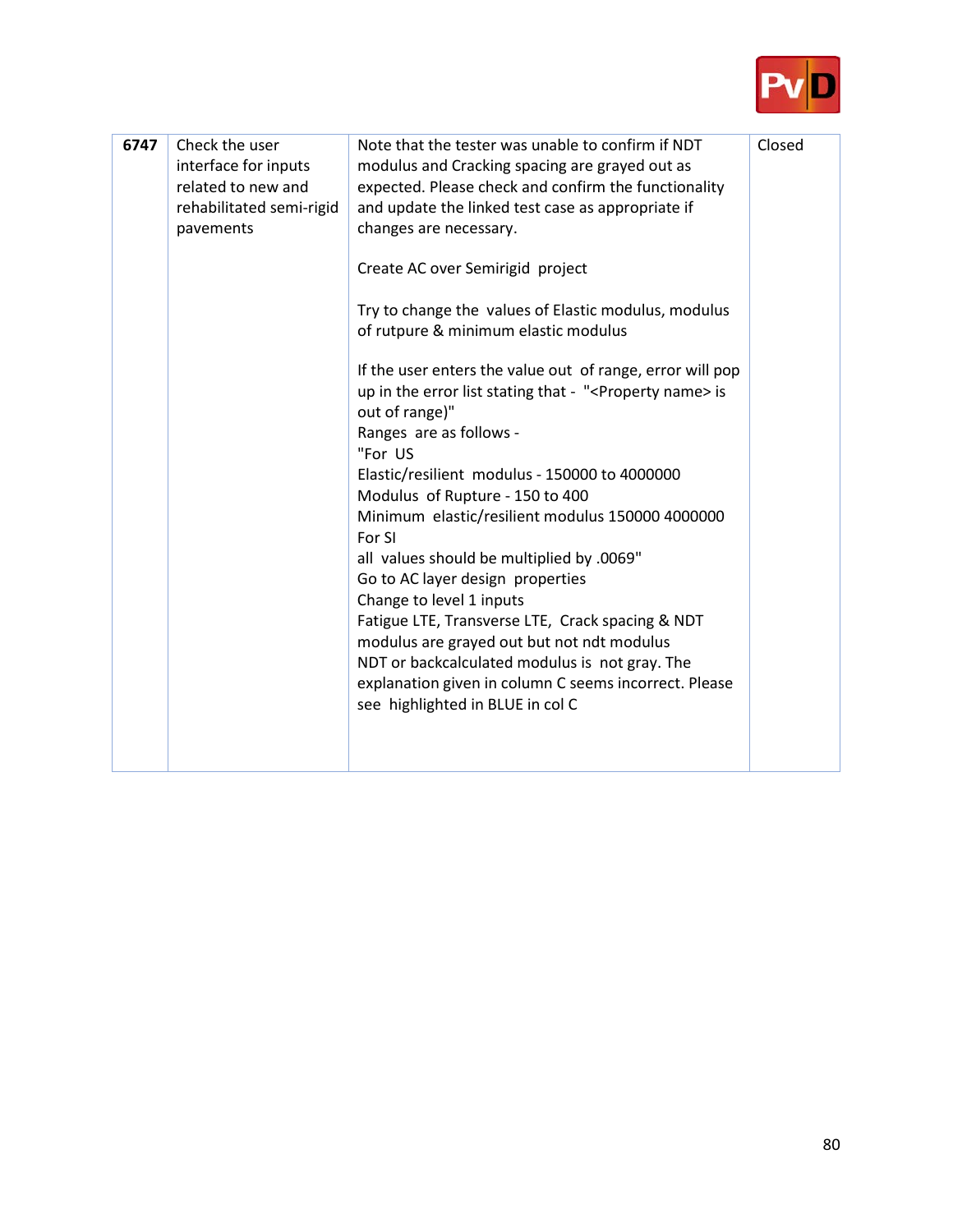

| 6748 | <b>Calibration factors</b><br>export steps                                                      | Note that the test says the application should not<br>export the calibration factors but the user was able to<br>export them. ME Design should allow users to export<br>calibration factors and the program should not crash.<br>Please update the test check as appropriate.<br>Note exception - Test case should allow for export of<br>calibration factors (correct execution of the feature).<br>ARA team will investigate further<br>Open ME Design<br>Attempt to export ME Design global calibration<br>factors<br>No export occurs and program does NOT crash<br>Program did not crash, I was be able to export<br>calibration coefficietns by right clicking on the project<br>name "Export Calibration settings" | Closed |
|------|-------------------------------------------------------------------------------------------------|---------------------------------------------------------------------------------------------------------------------------------------------------------------------------------------------------------------------------------------------------------------------------------------------------------------------------------------------------------------------------------------------------------------------------------------------------------------------------------------------------------------------------------------------------------------------------------------------------------------------------------------------------------------------------------------------------------------------------|--------|
| 6764 | Report customization -<br>Blank page when<br>removing all but AC top<br>down cracking (ft/mile) | Using the attached project file, view the PDF output<br>report. Note that there is a blank page that should be<br>removed when IRI values are removed from the report<br>via unchecked performance criteria.                                                                                                                                                                                                                                                                                                                                                                                                                                                                                                              | Closed |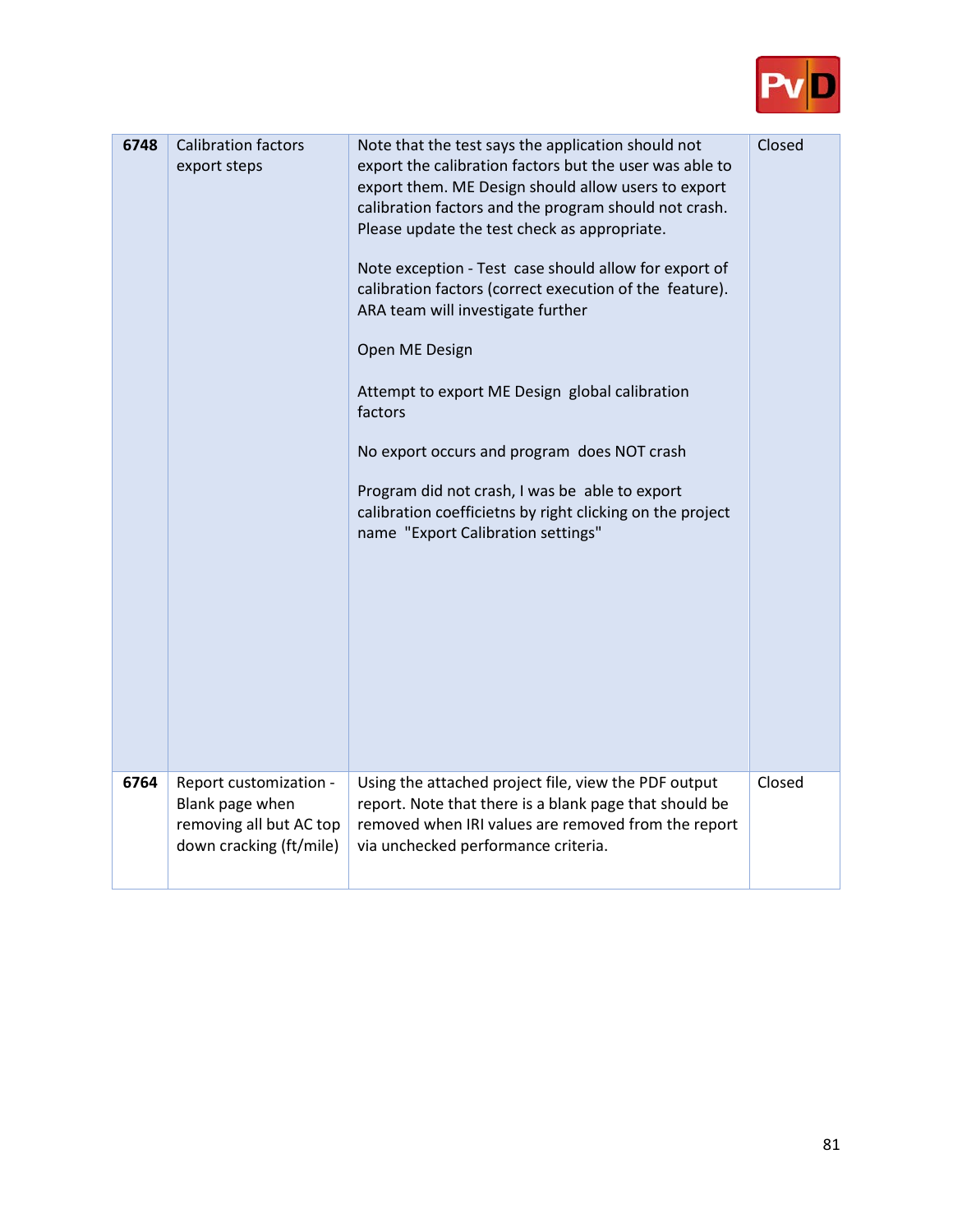

| 6765 | <b>IRI Calibration</b><br><b>Equations Missing</b>                                        | The program does not currently show IRI Initial<br>Standard Deviation and IRI Model Standard Deviation<br>equations. They are in the calibration file<br>(FlexibleRehab.xml) but are excluded from the UI. They<br>should be added to the UI and should remain read<br>only.                                                                                                                                            | Closed |
|------|-------------------------------------------------------------------------------------------|-------------------------------------------------------------------------------------------------------------------------------------------------------------------------------------------------------------------------------------------------------------------------------------------------------------------------------------------------------------------------------------------------------------------------|--------|
| 6766 | "Modify" should be<br>"Import"                                                            | Open any flexible project<br>Right click on the flexible layer<br>See "Modify" in the right click menu<br>Should be "Import"                                                                                                                                                                                                                                                                                            | Closed |
| 6775 | <b>Educational license</b><br>case: only 8 NARR/8<br>MERRA climates to be<br>shown on map | 1. Add entries to station edu.dat.tx US, SI for MERRA<br>climates. It should have only 8 entries per NARR and 8<br>per MERRA total 16<br>2. Application should be shipped with those 16<br>entries(installer side verification to be done).<br>3. Only program data path should be considered.<br>4. Disable show more stations button in this case.<br>5. No manually added entries to be shown.(restrict the<br>set). | Closed |
| 6789 | Program crashes in SI<br>version                                                          | Open ME Design in SI version<br>Program crashes                                                                                                                                                                                                                                                                                                                                                                         | Closed |
| 6794 | Error message is<br>incorrect for heat<br>capacity of asphalt<br>layer                    | 1-Create AC over AC project(US customary)<br>2-Change the heat capacity of asphalt layer to .45<br>There will be a warning sign which is good but the<br>error says "Heat capacity is out of range <units><br/>It is supposed to be "Heat capacity is out of<br/>recommended range <units>"</units></units>                                                                                                             | Closed |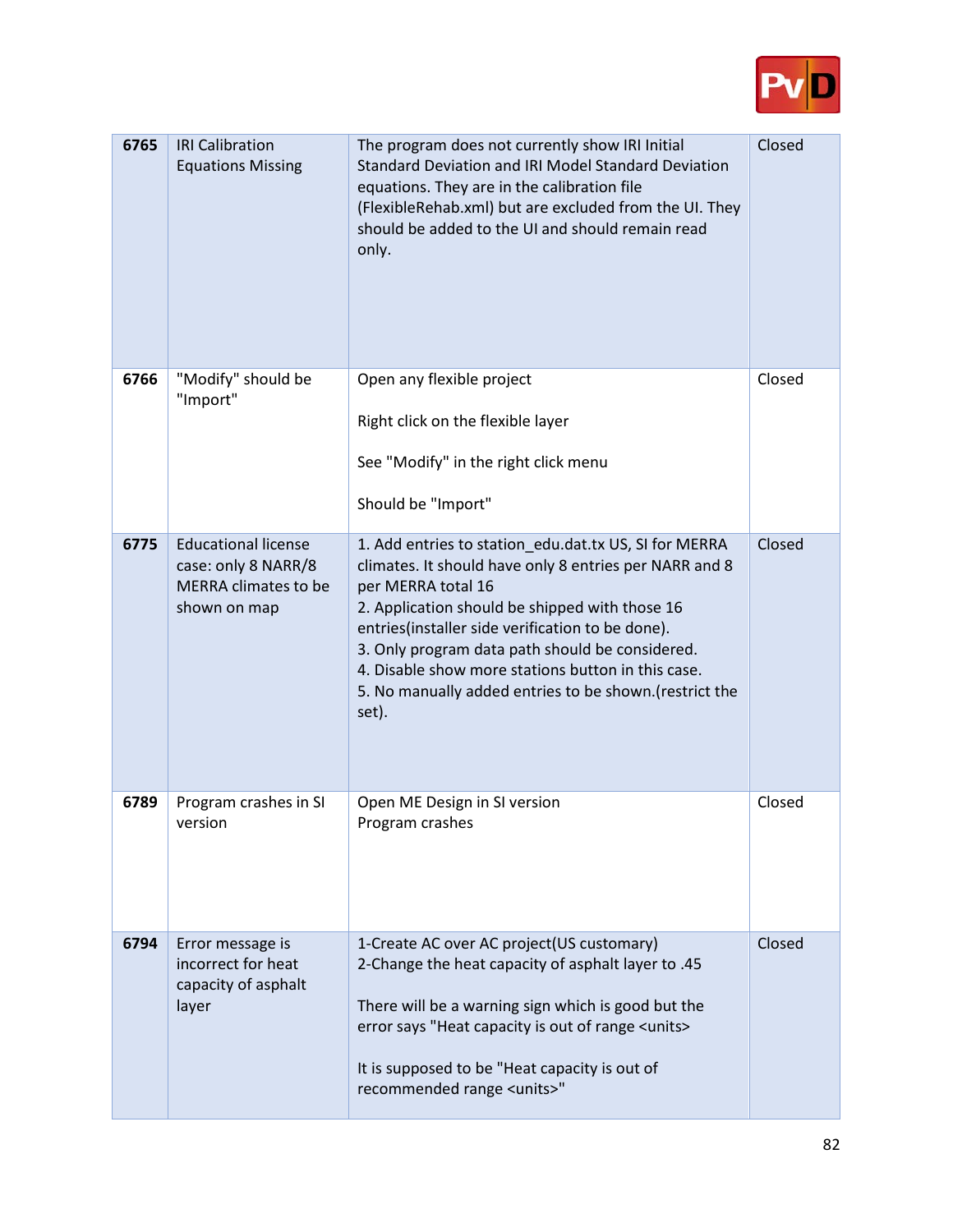

| 6799 | Virtual climate station<br>selection vs. Normal<br>climate data selection | I then hit "Save As" to create a new project. I went<br>back to the climate page and re-"Searched"for<br>"Evergreen, CO". I attempted to pickonly 1 weather<br>station, instead of using a virtual weather station.<br>However, when I hit the "Select Climate" button with<br>only the one weather station, the "virtual climate<br>station" remained in the climate information box, see<br>screen shot. I could not seem to change to a<br>differentclimate station input. | Closed |
|------|---------------------------------------------------------------------------|-------------------------------------------------------------------------------------------------------------------------------------------------------------------------------------------------------------------------------------------------------------------------------------------------------------------------------------------------------------------------------------------------------------------------------------------------------------------------------|--------|
| 6800 | Climate station<br>elevation does not<br>match data point<br>elevation    | Unable to change climate stations, I then "closed" the<br>projectand hit "New" to make a new project.<br>Isearched "Evergreen, CO" and was able to select the<br>one station. The latitude and longitude of the one<br>stationare shown in the Climate information box<br>(which is expected). However, theelevation is still<br>grayed out and is not the elevation of the<br>climatestation. See screen shot.                                                               | Closed |
| 6802 | Climate UI - Altitude<br>for selected project<br>location is not shown    | Open ME Design<br>Open the climate node<br>Select a project location<br>Note that the pushpin tooltip does not show altitude.<br>It should show altitude.                                                                                                                                                                                                                                                                                                                     | Closed |
| 6803 | Climate UI - Climate<br>node is not updating<br>status correctly          | The climate node remains red with a virtual station,<br>but there is no error message. The programran to<br>completion.                                                                                                                                                                                                                                                                                                                                                       | Closed |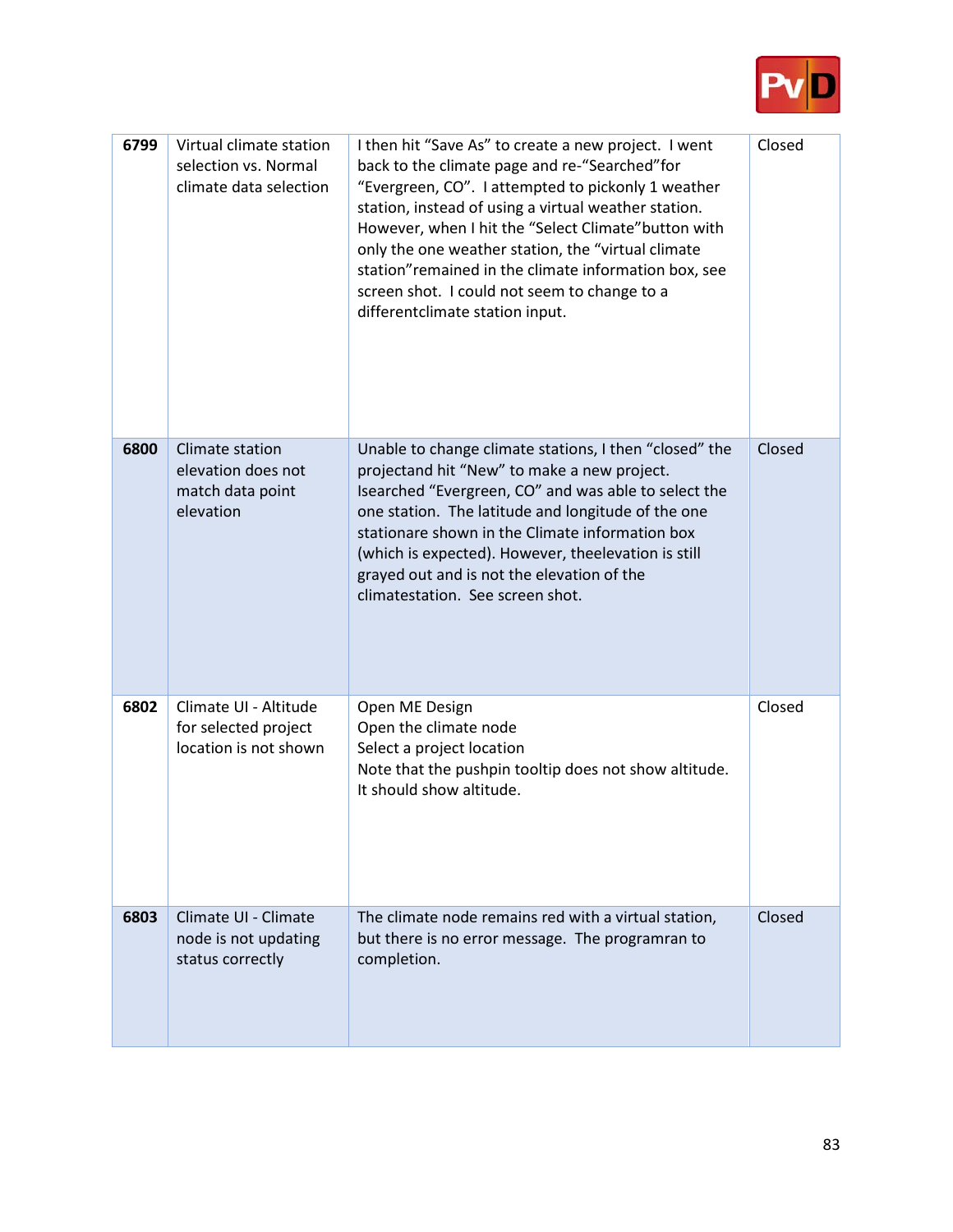

| 6804 | Climate UI - Elevation<br>does not match<br>selected climate data | Unable to change climate stations, I then "closed"<br>theproject and hit "New" to make a new project. I<br>searched "Evergreen, CO" and was able to select the<br>one station. The latitude and longitude of the one<br>stationare shown in the Climate information box<br>(which is expected). However, theelevation is still<br>grayed out and is not the elevation of the<br>climatestation. See screen shot. | Closed |
|------|-------------------------------------------------------------------|------------------------------------------------------------------------------------------------------------------------------------------------------------------------------------------------------------------------------------------------------------------------------------------------------------------------------------------------------------------------------------------------------------------|--------|
| 6806 | APADS crashes for long<br>design runs                             | Open the project attached to issue 6805.<br>Run it in ME Design v2.5-beta.5 or earlier<br>Note that APADS crashes.<br>APADS should not crash.                                                                                                                                                                                                                                                                    | Closed |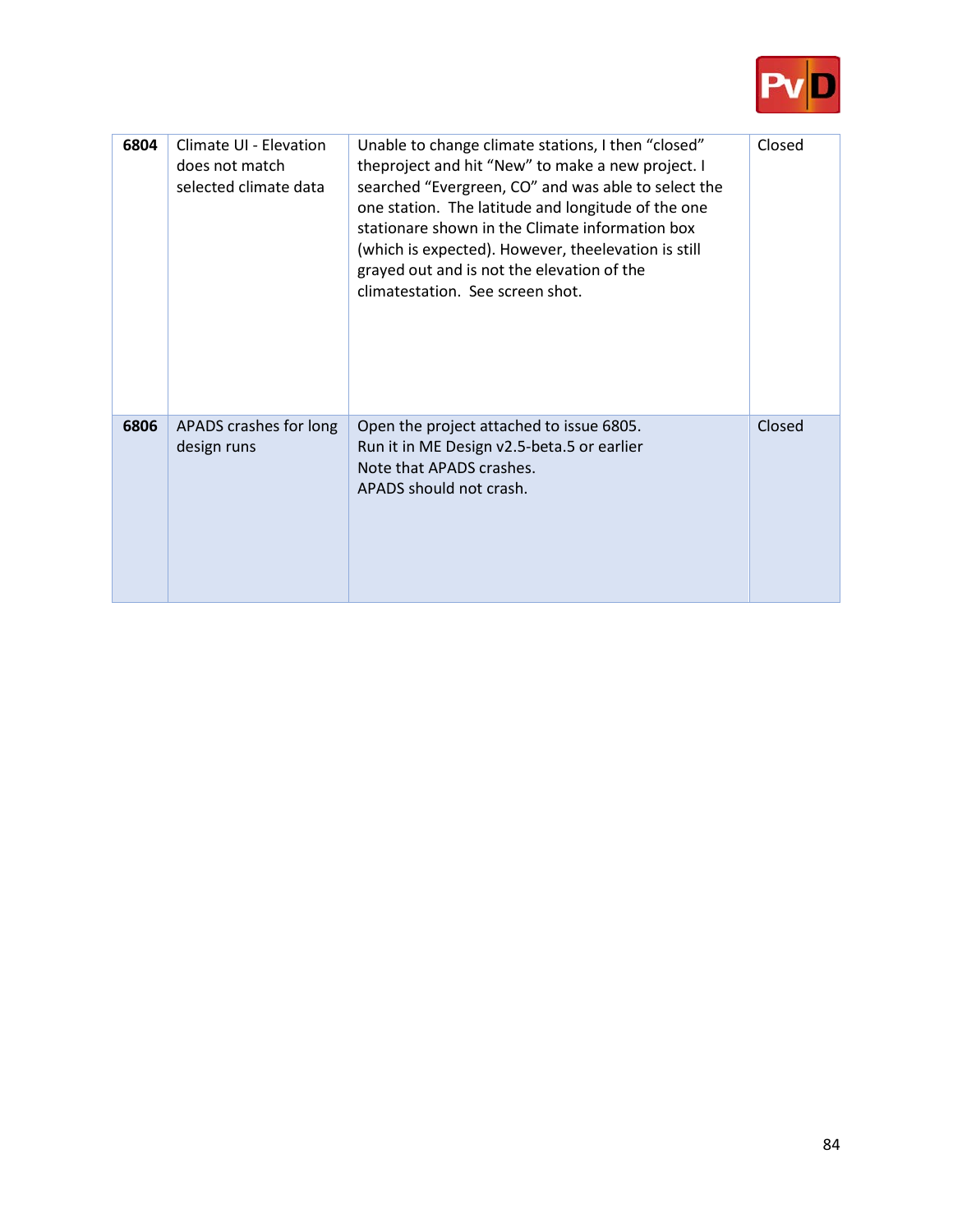

| 6812 | Change behaviour for<br>download hcd in case<br>of custom hcd files:<br>When using Custom<br>HCD files, clicking on<br>Red locations navigates<br>to MERRA and NARR<br>download sites | * Open Pavement ME<br>* Select a New Flexible Pavement, Select New AC<br>* Navigate to Climate node<br>* Select "Custom hcd folder"<br>* Select location where Custom hcd files are present<br>(See attached files)<br>* Locations where HCD file is present show up in<br>Blue, Unavailable locations show up in Red<br>* Click on a Red location icon.<br>Current result:<br>* A web browser opens and navigates to where the<br>MERRA data is downloaded (if this was a rigid section<br>it would navigate to where NARR data is downloaded)<br>Expected result:<br>* Clicking on a red icon should not open the web<br>browser since it is only using Custom HCD files<br>* User should be notified that there is a mismatch<br>between the HCD files and the CustomStation.dat file.<br>(Something like "Custom HCD file not found, please<br>check Custom HCD Folder") | Closed |
|------|---------------------------------------------------------------------------------------------------------------------------------------------------------------------------------------|------------------------------------------------------------------------------------------------------------------------------------------------------------------------------------------------------------------------------------------------------------------------------------------------------------------------------------------------------------------------------------------------------------------------------------------------------------------------------------------------------------------------------------------------------------------------------------------------------------------------------------------------------------------------------------------------------------------------------------------------------------------------------------------------------------------------------------------------------------------------------|--------|
| 6822 | Release version:<br>custom climate<br>stations could not be<br>loaded                                                                                                                 | Error when application is launched after installation.                                                                                                                                                                                                                                                                                                                                                                                                                                                                                                                                                                                                                                                                                                                                                                                                                       | Closed |
| 6825 | <b>Resilient modulus</b><br>(MPa) in SI has<br>incorrect default value                                                                                                                | Open the application in SI<br>Create a new flexible design<br>Note that resilient modulus defaults to 20, which<br>causes an error.<br>Default resilient modulus should not result in an error.<br>The default should be within the acceptable range.                                                                                                                                                                                                                                                                                                                                                                                                                                                                                                                                                                                                                        | Closed |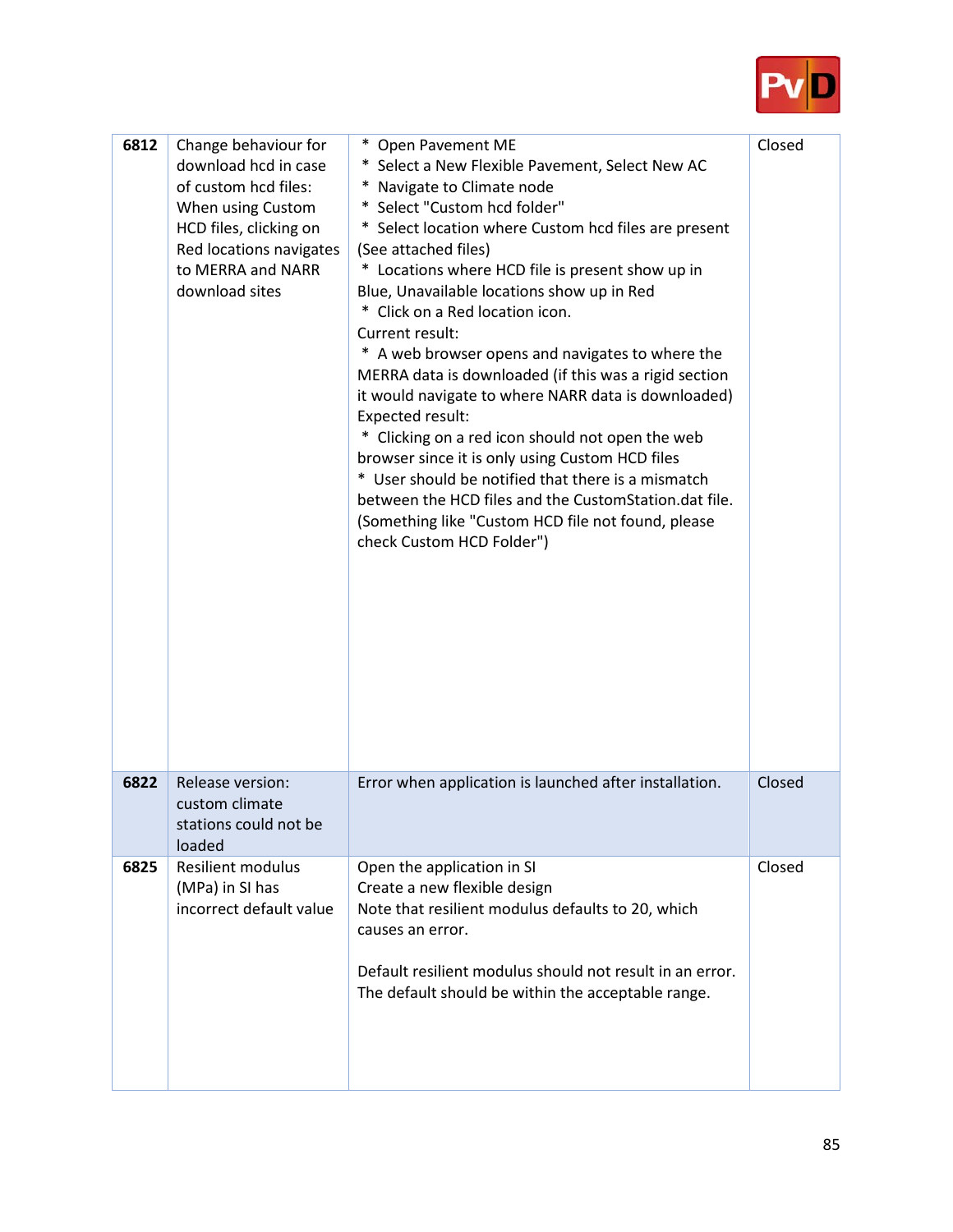

## **4 Outstanding Issues**

This section will detail known existing issues in this release of the software and any workarounds available for those issues.

| ID       | <b>Title</b>                                                    | <b>Repro Steps</b>                                                                                                                                                                                                                                                                                                                                                                                                               |
|----------|-----------------------------------------------------------------|----------------------------------------------------------------------------------------------------------------------------------------------------------------------------------------------------------------------------------------------------------------------------------------------------------------------------------------------------------------------------------------------------------------------------------|
| 47<br>89 | Multiple<br>loading/unloading of<br>many projects causes        | Paraphrasing from W. Brink:                                                                                                                                                                                                                                                                                                                                                                                                      |
|          | slow memory leak                                                | 1. Open ME Design.                                                                                                                                                                                                                                                                                                                                                                                                               |
|          |                                                                 | 2. Open 10 projects.                                                                                                                                                                                                                                                                                                                                                                                                             |
|          |                                                                 | 3. Close all projects.                                                                                                                                                                                                                                                                                                                                                                                                           |
|          |                                                                 | 4. Repeat steps 2 and 3 several times. (W. Brink repeated 10 times<br>with different sets of projects.)                                                                                                                                                                                                                                                                                                                          |
|          |                                                                 | Observe application memory footprint growth (via task manager or VS<br>diagnostic tools).                                                                                                                                                                                                                                                                                                                                        |
|          |                                                                 | Closing a project should leave nothing substantial behind in memory.                                                                                                                                                                                                                                                                                                                                                             |
| 52<br>54 | Address all<br>"fixme"/"rename"/"hac<br>k"/"review" tags in the |                                                                                                                                                                                                                                                                                                                                                                                                                                  |
|          | C# ICM source                                                   | No repro steps - see discussion                                                                                                                                                                                                                                                                                                                                                                                                  |
| 52<br>88 | <b>Basin characterization</b><br>issue                          | When we use JILS .DAT files in the BCT, we need to manuallyenter<br>sensor spacing. This is an issue with the DAT file format, which does<br>notcontain sensor spacing values. It only contains information of how<br>many sensorswere used during the test. It is also not possible to edit<br>the DAT file andinsert the values there, as the file does not have place<br>holders for thisinformation.                         |
|          |                                                                 | Basin characterization is done using sensor spacings present inthe<br>original input FWD file, and are not currently being updated when<br>thosevalues are changed. I verified this with other file formats<br>(Dynatest), and thebasin types remain the same when sensor spacings<br>are changed. For the JILSfile, since the original file does not contain<br>any sensor spacings, it isalways showing as NA. This issue went |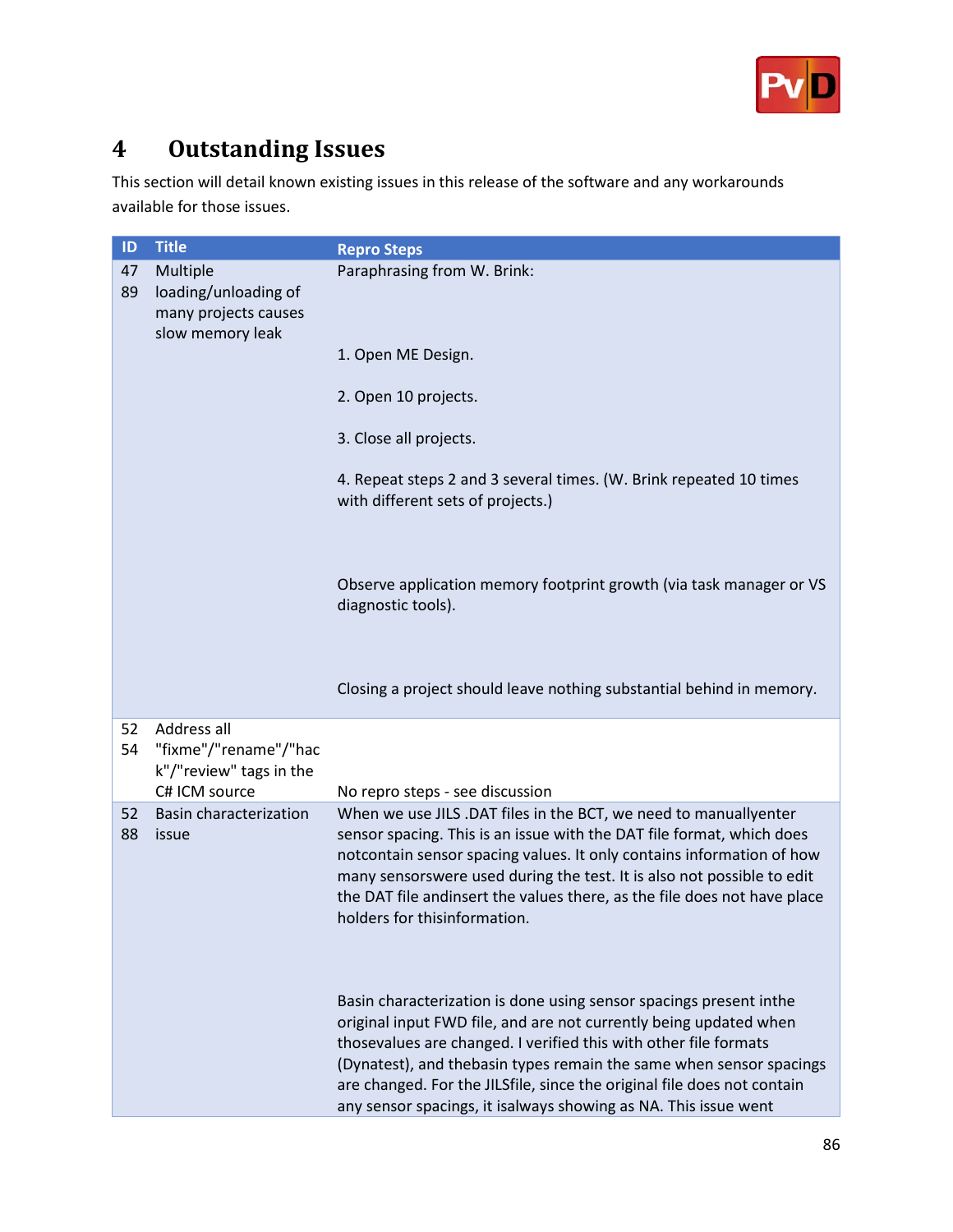

|                   |                                                                                                    | undetected during testing in the originalrelease, and will be fixed in<br>the next version of the tool. Unfortunately, I amnot aware of a<br>workaround for basin characterization with JILS files.                                                                                                                           |
|-------------------|----------------------------------------------------------------------------------------------------|-------------------------------------------------------------------------------------------------------------------------------------------------------------------------------------------------------------------------------------------------------------------------------------------------------------------------------|
|                   |                                                                                                    |                                                                                                                                                                                                                                                                                                                               |
| 54<br>19          | Customer<br>administration website<br>does not handle any<br>client side form field<br>validations | Form fields should be validated client side ex. Mandatory field, email<br>validation(standard MVC practice)                                                                                                                                                                                                                   |
| 57<br>86<br>error | <b>BcT</b> pavement<br>structure (last layer)                                                      | During inputting the structure in BcT, it saysthat the last layer needs to<br>be infinite layer. However if you select one extralayer and then delete<br>the extra layer after inputting the structure then thaterror doesn't<br>stop the data processing.                                                                    |
|                   |                                                                                                    | The process definitely looks like a bug in the program, but it is only<br>display-related and not a computational bug. I will explain thisusing an<br>example and how it is reflected in the intermediate files. Thefollowing<br>steps need to be performed in that order to replicate the<br>userexperience with this issue. |
|                   |                                                                                                    | a) Select the attached .FWD file (use Dynatest V20 as thefile format<br>type)                                                                                                                                                                                                                                                 |
|                   |                                                                                                    | b) Skip all screens by clicking Save & Proceed, directly go to the<br>structure definition tab                                                                                                                                                                                                                                |
|                   |                                                                                                    | c) Select the section (use only a single segment to speedup the<br>process), select 4 layers. The four layers are AC (5 inches), AC<br>(5inches), granular base (9 inches) and subgrade (fine-grained). Click<br>Apply. Thestructure graph above will turn green.                                                             |
|                   |                                                                                                    | d) Now, change the number of layers from 4 to 5. For the 4th layer<br>(formerly subgrade fine-grained, the last layer), change thickness to 15<br>inches. Set last layer (now the 5th layer) to subgrade fine-grained.<br>Thislayer should now have a zero thickness, which cannot be edited.<br>Click Apply.                 |
|                   |                                                                                                    | e) Change the number of layers back to 4 again. For this4 layer<br>structure, subgrade thickness is locked at 15 inches, we cannot<br>changeit to zero. Click Apply and then Save & Proceed. We are able to<br>proceed tothe next screen, whereas logically it should not be possible.                                        |
|                   |                                                                                                    | This is the exact issue that the user is pointing out to.I ran the<br>backcalculation and results are identical to when we use a 0<br>inchesthickness. The program is automatically setting the thickness of                                                                                                                  |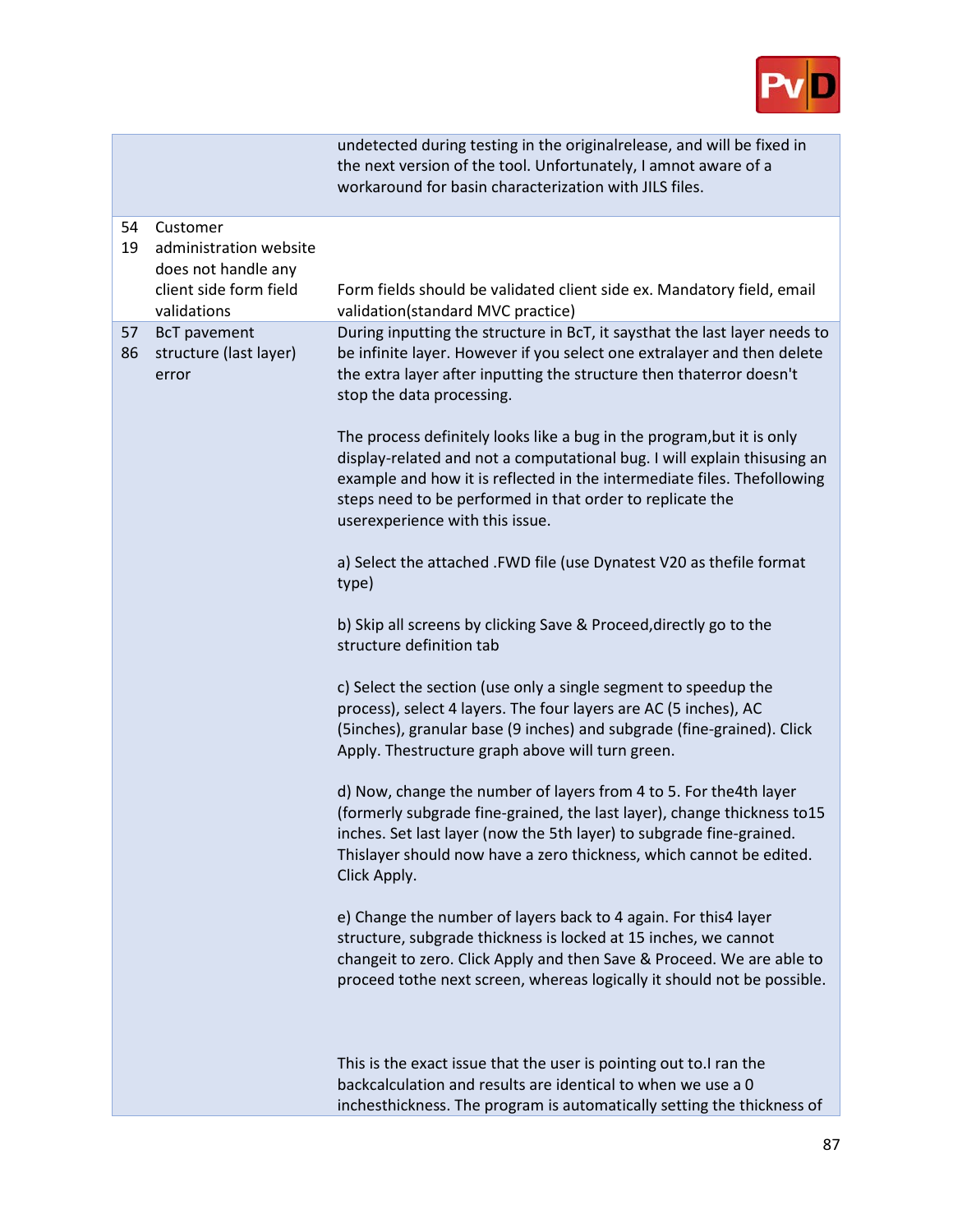

| the last layerto zero, even though it is showing a read-only value of 15 |
|--------------------------------------------------------------------------|
| inches on screen.                                                        |

GEN file does not have any thickness information, so itis not relevant in this bug.

DEF file does show thicknesses, and it shows wrongthickness for the last layer.

Example: 5.354 12 5 5 9 15 76.00 72.00

In the first line of the DEF file, the order of entriesis <Station # = 5.354> <Number of drops = 12> <Layer 1 =5"> <Layer 2 = 5"> <Layer 3 = 9"> <Layer 4 =15"> <Pavement temp = 76 F> <Surface temp = 72 F>

EVERCALC correctly reads layer 4 as the last layer, andit appears that it internally sets the thickness of this layer to 0 inches.This is evident in the summary file (.SUM).

| Example:<br>E(3)(ksi)         | Station Load (lbf)<br>$E(4)$ (ksi) | <b>RMS</b> Error | E(1)(ksi) |              | E(2)(ksi) |      |
|-------------------------------|------------------------------------|------------------|-----------|--------------|-----------|------|
| -<br>$\overline{\phantom{0}}$ | 5.354                              | Thickness(in)    |           | 5.00         | 5.00      | 9.00 |
| 39.8<br>1.22                  | 5.354                              | 9454.0           |           | 203.6 2418.0 | 13.1      |      |

Line 2 shows the layer thicknesses as 5, 5, 9 and zero.

Computation-wise, the bug should not result in anycalculation errors. Backcalculated moduli should be identical whether there isa zero or non-zero thickness for last layer, as it is internally corrected byEvercalc. However, it should be notified to Chad/Yanbin that there is a displaybug.

| 57 | New JPCP Design with  | Open Pavement ME Design   |
|----|-----------------------|---------------------------|
| 99 | a 1 inch Compacted    | Create a New JPCP Project |
|    | Subgrade fails to run | Design Life 1 year        |
|    | properly              | Layer info:               |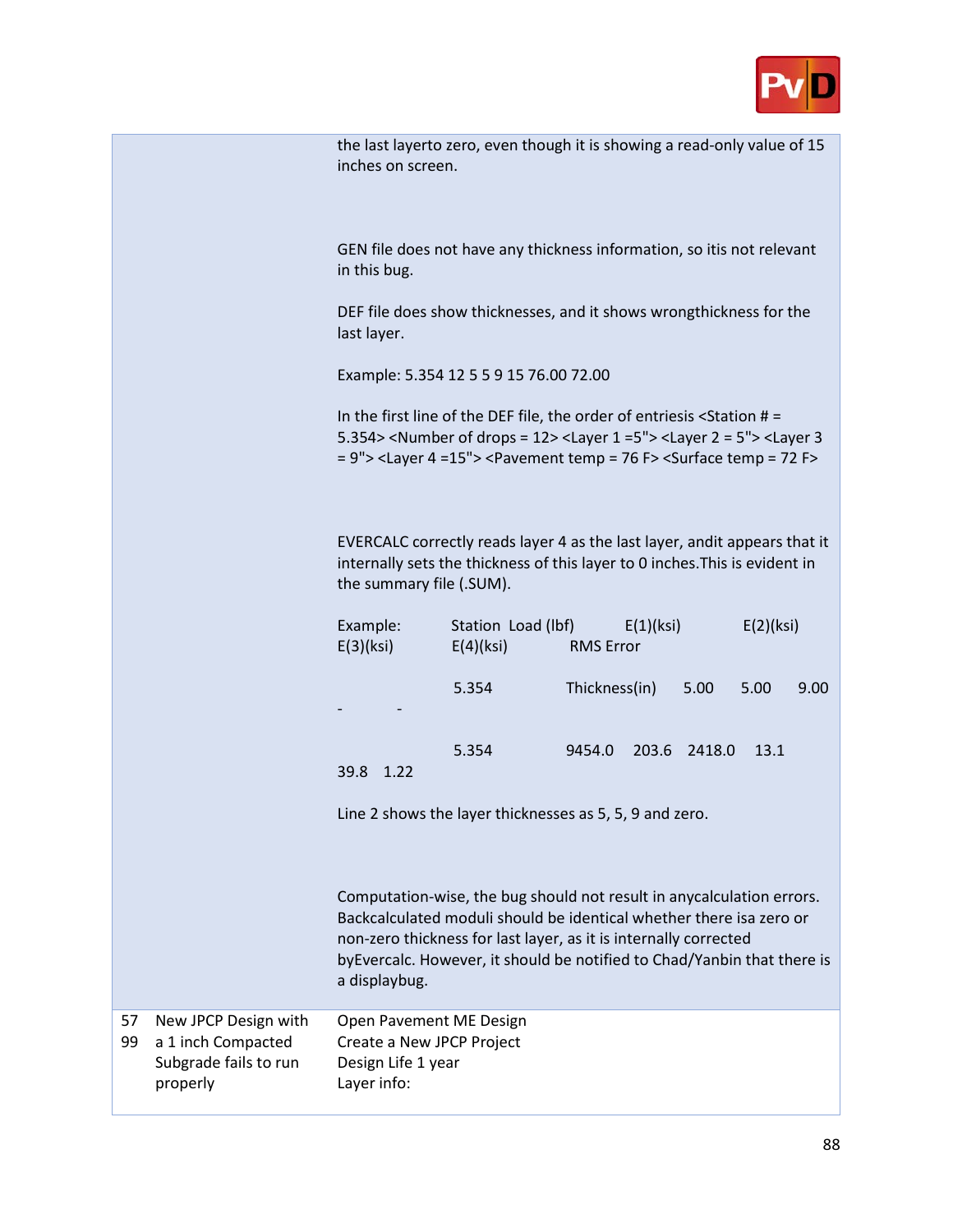

|          |                                                                                                                | * PCC<br>* Non-stabilized base (crushed gravel or stone)<br>* Subgrade (A-7-6) - Set thickness to 1 inch, select compacted<br>subgrade in the gradation property grid<br>* Subgrade (A-7-6)<br>Default for others and make sure it is green.<br>Run project<br>Expected results: Software will run through EICM and stop working<br>afterwards and fail to produce output report.<br>The issue is related to the sub-layering in the EICM. The original 1-37A<br>report states that any base/subbase/subgrade layers should be at least<br>2 inches. From a practical aspect this particular error will not occur<br>frequently by most users/designers as many base/subbase/subgrade<br>thicknesses are greater than 2 inches.<br><b>Recommended Fix</b><br>1. Add check in interface to ensure that base/subbase/subgrade layer<br>thicknesses are at greater than or equal to 2 inches to conform with<br>the original intentions of the design software. |
|----------|----------------------------------------------------------------------------------------------------------------|--------------------------------------------------------------------------------------------------------------------------------------------------------------------------------------------------------------------------------------------------------------------------------------------------------------------------------------------------------------------------------------------------------------------------------------------------------------------------------------------------------------------------------------------------------------------------------------------------------------------------------------------------------------------------------------------------------------------------------------------------------------------------------------------------------------------------------------------------------------------------------------------------------------------------------------------------------------|
| 59<br>49 | Clicking on "Save and<br>Proceed" on the first<br>few screens of the BcT<br>does not save the<br>.bctproj file | Open the BcT<br>Load a JILS file<br>Enter JILS spacing data<br>Click "Save and Proceed"<br>Close the program.<br>The program does not save the changes to the .bctproj file. The<br>application should save these preliminary changes (i.e. prior to<br>segment creation) to the .bctproj file.                                                                                                                                                                                                                                                                                                                                                                                                                                                                                                                                                                                                                                                              |
| 60<br>29 | Data display relator vs.<br>interface range file                                                               | Need to consolidate these interface files into a single OBJECT in the<br>source code.<br>No filter comparison properties should be using their "object name".<br>They all must use their user interface name. For example, airTempMar<br>is an object name. this should be Air Temperature Average, March or<br>whatever is shown in the interface range file.                                                                                                                                                                                                                                                                                                                                                                                                                                                                                                                                                                                               |
| 60<br>95 | Trivial System.Math<br>wrappers on Fortran<br>emulation API add<br>some unnecessary perf<br>overhead           |                                                                                                                                                                                                                                                                                                                                                                                                                                                                                                                                                                                                                                                                                                                                                                                                                                                                                                                                                              |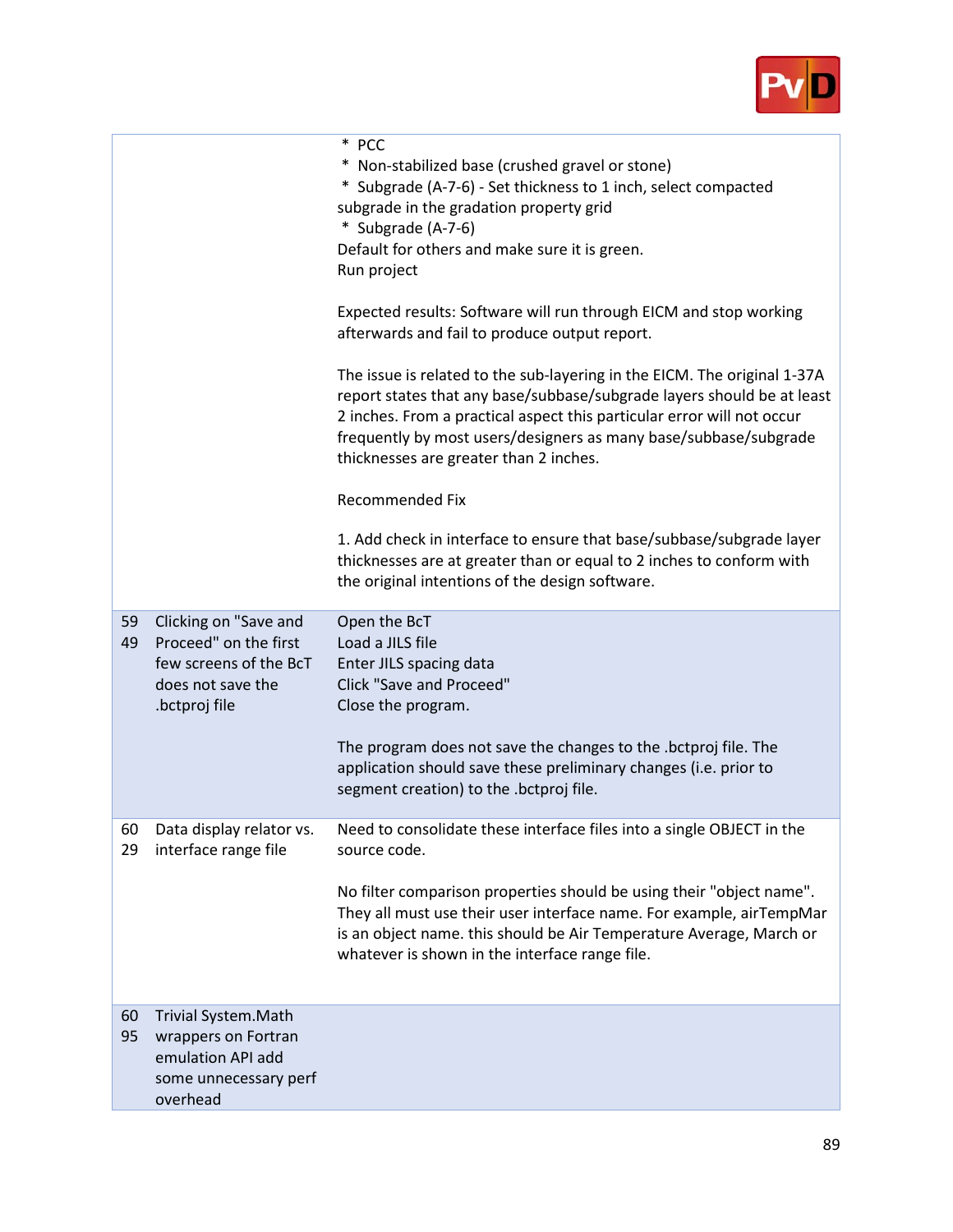

| 63<br>73 | <b>Clicking PCC-base</b><br>contact friction<br>property throws NRE                           | 1. Open the attached project in ME Design.<br>2. Navigate to JPCP Design Properties.<br>3. Click to expand the PCC-base contact friction property.<br>- NRE is then thrown from DarwinTypeEditor.PaintValue.                                                                                                                                                                                                                                                                                                                                                                                                                                                                                                                                                                                                                                                                                                                                                                                                                                          |
|----------|-----------------------------------------------------------------------------------------------|-------------------------------------------------------------------------------------------------------------------------------------------------------------------------------------------------------------------------------------------------------------------------------------------------------------------------------------------------------------------------------------------------------------------------------------------------------------------------------------------------------------------------------------------------------------------------------------------------------------------------------------------------------------------------------------------------------------------------------------------------------------------------------------------------------------------------------------------------------------------------------------------------------------------------------------------------------------------------------------------------------------------------------------------------------|
| 63       | <b>Filter Properties dialog</b>                                                               | Open two identical projects in Pavement ME Design.                                                                                                                                                                                                                                                                                                                                                                                                                                                                                                                                                                                                                                                                                                                                                                                                                                                                                                                                                                                                    |
| 80       | shows default icon in<br>window pane.                                                         | Click on the "Compare" utility<br>Click on "Filter Properties" button                                                                                                                                                                                                                                                                                                                                                                                                                                                                                                                                                                                                                                                                                                                                                                                                                                                                                                                                                                                 |
|          |                                                                                               | Note that the "Filter Properties" dialog uses the default icon. Should<br>be the Pavement ME Design icon.                                                                                                                                                                                                                                                                                                                                                                                                                                                                                                                                                                                                                                                                                                                                                                                                                                                                                                                                             |
| 67<br>21 | Error in attached<br>project not reachable<br>through double clicking<br>error in error list. | * Open Pavement ME and open the project attached to this bug<br>called "AC_JPCP_Example_US.dgpx"<br>* Update the calibration factors for "New Flexible" and<br>"Rehabilitation Flexible". Do not update "New Rigid"<br>* Close the Project window. Don't close Pavement ME, don't close<br>the project itself, just the AC_JPCP_Example_US:Project window.<br>* Double click on the error "AC_JPCP_Example_US Calibration<br>Factors   PCC Reliability Longitudinal Cracking Standard Deviation   Error<br>found in formula. Error found: Value cannot be null. Parameter name:<br>formula Text"<br>At this point, double clicking should have taken you to the presence of<br>the error. Instead, it reopens the project window. Double clicking the<br>error again won't take you to the error.<br>It was also observed that, if the other calibration factors were<br>updated, double clicking the error would alter those calibration factors<br>in some way, though the repro steps are uncertain. See Brendan if you<br>can't make this happen. |
| 67<br>40 | US & SI interface range<br>files have missing/extra<br>records w/r/t each<br>other            | 1. Compare the two interface range files in WinMerge.<br>Note that the differences are not just in lines where units etc are<br>different. There are whole blocks of lines that are present in the SI file<br>and missing in the US file, and vice versa.                                                                                                                                                                                                                                                                                                                                                                                                                                                                                                                                                                                                                                                                                                                                                                                             |
| 67<br>41 | 4 out of 5 SI Cement<br>Base XML files missing<br>3 default values                            | 1. Compare the US & SI versions of the Cement Base material XML files<br>in WinMerge.<br>For 4 out of the 5 files, these 3 properties are present in the US and<br>missing in the SI:                                                                                                                                                                                                                                                                                                                                                                                                                                                                                                                                                                                                                                                                                                                                                                                                                                                                 |
|          |                                                                                               | <fracturedslabcrackspacing>25</fracturedslabcrackspacing><br><fracturedslablte>50</fracturedslablte><br><semirigidlte>50</semirigidlte>                                                                                                                                                                                                                                                                                                                                                                                                                                                                                                                                                                                                                                                                                                                                                                                                                                                                                                               |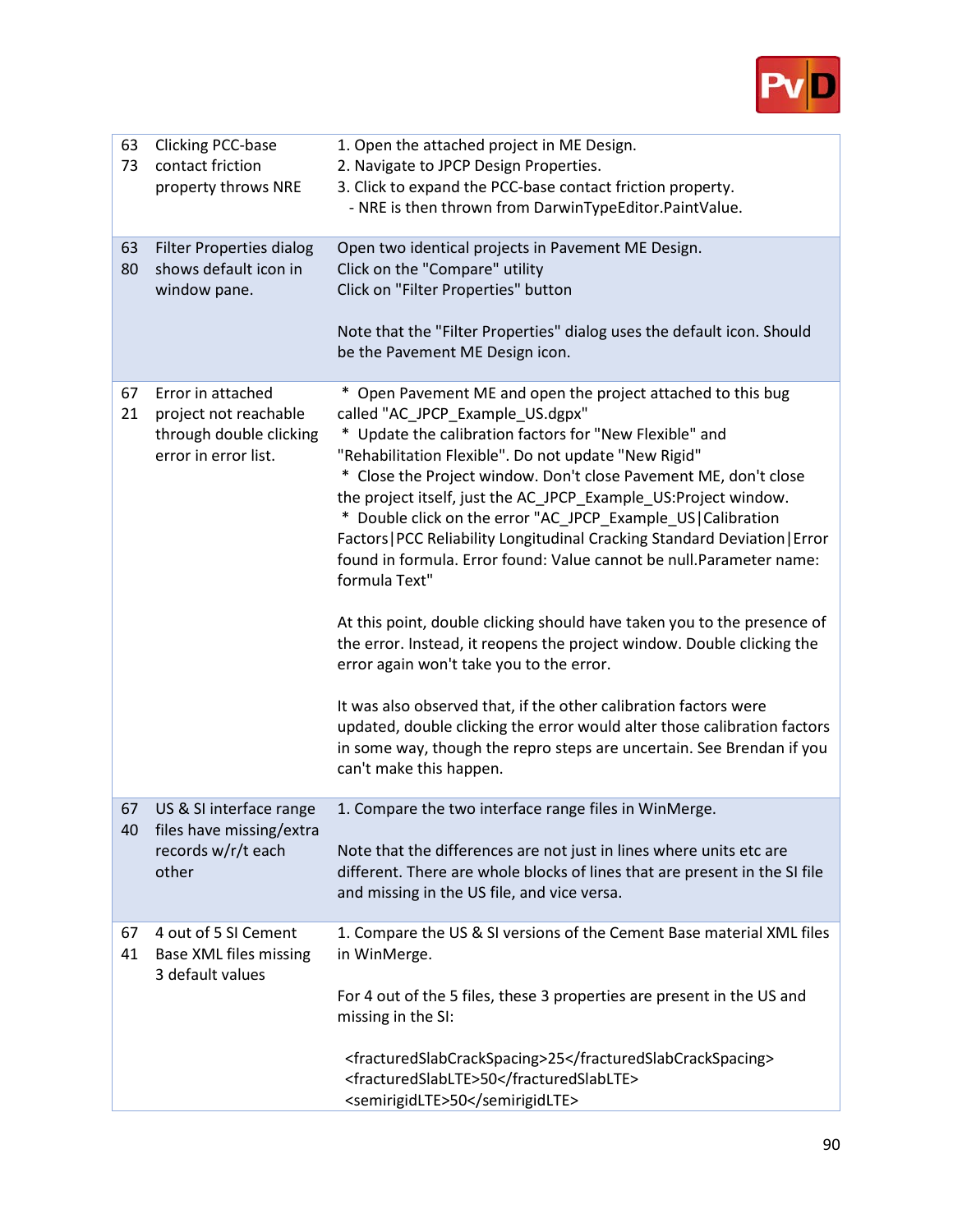

|          |                                                                       | The 5th SI file (SoilCement.xml) seems to have the correct values:<br><fracturedslabcrackspacing>8</fracturedslabcrackspacing><br><fracturedslablte>50</fracturedslablte><br><semirigidlte>50</semirigidlte><br>Confirm with research, then add the correct values to the other 4 files. |
|----------|-----------------------------------------------------------------------|------------------------------------------------------------------------------------------------------------------------------------------------------------------------------------------------------------------------------------------------------------------------------------------|
|          |                                                                       |                                                                                                                                                                                                                                                                                          |
| 67<br>42 | MaterialType is not set<br>in SI Default Asphalt<br>material XML file | 1. Compare the US & SI versions of the file in WinMerge.<br>Presumably, since the US value is set to 1, the SI value should be set to<br>1 as well.<br>Confirm with research.                                                                                                            |
| 67<br>52 | Project using Copper<br>Mt, CO, climate data<br>does not run          | 1. Run the attached project in ME Design. (You may need to first select<br>the custom climate data in the GUI. Use attached files.)<br>Eventually, the reports try to read and parse                                                                                                     |
|          |                                                                       | MonthlyClimateSummary.csv (generated by EICM). For this project,<br>that file has non-numeric output in the max-frost-depth column, which<br>causes parsing logic in report generation to fail.                                                                                          |
|          |                                                                       | Suggested fix, changing the 2nd-to-last loop in<br>ICMWriter. WriteClimateRecords to this instead (tested, had no effect<br>on behavior):                                                                                                                                                |
|          |                                                                       | for (var $nNode = 0$ ; $nNode < lastNode - 1$ ; $nNode++$ )                                                                                                                                                                                                                              |
|          |                                                                       | {                                                                                                                                                                                                                                                                                        |
|          |                                                                       | writer.WriteLine(annualTemperature.ToString("f2") + " 0");                                                                                                                                                                                                                               |
|          |                                                                       | }                                                                                                                                                                                                                                                                                        |
|          |                                                                       | writer. Write Line((annual Temperature > 32 ? annual Temperature :<br>32.1).ToString("f2") + " 0");                                                                                                                                                                                      |
| 68<br>09 | Adding a row in the                                                   | 1.1-Add a new row in the ME Design Users UI                                                                                                                                                                                                                                              |
|          | user management UI<br>can cause database                              | 1.2-Fill out all the required details<br>1.3-Save the changes.                                                                                                                                                                                                                           |
|          | save issues                                                           | The program may throw an exception.                                                                                                                                                                                                                                                      |
|          |                                                                       | 1.4-Try to delete the row<br>The program may throw an exception.                                                                                                                                                                                                                         |
|          |                                                                       | 2.1-Add a new row in the database                                                                                                                                                                                                                                                        |
|          |                                                                       | 2.2-Fill out the partial details                                                                                                                                                                                                                                                         |
|          |                                                                       | 2.3-Save the changes                                                                                                                                                                                                                                                                     |
|          |                                                                       | The program may throw an exception.                                                                                                                                                                                                                                                      |

r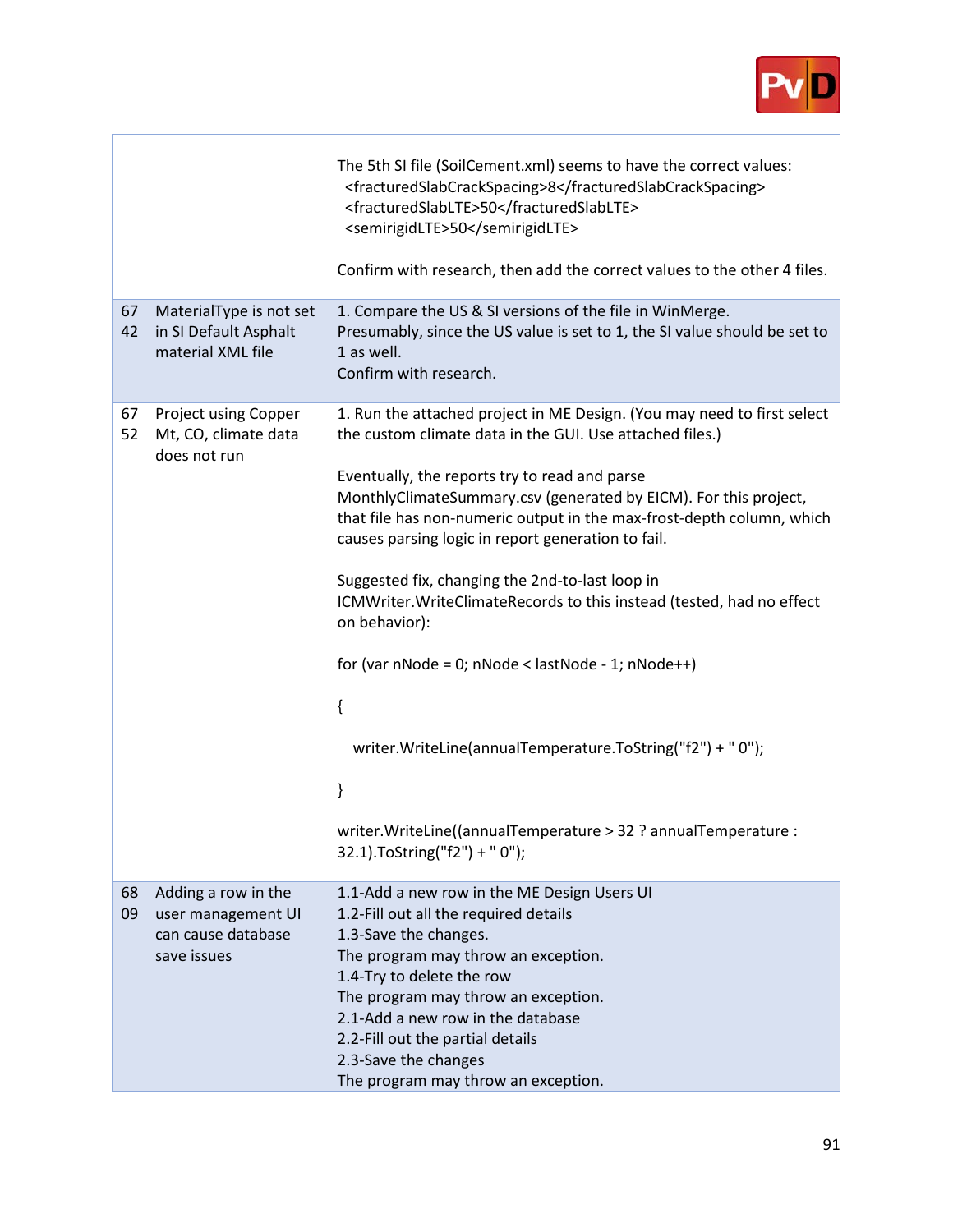

|          |                                                                               | 2.4-Try to delete the row<br>The program may throw an exception.                                                                                                                                                                                                                                                                                                                                                                                                                                                                                                                                                                                                                                                                                                                                                      |
|----------|-------------------------------------------------------------------------------|-----------------------------------------------------------------------------------------------------------------------------------------------------------------------------------------------------------------------------------------------------------------------------------------------------------------------------------------------------------------------------------------------------------------------------------------------------------------------------------------------------------------------------------------------------------------------------------------------------------------------------------------------------------------------------------------------------------------------------------------------------------------------------------------------------------------------|
| 68<br>16 | Ensure fatigue cracking<br>data matches correctly                             | TEST CASE 5986: ENSURE APADS AND IRIFLEXIBLE ARE READING THE<br><b>CORRECT DATA FROM FATIGUE.TMP</b><br>Create an AC over semi-rigid design<br>Open the AC layer properties node<br>Select the rehabilitation property<br>Change the rehabilitation property to level 2 and then alter the<br>fatigue cracking value<br>Run the project using default setup and values<br>Check the fatigue.tmp file (twelfth column). Should match what was<br>entered in the UI for existing fatigue cracking                                                                                                                                                                                                                                                                                                                       |
| 68<br>51 | EICM output to<br>MonthlyClimateSumma<br>ry.csv is truncated                  | 1. Run the attached input.tmp through EICM.<br>$-0r-$<br>1. Run the attached project in ME Design.<br>After EICM terminates, the MonthlyClimateSummary.csv output file is<br>truncated. It should contain more monthly lines.                                                                                                                                                                                                                                                                                                                                                                                                                                                                                                                                                                                         |
| 68<br>56 | Warning messages for<br>datagrid values -<br>Entering value vs.<br>Copy-Paste | 1. Open Pavement ME and create a new project, e.g. new flexible<br>project.<br>2. Go to the Traffic module and<br>(a) Type in '18' for Growth Rate (%) for any truck class and press Enter<br>(b) Type in '40' for Axles Per Truck (single) and press Enter.<br>(c) This shows a warning message in the Error List box at the bottom of<br>the interface that these values are outside typical range for the<br>parameters.<br>3. Repeat the first two steps, but don't enter the values using the<br>keyboard.<br>(a) Open Notepad or any text editor and type in 18, copy this value<br>and paste it in the Growth Rate (%) cell as done above and press Enter.<br>Control is passed over to the next cell.<br>(b) Next, type in 40 in Notepad and paste this value in Axles Per Truck<br>(single) and press Enter. |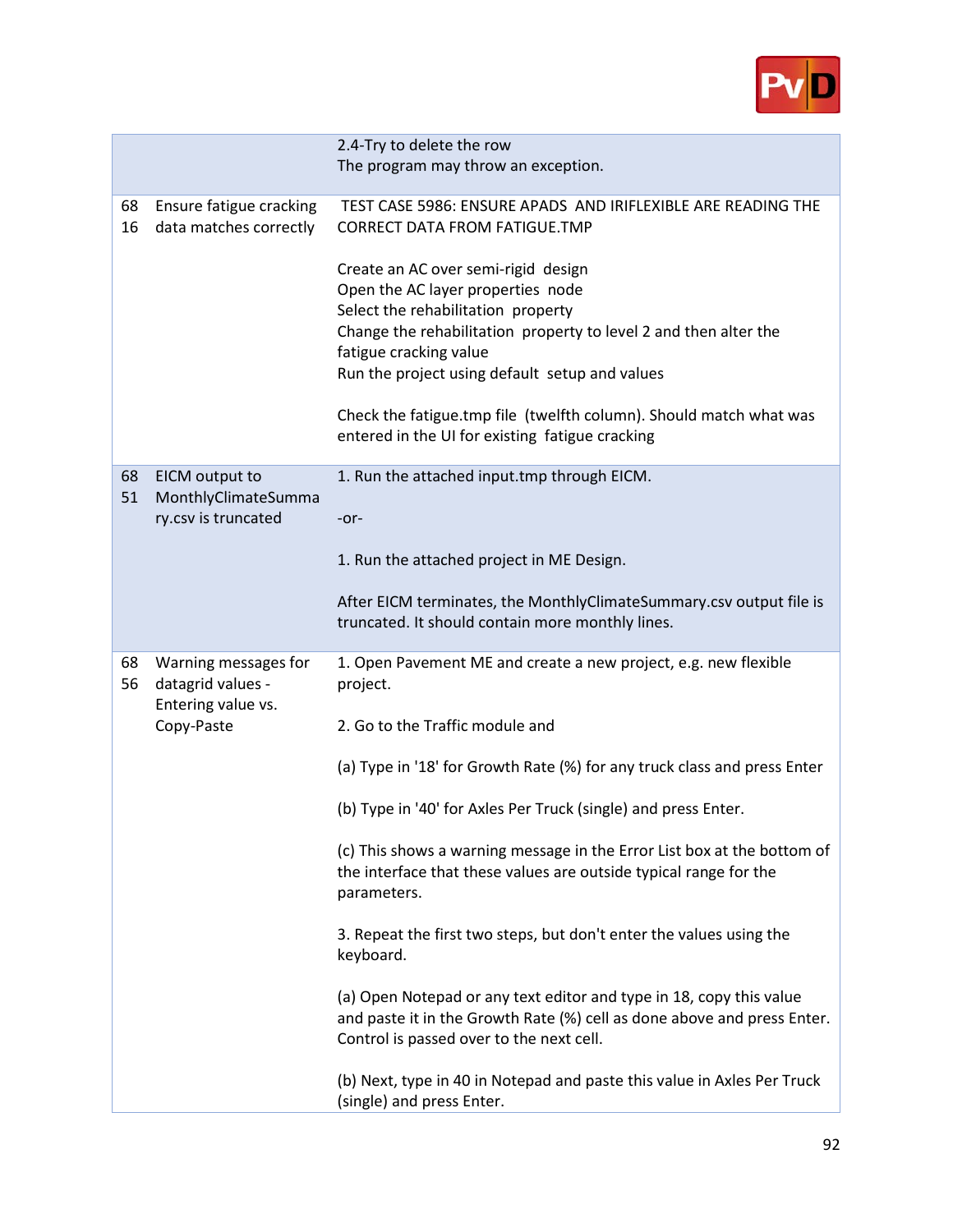

|    |                                                                                     | 4. Pavement ME shows a warning message for manually entered<br>values (through the keyboard), but doesn't show any warnings when<br>the values are pasted from clipboard. This could be due to the way the<br>datagrid error handling is set up, which should be made consistent<br>across different input methods.<br>5. This inconsistency was not tested across different datagrids in the<br>software.<br>P.S. This bug was observed while creating DGPX files for the Nebraska<br>local calibration project and was not part of any AASHTO testing<br>activity. |
|----|-------------------------------------------------------------------------------------|----------------------------------------------------------------------------------------------------------------------------------------------------------------------------------------------------------------------------------------------------------------------------------------------------------------------------------------------------------------------------------------------------------------------------------------------------------------------------------------------------------------------------------------------------------------------|
| 68 | Errors in project not                                                               | Open the attached SI project                                                                                                                                                                                                                                                                                                                                                                                                                                                                                                                                         |
| 24 | showing in error list<br>until layer is selected.<br><b>Error NOT preventing</b>    | Note no errors are displayed by default                                                                                                                                                                                                                                                                                                                                                                                                                                                                                                                              |
|    | run of analysis                                                                     | Attempt to run the project                                                                                                                                                                                                                                                                                                                                                                                                                                                                                                                                           |
|    |                                                                                     | Note the project will start/run without issue                                                                                                                                                                                                                                                                                                                                                                                                                                                                                                                        |
|    |                                                                                     | The project actually contains errors (see below) and should NOT be<br>allowed to start until those errors are corrected.                                                                                                                                                                                                                                                                                                                                                                                                                                             |
|    |                                                                                     | Click on the Layer 7 subgrade                                                                                                                                                                                                                                                                                                                                                                                                                                                                                                                                        |
|    |                                                                                     | Note the resilient modulus error appears in the error list.                                                                                                                                                                                                                                                                                                                                                                                                                                                                                                          |
|    |                                                                                     | This error should have appeared immediately upon opening the<br>project.                                                                                                                                                                                                                                                                                                                                                                                                                                                                                             |
| 67 | Pressing "Update Open                                                               | 1. Open Pavement ME and a pre-2.5 project                                                                                                                                                                                                                                                                                                                                                                                                                                                                                                                            |
| 20 | Projects" should<br>update all open<br>projects with all the<br>calibration factors | 2. Go to any of the global calibration factors windows and press<br>"Update Open Projects"                                                                                                                                                                                                                                                                                                                                                                                                                                                                           |
|    |                                                                                     | Observe that only the calibration factors of the type you update are<br>now different, and the other calibration factors have not been<br>updated. The desired functionality is to have have the "Update Open<br>Projects" button update every open project with all the calibration<br>factors, not just the ones for the type selected. This will prevent users<br>needing to know which calibration factors they actually need to<br>update for any particular design strategy.                                                                                   |

r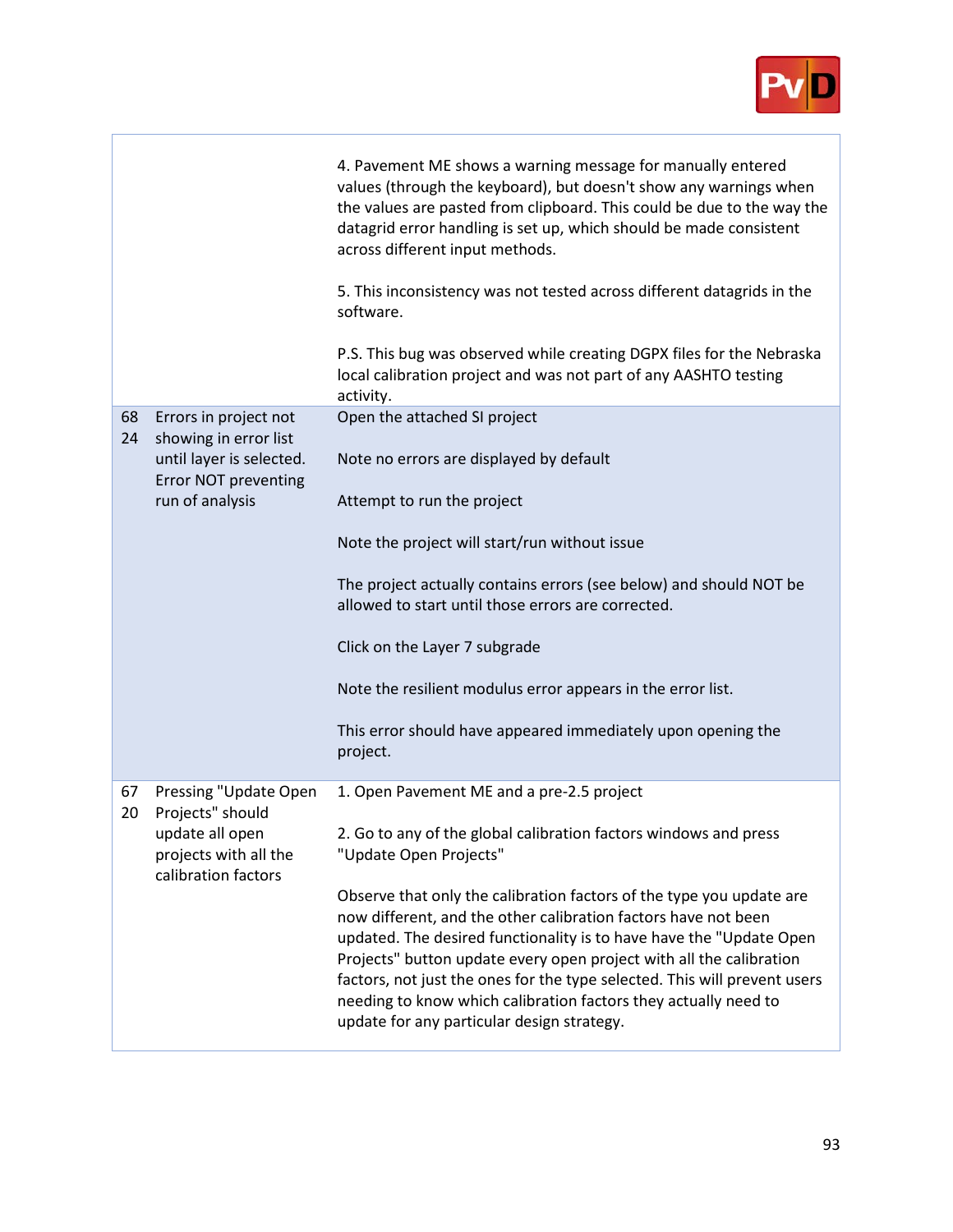

## **5 Feature Requests**

Feature requests can be made to [Pavementmedesign@ara.com](mailto:Pavementmedesign@ara.com) or to task force members. Requests can also be filed through the Pavement ME Design web portal at [www.me-design.com.](http://www.me-design.com/)

# **6 FAQ**

This section describes the Frequently Asked Questions regarding Pavement ME Design.

**1) I am trying to run an analysis using "Special Axle Configuration", but I can't find this option within the software. Is "Special Axle Configuration" still available in ME Design?**

Special axle is now available as of build 2.0.19 in ME Design. Please see the help manual for further instructions.

**2) When I run the software I get an error: Error running modulus.exe.Program cannot achieve optimization of dynamic modulus master curve. G\* inputs do not allow convergence. Analysis aborted." What can I do to fix this?**

This error message indicates that for your input data for the modulus.exe could not achieve optimization of the sigmoidal function. Have the user check their G\* input data.

### **7 Upgrading**

To upgrade to the newest version of the software, users will need to uninstall the current version and then reinstall the new version of the software on their machines. They will be required to input their updated or new license code (and license URL for site license users) after the program is installed and opened. The new version of the software can be downloaded a[t http://www.me-design.c](http://www.me-design./)om.